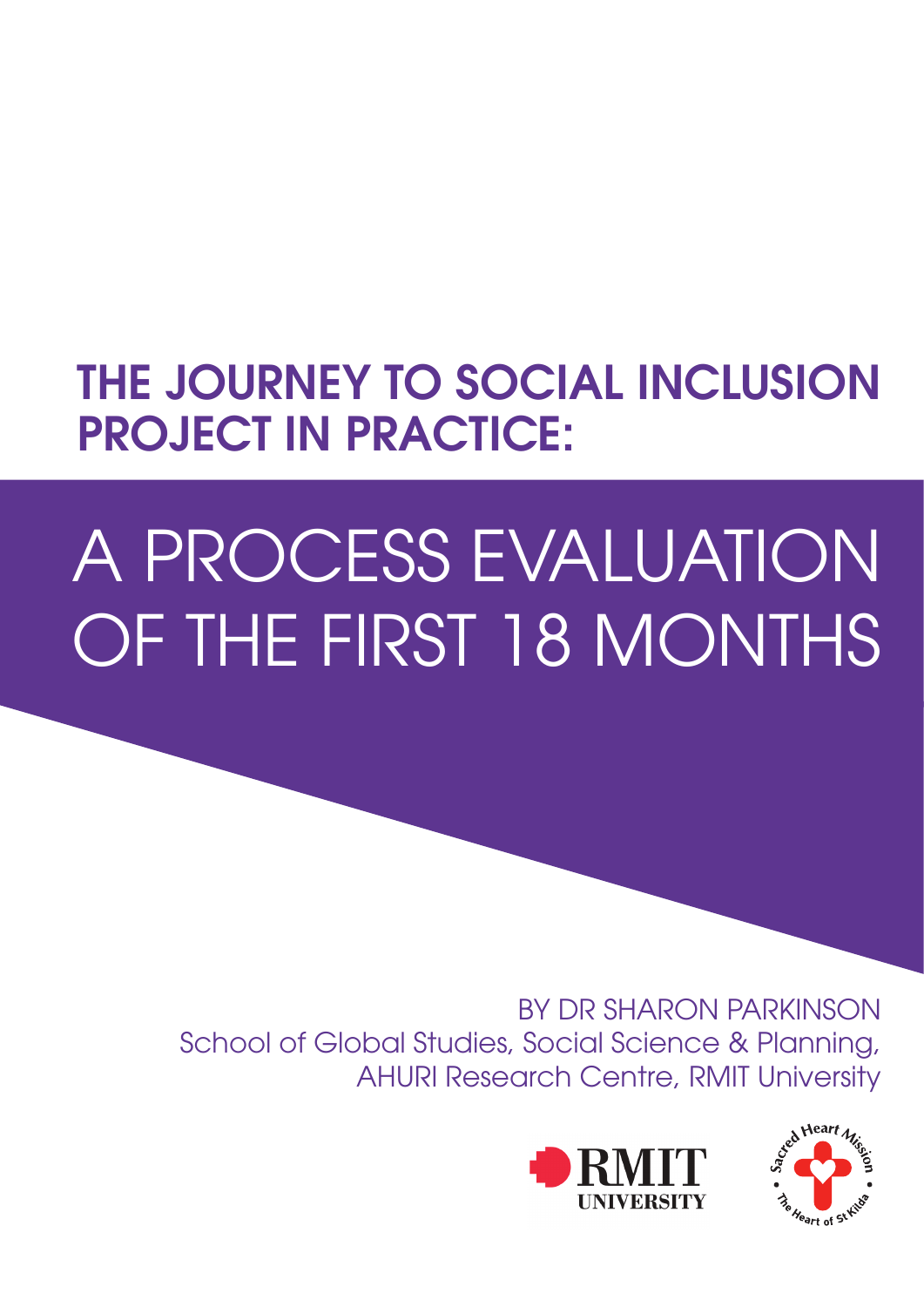### **ACKNOWLEDGEMENTS**

There are many people to thank for both their involvement in the J2SI project and its longitudinal evaluation. Without their commitment to improving and documenting the service delivery practices that can help to end long-term homelessness this report would not have been possible. I am especially indebted to all the J2SI participants who have openly shared their reflections of their individual journey out of homelessness. I thank the J2SI staff and management for the ongoing collection of detailed service activity data and their preparedness to share their emerging practice wisdom through journal reflections, case studies, individual interviews and staff surveys. The J2SI team include: Sue Grigg (J2SI Manager), Andrew D'Arcy (Manager, IAC Team), Anne Kidd, Helen Skafidas, Julia Derham, Michelle Francis, Oceania Reile, Rebecca Findlay Robert Housley, Robert Telfer, Shamus Goble, Valerie Wilson (Intensive Assistance and Coordination Team), Suzi James Nevell (Building Up and Developing Skills – BUDS – Coordinator), Stella Young (My Recruitment – Mental Illness Fellowship), Peter Gunn (J2SI Therapist). I would especially like to acknowledge Nicola Wylie for her central role in helping to collect and collate all the necessary data for the report to a very high standard.

I would like to extend a sincere thanks to the following J2SI partner organisations who shared their insights on the project through individual interviews: Lord Mayor's Charitable Fund, Lighthouse Foundation, Alfred Psychiatry, Junction Clinic, Windana, DHS, Office of Housing, Salvation Army, Crisis Contact Centre). Thanks also to all the services that completed the anonymous feedback forms.

J2SI is overseen by a Steering Committee of expert practitioners and academics. I thank them for their ongoing input and scrutiny of the J2SI project's implementation and their contribution to the evaluation methodology over time. The Committee members include: Dr John Daley (Chair) (CEO Grattan Institute), Terri Farrell (Board member, Sacred Heart Mission), Michael Perusco (CEO Sacred Heart Mission), Prof Brian Howe, Rebekah Lautman (RE Ross Trust), Shane Austin (Lord Mayor's Charitable Fund), Deb Tsorbaris (Department of Human Services, Central Division), Sally Richmond (Manager, Housing & Complex Care, DHS

Southern Region), Dr Guy Johnson (Senior Research Fellow, RMIT University and AHURI), Dr Yi-Ping Tseng (Senior Research Fellow Melbourne Institute of Applied Economic and Social Research), Dr Simon Straface (Director, Alfred Health Psychiatric Services), David Green (La Trobe University), Professor Terry Burke (Swinburne University Institute for Social Research), Helen Fletcher (Manager, Housing Research at Department of Families, Housing, Community Services and Indigenous Affairs).

Finally I thank the following Evaluation Reference Group members for their ongoing commitment to ensuring that the evaluation remains both rigorous and relevant to the broader policy and practice evidence base: Professor Terry, Burke (Chair, Swinburne University of Technology), Dr Hellene Gronda (AHURI), Dr Yi-Ping Tseng and Daniel Kuehnle (Melbourne Institute of Applied Economic and Social Research), Dr Guy Johnson (RMIT University, AHURI), Quynh-Tram Trinh (Department of Human Services), Michael Perusco (CEO, Sacred Heart Mission), Charlotte Tan (Sacred Heart Mission), Sue Grigg (J2SI Manager) and Nicola Wylie (Project Worker, Sacred Heart Mission).

### Author correspondence

### Dr. Sharon Parkinson

RMIT University City Campus School of Global Studies Social Science and Planning, AHURI Researc h Centre, Building 15 Level 4. Ph +(61 3) 9925 9923 sharon.parkinson@rmit.edu.au

### List of Acronyms

| <b>AHURI</b> | Australian Housing and Urban Research Institute |
|--------------|-------------------------------------------------|
| <b>BUDS</b>  | <b>Building Up and Developing Skills</b>        |
| CCC          | The Salvation Army Crisis Contact Centre        |
| <b>DHS</b>   | Department of Human Services                    |
| EFT          | Effective Full-time                             |
| <b>HEF</b>   | Housing Establishment Fund                      |
| <b>IAC</b>   | Intensive and Assertive Case management         |
| <b>ISCHS</b> | Inner South Community Health Service            |
| J2SI         | Journey to Social Inclusion                     |
| <b>MIFV</b>  | Mental Illness Fellowship of Victoria           |
| <b>MOU</b>   | Memorandum of Understanding                     |
| <b>RCT</b>   | Randomised Controlled Trial                     |
| <b>SAAP</b>  | Supported Accommodation Assistance Program      |
| TIC          | Trauma-informed Care                            |
|              |                                                 |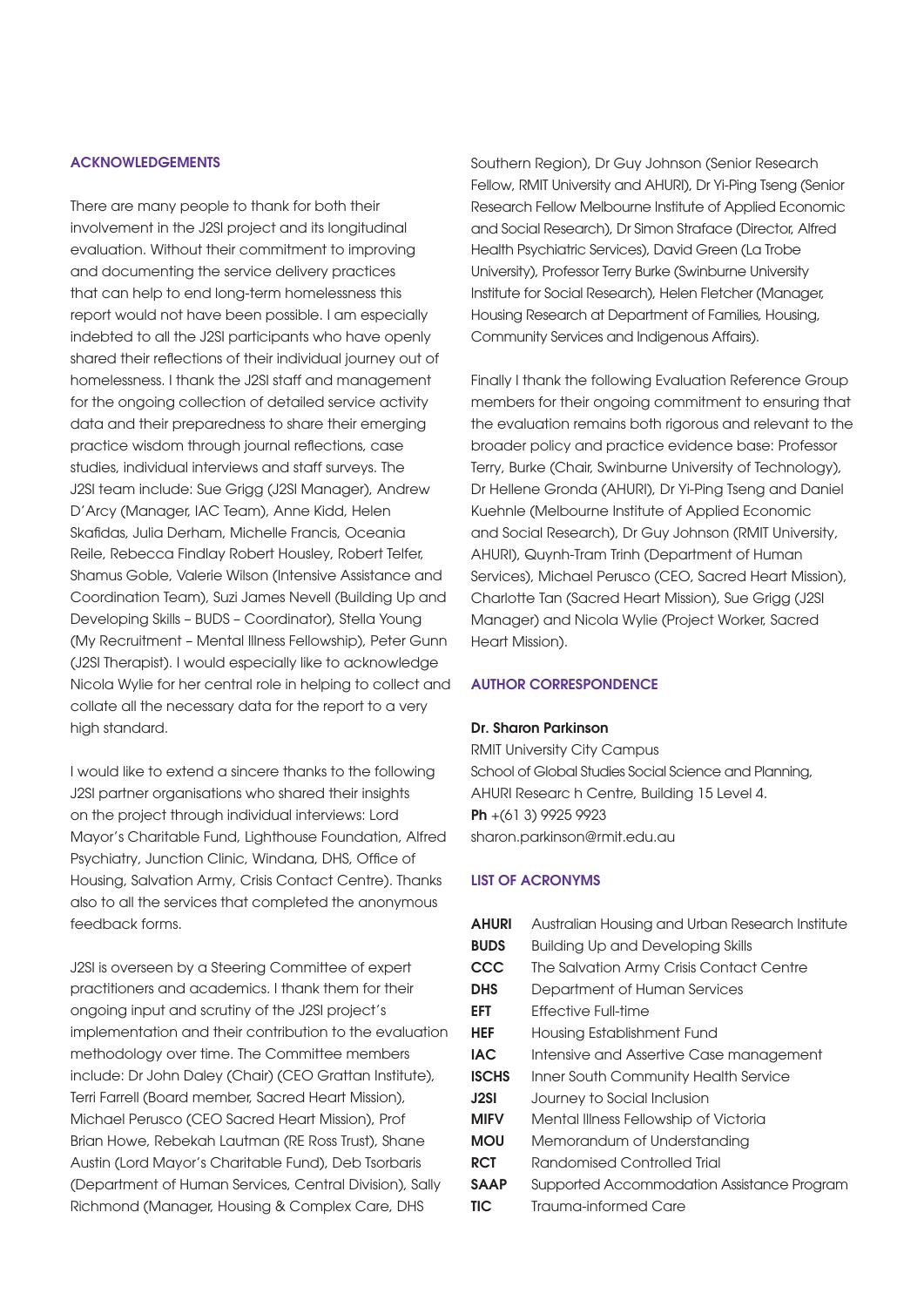| <b>LIST OF TABLES</b>                                                                                |    | <b>LIST OF FIGURES</b>                                                                           |    |
|------------------------------------------------------------------------------------------------------|----|--------------------------------------------------------------------------------------------------|----|
| Table 1: J2SI Sources of Funding Received or<br>Committed 2009-2012.                                 | 13 | Figure 1: J2SI Project Logic Model                                                               | 18 |
| <b>Table 2:</b> Total Funds Received or Committed<br>2009-2012                                       | 14 | Figure 2: Service framework linking philosophical,<br>governance, and practice based elements    | 19 |
| Table 3: Detailed breakdown of forecasted annual<br>J2SI project expenditure                         | 15 | Figure 3: Change in Average Staff Satisfaction<br>Scores for Surveys 1 to 3                      | 23 |
| Table 4: J2SI Training Calendar                                                                      | 23 | Figure 4: Trends in J2SI Service Engagement,<br>Baseline to 18 months                            | 28 |
| Table 5: Joint case discussions with external experts                                                | 23 | Figure 5: Six monthly comparison of proportion of<br>IAC time spent on key domains of support    | 28 |
| Table 6: Change in Staff Satisfaction, Mean and<br>Median Scores Survey 1-3                          | 23 | Figure 6: Six monthly comparison of average hours<br>of IAC time spent on key domains of support | 29 |
| Table 7: Daily Activities of a J2SI Case Manager                                                     | 26 |                                                                                                  |    |
| Table 8: Ongoing Formal and Informal Service<br>Partnerships                                         | 45 | Figure 7: Monthly trends in the ratio of type of<br>service contact to total clients             | 29 |
| Table 9: Engagement and Referral to Other Services 51<br>Before and After J2SI Support               |    | Figure 8: Monthly Trends in Referral and<br>Engagement in Therapy                                | 39 |
|                                                                                                      |    | Figure 9: Monthly Trends in Therapy Attendance                                                   | 40 |
| Table 10: Partner Agency Self Rated Satisfaction in<br>the Quality of Relationship with J2SI Project | 52 | Figure 10: Comparison of Housing Status of J2SI<br>Participants, 6-18 months                     | 46 |
| <b>Table 11:</b> Individual Achievements Resulting from<br><b>BUDS Engagement</b>                    | 55 | Figure 11: Monthly Trends in the Number of J2SI<br>Participants Appropriately Housed             | 47 |
| Table 12: BUDS Activities, Number of Participants<br>Attending and Activity Episodes                 | 56 |                                                                                                  |    |
| Table 13: Numbers of Referrals to and those                                                          | 57 |                                                                                                  |    |

Supported by MIFV Coordinator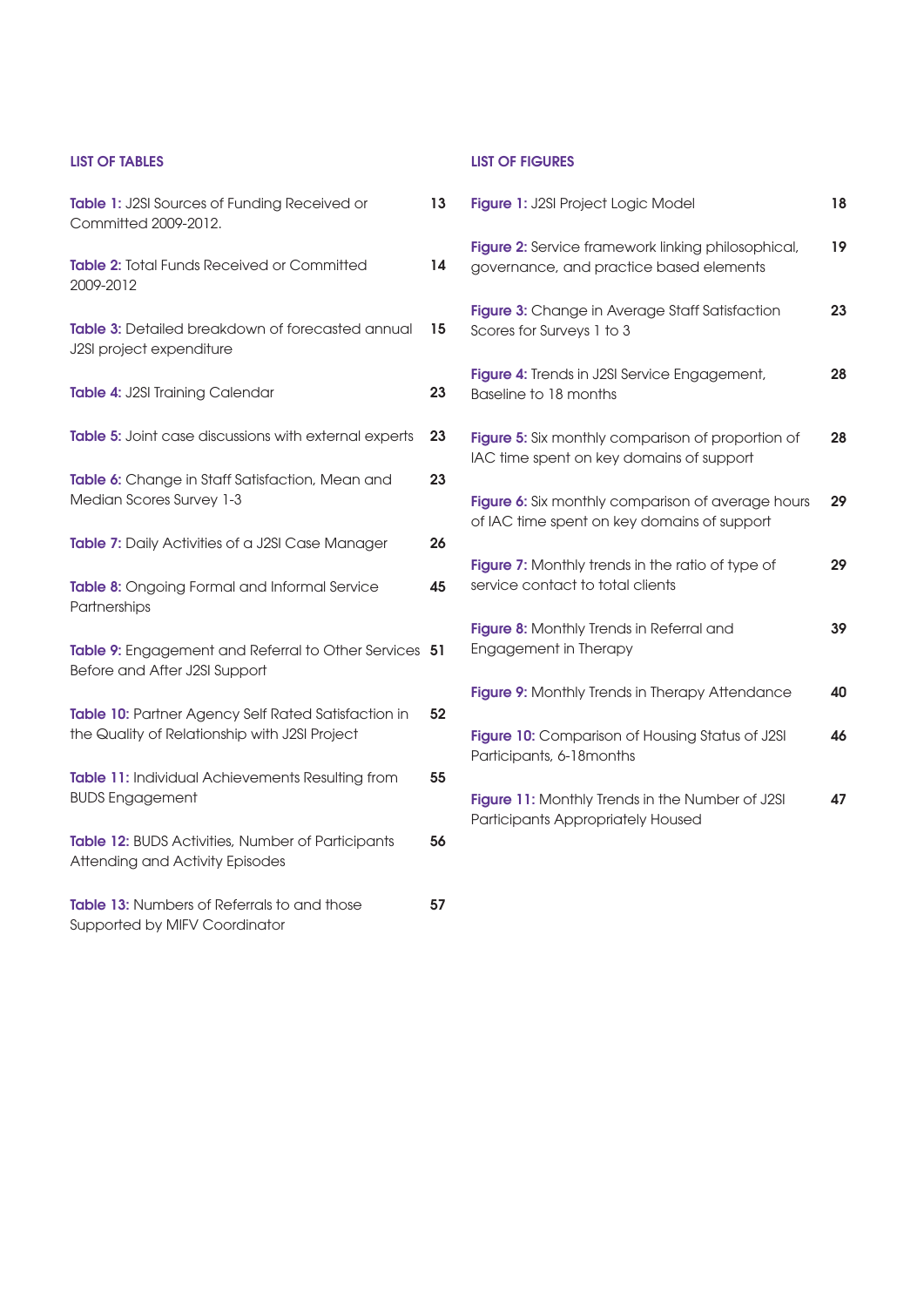| <b>EXECUTIVE SUMMARY</b> |  |
|--------------------------|--|
|                          |  |

| 1. INTRODUCTION                                              | 10 |
|--------------------------------------------------------------|----|
| 1.1 Why J2SI                                                 | 10 |
| 1.2 Process evaluation framework                             | 11 |
| 1.3 Data sources                                             | 11 |
| 2. THE JOURNEY TO SOCIAL INCLUSION SERVICE MODEL             | 13 |
| 2.1 Target group and staff-client ratios                     | 13 |
| 2.2 Project resources and expenditure                        | 13 |
| 2.3 The J2SI project theory                                  | 14 |
| 2.4 Towards evidence informed practice                       | 15 |
| 2.5 A framework for documenting promising practices          | 17 |
| <b>3. GOVERNANCE IN PRACTICE</b>                             | 20 |
| 3.1 Flexible and accountable management structure            | 20 |
| 3.2 Building staff capacity                                  | 22 |
| 3.3 Qualities of the staff and management                    | 25 |
| 4. INTENSIVE CASE WORK IN PRACTICE                           | 26 |
| 4.1 Activities of a J2SI case manager                        | 26 |
| 4.2 Case management activity overview                        | 27 |
| 4.3 The strengths of long-term support with small case loads | 30 |
| 4.4 Areas of participant satisfaction with case management   | 38 |
| 5. TRAUMA SPECIFIC SERVICE RESPONSE                          | 39 |
| 5.1 Therapy activity overview                                | 39 |
| 5.2 Clinical supervision in practice                         | 41 |
| 6. STABILISATION OF HOUSING AND SPECIALIST SUPPORT NEEDS     | 45 |
| 6.1 Accessing and maintaining independent housing            | 45 |
| 6.2 Accessing generalist and specialist supports             | 51 |
| 6.3 Satisfaction with working relationships                  | 52 |
| 7. BUILDING UP AND DEVELOPING SOCIAL AND ECONOMIC SKILLS     | 54 |
| 7.1 BUDS activity overview                                   | 54 |
| 7.2 Mental Illness Fellowship of Victoria activity overview  | 57 |
| 7.3 Learnings and emerging good practices                    | 57 |
| 8. EMERGING CHALLENGES IN THE PROJECT                        | 63 |
| 9. WHERE TO NEXT                                             | 68 |
| <b>REFERENCES</b>                                            | 69 |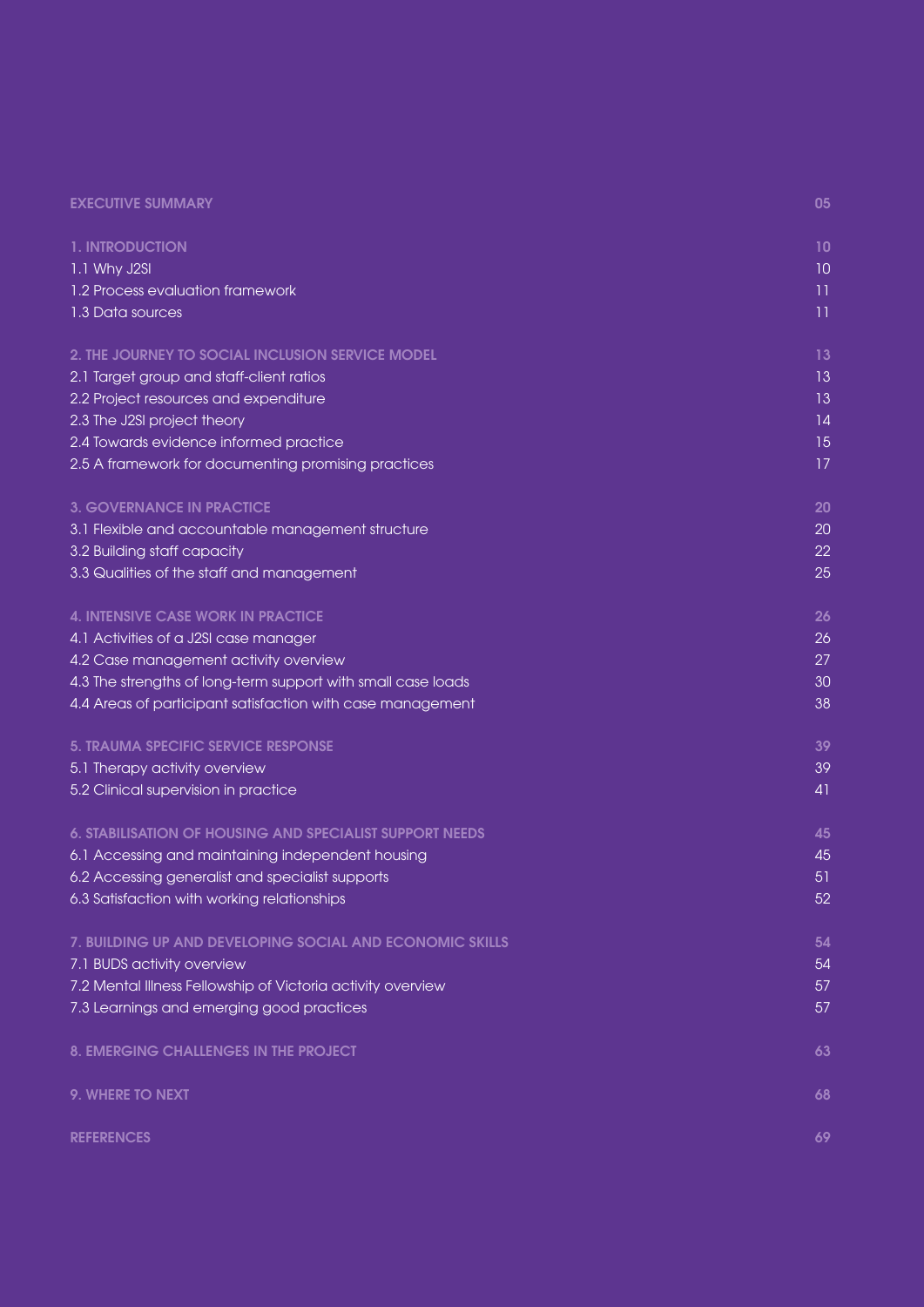# EXECUTIVE SUMMARY

Sacred Heart Mission's Journey to Social Inclusion (J2SI) project is a three year pilot of an integrated model of intensive support to 40 long-term people who are homeless between the ages 25 to 50 years. J2SI has two broad goals. First, J2SI aims to demonstrate that a well resourced and intensive service model can break the cycle of long-term homelessness. Second, J2SI aims to demonstrate economic savings through reduced use of health, justice and homelessness services. The J2SI project is largely funded by non government philanthropic trusts and evolved out of a process of service consolidation at Sacred Heart Mission that sought to develop more effective responses to people whose complex and multiple needs are not adequately being addressed within existing service models.

Given the limited evidence base in Australia on the effectiveness of intensive support programs for the longterm homeless, J2SI is being evaluated via a longitudinal Randomised Controlled Trial (RCT) combined with an evaluation of service processes. The RCT compares the social and economic outcomes of project participants with those in a similar group receiving standard services over a four year period. The RCT is complimented by a comprehensive process evaluation which aims to document how J2SI orks in practice. This first of two process evaluation reports reviews the project's quality as well as documenting the emerging practices and challenges encountered in the first 18 months of implementation from November 2009 to April 2011. The report draws on service activity data combined with extensive consultations with project staff, management, participants and external stakeholders.

# Model overview

The J2SI service model seeks to provide people who are long-term homeless with the stability and skills to reduce their disadvantage and to help them to successfully transition out of homelessness into mainstream life. The central objective of the project is to work towards addressing the underlying issues that have made it difficult to sustain housing in the past. The J2SI model is based on a key worker system of intensive and longterm case management that connects participants with various supports and skills development activities as required. The underlying philosophical approach is guided by the principles of relationship based practice that is trauma informed and socially inclusive. In addition to intensive case management based around a staff to client ratio of 1 to 4, the J2SI model has the following elements:

 $\rightarrow$  more rapid access to housing through established MOUs with housing providers;

 $\rightarrow$  a structured therapeutic response to address underlying trauma, including funding for individual therapy and the availability of ongoing clinical supervision for case managers;

 $\rightarrow$  a dedicated coordinator focusing on Building Up and Developing Skills (BUDS) that includes both group and individualised training and personal development programs; and

 $\rightarrow$  direct access to specialised and intensive employment assistance through the co-location of an employment consultant who is employed by the Mental Illness Fellowship of Victoria.

# Evaluation framework

The process evaluation framework of J2SI incorporates five key components:

- 1. Documenting the service model within an evidenceinformed framework
- 2. Reviewing service model implementation and refinement
- 3. Monitoring the quality of processes, systems and partnerships
- 4. Monitoring the services provided to J2SI participants
- 5. Connecting processes with outcomes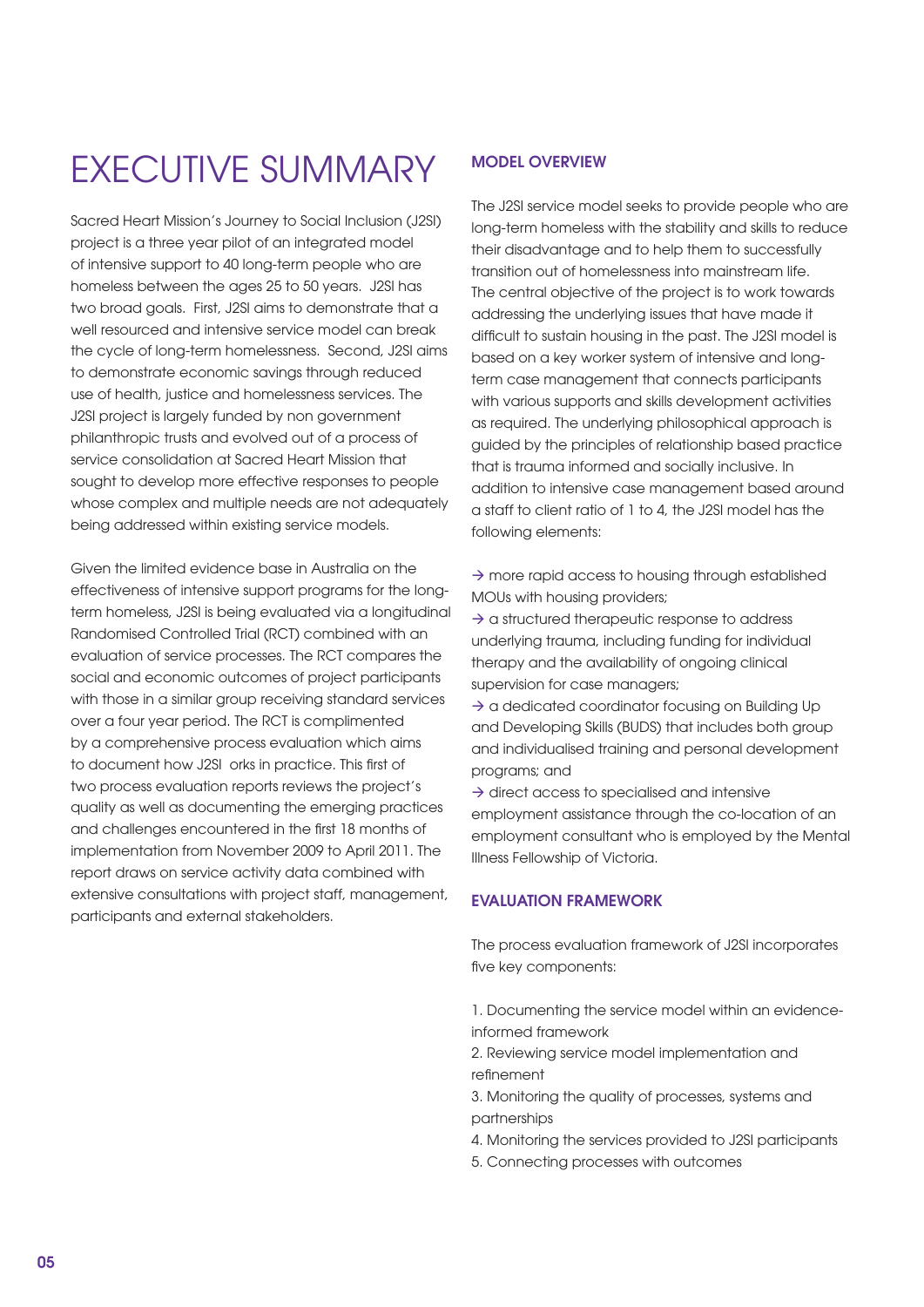The first stage of the evaluation documents how the elements of the J2SI model can be located within a current evidence informed framework and the modifications made to the project model throughout the phase of implementation. This report has concentrated on documenting the model in its entirety although some elements, including the therapy and BUDS components were still very much evolving at the time of consultations. The process and outcomes evaluation are linked through a program logic model that seeks to collect data through three key stages of project change over time:

 $\rightarrow$  Short-term service goal: Building trust, engagement, and stabilisation

 $\rightarrow$  Medium-term service goal: Building self reliance and healing

 $\rightarrow$  Long-term service goal: Long-term stability in mainstream structures

The review of emerging practices focuses primarily on the service activities surrounding the first short-term service goal, although it does begin to outline practices relating to the medium-term goal.

# Service activity overview

Being so long-term and intensive means that you can pick up on and discuss patterns of behaviour which other services miss out on… STAFF SURVEY

Service activity data are collected by case managers and recorded in a specifically designed database for the J2SI project. The first stage of the project was to engage, build trust and stabilise. As the service data indicate, activities around this goal remained a critical component of case management for many participants up to the 18 month mark. Specifically:

 $\rightarrow$  55 per cent of participants were fully engaged (determined by regularity of contact, progress on the case plan, and individual capacity) in the project within the first month of delivery. This proportion steadily increased to a peak of 80 percent by June 2010.

 $\rightarrow$  The largest proportion of case management time (30%) in the initial six months was devoted to housing access and stabilisation, followed by engagement (19%). In April 2011, housing related support declined to 14 per cent whilst engagement increased to 24 per cent.  $\rightarrow$  The proportion of participants who were considered to be living in stable and appropriate housing reached a peak of 35 out of 40 participants by January 2011. By April 2011, 31 out of 40 participants were in 'stable' and appropriate housing.

 $\rightarrow$  The majority of case manager time is devoted to third party contacts on behalf of participants, which have generally remained above direct client service contacts throughout the 18 month period.

 $\rightarrow$  During the first six months there was approximately 84 hours spent on direct contact with each participant, equating to approximately 14 hours per month. This increased to 104 hours per individual by the 18 month mark averaging around 17 hours per month, or around 4.3 hours per participant a week.

 $\rightarrow$  The number of face to face contacts per participant generally increased in the first six months and has remained around five to six face to face contacts per month. Phone contacts have generally increased over the 18 month period increasing to an average of eight contacts per participant by April 2011.

 $\rightarrow$  Missed appointments generally remain below one per participant per month.

 $\rightarrow$  Voluntary participation in therapy reached around a fifth of J2SI participants by April 2011.

 $\rightarrow$  The most common services that participants have been referred to throughout the project were therapy and general counselling, a more suitable general practitioner, drug and alcohol services, particularly detox and pharmacological support, and employment providers.

 $\rightarrow$  28 participants have engaged with the BUDS program at any stage.

Service activities linked to the medium-term goal of promoting self reliance and healing have been incremental. At the 18 month stage, the majority of activities for building self reliance and healing are taking place within the case management role. The time taken to move through this stage is largely dependent on the capacities of the client combined with their willingness to confront past experiences.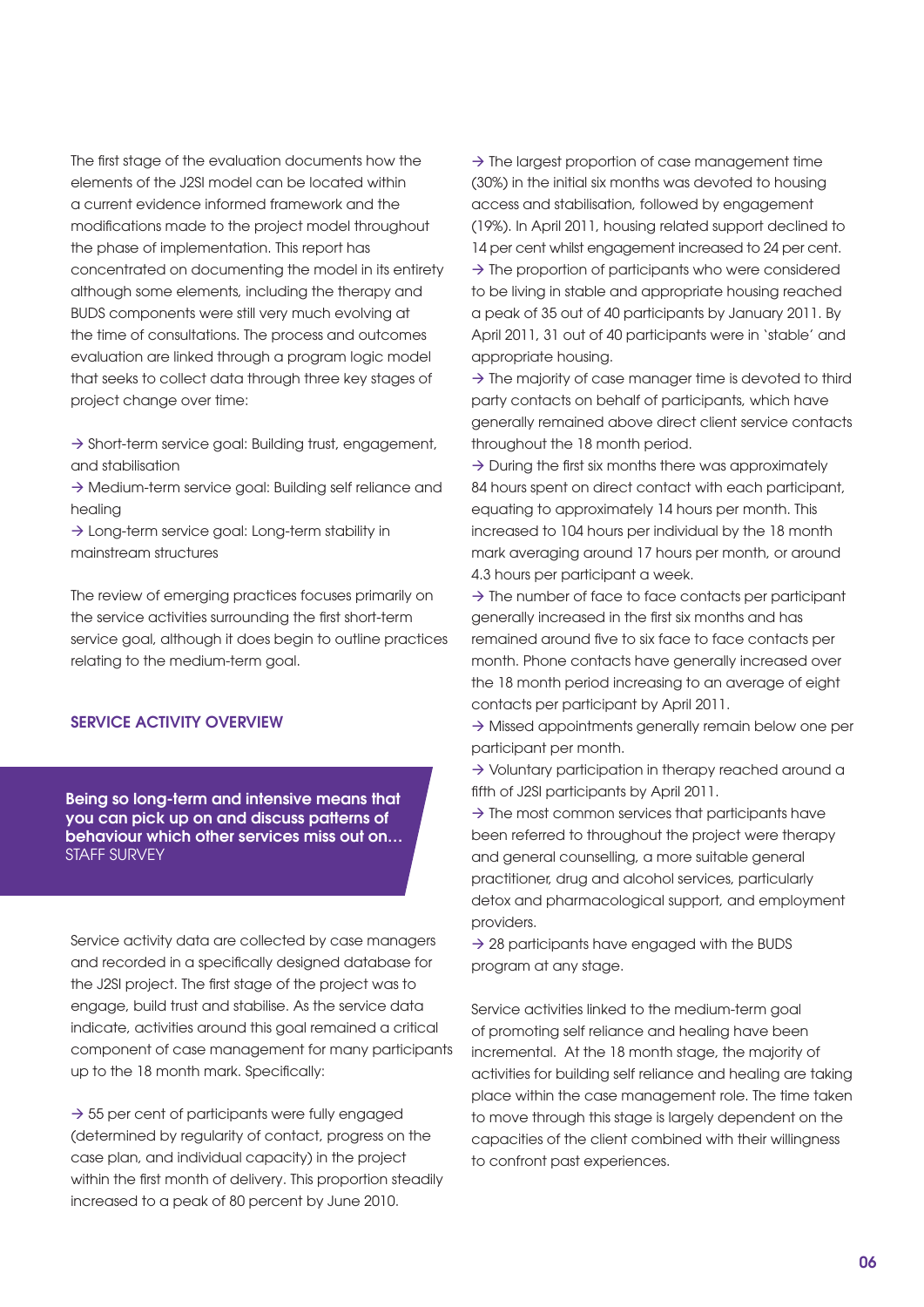# Case Study One

A more involved relationship between the Office of Housing (OoH) and J2SI was forged after a series of complaints about Amy's frightening behaviour towards other tenants, her aggressive behaviour when approaching OoH staff, and specifically after an incident at the South Melbourne housing office where Amy presented screaming, frothing at the mouth, abusing staff and kicking walls. J2SI, the police and ambulance members were alerted and attended the incident.

At that point, the OoH was unsure whether Amy's tenancy would be able to continue due to her aggressive behaviour. A case conference was arranged and attended by J2SI (myself and the J2SI manager) the manager of the South Melbourne office, Amy's Housing Services Officer (HSO) and the High Risk Tenancies worker from the Southern Metropolitan Region (who knows Amy from when Amy was a MACNI client). At this meeting I noted that I had observed Amy responding more and more positively to the rules/boundaries set in our appointments and I suggested that OoH meet with J2SI and Amy, to discuss the rules and behaviours expected of her in public housing.

I prepared a document for the meeting that highlighted the reason for meeting (to assist Amy to maintain her tenancy), the positives of Amy's housing experience, the challenges being presented, the possible consequences of her aggressive behaviour, and a housing plan specific to Amy (including using J2SI as an initial contact point for housing issues). The document required all three parties to sign it. Amy met with me, the J2SI manager and her HSO to work through and sign the document. Clear discussion of the positive achievements made by Amy, and of the joint aim to assist her to save her tenancy seemed to resonate with Amy and she read the document, signed it and apologized for her behaviour.

Since this meeting reports of aggressive behaviour have reduced and Amy has taken responsibility for her property through improved cleanliness and spending \$600 on housing related items. In short – the positive relationship between Amy and J2SI was used to facilitate and encourage a positive relationship between Amy and her HSO. Amy seems to have genuine respect for her relationship with the OoH and seems committed to keeping to the agreed rules, being accountable for her behaviour, and to repaying costs which she has incurred at the property. This relationship has started to become 'real', as opposed to an impersonal relationship with an institution.

# Emerging promising practices

While there have been some important changes to the original service model, all modifications have enhanced the project in practice. Both internal and external stakeholders expressed high to very high satisfaction with the quality of program delivery and governance. There has been a slight dip in morale amongst some staff as the trial has progressed, although the majority have remained highly positive and committed to the broader goals of the project. Participant satisfaction with case management support and attendance at therapy was generally high to very high, whilst satisfaction with BUDS was slightly lower.

> My caseworker has brought structure to my life/illness and has given me the strategies to identify and communicate when suffering social phobias… Participant feedback

Existing literature reveals that trauma informed and intensive relationship based case management as part of an integrated approach combining rapid access to housing and skills building activities is likely to yield promising outcomes. This 18 month review indicates several areas where the service response to the longterm homeless has been considerably enhanced with respect to the broader goal of building trust, engagement and stabilisation. The relationship based approach to case management, at the centre of J2SI practice, has been sustained through a conscious effort to ensure that the philosophical, governance and practice elements are fundamentally aligned. From the perspective of improved service practices, it is not any one particular element in its own right but how these are linked that appears to be making a difference on the ground. The broader organisational elements promoting relationship and trauma informed practices included a flexible and accountable management structure that instils a culture of critical reflection, continual investment in building staff capacity and commitment within the team, and valuing partnerships with external providers. On the ground, the intensive and long-term nature of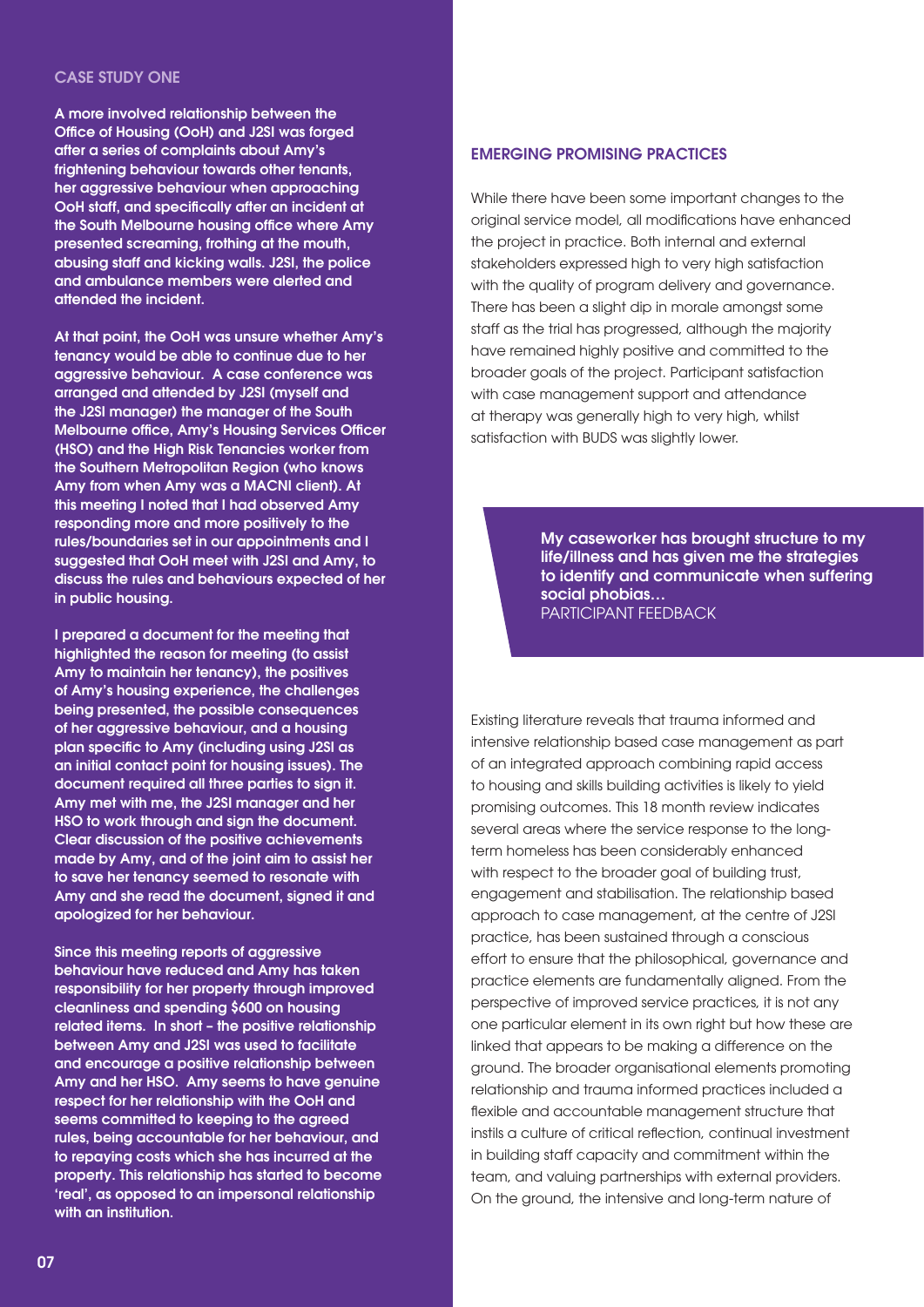support was considered to contribute to more effective client to worker relationships by increasing:

 $\rightarrow$  the capacity and quality of client engagement;

 $\rightarrow$  leverage for client commitment and change;

 $\rightarrow$  capacity for more inclusive management of high risk behaviours;

 $\rightarrow$  flexibility for an individual response;

 $\rightarrow$  the coordination of care and capacity to address practical needs; and

 $\rightarrow$  the scope for reflective practice and ability to build on successes.

To be able to name it and understand how behaviour is shaped by underlying trauma….The issue of trauma is on the table at all times and you are able to develop more empathy for the clients… IAC MANAGER

Many examples of how service delivery practices to this group of long-term homeless individuals have been enhanced through collaborative partnerships with other providers emerged throughout the consultations for this review. Critical among these was improvements made to working relationships with housing providers around issues of tenancy management, exploring new ground through an innovative approach to clinical supervision for the IAC case managers, and the increased ability for a collaborative trauma informed response across the staff team and with external experts through a comprehensive training calendar and forums for joint case management.

The relationship with the Office of Housing and other housing providers has been of crucial importance to J2SI as it has allowed the IAC role to focus on stabilising people in housing and address the underlying issues… STAFF SURVEY

### Case Study TWO

Melissa came horse riding with me to celebrate her 25th birthday. The day involved many different components – all of which were almost unimaginable 12 months ago.

Melissa is historically very hard to engage and has been sleeping rough in and around St Kilda for at least four years. In order to start engaging with Melissa I would try and find where she was sleeping and go and sit with her there. It has taken months of sitting in silence, learning when to respect her space and when it's ok to push questions. It has been incredibly valuable to have the time and resources to be able to respond immediately whenever she has asked me or the program for anything. Initially in working with Melissa there was a sense that buying food was the pay-off for getting information from her. However, now she is willing to chat a lot more freely and offer information. I think that Melissa is starting to trust me and to realize that I'm someone she can use to make her life 'less bad'. She can see the results of this case management relationship in tangible things, and I think she is getting used to me being around and being able to follow through with the things we've promised.

Melissa has had two episodes of potentially long-term housing whilst being in J2SI. Both of these have been unsuccessful. The fact that I've been able to keep talking to her about future housing rather than reflect on 'why she was unable' to maintain the other tenancies has strengthened the working relationship. I think Melissa has been surprised that we haven't chastised her in any way, nor given up once her housing was 'solved'. J2SI is starting to take on a role in Melissa's life that is constant and unconditional. I believe this is an incredibly important foundation for working with Melissa and for having the best chance to support her to have positive outcomes in all areas of her life.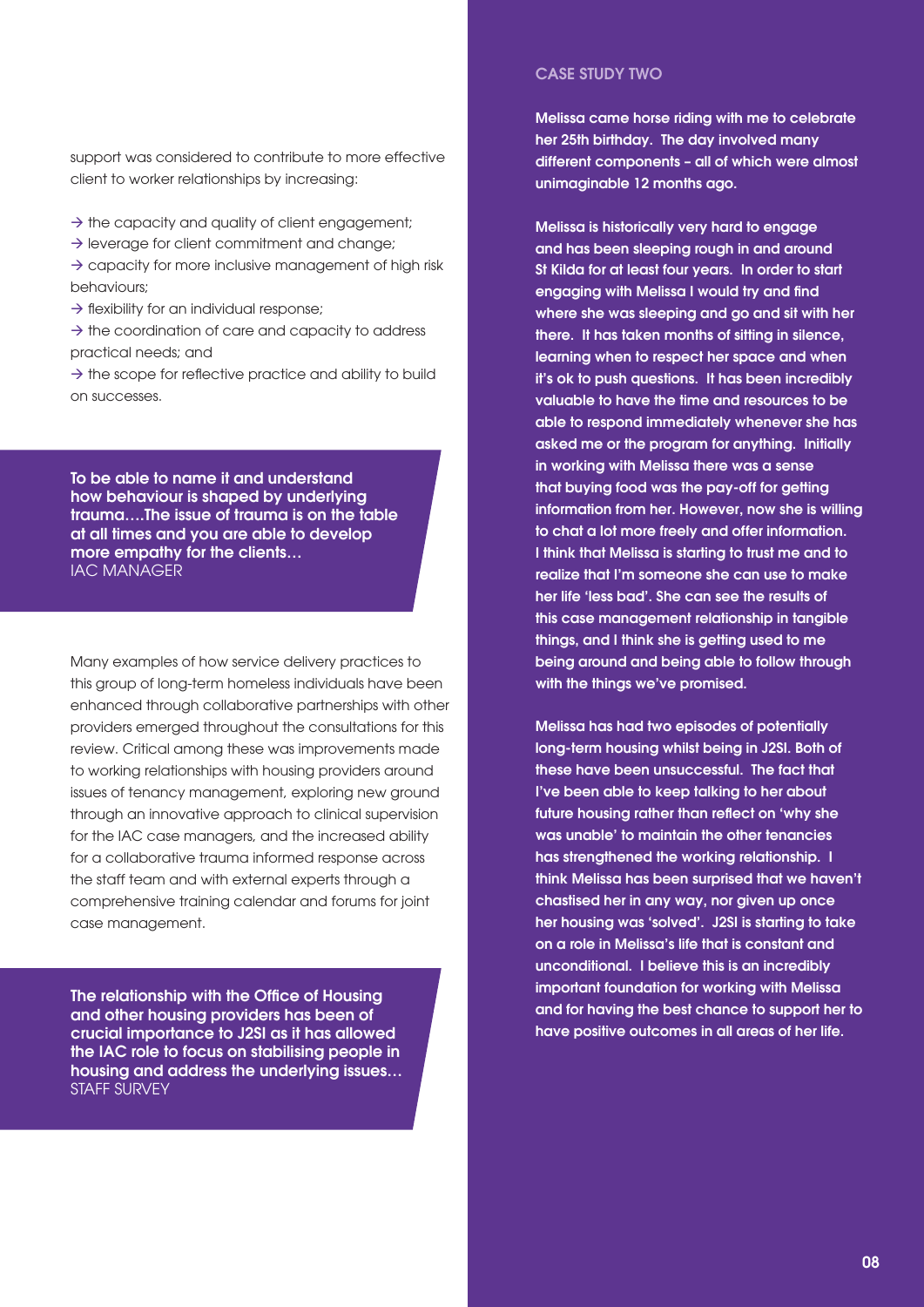The client in question is very unwell and J2SI is one of the few programs that can work with him. Very important service – has made a big difference and one very patient case manager.

Community Psychiatric Clinic

The full range of practices aimed at building self reliance and healing are still emerging. However, one important insight at this point of the evaluation is that this process is fundamentally unique for each individual. For some beginning the process of building self reliance and healing has involved concentrating on small incremental activities of overcoming a fear of using public transport on their own. For others it has involved indentifying and confronting self limiting and aggressive behaviours that threaten the stability of housing, whilst for others it has involved attending regular therapy sessions. The important learning here is the necessity of a package of flexible supports that can be offered when and in a manner that will be most receptive to each participant.

### Emerging challenges

Getting services on side is crucial and once the system around the client is on board things are much easier. Many of the issues we face are actually less about the client and more about services. You have to work hard to get collaboration and it must be done positively and with energy STAFF SURVEY

Engaging the long-term homeless in a therapeutically based, intensive case management program that seeks to overcome barriers to social and economic participation is difficult. As the project reaches the halfway mark many challenges remain. From the perspectives of both internal and external stakeholder groups some of the critical ones include:

 $\rightarrow$  the time limited nature of the trial and planning for the end;

 $\rightarrow$  managing the case load;

 $\rightarrow$  pitching the training to the right level of competency and interest;

 $\rightarrow$  integrating general case management and clinical supervision;

 $\rightarrow$  maintaining the morale of both staff and participants and retaining commitment over an extended period of time;

 $\rightarrow$  working with a diverse group of clients and getting the right match of support and activities to reflect this diversity;

 $\rightarrow$  finding the most suitable housing; and

 $\rightarrow$  continuing to develop and maintain positive working relationships with other providers including those in mental health and drug and alcohol treatment services, as well as general practitioners.

> ...I do feel however that the location has not been great...the high density living has brought out a number of problems including accessibility for drug use and dealing Partner agency survey Psych service

### Where to next

The next process evaluation report will focus on the practices associated with building self reliance and healing, maintaining stability in housing as well as the implications for ending support. It will also emphasise the overall strengths and limitations of the model and seek to understand how the service practices outlined here are linked to participant outcomes over time.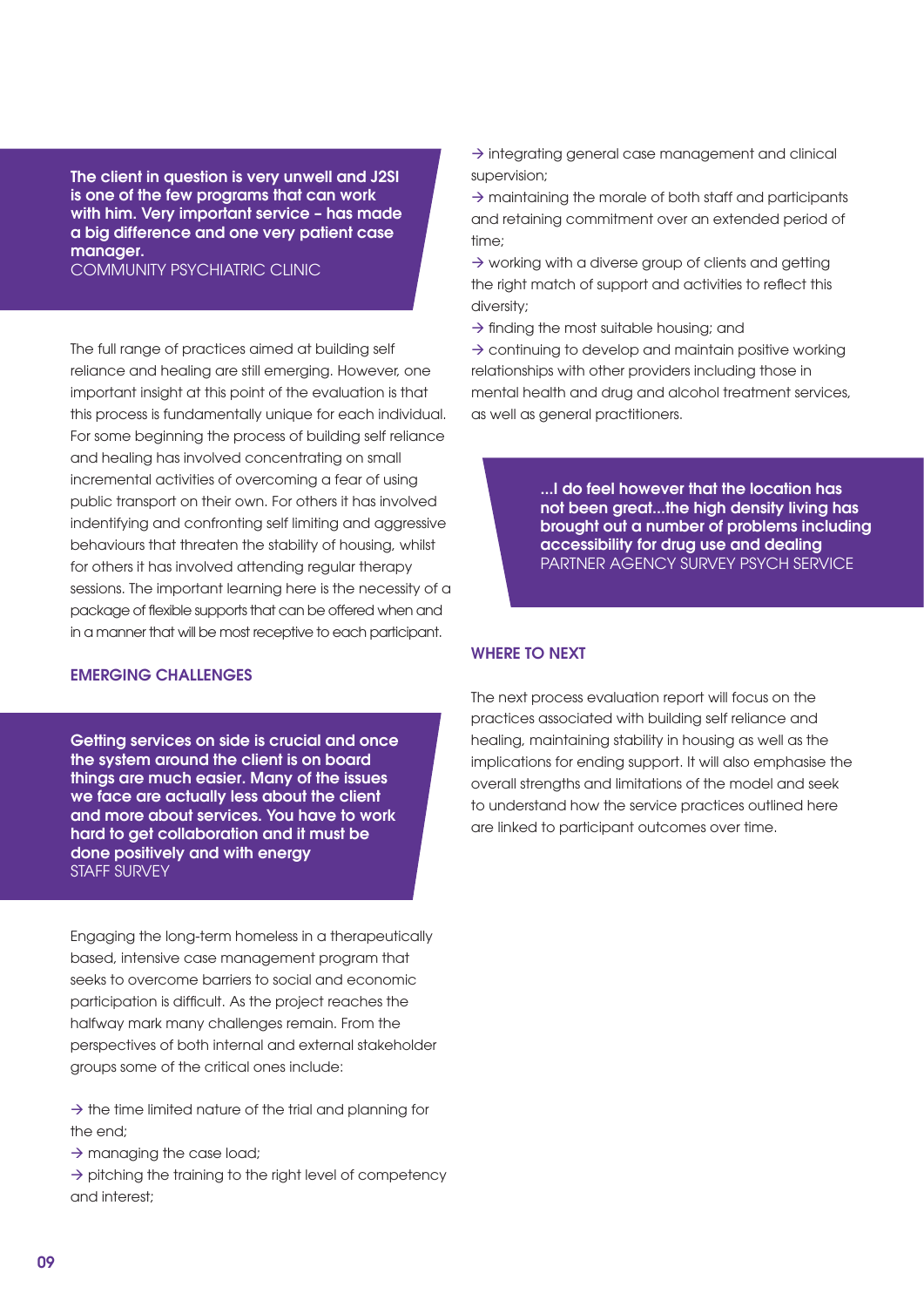# 1. Introduction

This process evaluation is the first of two reports aimed at documenting and reviewing the implementation of the Journey to Social Inclusion (J2SI) project. The J2SI project, based at Sacred Heart Mission, St Kilda, is a three year pilot offering a package of intensive support to 40 people who have experienced long-term homelessness. J2SI provides Intensive Assistance and Co-ordination (IAC) casework, a structured therapeutic response to address the underlying trauma that is both a cause and a consequence of long-term homelessness and a Building Up and Developing Skills (BUDS) program to facilitate reconnection to the mainstream community.

The process evaluation forms part of a broader evaluation that incorporates a longitudinal Randomised Controlled Trial (RCT) that will determine the social and economic impacts of J2SI over a four year period. J2SI is being jointly evaluated by the Australian Housing and Urban Research Institute at RMIT University (social outcomes and process evaluation) and the Melbourne Institute for Applied Economic and Social Research (economic evaluation).

This report documents the first 18 months of service activity and the emerging practices within an evidenceinformed framework. It seeks to document how the model is working on the ground, the key challenges arising and how the service has responded to these with a view to contributing to the development of improved service practices for the long-term homeless. The report draws on available service activity data collected throughout the trial as well as extensive consultations with project staff, management, participants and external stakeholders.

# 1.1 Why J2SI

The development and implementation of J2SI comes at a time of considerable change occurring within the broader homelessness policy environment and amongst practitioners seeking to identify new ways of working to resolve homelessness. At the National level, the Green and White papers have set out a National agenda for service models focusing on more direct access to permanent housing that include a package of support to 'break the cycle' of homelessness (FaHCSIA,

2008a, 2008b). At the State level, the recent Victorian Homelessness Action Plan 2011 to 2015 outlines a three pronged approach aiming to 'tackle the root causes of homelessness'. In addition to the importance of early intervention and prevention, the plan states that the "service system must also respond to the intensive support requirements of those with complex needs who have experienced long-term homelessness" (Victorian State Government, 2011, p.12). The plan acknowledges that the long-term homeless are

….more likely to require intensive and longer-term personal support and health support, combined with supportive housing. While individual circumstances vary, the road to recovery from the trauma of homelessness to self-reliance and social and community participation is more likely to be longer with this group than with others (Victorian State Government, 2011, p.13).

These changes at a broader policy level are coinciding with increased interest from practitioners. J2SI builds upon years of culminating knowledge on the inadequacies of existing homelessness support models for people who are long-term homeless and was borne out of the broader service consolidation and redevelopment process at the Mission. This redevelopment process included comprehensive surveys of Mission clients and identified that different service models were required to meet the needs of people with multiple and complex support needs . In addition to the development of the J2SI service model the redevelopment of the Mission included:

 $\rightarrow$  an expansion of the range of accommodation provided by Sacred Heart Mission including the establishment of a 64 bed rooming house where residents are provided with 24 hour support;  $\rightarrow$  the establishment of a specialist services team which provides on-site mental health and drug and alcohol services through partnerships with external agencies;  $\rightarrow$  the implementation of a quality framework which has embedded a culture of continuous improvement supported by robust systems; and  $\rightarrow$  increased staffing levels in the Mission's "open door" services which has enhanced its capacity to engage with the people who use the Dining Hall and Women's House services.

(Sacred Heart Mission, 2009, p3)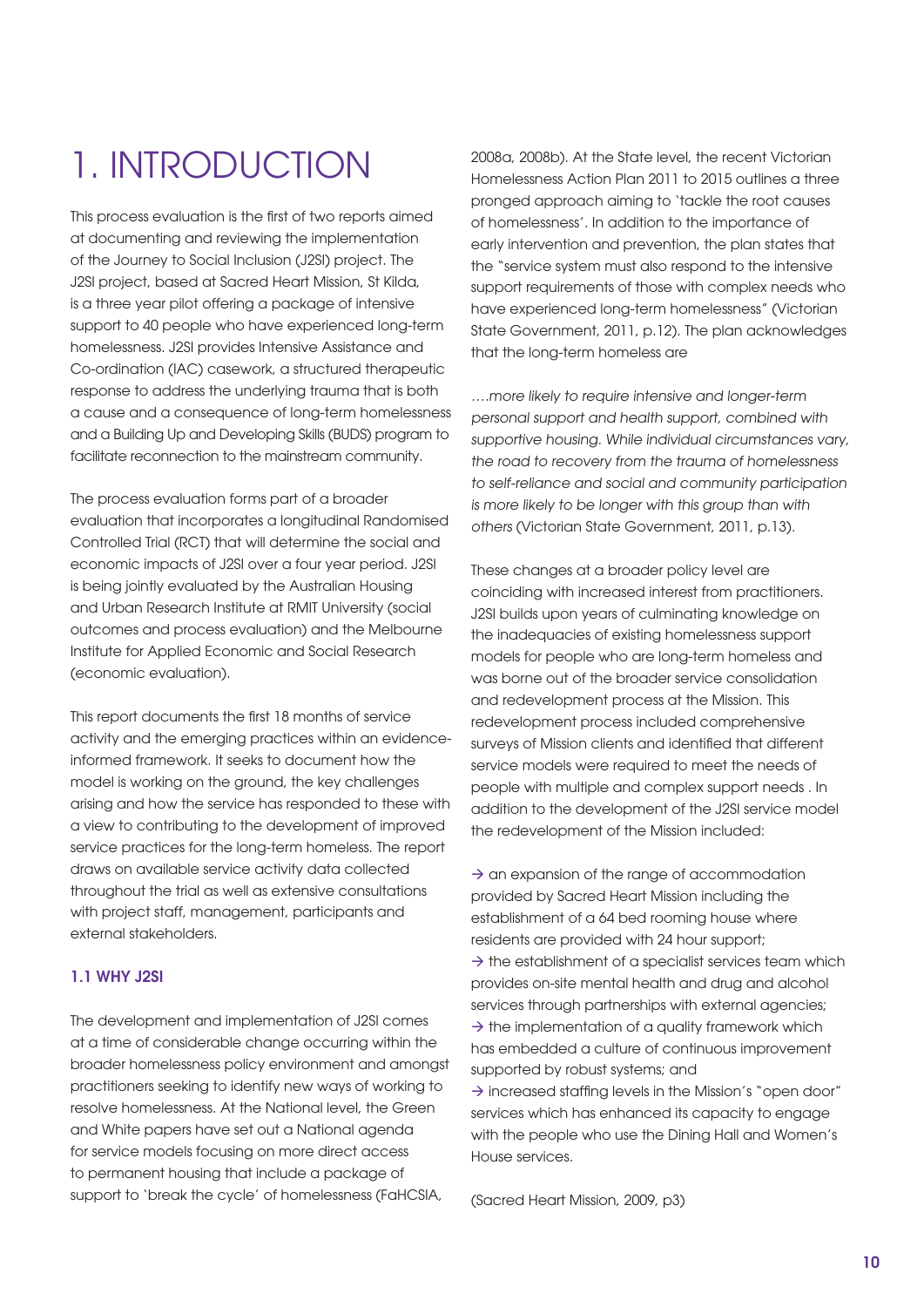# 1.2 Process evaluation framework

The evaluation framework is based on a processoutcomes methodology that combines a longitudinal RCT with a comprehensive review of service implementation and practices over the life of the project. The process evaluation is intended to run alongside and provide contextual meaning to the outcomes observed from the RCT and to document the project's learnings along the way with the view of informing homeless service practices in the future.

The process evaluation ultimately aims to review the quality of the project within an evidence-informed framework. A critical component of reviewing program quality is to understand the essential elements of the service model and how they are intended to bring about improvements for participants as well as to understand how the model is distinct from and builds upon existing interventions. This process involves reviewing where J2SI fits within an evidence-informed framework and how the project has been implemented throughout the trial, including the difficulties encountered and how the project has responded. A second critical component is to gain an in-depth understanding of the types of practices that are likely to shape positive outcomes for clients.

The process and outcomes evaluation are linked through the project logic model that seeks to collect data through three key stages of program change over time, including:

 $\rightarrow$  Short term service goal: Building trust, engagement, and stabilisation

 $\rightarrow$  Medium term service goal: Building self reliance and healing

 $\rightarrow$  Long term service goal: Long-term stability in mainstream structures

There are 5 key components of the J2SI process evaluation:

 $\rightarrow$  Documenting the service model within an evidenceinformed framework

- $\rightarrow$  Reviewing service model implementation and refinement
- $\rightarrow$  Monitoring the quality of processes, systems and partnerships
- $\rightarrow$  Monitoring the services provided to J2SI participants
- $\rightarrow$  Connecting processes with outcomes

The main questions guiding the process evaluation are:

1. How does the program model link into current evidence informed practice for people who are longterm homeless? What are the expected outcomes based on existing evidence informed practice? 2. How does the project conform to the initial project design and intentions?

3. What are the elements of the governance of the model and how has this impacted upon service delivery? 4. How well is the project working across key service elements? Does this differ across client groups and service/housing conditions?

5. What are internal and external stakeholders' perceptions of the project? 6. What are the project learnings?

# 1.3 Data sources

The process evaluation draws on multiple sources of service data collected throughout the course of the trial to document the program model and assess service quality. In terms of 'input' resources, J2SI maintains a database of records on staff qualifications and retention, training and support, qualifications and experience. Client service activity data are collected in a purpose built client data management system which allows the J2SI team to document service practices as well as detailed quantitative records of service activity. The type of service activity data that will be reviewed include service contacts, degree of engagement in the service, duration of support, allocation of workers, stability of housing and types of services clients have accessed internally (such as BUDS, therapy) and externally (drug and alcohol support, mental health).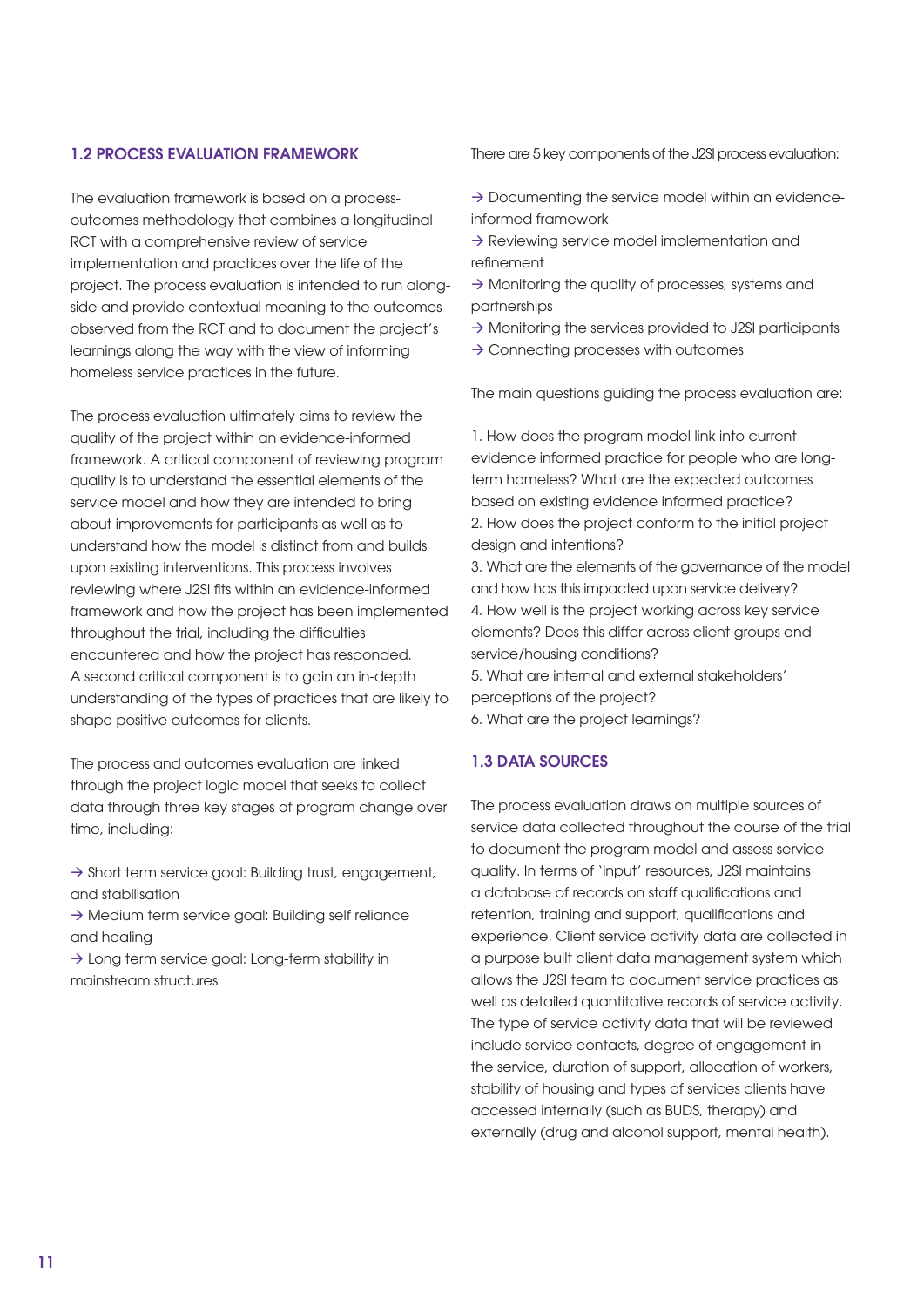The pilot has three governing committees including a Steering Group, a Service Delivery Reference Group and an Evaluation Reference group. All manager's reports, documentation and minutes circulated to these committees are sent to the project evaluators. This provides a record of significant changes within the project and helps determine whether the project is being implemented as intended.

In addition independent surveys on staff, client, and external stakeholder satisfaction are undertaken. These surveys include sections where in-depth information can be collected on what is working well and what is not from the perspective of different stakeholders as the trial progresses. This report draws on three rounds of six monthly staff surveys, participant feedback from six and twelve months into the project and external stakeholder feedback from the first twelve months. The survey of external agencies was augmented by interviews with key stakeholders that include representatives from the Office of Housing, Windana Drug and Alcohol Services, Alfred Psychiatry, the St Kilda Crisis Contact Centre, Lord Mayor's Charitable Foundation and the Lighthouse Foundation.

This report also includes vignettes that have been prepared by IAC case managers to capture detailed service practices such as the process of engaging clients, supporting participants to maintain their housing, and supporting people to engage in training. IAC case management activities have also been recorded in case worker diaries which provide insight into daily activities. This information was further supplemented by a focus group with the IAC casework team and individual interviews with the Sacred Heart Mission CEO, J2SI manager, manager of the IAC case work team and the J2SI clinician.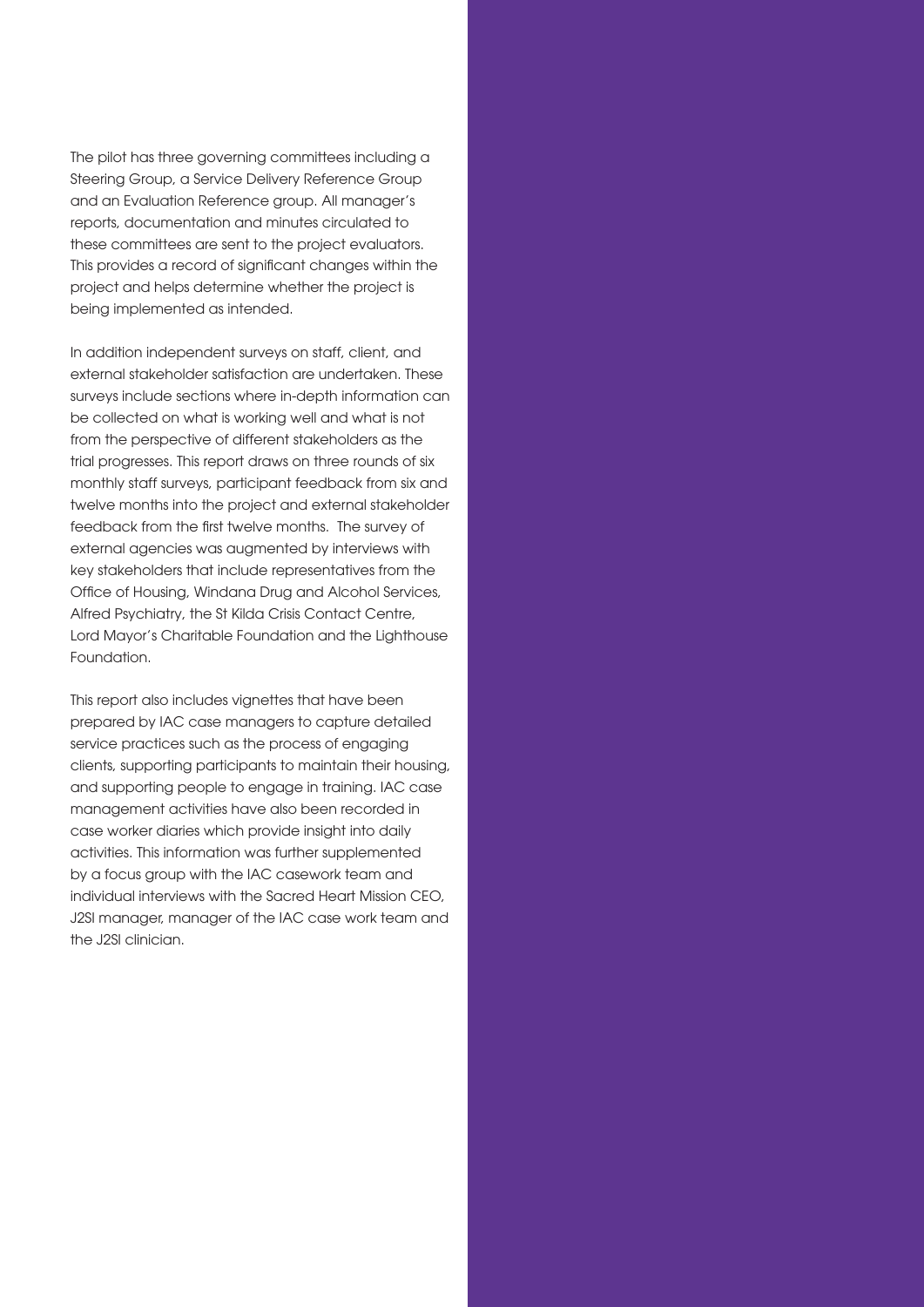# 2. The Journey to Social Inclusion Service Model

# 2.1 Target group and staff-client ratios

J2SI targets people who have experienced longterm homelessness. As the pilot project forms part of a randomised controlled trial, the recruitment of J2SI participants follows a randomisation process from a referral pool of those considered eligible for the project at the time of commencement. Service eligibility at initial randomisation included people who had slept rough continuously for 12 months OR people who have been in and out of homelessness for at least three years including people who:

 $\rightarrow$  have received support from Sacred Heart Mission;  $\rightarrow$  have been assessed as being ready to engage and have the capacity to work on a one to one basis with a support worker; and

 $\rightarrow$  are aged between 25 and 50 (within 12 months of their 25th birthday or 50th birthday) at commencement of the project.

The method of randomisation of J2SI participants and the comparison control sample is detailed in Johnson et al. (2011). The initial proposed model was based on an intensive case manager to client ratio of 1 to 4. With 10 funded IAC caseworkers the project has capacity to work with 40 participants over the three year period. However, the number of participants initially recruited has fluctuated slightly as some cases did not commence at the outset and new cases were recruited and randomised. Further, others have been periodically classified as 'inactive' due to imprisonment or periods of time interstate. 'Inactive' participants remain in the project and are re-engaged when their circumstances change. This has the potential to increase case loads to five. Allocation of participants to IAC caseworkers was based on factors such as gender, complexity, specific client issues and staff expertise. Changes to caseloads have occurred throughout the project in response to service delivery issues that have arisen.

Client participation data reveal a high degree of retention. Since commencement of the project in November 2009 five cases have been closed, primarily due to problems with the referral. Two people were unable to be located, two people repeatedly informed the project that they no longer wanted to participate and one person did not require the level of support available from J2SI. In addition, four people have been made inactive. Of these two people moved interstate, one person was incarcerated for 18 months and one person withdrew participation when J2SI involved the police in response to activities which posed a significant risk to the community. One of the people who moved interstate returned to Victoria within six months and re-commenced with the project. The person who is in prison is in regular contact with J2SI and case management will commence once the client is released. Decisions to close or make a case inactive are overseen by the J2SI Evaluation Reference Group and endorsed by the J2SI Steering Group.

# 2.2 Project resources and expenditure

J2SI has been primarily funded by non government philanthropic trusts as shown in Table 1 below. The total amount of funding received or committed for the project over a three year period is \$3.92 million. This equates to an annual figure of between \$30,000 and \$35,000 per participant. Table 2 below lists the operating expenditure and establishment costs.

### TABLE 1: J2SI sources of funding received or committed 2009-2012.

|                                                       | Ŝ         |
|-------------------------------------------------------|-----------|
| Lord Mayors Charitable Foundation                     | 750,000   |
| The Peter & Lyndy White Foundation                    | 750,000   |
| <b>RE Ross Trust</b>                                  | 750,000   |
| William Buckland Foundation (managed by ANZ Trustees) | 750,000   |
| <b>Victorian Government</b>                           | 350,000   |
| Parish of St Kilda Fast                               | 150,000   |
| Andyinc Foundation                                    | 150,000   |
| Cabrini Health                                        | 150,000   |
| Orcadia Foundation                                    | 50,000    |
| Limb Family Foundation                                | 30,000    |
| <b>Estimated Interest income</b>                      | 40,000    |
| TOTAL                                                 | 3.920.000 |

Source: J2SI project records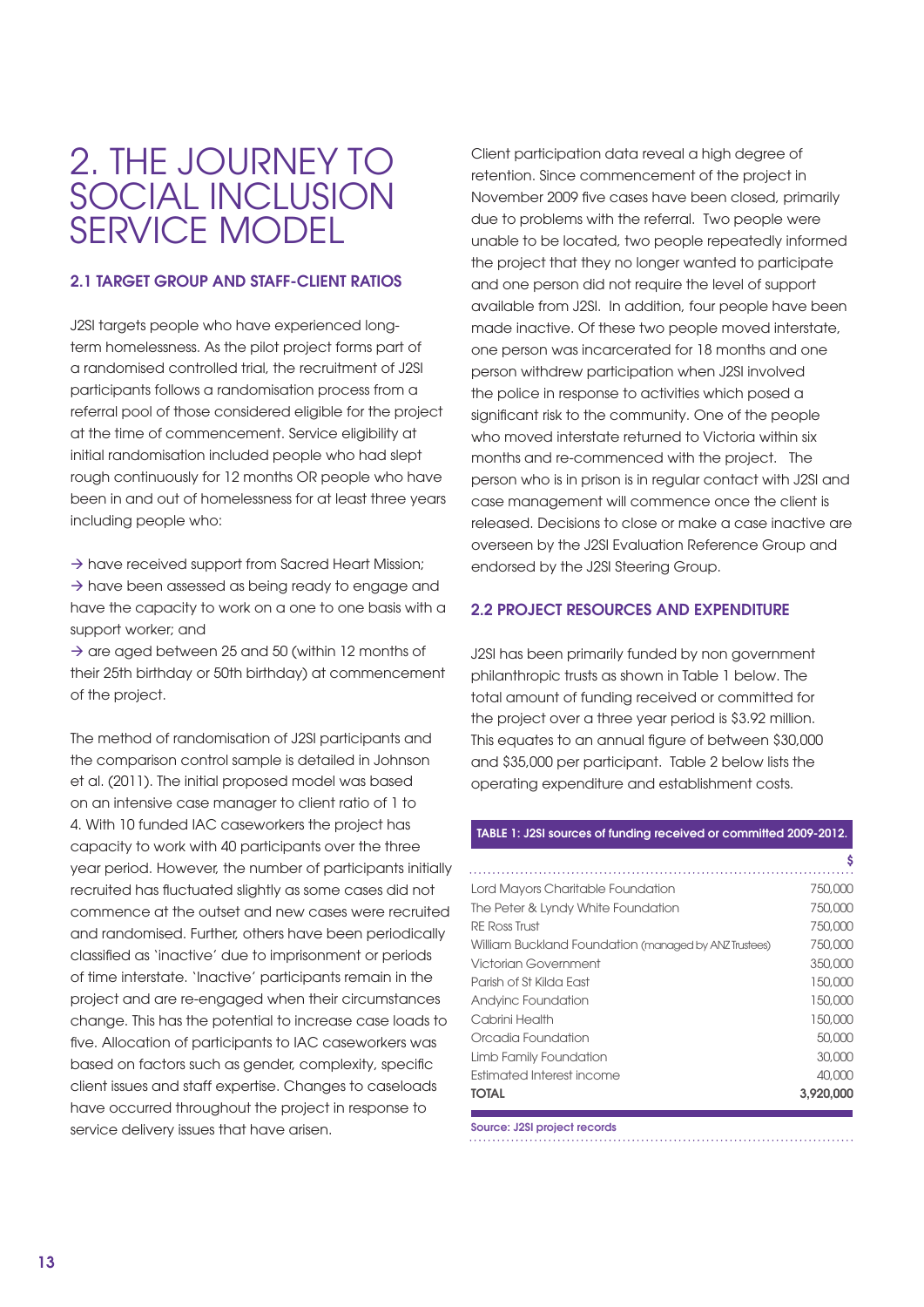| <b>Operating Expenditure</b>            | 3.774.737 |
|-----------------------------------------|-----------|
| Staffing costs                          | 2,862,315 |
| Set up costs                            | 145.263   |
| Office set up                           | 75,000    |
| Staff time during establishment phase   | 55.263    |
| <b>Training &amp; Recruitment Costs</b> | 15,000    |
| <b>TOTAL</b>                            | 3.920,000 |

Source: J2SI project records

Employment costs comprise the largest proportion (73%) of project expenditure. The budget also includes the social and economic evaluation, development of the BUDS curriculum and therapeutic components of the project as well as operational costs. The operating costs are for support only and do not include the provision of housing by external agencies such as the Office of Housing, HomeGround Services and St Kilda Community Housing.

At the commencement of the project the total number of management and staff funded included:

- $\rightarrow$  1 EFT project manager
- $\rightarrow$  1 EFT manager of the IAC casework component
- $\rightarrow$  10 EFT case managers
- $\rightarrow$  1 EFT BUDS coordinator
- $\rightarrow$  0.8 EFT Project Officer

 $\rightarrow$  0.6 EFT Clinician (from Sept 2010 – March 2011) and .3EFT from March 2011.

In developing the J2SI project, the Mission committed to paying wages that are higher than the industry standard for all positions to attract and retain a skilled team.

The case work team bring a broad range of professional experience and qualifications predominately from social and/or welfare work backgrounds. They have previously worked in various settings including child protection, homelessness support services, mental health and crisis services. As a prerequisite for the position case managers are required to have experience in providing case management, experience working with the most disadvantaged in the community, experience in dealing with challenging behaviour and crisis situations, a commitment to reflective practice and demonstrated energy and resilience.

### 2.3 The J2SI project theory

J2SI has two broad goals. First, J2SI aims to demonstrate that a well resourced and intensive service model can break the cycle of long-term homelessness. Second, J2SI aims to demonstrate economic savings through reduced use of health, justice and homelessness services. The central objective of the project stated in the initial project model document:

…..is to assist those entrenched in homelessness to get out of and stay out of homelessness by addressing enduring and deep seated issues and routines that have been built as a result of trauma and an adaptation to the homeless sub-culture (Sacred Heart Mission, 2009, p.26).

During the initial stages of project planning, the Mission undertook an extensive review of the programmatic and homelessness literature to identify the critical service elements required to effectively engage, stabilise and address long-term homelessness. This literature, combined with extensive service experience about how to effectively engage and support people who are long-term homeless helped to inform the final model. Situating the development of the program model within this evidence-informed framework as opposed to an evidence-based approach recognises that, in the Australian setting there have not been many evaluations that comply with an evidence- base framework for the long-term homeless. The broad themes covered in the review focused on:

- $\rightarrow$  The pathways into homelessness
- $\rightarrow$  The concept of social inclusion
- $\rightarrow$  Interventions that work
- $\rightarrow$  The economic costs of homelessness

The model is informed by local and international research that shows that those who are long-term homeless benefit from individually tailored, on-going, intensive support and assistance (Rog, 2004; Johnson, 2006; Gronda, 2009). Further, the model incorporates a trauma informed approach to service delivery, as well as a systematic understanding of the sociological mechanisms of social exclusion, which combined has helped to inform the project ethos that: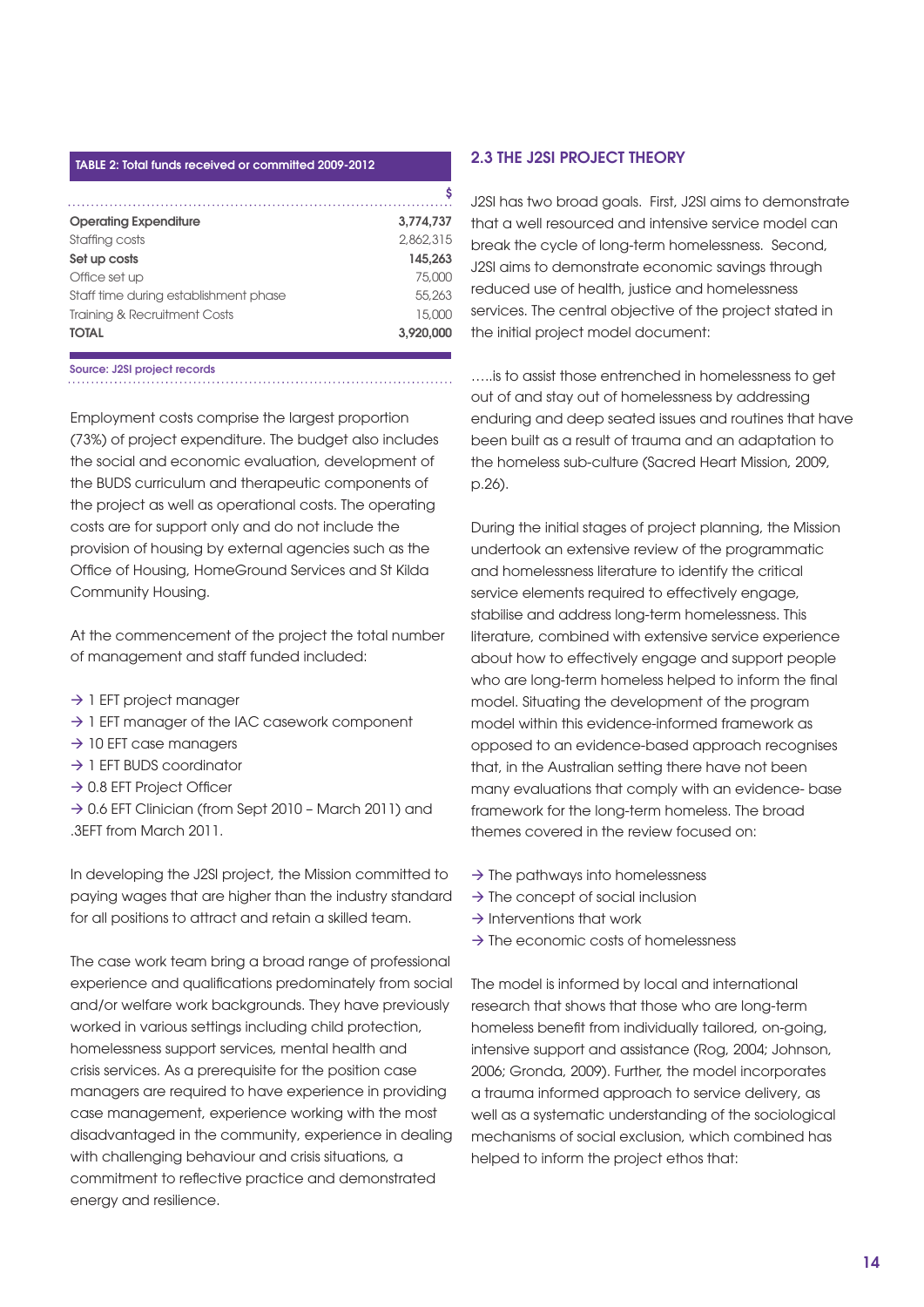$\rightarrow$  Recovery is possible

 $\rightarrow$  Causal factors and trauma must be addressed

 $\rightarrow$  Entrenchment in the homeless sub-culture

perpetuates homelessness

 $\rightarrow$  Social exclusion is a significant barrier to getting out and staying out of homelessness

(Sacred Heart Mission, 2009, p.26-29)

The project is also guided by six key principles of intervention, including:

- $\rightarrow$  The client must drive the process
- $\rightarrow$  The intervention must be organic, proactive, needs based, tailored to the individual
- $\rightarrow$  A strengths based approach has the best chance of success

 $\rightarrow$  The intervention must provide longitudinal, intensive and holistic support to individuals

 $\rightarrow$  The intervention must involve a multi-disciplinary approach to provide effective support

 $\rightarrow$  The intervention must be anchored by a strong relationship with a key worker which in turn is supported by a connection with the broader team.

(Sacred Heart Mission, 2009, p.30-33)

In addition, the service model draws on theoretical insights from (McNaughton, 2005) that the people who are long-term homeless commonly go through four key processes of change from existence, to pulling apart the past, rebuilding the future and taking control (Sacred Heart Mission, 2009, p36-39). The service goals of J2SI and how they are evaluated need to be conceptualised in terms of this long-term process of change.

### 2.4 Towards evidence informed practice

# WHAT WE KNOW ABOUT INTENSIVE CASE **MANAGEMENT**

Case management has generally come to be recognised as an evidence-based practice for its capacity to provide coordination of multiple care needs across a wide range of disciplines (Rosen & Teesson 2001; Smith & Newton 2007; Vanderplasschen et al., 2007; Gronda, 2009). Within the broader field of case management practice, intensive case management is a relatively recent advancement that is generally distinguished from other forms of case management by the reduced staff to client ratios and the longer duration for which support is provided. While definitions differ across fields, the Canadian Intensive case management standards for mental health (Ministry of Health Care 2005) provide a useful distinction from other types of case management stating that:

"Intensive case management is more than a brokerage function. It is an intensive service that involves building a trusting relationship with the consumer and providing ongoing support to help the consumer function in the least restrictive, most natural environment and achieve an improved quality of life. The case manager maintains involvement, as consumer needs change and cross service settings" (Ministry of Health Care 2005, p6).

The standards recognise that case loads for any given worker can vary from 1 to 5 or below but should not exceed 1 to 20. Variation in the case load and duration of support within a program as well as diverse program goals, philosophical and practice elements make comparative research into the overall effectiveness of intensive case management difficult (Burns et al, 2007). Further definitions of intensity are likely to differ across various settings of care. For instance, some hospitalised models of assertive community treatment will look different from a community based program with smaller case loads underpinned by different theoretical approaches to care.

Notwithstanding the dilemma of comparative outcomes research, there is growing evidence from overseas studies to suggest that intensive case management is an effective practice with difficult to engage and high support needs clients such as people experiencing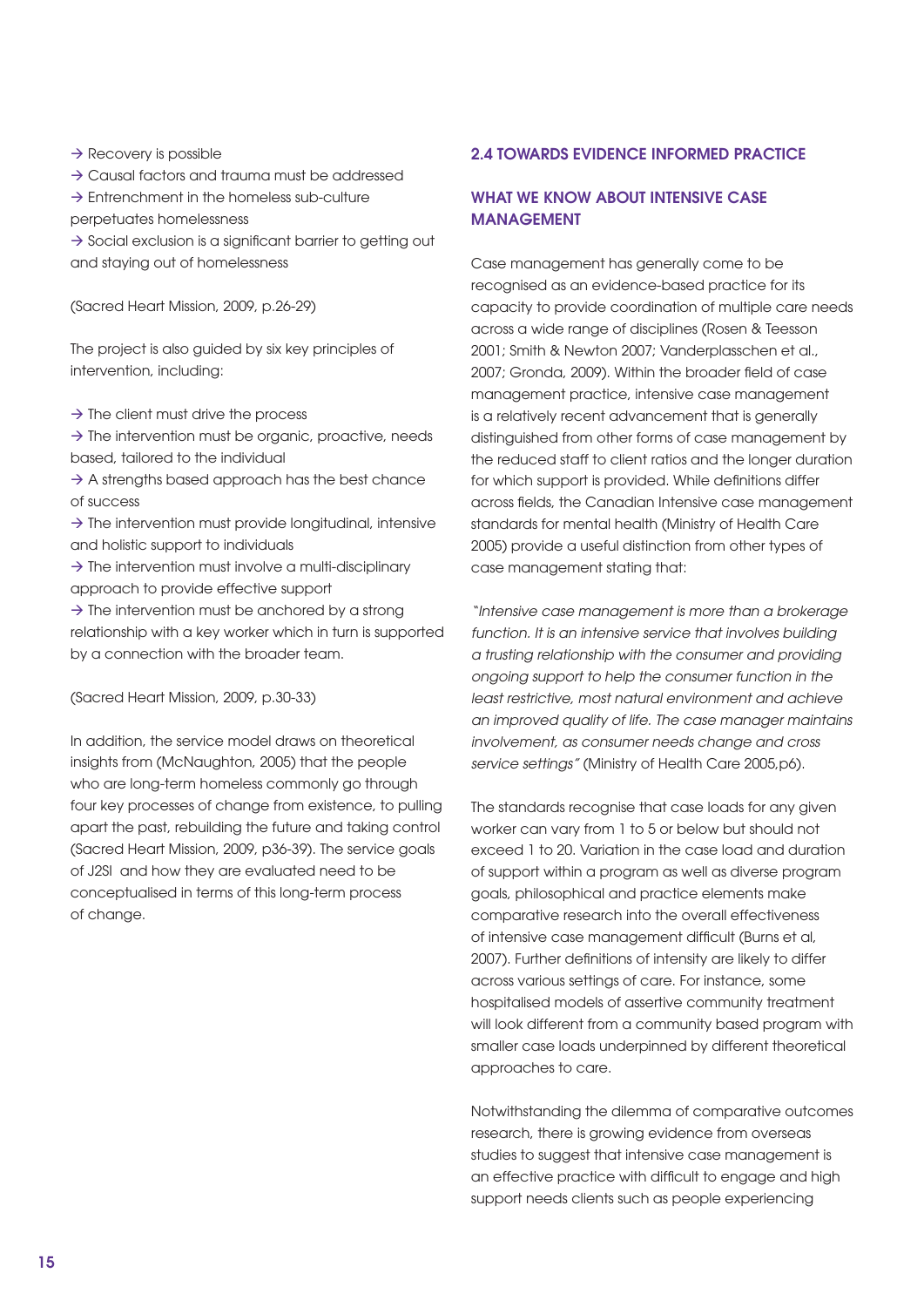homelessness including high risk young people, and those with co-occurring mental health and substance use issues (reference see King, 2006 for comprehensive overview). Several studies have shown that compared with standard case management, intensive case management provides superior outcomes in terms of physical, mental and social functioning and increased housing stability. Further, depending on the mode of delivery, intensive case management can be more cost effective than standard forms of case management, especially so when combined with access to housing (Nelson et al., 2007; Olivet et al., 2010, Tabol et al., 2010).

While the above findings have some bearing for the Australian context, there have been fewer studies on intensive case management within Australian homelessness settings, particularly for programs targeting the long-term homeless. Evaluations of earlier models of intensive case management for this particular target group, most notably the SANS model that was delivered by the Salvation Army in the late 1980s demonstrated promising outcomes with people who are long-term homeless and have complex needs (McDonald, 1993).

A more recent review of case management undertaken by Gronda in 2009 is perhaps the most comprehensive synthesis of case management within the Australian context. The review focuses on the broader international evidence base and includes a detailed qualitative review of the practice wisdom from services delivering case management to people who are experiencing homelessness. The review extends the current evidence base literature by examining realist ideas of "what it is" that makes case management effective. The central theme from Gronda's review is that the client-staff relationship is the key 'mechanism' that makes case management effective. Primarily, it is claimed that case management works because of a persistent, reliable, intimate and respectful relationship that delivers practical support (Gronda 2009, p.32). The review concludes that good case management

...requires an investment of time for relationship formation and maintenance, both in terms of the overall duration and frequency of contact within that duration. This implies a constraint on case load size and recognition of a minimum duration threshold before outcomes can be achieved (Gronda, 2009, p,111).

The importance of the staff-client relationship has to some degree defined contemporary social work approaches because of its effectiveness in 'being able to connect' with people who are the most marginalised and difficult to engage. However, the more recent development within the emerging perspective of Relationship-based practice articulates the core practices within psychoanalytical foundations linked to systems and attachment theory (Ruch, et al, 2010, p19-22). Situating relationship-based practice within psychoanalytical theoretical perspectives provides greater scope for recognising the importance of past and current experiences in shaping an individual's presentation and provides the tools for how to respond to these experiences in a way that builds more positive attachments over time. Ruch et al., 2010 argue that the effectiveness of this approach is that "the model focuses on the relationship as the vehicle through which interventions are mediated, as well as potentially being of intrinsic value as an intervention in its own right" (Ruch, et al, 2010, p22). As such it is based on the theoretical premise that with a supportive but challenging and consistent relationship an individual can be effectively stabilised and progress through more meaningful and longer-term changes.

Although there is a growing understanding of effective case management practices, there are still particular gaps in the evidence base. For instance, Angell and Mahoney (2007, p.175-176) identified that there is an absence of practice based research that seeks to delve deeper into how practitioners go about performing case management. They raise important questions that are often absent from many reviews such as;:what happens during a contact between clients and case managers? Where do they go? What do they talk about? What are case managers and clients working to accomplish in these meetings? How do you develop relationships with clients? What aspects of relationships you find easier or more difficult?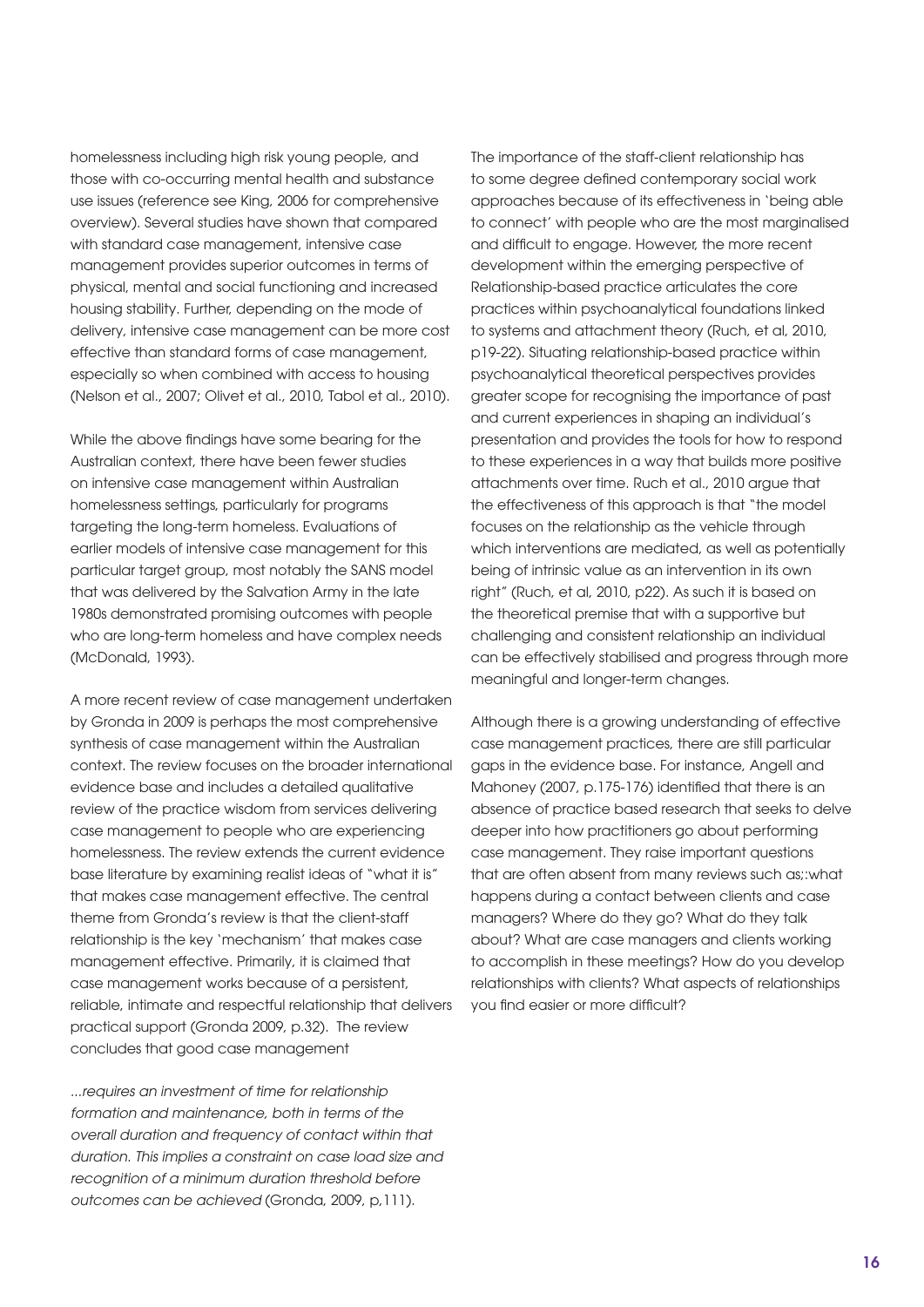# Towards trauma informed and trauma specific services

The 12 months outcomes report for J2SI participants (Johnson et al., 2011) identified significant histories of multiple traumas stemming from sexual abuse, violence, grief and loss affecting both females and males in the project. In particular, it identified that many participants had experienced the early separation from a secure foundation from which to build healthy trusting adult attachments. Moreover, re-traumatisation through extended periods of homelessness was a part of their everyday experience. The report highlighted the critical importance of providing a service response that is both 'trauma informed' and 'trauma specific'.

Within the practice literature being trauma informed requires that the whole approach to service delivery is cognisant of the underpinning traumatic histories individuals present with by ensuring the process of support provides an increased sense of safety and strives to avoid any re-traumatisation. This includes attending to the physical service appearance, the organisational culture, and the management and staff practices. Moreover, within the field of homelessness, it recognises that the process of being homeless is traumatic in and of itself (Hopper et al., 2010, p.80-81). Following a detailed review of the existing evidence base and practice literature Hopper et al propose a 'consensus' based definition in which Trauma-informed Care (TIC):

…is a strengths-based framework that is grounded in an understanding of and responsiveness to the impact of trauma, that emphasizes physical, psychological, and emotional safety for both providers and survivors, and that creates opportunities for survivors to rebuild a sense of control and empowerment (Hopper et al., 2010, p.82).

While the critical need to be delivering services that are both trauma informed and trauma specific has been recognised for some time (Harris & Fallot, 2001, Parkinson, 2004, Robinson, 2010), the wider adoption across the Australian homeless service system is still in its infancy, with few formally evaluated models to draw upon to identify 'what works' and 'what doesn't'. However, as momentum for trauma informed and specific services spreads internationally there are

several promising models, particularly emerging from the US, that have recently been evaluated. From their review of multiple evaluation studies, both quantitative and qualitative, Hopper et al., 2010 report that TIC is generally viewed more favourably by service users and providers, has been linked to more effective outcomes across several areas including increased rates of housing stability, and is cost effective to implement. They also identify that there are significant gaps in current knowledge for homelessness specific service models concluding that "…although initial investigations are promising, the research to date is inadequate for evaluating the effectiveness of trauma-informed models within homeless service settings" (Hopper et al., 2010, p.93)i .

# 2.5 A framework for documenting promising practices

The review of the existing literature reveals that trauma informed and intensive relationship based case management as part of an integrated approach combining rapid access to housing and skills building activities is likely to yield promising outcomes. However, there is no established evidence base for such a model to date. Whilst the J2SI outcomes study will be able to follow changes occurring for participants over time compared with a control group receiving 'treatment as usual' it is also necessary to understand the various service elements of the J2SI model that, in isolation and combined, shape both service practice and longerterm outcomes for those involved. This first process evaluation report on the J2SI model aims to contribute to this emerging practice knowledge base.

The J2SI model is based on a key worker system of intensive and long-term case management that seeks to integrate participants into differing types of support and skills development as required. The basic approach to case management is built on the fundamentals of good case management procedures within social work that centre on the staff-client relationship. The key difference of the J2SI model of intensive case management is the additional time and flexibility to try different approaches with participants and reflect on what works best for them. J2SI's capacity to provide an individually tailored approach is a significant departure from existing Supported Accommodation Assistance Program (SAAP) approaches which have strict limits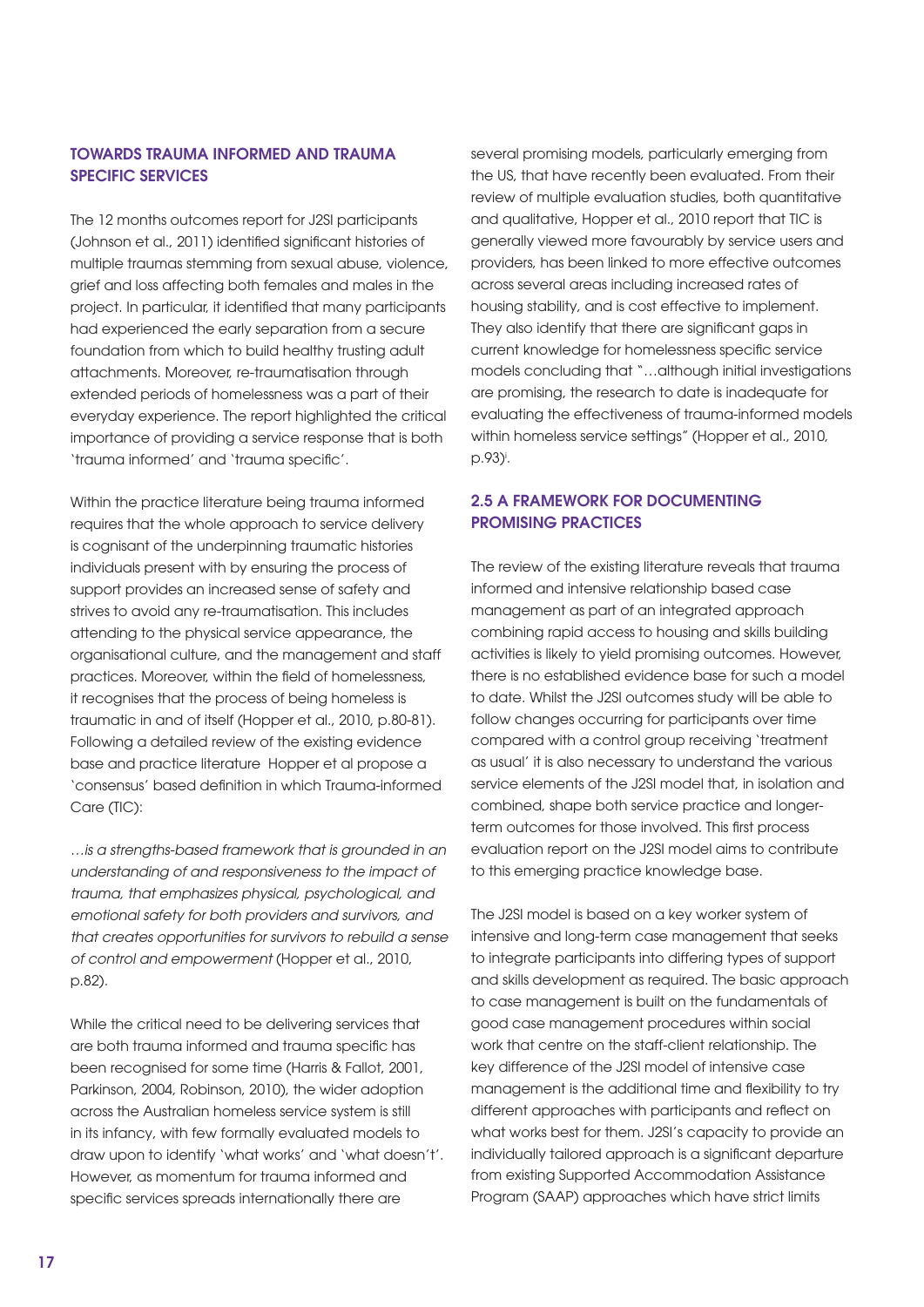on the amount of time for support and are less able to address the underlying trauma associated with homelessness.

The service background document outlining the central objective, paradigm and principles helped to inform the development of the program logic model that links each of the service elements with expected outcomes to provide an overall visual and logic framework for the evaluation. The logic model was refined following consultations with project management and staff, in particular regarding implementation of the project on the ground. The combined program theory informing J2SI is articulated in the logic model shown in figure 1. This logic model informs the expected direction of change to provide a framework for the evaluation in determining the individual project elements and how they are expected to contribute to client outcomes over time. It is recognised that in practice there is considerable overlap between the elements but for the purposes of articulating the project model they are shown separately, bearing in mind that the case worker is the common link between all elements.

Given that there are many stages of change that participants are likely to progress through, the logic model identifies short-term, intermediate, and longterm goals and the types of indicators that can be expected as each participant progresses through the three year project. This report primarily concentrates on the practices of engagement and stabilisation as well as initial strategies aimed at building greater self-reliance, healing and opportunities for meaningful participation. It is assumed that not all participants will progress through the broad stages of change at the same pace and that the outcomes are likely to be quite different depending on capacity and physical and mental health issues. Implicit in the model design is that each participant's journey will be unique and that support must be flexible. To this end, the three goals are used as a heuristic model for understanding the different practices employed at different stages of the project, recognising that the types of activities and priorities for the participants will shift over time.



### Figure 1: J2SI Project Logic Model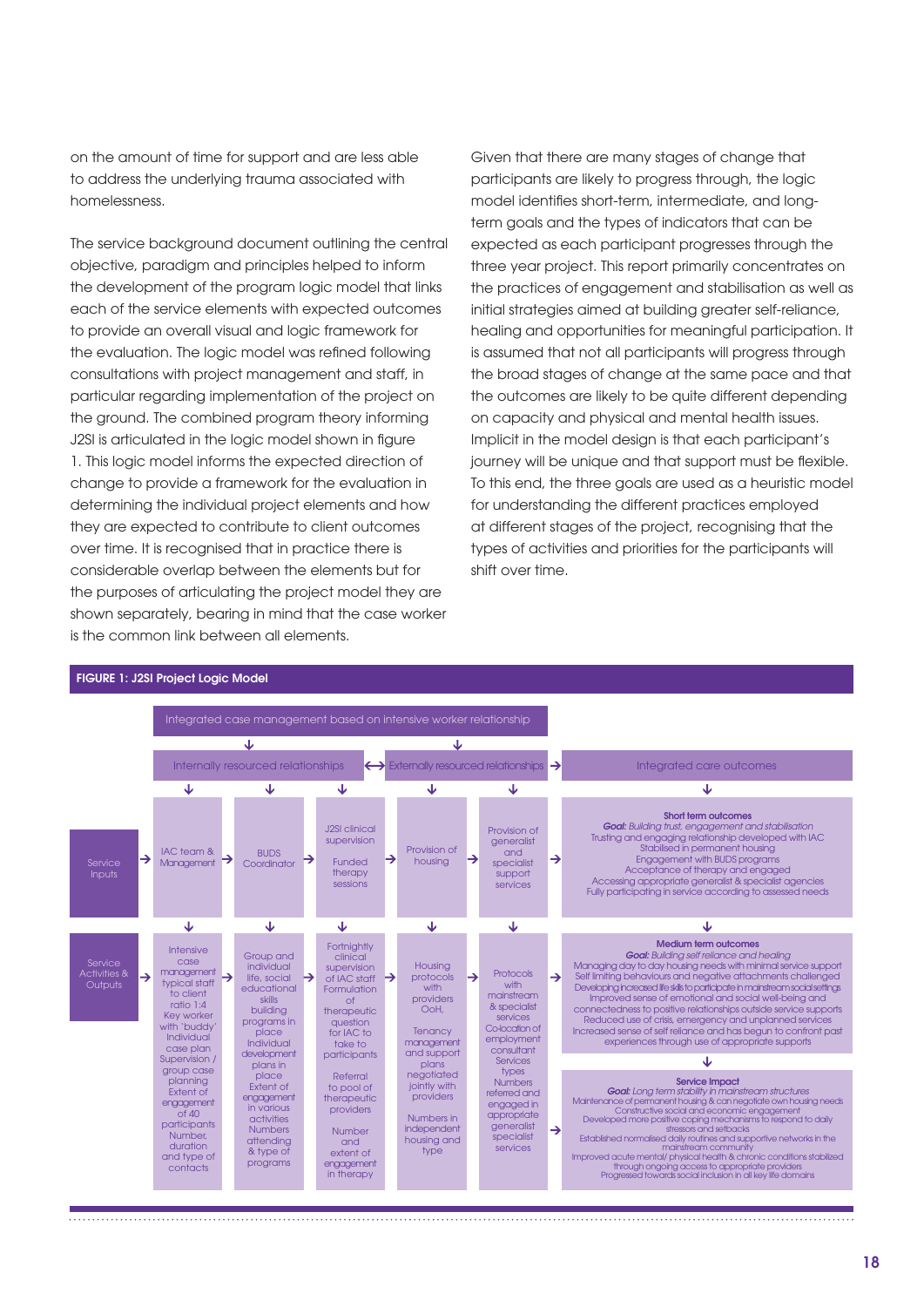Throughout the service activity review and consultations it became increasingly evident that while the relationship based approach to case management is at the centre of practice, this cannot be sustained without the conscious drive to ensure that the philosophical, governance and practice elements are fundamentally aligned. From the perspective of improved service practices, it is not any one particular dimension in its own right but how these are linked that appeared to be making a difference on the ground. Central to this is embracing a culture of critical reflection and strong commitment from all who are involved. From an evaluation perspective and drawing on available evidence, particularly through consultations, such commitment has been achieved successfully within the J2SI project despite the challenges it has encountered throughout the past 18 months. The overlapping connection between these elements is depicted in figure 2.

This section has focused on the underlying philosophical assumptions of the project, namely the importance of working in a way that is trauma informed and socially inclusive within an intensive and relationship based framework. The next sections of the report focus on the implementation of the governance and practice based elements and how these build upon emerging evidence informed practices in providing supportive housing to the long-term homeless. It draws on various indicators of service activity for each element combined with staff surveys, focus group and interviews with key stakeholders in order to document the emerging 'promising' practices through a synthesis of the key reported strengths of the model.

### FIGURE 2: Service framework linking philosophical, governance and practice based elements

#### PHILOSOPHICAL ELEMENTS

• Trauma and social inclusion informed approach to stabilisation and recovery

 $\overline{\mathsf{R}}$ 

#### GOVERNANCE ELEMENTS

Flexible and accountable management structure that instils a culture of critical reflective practice • Continual investment in building staff capacity & commitment within the team • Valuing partnerships with

external providers

### PRACTICE BASED ELEMENTS

• Small case loads that facilitate individually based long-term supportive relationships with clients and external providers • Trauma specific service response • Rapid Rehousing • Coordinated care packages

• Skills building & participation

Relationship based case work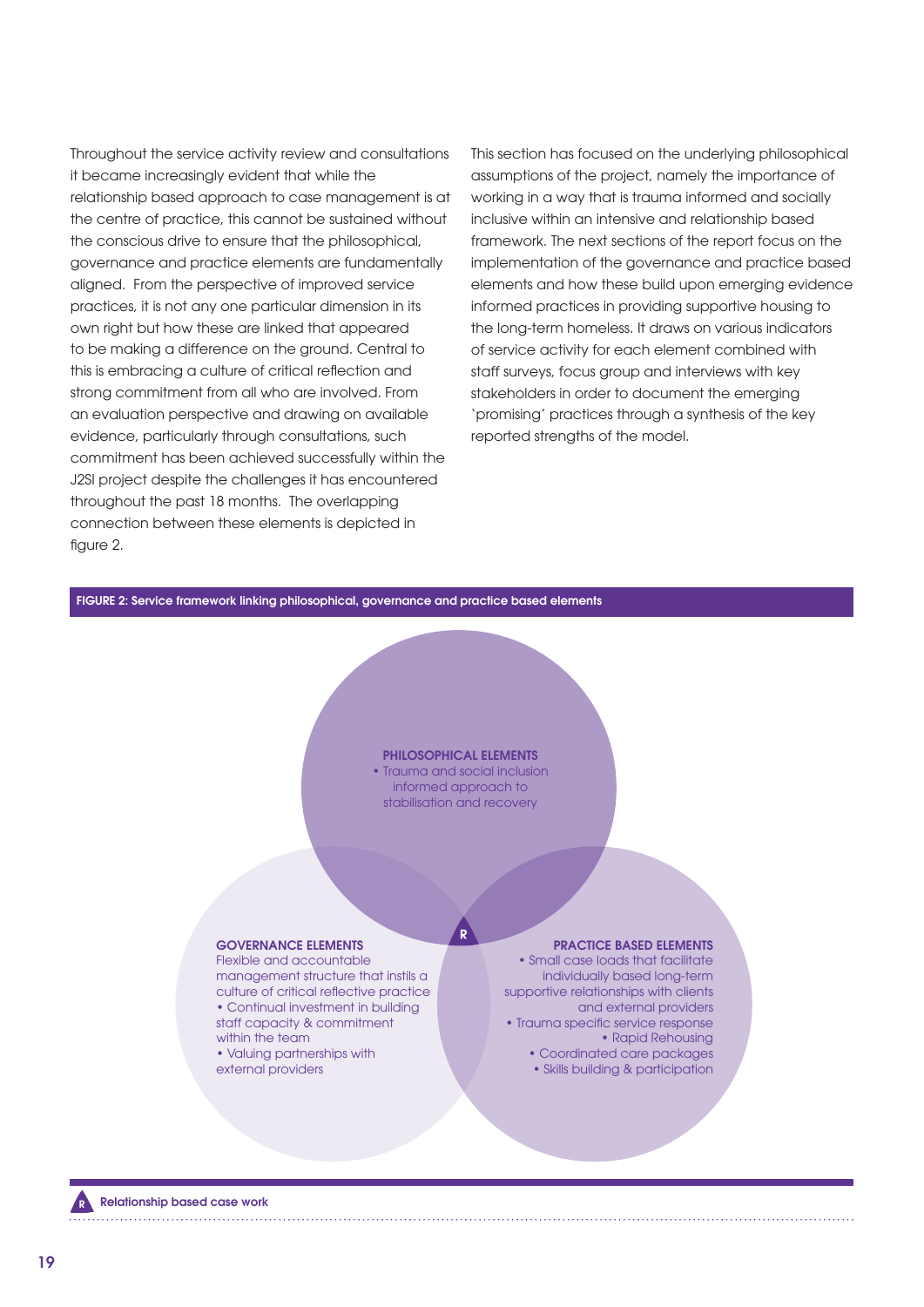# 3. Governance in **PRACTICE**

# 3.1 Flexible and accountable management **STRUCTURE**

Throughout the consultations it was frequently expressed that flexible and accountable management is critical to effectively implementing the J2SI project. It is clear that the service has embraced a culture of evaluation and critical reflection and that this has flowed into a process of continual improvement of practices over time. The model is founded on a strong governance structure. Since inception, the Mission ensured that adequate information systems and governance structures were in place to support the detailed data collection and reporting requirements across all elements of service provision.

The J2SI project is governed by a Steering Group that meets quarterly to oversee implementation of the pilot. The service delivery component is overseen by a Service Delivery Reference Group which is comprised of partner services with a broad range of specialist expertise such as Alfred Psychiatry, Berry Street Victoria and the Salvation Army Crisis Services. The Service Delivery Reference Group meets quarterly and provides advice to the J2SI manager and the manager of the IAC team on issues relating to client work. In addition, an internal Implementation Sub Group is charged with addressing practice and management issues on a fortnightly basis. Importantly the Mission's CEO attends these fortnightly reviews and is familiar with all that is occurring within the project. The project evaluation is overseen by an Evaluation Reference Group.

A model like this needs a good governance structure. The service delivery reference group has been vital. The level of transparency and accountability pushes you to do better. Every major service delivery decision that has been made has gone through this process and it makes you accountable and raises the bar to be the best you can be. J2SI MANAGER

All committees and groups have representatives from senior academia, government agencies, and service practitioners. The J2SI manager provides regular written reports to the Steering and Service Delivery Reference Groups. The Evaluation Reference Group is used as a resource to guide methodological issues that arise throughout the trial. The governance structure of J2SI ensures a high level of transparency and accountability within the project addressing critical program and research issues as they arise. The Service Delivery Reference Group is considered to be a particularly important forum for discussing service issues as they emerge and providing a forum for drawing on the collective wisdom of a range of experts who have helped to inform the program model as it is implemented. J2SI management and staff view this governance structure to be a vitally important resource to the project for working through case management issues with J2SI participants and providing the motivation to 'always do better'

> The critical thing is the reflective nature of the project – being able to have a crack at different ideas and approaches drawing from past experiences and trialling new ideas IAC MANAGER

A relationship based approach was not only considered necessary in the process of support from the case managers to the clients but also from managers to case managers. A relationship based approach therefore permeates the whole way of working across the program including the time devoted by senior management in cultivating ongoing relationships with external providers and also having an in-depth familiarity with each J2SI participant and their progress throughout the project. Management commented that there has been a conscious effort to build a culture where staff are made to feel valued yet still challenged to do the best they can for the participants. A 'hands on' approach and high familiarity with the participants was reported to occur at all levels of staff and management. Joint case planning and quarterly reviews provide a structured forum for this shared approach. This means that the continuation of the service is not dependent on just one person as all staff were reported to be on board with the goals of the project.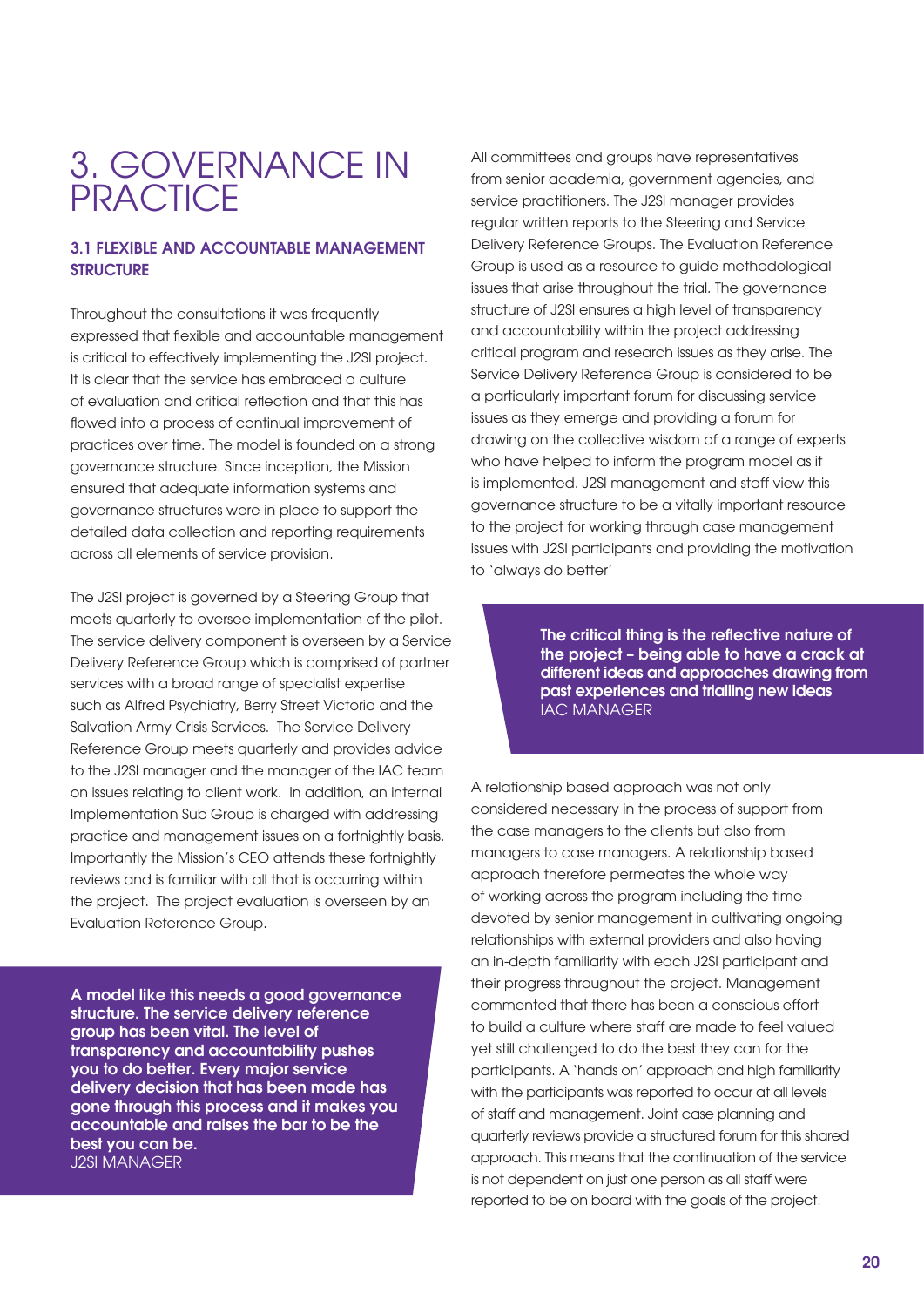A culture of critical reflection in shaping future practice is evident in how new learnings within the project have been implemented and acted upon as they occur. This fluidity reflective of an action research approach to service implementation is a core strength of the management of the model because responses remain relevant to the participants and practices that are not 'working well' are replaced with ones that have more chance of success. Within this reflective framework of practice, there were important modifications to the model within the first 12 months of delivery. The most critical changes from the original model outlined at the conception of the project include the following:

 $\rightarrow$  As J2SI is not a direct housing provider it is reliant on housing provided by external agencies. In the early stages of model implementation it became evident that protocols with housing providers needed to be formalised through MOUs to ensure that participants could gain access to housing as rapidly as possible.

 $\rightarrow$  The area in which the model has undergone the most change is in relation to the therapeutic component. The detailed nature of the changes occurring will be outlined in section 5. In summarising, the initial approach of referring clients to external therapists had low take up from J2SI participants. In response, the unexpended funds in this area were used to employ a part-time Clinician whose role is to enhance the therapeutic value of the casework through Clinical Supervision and facilitate access to therapy for participants.

 $\rightarrow$  Processes for identifying and responding to inactive cases and the recruitment of new participants into the proejct. The service worked with the Evaluation Reference and Steering Groups to establish formal protocols in order to respond to inactive cases.

 $\rightarrow$  The initial project model of having a key worker as an 'anchor' was expanded through implementing a secondary worker (buddy) and moving towards a team approach to understanding and addressing participant issues. While the notion of the key worker remains the primary vehicle for case management, the project has evolved to ensure that all staff have a familiarity of all participants through joint case discussions and the duty system that was implemented in response to the high number of participants who drop into the office. As a consequence, case loads have become more fluid

and draw on different competencies within staff and the needs of clients including the extent to which they are actively engaging in the service. In other words, caseloads do not always equate to a set formula of 1 to 4 and various practices around joint case management have emerged within the project. The buddy system has proven to be very effective as has the idea of joint case management and quarterly case load reviews, particularly when staff go on leave.

 $\rightarrow$  The Building Up and Developing Skills (BUDS) component has evolved to be a more individually tailored response rather than the group approach that was initially envisaged. Part of this move was to help participants form connections outside their immediate 'homeless subculture'. Further, the BUDS component was expanded with the addition of a co-located employment consultant who is employed by the Mental Illness Fellowship of Victoria (MIFV) and provides tailored employment support to J2SI participants.

In general, both staff and management consulted viewed the changes made to the original model as enhancing their own practices and allowing greater flexibility. From a process evaluation perspective, the capacity for the J2SI staff and management to learn from and implement changes as the project progresses has added to the overall quality of the service model and has provided an opportunity to develop more innovative ways of working with people who are longterm homeless. Further, the changes are commensurate with continual improvements rather than a failure to implement the service model as originally designed. This is of course a subjective assessment and the extent to which these changes manifest in improved client outcomes will be further determined and documented in the outcomes study over the following months and years.

> There is a high degree of transparency and we are not afraid to discuss what hasn't worked and are happy to share with other people what we have learnt. J2SI MANAGER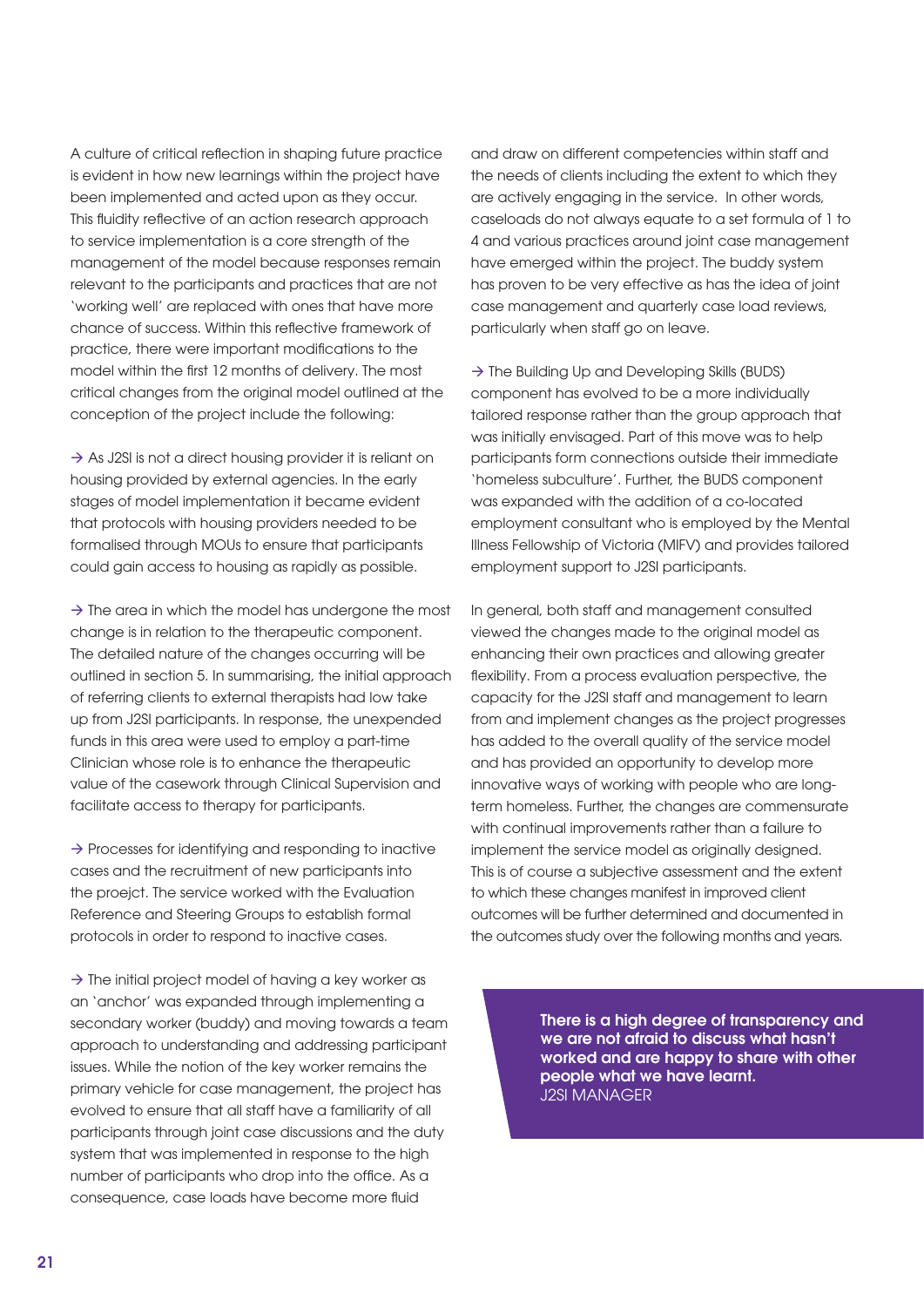### 3.2 Building staff capacity

The second core governance element that staff identified as being essential to effective service delivery was the continual investment in building staff capacity. Many of the strategies for developing staff capacity are evident within standard case management, such as the emphasis on good quality and regular supervision, but the extent of the training provided and capacity for reflective practice has been significantly enhanced within the J2SI project model. In addition to the broader external governance structure the program model has in place a 'support strategy' which includes the following components:

 $\rightarrow$  fortnightly (or weekly if appropriate) individual supervision with the manager of IAC casework team;

 $\rightarrow$  a budget for external supervision;

 $\rightarrow$  mandatory monthly training that is directly linked to emerging practice issues;

 $\rightarrow$  weekly team meetings lasting 1.5 hours focused on reflective practice;

 $\rightarrow$  monthly group case discussions facilitated by a specialist with expertise in a particular area (eg. sex offending, mental health, attachment) to inform practice and provide a forum for all staff to become familiar with the 40 participants;

 $\rightarrow$  peer support through secondary case workers, a team approach and a service model that emphasises staff starting and finishing the day together in the office;  $\rightarrow$  access to the Mission's Employment Assistance Program; and

 $\rightarrow$  policy and procedures.

There was a view that attractive staff remuneration was critical in being able to recruit and retain the best staff who are able to stay committed throughout the life of the project. One important approach in building staff capacity is that they are encouraged to take responsibility and have accountability to the participant. This was considered to increase ownership across the whole project. The process of supervision helps to motivate the staff to keep trying to engage and helps to develop innovative ways of support as a consequence. There was a view that this culture was evident in the way staff work with one another and have a sense of shared ownership of the project and commitment to the J2SI goals as reflected in comments like 'everybody around here is on board'. In turn staff reported that a 'hands on'

and supportive management structure enabled them to generate creative responses to engaging with the clients and to feel supported in developing and trialling new ideas.

> Having focused discussions and training from the 'absolute experts' in a particular field that can then directly inform the practice rather than anyone turning up to case meetings has been fundamental. The project's use of experts in the areas of mental health etc has been very focused as a part of building the knowledge base of the team and for forming strong relationships with specialist providers. Experts have been used for individual case discussions and this is far more beneficial than broad base training. IAC MANAGER

### STAFF TRAINING

The training calendar was tailored to address gaps in knowledge and skills identified by the J2SI manager, the manager of the IAC casework team, case workers and other specialists. The management team has sought advice from a range of specialists, including the Service Delivery Reference Group, other program managers and external services. A particular effort was made to ensure the training was pitched appropriately and that training organisations were provided with detailed knowledge of the J2SI project and the client group beforehand.

Relationships with specialists were forged from the training and further training needs were identified. Specialists were invited to return to provide secondary consultation to the team in the form of case discussions that explore new ways of resolving particular client issues as they arise. Finding training that is appropriately pitched and targeted to the needs of the client group continues to be a challenge, and case discussions developed as a way to address this challenge. Developing relationships with a team of specialists has also strengthened relationships with external services, enabling J2SI to draw on specialist support, advice and knowledge when required. Compared with training, case discussions are more focused on particular issues and take less time yet still enable the whole team to benefit from what is learnt and discussed.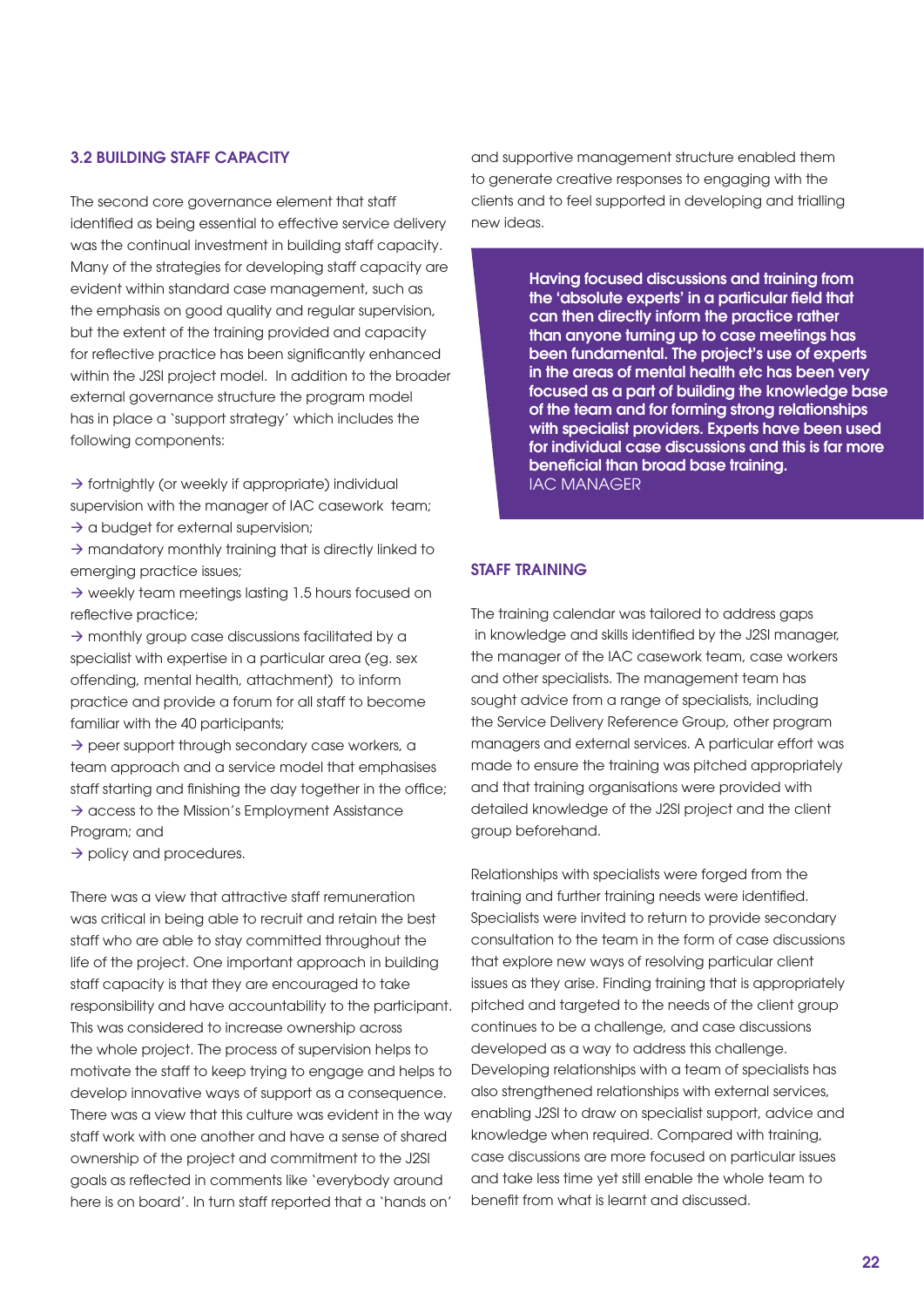Relationships with the Lighthouse Foundation, Berry Street Victoria, Spectrum and Forensicare have all developed and been strengthened through this process.

### TABLE 4: J2SI Training Calendar

#### **Date Topics**

| Oct '09   | Dealing with Challenging Behaviours                            |
|-----------|----------------------------------------------------------------|
| Oct '09   | Trauma Informed Service Delivery                               |
| Nov '09   | Completing applications for recurring homelessness             |
| Nov '09   | Working with men who use family violence                       |
| Dec '09   | Family violence common risk assessment                         |
| Jan `10   | Self Care                                                      |
| Feb '10   | Case management and complexity                                 |
| Mar $'10$ | Suicide intervention and prevention                            |
| Apr '10   | Negotiating the Mental Health system                           |
| May '10   | Homelessness research                                          |
| Jul `10   | Responding appropriately to Self Harm                          |
| Aug '10   | From Chaos to Control                                          |
| Sep '10   | Supporting people with Personality Disorders                   |
| Oct'10    | Shame Shiffing - supporting people who've been sexually abused |
| Nov '10   | J2SI database                                                  |
| Jan `11   | Motivational Interviewing                                      |
| Feb '11   | Anxiety                                                        |
| Mar $'11$ | Depression                                                     |
|           |                                                                |

| <b>TABLE 5: Joint case discussions with external experts</b> |                                                                    |  |  |  |  |
|--------------------------------------------------------------|--------------------------------------------------------------------|--|--|--|--|
| Date                                                         | <b>Case Discussions</b>                                            |  |  |  |  |
|                                                              | 20-Sep-10 Private consultant (ex-Spectrum) (Attachment)            |  |  |  |  |
| 20-Oct-10                                                    | Director of Clinical Services, Spectrum (Personality Disorders)    |  |  |  |  |
|                                                              | 01-Dec-10 Centre for Excellence in Eating Disorders                |  |  |  |  |
|                                                              | 17-Jan-10 Director of Clinical Services, The Lighthouse Foundation |  |  |  |  |
|                                                              | 01-Mar-11 Private consultant (ex Berry Street Victoria) (Trauma)   |  |  |  |  |
|                                                              | 11-May-11 Gamblers Help Southern                                   |  |  |  |  |

### **STAFF SATISFACTION**

As part of the evaluation, all staff within the project are surveyed every six months to help gauge their overall satisfaction with the support they receive in being able to perform their role. Three waves of surveys were available at the time of this report. Generally, the three surveys revealed a strong commitment to the project and contentment within the scope of their roles that continued to remain high over the 18 month period. Figure 3 shows limited fluctuation in average satisfaction for supervision, training, workload, and morale, with mean scores typically hovering around the 8-9 indicator mark. Median scores remained relatively consistent at 8, with low standard deviations indicating low variance in the ratings across staff responses.



### Table 6: Change in staff satisfaction, mean and median scores survey 1-3

|             | 6 months    |               |             |             | 12 months     |             |             | 18 months     |             |  |
|-------------|-------------|---------------|-------------|-------------|---------------|-------------|-------------|---------------|-------------|--|
|             | <b>MEAN</b> | <b>MEDIAN</b> | <b>STDV</b> | <b>MEAN</b> | <b>MEDIAN</b> | <b>STDV</b> | <b>MEAN</b> | <b>MEDIAN</b> | <b>STDV</b> |  |
| Supervision | 8.27        | 8.0           | .75         | 8.47        | 8.0           | .36         | 7.85        | 8.0           | .21         |  |
| Training    | 8.17        | 8.5           | .64         | 8.43        | 8.5           | .45         | 8.31        | 9.0           | $\sim$ 32   |  |
| Workload    | 8.65        | 8.5           | .31         | 8.0         | 8.0           | 1.73        | 8.15        | 8.0           | .52         |  |
| Morale      | 8.85        | 9.0           | N 99        | 8.33        | 8.0           | 1.35        | 7.69        | 8.0           | ΔΔ          |  |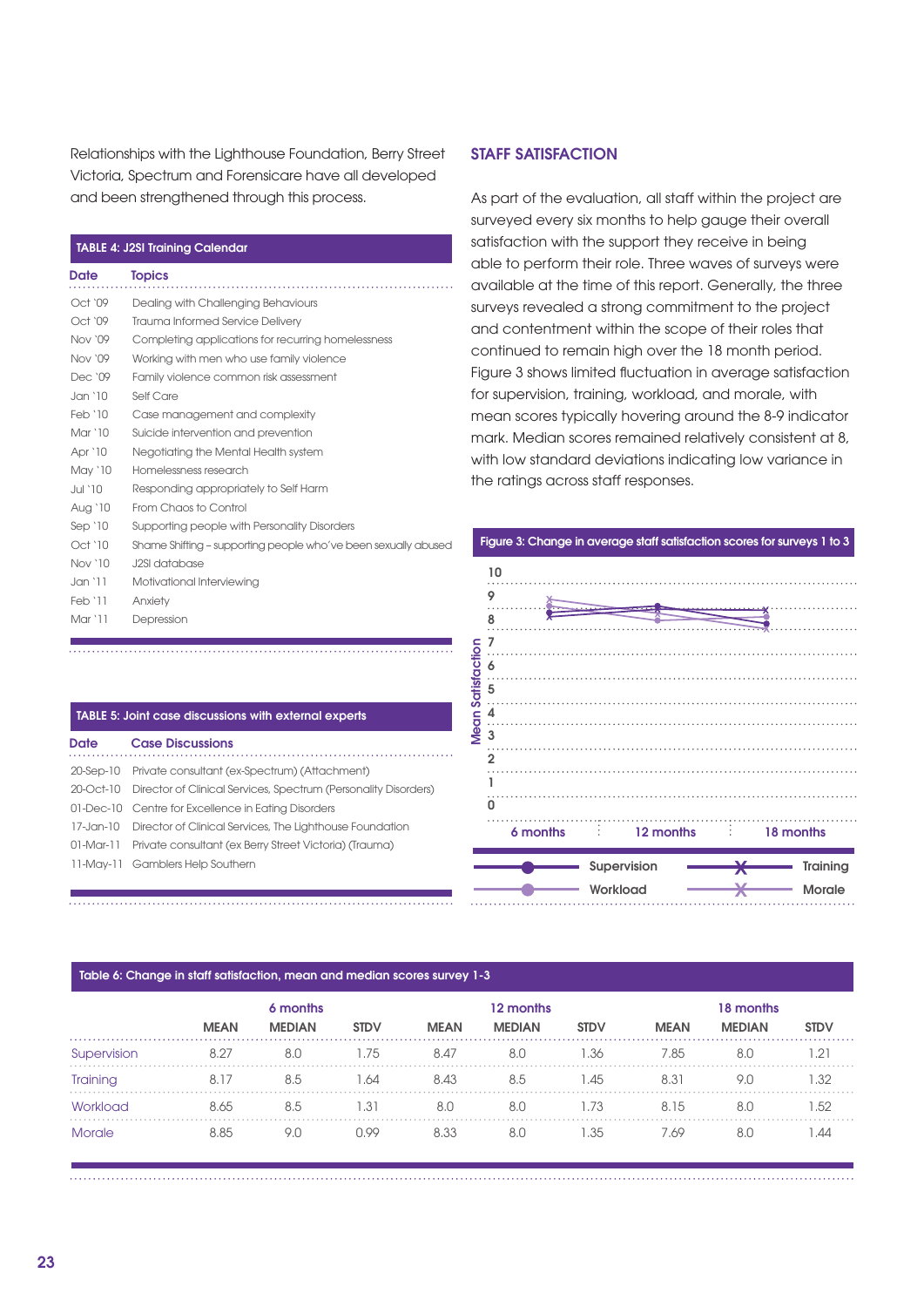Generally, the majority of staff (i.e. more than two thirds) rated their satisfaction across the four areas with a score of 8 or above in all three periods. Some of the declines in satisfaction can be attributed to a small proportion of staff rating the project as a 10 in the first survey. The most discernible change in satisfaction over the three surveys was for staff morale, which in survey 1 had a reported mean of 8.85 (median 9) and by survey 3 had declined to 7.7 (median 8). Morale at the beginning of the project rated the highest out of all domains. Such high morale at the outset is likely, as reinforced by the qualitative responses, to reflect the view that staff were participating in something new and innovative. As the project has progressed over time it is to be expected that morale will decline in some areas, particularly given the tendency for change amongst participants to be slow. Notwithstanding this slight decline, morale has remained within the moderately high satisfaction range.

Mean satisfaction with training generally increased from survey 1 to survey 3 (8.2 to 8.3), with more than three quarters reporting scores of 8 and above in surveys two and three. This high satisfaction is likely to correspond with the high up take and diversity of training provided as the project progressed. The overall satisfaction with workload was high for all three surveys, although slightly decreased from a mean and median score of 8.5 to 8 by survey three. The standard deviation for training suggests that there is a higher variance in staff responses, bringing overall means scores down slightly. Those scoring 8 or above was 84.7% in Survey 1, falling to 73% survey 2 and to 69% by Survey 3.

The training has been great and has become more in depth and specialised as our relationships with the clients have become more in depth, so it has been targeted to our needs well STAFF SURVEY

Comments on training focused on how it was conducted and organised as well as the specific types of training that were found to be most useful for informing the work with clients. Generally, across the surveys there was a perception that training was relevant, useful and a well targeted way of developing their understanding of the clients' behaviours and experiences. There was a view that training was

pitched at the level required for the stage of the relationship with the client. Specific training focusing on suicide intervention and professional boundaries was considered valuable.

> [Supervision] is always well organised and follow up completed. Feel it's an opportunity to raise issues that are considered/ discussed – professional development and future discussed. Feel well supported, trusted and valued, which motivates me to want to do a good job. STAFF SURVEY

The intensive nature of case management with people who have experienced long-term homelessness and other high needs groups can be particularly taxing on staff and is often subject to high rates of burnout (Mullen & Leginski, 2010). The persistently high rates of satisfaction combined with qualitative responses suggest that staff generally feel well supported and that the governance structures in place, on the whole, have been able to respond to issues as they emerge over the course of the three surveys. In the main, staff were much more likely to provide positive feedback about their experience within the J2SI project. However, a small proportion expressed concerns within some areas of their workplace experience, which are discussed in more detail in section 8.

A strong theme amongst staff surveyed in all three periods was that supervision provided a supportive space to discuss their experiences, ideas, and feel valued as team members thus making it an important and constructive forum for professional development. There was a view that there was a good balance between supervision's differing functions – support, administration and education.

> Apart from the occasional blip I enjoy my work and take responsibility for my own morale and that of others where possible STAFF SURVEY

Whilst staff workload was reported to fluctuate for some, it was generally considered manageable in all three surveys. Some staff reported that having the time to work more intensively with clients was important in being able to case manage more effectively and reflect on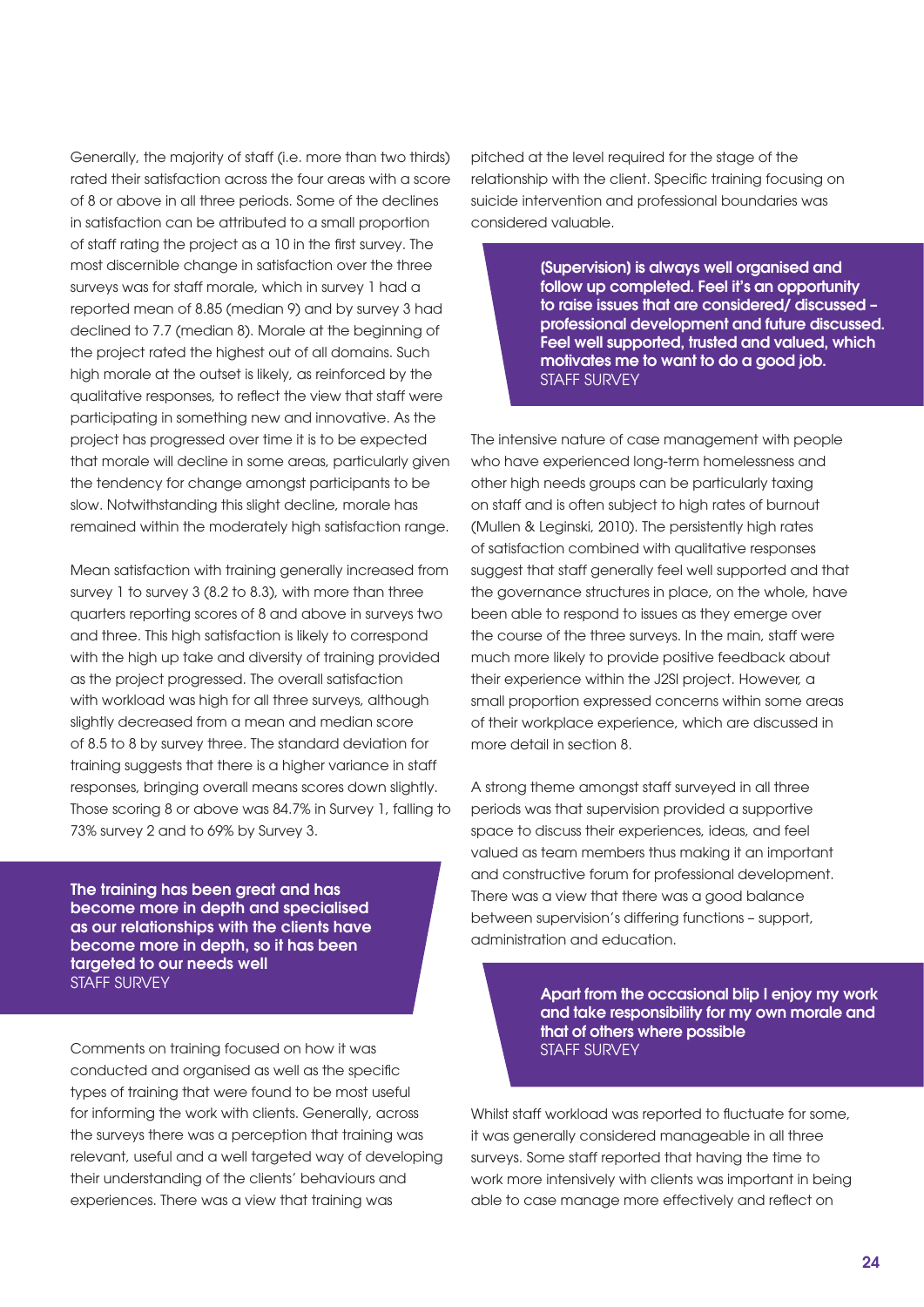the work being done, something that was considered to represent a 'luxury' in this sector. Having autonomy and the ability to be creative in their roles was considered important by some staff.

The flexibility for other staff members to help each other out in times when there was more than one staff required or busy periods was also considered vital by some staff in helping to manage workload. The qualitative feedback suggests that the generally high morale of staff is linked to the value placed in the goals that J2SI is working towards and the sense of satisfaction and enjoyment that stems from being apart of a project that is both professionally challenging and personally rewarding. One person highlighted that it was a privilege to do a form of work that is so ground breaking with this client group. While another highlighted that diversity in their role made it satisfying.

Incredibly supportive environment that encourages autonomy and creativity and is very client focussed. Team are talented, dedicated and good fun STAFF SURVEY

### 3.3 Qualities of the staff and management

Working intensively with a small number of participants over an extended period of time is a unique way of delivering support and as such requires particular qualities in a staff member that will allow them to stay committed and motivated over the life of the project. Many of the qualities can be facilitated through good governance and supervision whilst others come down to personal characteristics and expectations. Staff commented in the focus group session that a good case manager is someone who is able to sit with silence and a sense of rejection 'for a long time'. This involves being prepared to listen and just be present. A good worker needs to be able to pick up on non verbal cues, when the participant has had enough and force themselves not to speak – not to jump in and give the participant advice on how to fix the problem. It is important for the worker to get the timing right and know when to challenge and when to hold off. Yet at the same time, it was viewed as important to never make assumptions about when a participant is ready to do something, as 'they will often agree to something when you least expect it'.

Staff felt that the case manager needs to be able to understand the virtue of persistence and patience and to be able to constantly look behind the behaviour and be flexible. A firm and consistent approach that has clear boundaries but is not judging was identified as important. It was also highlighted that when boundaries are crossed the engagement needs to cease for that day but that it is imperative that the client is contacted the following day so that it is not punitive.

The core personal values of the worker were also considered important. This includes the ability to reflect on their own practice in order to better support the participant, being able to recognize and acknowledge the participant's strengths and believe that they can change. It is important to remain genuine and authentic. Having a sense of humour was also considered to be 'a great circuit breaker' for some participants as was demonstrating 'little acts of kindness'.

There was a strong view that those working within an intensive case management approach need to be able to believe in the project goals in order to maintain commitment, which can be difficult when change is so incremental. It is important for case managers to be able to work within a team and respect the practices of others. In particular, when working with someone else's participant (as part of a team or as the secondary worker) it is important work in a way the primary case worker works with the participant, to avoid undoing some of the work being done by the primary case worker.

Management discussed the importance of recognising the complexity of skills and qualities required and the importance of ensuring that there is a good fit in matching staff with clients and at the same time ensuring that there is a good fit in matching the management to staff within this type of intensive support model. Central to this was the recognition that working so intensively with a small number of marginalised participants can be challenging work and that small achievements need to be celebrated and rewarded. It was considered essential to have an understanding of the issues on the ground and to stay informed about what is happening as well as leading by example. The importance of cultivating a fun working environment where there was an open door policy that is always accessible to the staff was discussed by management.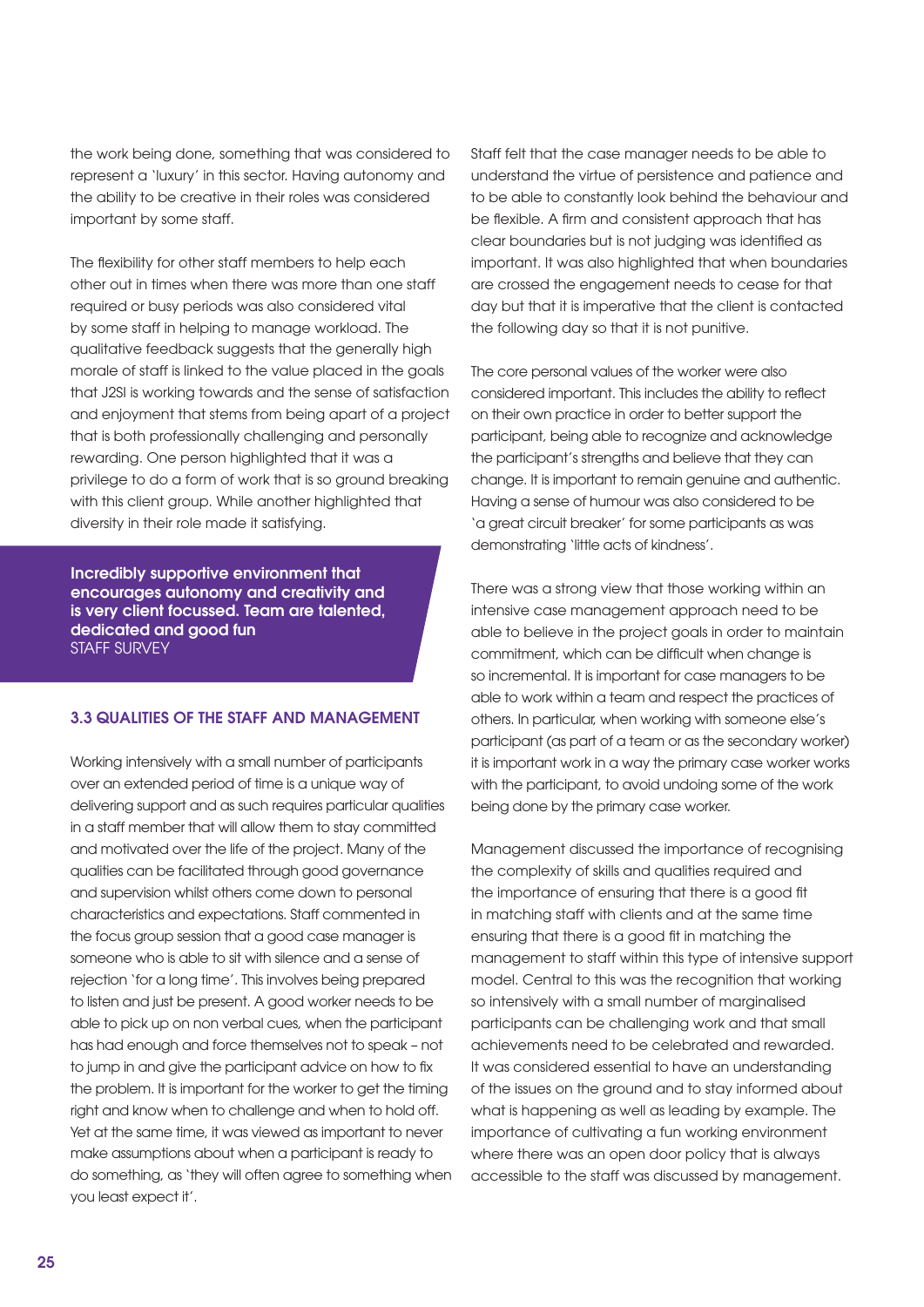# 4. Intensive case WORK IN PRACTICF

Given the importance of the service-worker-client relationship it is critical to document how this approach is both understood and operationalised within the J2SI project. Moreover, it is critical to examine if and what difference such an approach has made to outcomes within the project and how they may differ from existing models of standard case management provided to people who have experienced long-term homelessness. This section combines service monitoring of the direct 'outputs' with a quality review of service practices corresponding with each element of service. It draws on service activity data, responses from three six monthly surveys, the staff focus group and individual interviews with both staff and program management. The data are further augmented by detailed vignettes written by staff.

# 4.1 Activities of a J2SI case manager

Activities identified from diaries and case studies include a comprehensive range of direct client contact and case management tasks, including assertive outreach, facilitating appointments, referrals and case planning. Providing emotional support is central to the role, building a critical link to the therapeutic work undertaken with therapists and other specialist providers. Advocacy and liaison is another focus of the role, as well as general management of case notes and other administrative tasks. One area that distinguishes the J2SI case manager is the emphasis on reflective practice through regular attendance of clinical supervision with a therapist as well the amount of time allocated to training and professional development. A further distinction is the extent of time devoted to engaging clients in social inclusion activities that provide participants with the opportunity to have positive, constructive social contact. The table below presents the tasks undertaken and their purpose.

| TABLE 7: Daily Activities of a J2SI Case Manager                                       |                                                                                                                                                                              |  |  |  |  |
|----------------------------------------------------------------------------------------|------------------------------------------------------------------------------------------------------------------------------------------------------------------------------|--|--|--|--|
| <b>Example of activity</b>                                                             | <b>Purpose</b>                                                                                                                                                               |  |  |  |  |
| <b>Practical support</b>                                                               |                                                                                                                                                                              |  |  |  |  |
| Information provision                                                                  | To inform participants on issues related to independent living.                                                                                                              |  |  |  |  |
| Home visits including joint visits with<br>the office of housing                       | To maintain and build relationship and keep track of housing situation and how client is managing including bills.                                                           |  |  |  |  |
| Client phone contact/text/<br>letter contact                                           | To stay in touch and remind participants about appointments. Letter writing used during periods when client is unwell<br>and wanting to avoid face to face contact.          |  |  |  |  |
| Assertive community outreach<br>- including following leads and<br>walking the streets | To locate and stay engaged with client especially during periods of low engagement to obtain a sense of daily<br>patterns.                                                   |  |  |  |  |
| Assistance with moving housing                                                         | To reduce stress of transition, provide material assistance and opportunity for meaningful discussion Leverage for<br>relationship building.                                 |  |  |  |  |
| Transportation and<br>accompanying to services and<br>activities                       | To ensure appointments attended and activities undertaken and arrive safely home. Provides valuable opportunity<br>for relationship building in non threatening environment. |  |  |  |  |
| Practical role modelling through<br>day to day interactions with others                | To provide practical ways of modifying more socially acceptable behaviours.                                                                                                  |  |  |  |  |
| <b>Emotional Support</b>                                                               |                                                                                                                                                                              |  |  |  |  |
| Emotional role modelling / being<br>'significant other'                                | To provide emotional consistency in order to develop trusting therapeutic relationship.                                                                                      |  |  |  |  |
| Crisis response                                                                        | To be available to respond to urgent needs of participants.                                                                                                                  |  |  |  |  |
| Therapy                                                                                | To facilitate access to appointments and transport to therapy.                                                                                                               |  |  |  |  |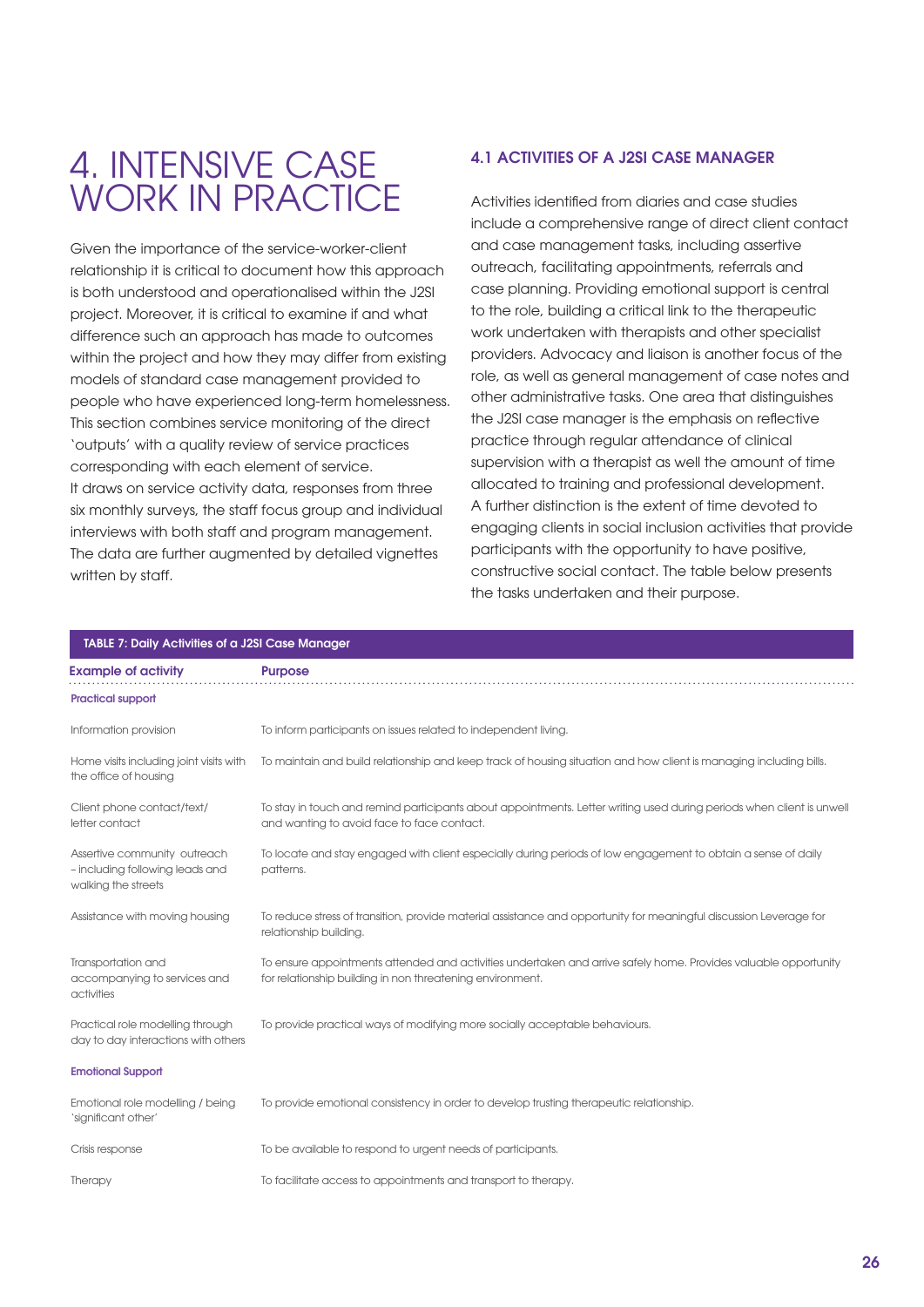| <b>Example of activity</b>                                                                           | <b>Purpose</b>                                                                                                                                                  |  |  |  |
|------------------------------------------------------------------------------------------------------|-----------------------------------------------------------------------------------------------------------------------------------------------------------------|--|--|--|
| <b>Advocacy and Liaison</b>                                                                          |                                                                                                                                                                 |  |  |  |
| Secondary Phone Contact /<br>letters of support, interpreting<br>correspondence, attending court     | To provide a voice, advice, and guidance on behalf of participants in negotiating needs with others.                                                            |  |  |  |
| Social inclusion activities                                                                          |                                                                                                                                                                 |  |  |  |
| such as exercising, gardening,<br>attending courses                                                  | To provide opportunities for access to activities to improve social and emotional wellbeing.                                                                    |  |  |  |
| <b>Supervision and Reflective</b><br>practice                                                        |                                                                                                                                                                 |  |  |  |
| Operational Supervision                                                                              | To provide guidance and discussion on client case management.                                                                                                   |  |  |  |
| Clinical Supervision                                                                                 | To provide clinical guidance to inform approach to work, identify behaviours etc.                                                                               |  |  |  |
| <b>Team Meetings</b>                                                                                 | To provide a forum for information sharing and support, administrative and accountability functions.                                                            |  |  |  |
| Incident reporting and case<br>conferencing                                                          | To inform senior management and other staff of case management issues and plans.                                                                                |  |  |  |
| Quarterly caseload reviews                                                                           | To meet with IAC manager to discuss progress and client work plans in relation to BUDS & therapeutic engagement.                                                |  |  |  |
| Individual case planning                                                                             | To prepare strategies/ issues to discuss in advance of client contact. Review progress and reassess directions.                                                 |  |  |  |
| Joint case planning                                                                                  | Internal and external team approach in devising strategies to respond to clients with challenging behaviours and or<br>requiring linkages with other providers. |  |  |  |
| <b>General Administration</b>                                                                        |                                                                                                                                                                 |  |  |  |
| Case notes, email, car booking,<br>petty cash, working out work plan<br>for the week ahead Duty work | To maintain accurate client records and case management planning.                                                                                               |  |  |  |
| <b>Training</b>                                                                                      | To provide a trauma informed training program.                                                                                                                  |  |  |  |
| Reading practice based articles                                                                      | To help inform practice and maintain knowledge around particular issues and approaches.                                                                         |  |  |  |

# 4.2 Case management activity overview

The goal of the IAC case work team in the first 12 months of service delivery was to engage and stabilise J2SI participants. This was based on the premise that engagement is the first step in developing the rapport and trust that is essential to stabilise clients. Figure 4 shows the extent of engagement with case managers at project commencement in November 2009 through to the 18 month mark in April 2011. The extent of engagement is a subjective measure and is assessed monthly by the J2SI manager and manager of the IAC casework team. Factors that are taken into account include regularity of contact, progress on the case plan and individual participant capacity. As shown, just over half of the participants (55%) were fully engaged in the service within the first month. The proportion fully

engaged with J2SI steadily increased to a peak of 80 per cent by June 2010.

The time taken to fully engage the majority of clients is not surprising given the histories of trauma and the extent of poor mental health and drug misuse experienced by J2SI participants.

All case management staff record daily service activity on the central client database enabling the broad areas of support provided as well as how much staff time is devoted to each activities to be identified. Figure 5 provides an aggregate summary from this dataset. It should be noted that the data are only indicative and as with many other types of service data (i.e. SAAP) may be subject to inconsistencies in reporting by staff. Nonetheless, there are clear trends emerging over time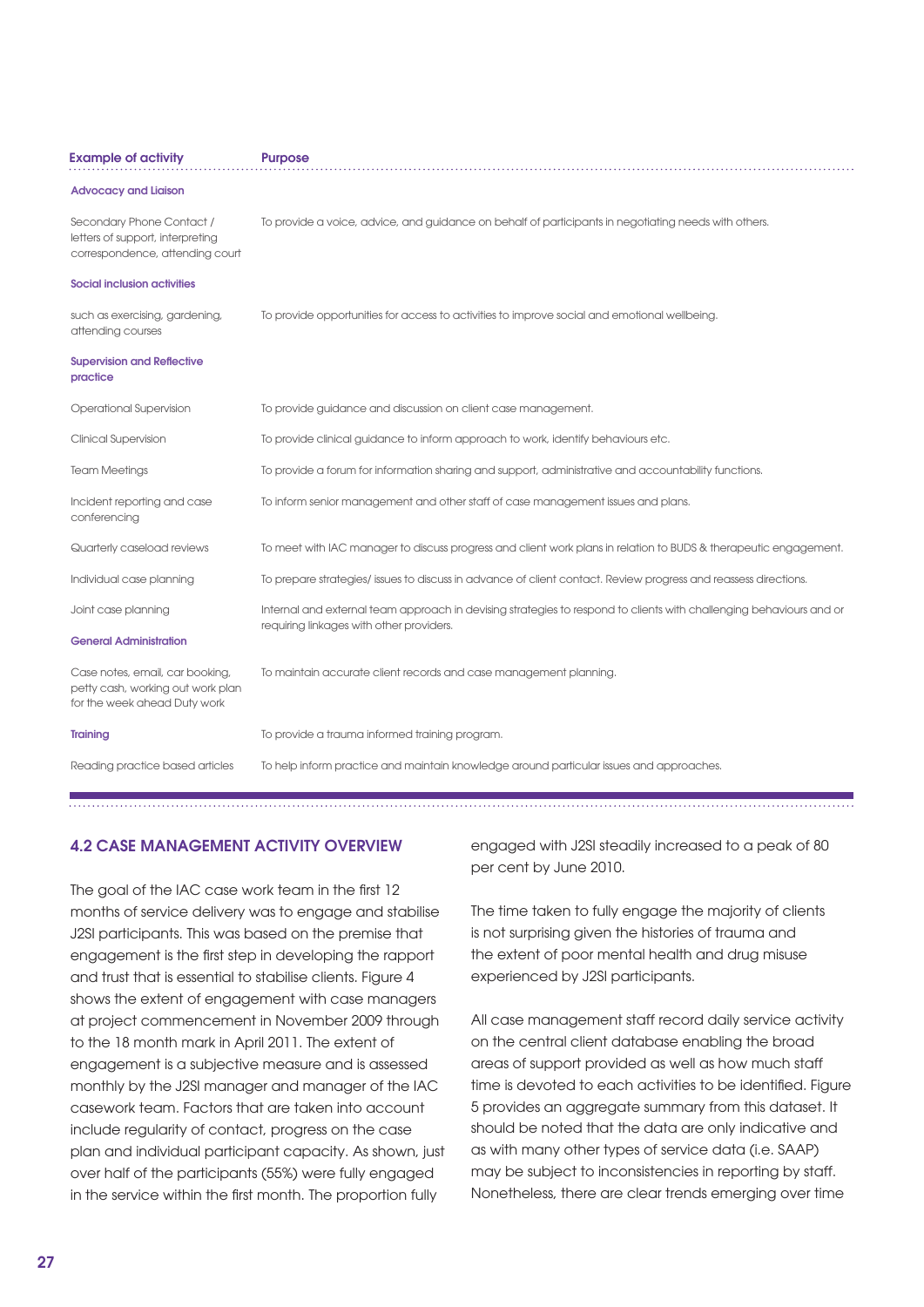in relation to where the bulk of case management time is spent in each six month period. As shown, not surprisingly, in the first six months the largest proportion of case management time (30%) was devoted to issues around housing access and stabilisation. The need for this type of support has consistency declined over time amounting to 14 per cent by the 18th month mark.

A further way to examine time spent on different activities is average duration of time in hours per person for each area. It is important to note that average support durations are likely to vary in intensity across time and only indicative of the duration of support due to the difficulties recording these data. While it is difficult to capture the exact amount of time spent with each participant over a period of time, aggregate duration data documented in the client database averaged across individuals provides an estimate of approximately 84 hours spent on direct contact with participants during the first six months. This equates to approximately 14 hours per month. This increased to 104 hours per individual by the 18 month mark averaging around 17 hours per month, or around 4.25 hours per participant per week. This amount of direct client contact time is complimented by the third party contacts and other case management planning and preparation activities. On the whole, it suggests that the amount of direct client contact is highly intensive.

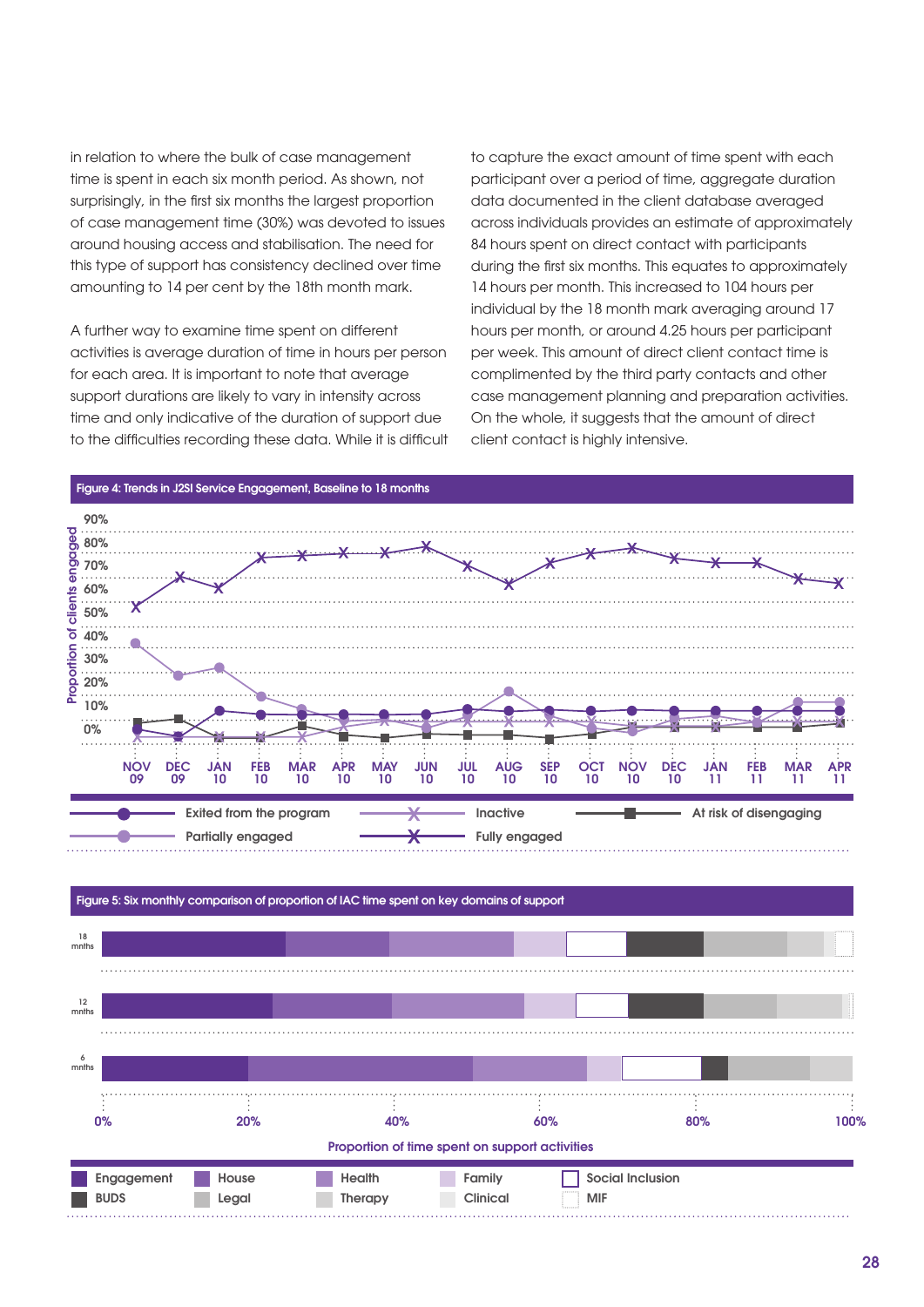

Figure 6: Six monthly comparison of average hours of IAC time spent

The degree of service intensity can also be examined via the number of contacts. Figure 7 below provides an 18 month overview of the ratio of types of service contact data by total client contacts. The ratio of contact type to participants is calculated by dividing the total number of type of contacts by the total number of participants for each corresponding month. As shown, the ratio of face to face contacts per participant generally increased in the first six months and has remained around 5-6 face to face contacts per month. Phone contacts have generally increased over the 18 month period and with the exception of January (Christmas break period) increased to an average of 8 contacts per participant by April 2011. The service contact data reveal that the majority of time is devoted to third party contacts on behalf of participants, which have generally remained above phone and face to face service contacts throughout the 18 month period. Missed appointments generally remain below one per participant per month (although this figure is likely to be lifted by a small number missing appointments more frequently rather than all participants missing appointments).

The duration data shown above reveal that on the whole the amount of service contact is intensive when comparing to standard SAAP support services. Whilst duration data for SAAP are not available in the same format, duration of support periods can provide an indicative comparative figure of the intensity of support. The SAAP National Data Collection annual report indicates that in 2010-2011, the median (mean) length of support was 12 (68) days. The length of accommodation in SAAP services is similarly short-term with a median (mean) of 15 (65) days (AIHW, 2011, p.15).

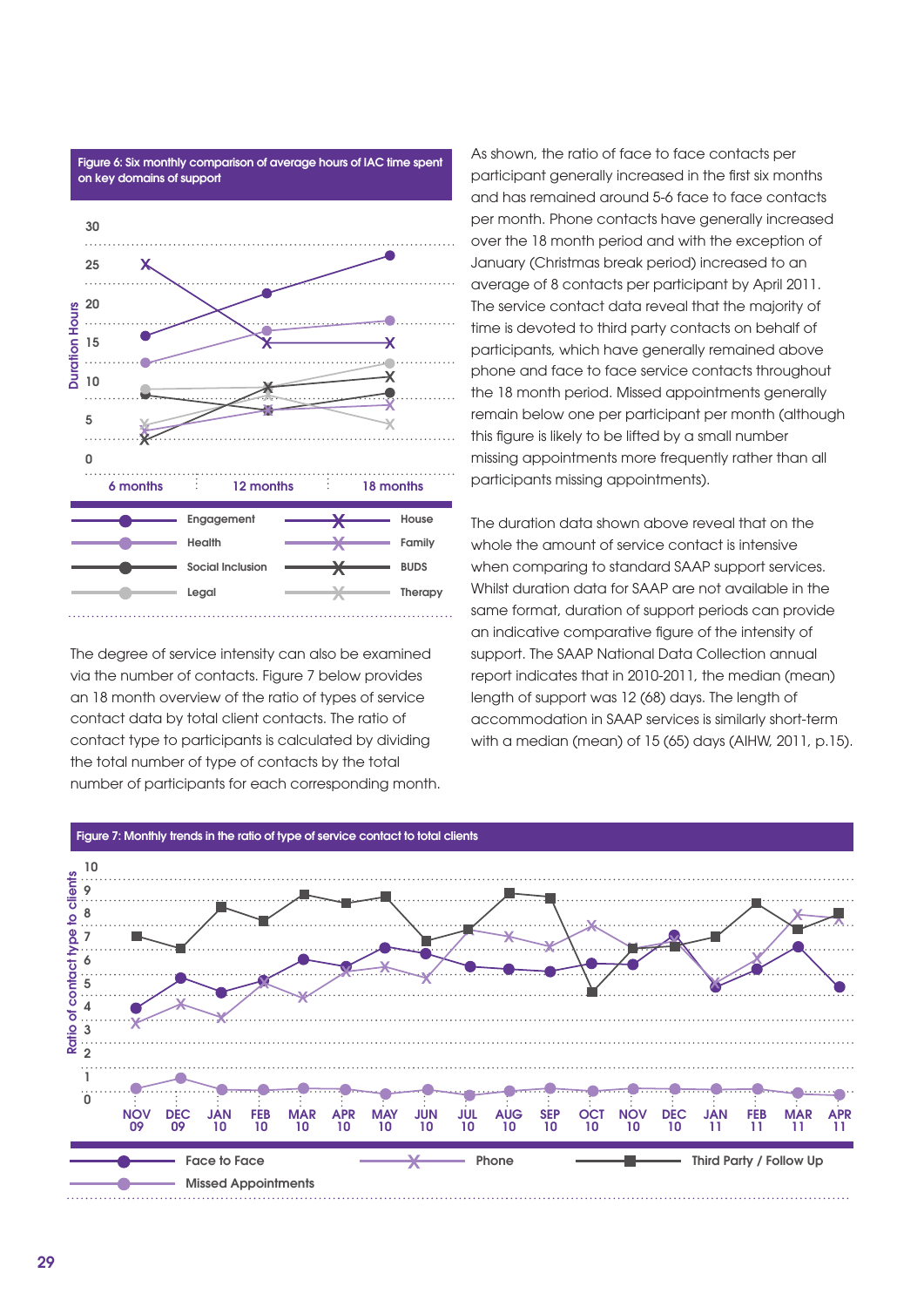In summary, the broad overview of case management duration and contact data reveal a high frequency of service contacts relative to what would be expected with standard forms of case management. Discussed next are the critical aspects of the working relationship that J2SI staff and management reported to be effective in the initial stages of building trust, engagement and stabilisation of the J2SI participants. It also outlines what it takes to build relationships with this group of people who have experienced long-term homelessness. These practices are intended to build the foundations for the next stage of moving participants towards greater self reliance and healing and some of the associated practices are also briefly touched upon in this first report. It should be noted that it is difficult to separate where one stage ends and the other begins as both are likely to be occurring simultaneously. Documenting the case management practices has relied on a synthesis of multiple sources derived from staff case studies and reflections, service activity journaling, and direct consultations with the J2SI team as well as seeking feedback from clients and external providers.

# 4.3 The strengths of long-term support with small case loads

The intensity of casework facilitated by small case loads was considered vital by all stakeholders consulted and was seen to have made it possible to address practical needs, challenge participants and provide a constant presence in their lives as they transition out of homelessness. It is not the purpose to review whether the initial 1:4 client size of the case load is appropriate as that will be determined following the full outcomes evaluation. The important question addressed here is how the additional time, both in terms of intensity and duration of the support, impacts the way that services can be delivered to people who have experienced long-term homelessness from the perspectives of the providers involved.

Essentially, it was viewed that having the necessary time means that the whole mode of service delivery from governance and partnership development through to direct client engagement is strengthened. The smaller case loads for staff mean that management personnel are able to devote the necessary time to understanding each case in more detail and offer more

thorough and considered direction through the process of supervision and quarterly review. In addition, on a case by case basis it has allowed greater opportunity to bring additional resources to each participant, such as specialist expertise. The critical elements within the longterm and intensive approach to case management within the J2SI project that were considered to contribute to more effective practice and support outcomes for participants are discussed under six key themes below.

### Better quality & more sustained engagement:

A key benefit of small case loads was being able to cultivate enduring relationships with individuals who have been more difficult to support in standard SAAP and other homeless support models. Staff provided detailed reflections on the process of client engagement, which at times has relied on ingenuity and persistence or in "going the extra mile" that many other shorter-term services simply cannot sustain. Within this more intensive approach staff and management reported that their responses can be tailored to the many different needs of participants, including trialling different strategies to locate and maintain contact over an extended period of time.

> have engaged and maintained commitment to J2SI and their futures due to the intensive and flexible support that is possible. These clients would often have fallen through the gaps with alternative services STAFF SURVEY

While some participants were willing to engage fully in the service relatively quickly, the initial stages of engagement for many involved a high degree of 'detective work' and networking to become more familiar with their daily or weekly patterns. This involved identifying where participants were likely to be and sitting with them, bumping into them informally or being opportunistic for a moment to make contact. For example, if a participant collects mail from the Mission's reception, staff were asked to call when the client shows up or walking the streets where someone usually frequents if they are engaged in sex working. This more assertive outreach practice whilst typically consuming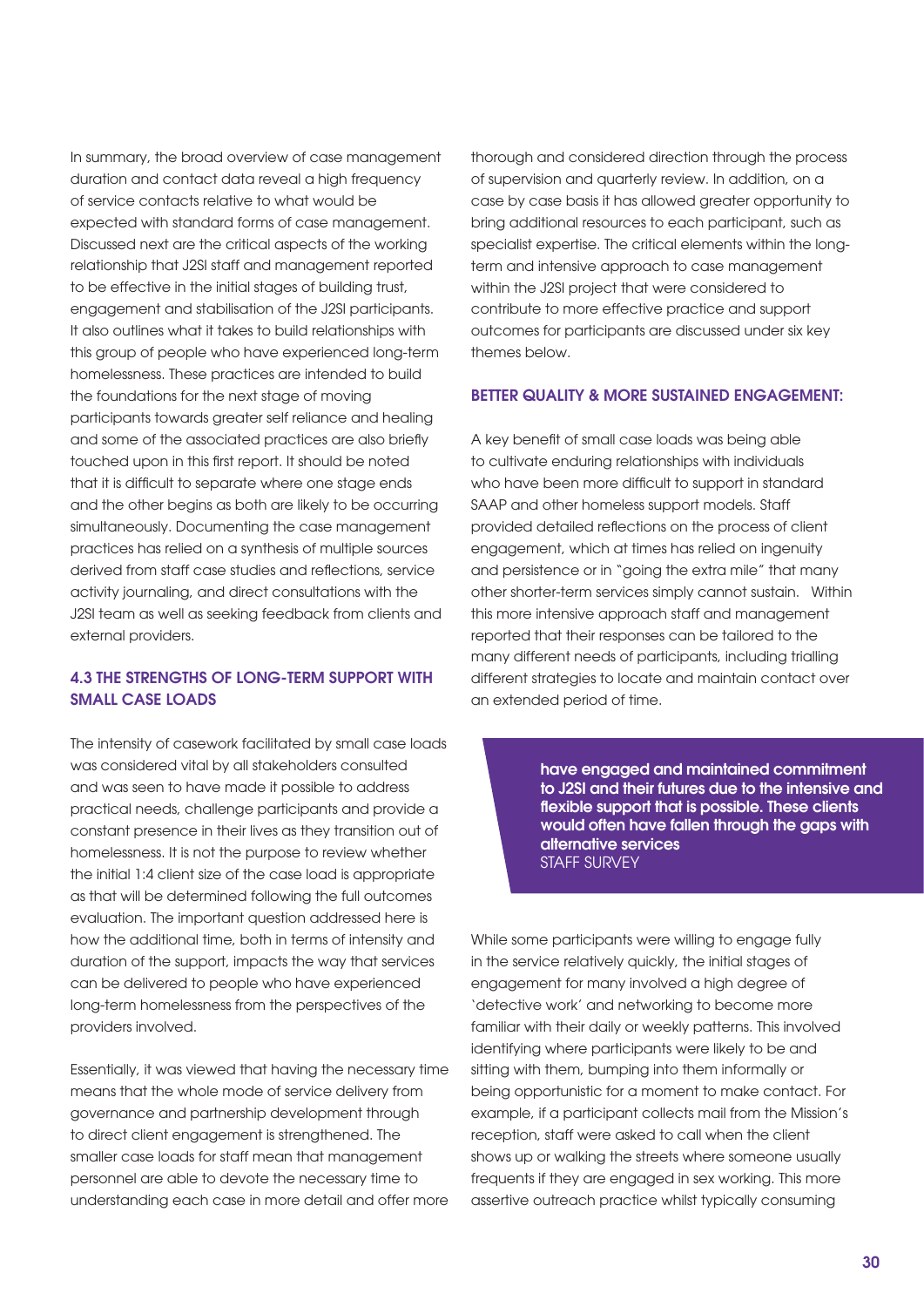large amounts of staff time was considered the most effective means of engaging those who were particularly high risk, mentally unwell, chaotic and often service avoidant due to past negative experiences. In many instances this persistence proved valuable as participants became more familiar, gained trust, often arriving to point of resignation to allow the worker into their private lives.

Persistence and patience has paid off – in the main we have built good relationships with the people we are supporting. This relationship is the key to all other components of the model and other opportunities. STAFF SURVEY

Staff stressed the importance of being able to rely on different ways of engaging. A range of approaches to develop more effective rapport with participants were trialled such as just sitting in silence, reading magazines together in a park, active listening and asking questions, being available to transport to appointments, and holding back on raising confronting issues until there was a mutual trusting relationship formed. The use of text messaging and emailing has in some instances proven to be highly effective in overcoming some of the initial barriers that may exist for participants during face to face encounters. Some participants were incarcerated in the early stages of the project due to pending convictions and court hearings. Staff continued to identify ways of engaging with participants who were incarcerated in the form of regular letters and ongoing visits. Obtaining pets for participants to take care of was also used as a way of engaging participants and checking up on the pets often provided a reason for frequent home visits.

The most difficult to engage required considerable sensitivity, ongoing reflective planning, highly developed communication skills and self awareness on the part of the case managers. These various processes of engagement are best illustrated in the words of staff and to follow are a series of vignettes outlining the reflections that case managers documented in the early stages of making contact with participants. The vignettes show that engagement can be a tentative process marked by continual setbacks and moments of minor break throughs. Critically they demonstrate the importance of time and flexibility to achieve an effective practice outcome of good client engagement.

### Participant vignette 1: Melissa

Melissa came horse riding with me to celebrate her 25th birthday. The day involved many different components – all of which were almost unimaginable 12 months ago. Melissa is historically very hard to engage and has been sleeping rough in and around St Kilda for at least four years. Melissa is well known to local services and has been supported by PDRSS and RhED in the past, however no long-term outcomes were achieved. ISCHS outreach teams have been unsuccessful in their attempts to link in with Melissa. In order to start engaging with Melissa I would try and find where she was sleeping and go and sit with her there. Melissa would sleep at the Talbot Reserve and I brought her water and milk. Getting Melissa to a point where this outing was possible relied heavily on engagement and building up trust. It has taken months of sitting in silence, learning when to respect her space and when it's ok to push questions. It has been incredibly valuable to have the time and resources to be able to respond immediately whenever she has asked me or the program for anything. Initially in working with Melissa there was a sense that buying food was the pay-off for getting information from her, however now she is willing to chat a lot more freely and offer information. I think that Melissa is starting to trust me and to realise that I'm someone she can use to make her life 'less bad'. She can see the results of this case management relationship in tangible things, and I think she is getting used to me being around and being able to follow through with the things we've promised.

Melissa has had two episodes of potentially long-term housing whilst being in J2SI. Both of these have been unsuccessful. The fact that I've been able to keep talking to her about future housing rather than reflect on why she was unable to maintain the other tenancies has strengthened the working relationship. I think Melissa has been surprised that we haven't chastised her in any way, nor given up once her housing was 'solved'. J2SI is starting to take on a role in Melissa's life that is constant and unconditional. I believe this is an incredibly important foundation for working with Melissa and for having the best chance to support her to have positive outcomes in all areas of her life.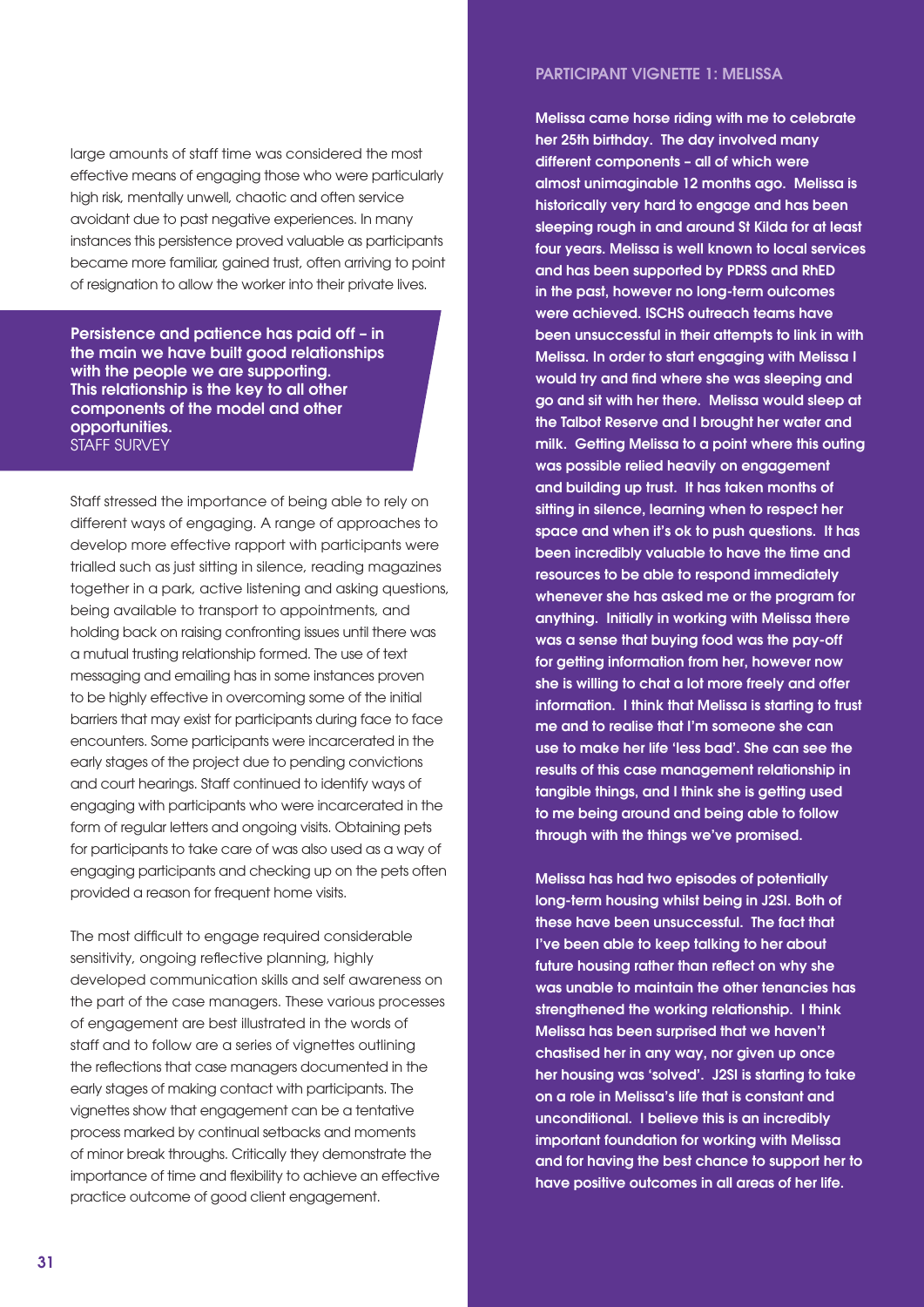### PARTICIPANT VIGNETTE 2: MOLLY

Molly is 29 years and was referred to J2SI by the Sacred Heart Central team where she regularly presented for meals in the dining hall. Molly grew up in Dandenong and in the family home suffered physical, emotional and sexual abuse. During secondary school she was assessed as having a mild intellectual disability. She escaped the family home when she was 17 and her parents separated. She has been homeless since. Molly has Tourettes Syndrome and has been diagnosed with anti social BPD, mild ID, opioid abuse, adjustment and conduct disorders. Her history also includes a high level of input from services that include the State Trustees, DHS Disability Services, the Office of Corrections, Spectrum, and a MACNI response. There has also been an unsuccessful application for Guardianship. Molly's housing circumstances alternate between periods of sleeping rough and temporary stays with men that she meets throughout the day.

When I tried to meet with Molly at the dining hall, workers informed me that Molly had not presented for a couple of weeks. Through word of mouth I heard that someone fitting Molly's description was staying with a resident in a local rooming house I contacted staff at the rooming house and they agreed to contact me if Molly was sighted. The next day Molly was seen and I went down. Molly was eating a sandwich in another resident's room. I kept the conversation general and casual as I did not want to overwhelm her. I did, however say that I was available to provide support. Molly told me that she could read and write and was happy to sign consent for me to talk to the State Trustees and the other services that were involved. Molly agreed to meet me the following Monday at 10:30am when she collected her money from the State Trustees. I wrote her my office phone and mobile number and the time to catch up on a card and left.

I attended the State Trustees as planned but Molly had already been and gone. I spoke to the security men at the counter who informed me that Molly collects her money 3 times a week on Monday, Wednesday, and Friday. I fostered a relationship with the security guards and drop in once or twice a week on the designated days in the hope of meeting Molly. I tell the security guards that I am there and then wait across the road until Molly turns up. When I see Molly, I make sure that I have a cold drink and that I don't overwhelm her with

questions. Molly is always pleased to see me and always friendly. She tends to hurry off after a short conversation. She is often in the company of a new man who she introduces as her "other half".

One day I was contacted by the ALERT team at St Vincent's as Molly had presented with an injured shoulder (it had been broken for approximately one week). Molly's behaviour was challenging and the police had also been called. I was able to spend the day with Molly while she received treatment for her shoulder and some other medical problems. This allowed an extended period of time for me to sit with her and talk. Molly consented to me completing a Segment One application for her and agreed that she would like to have her own place to live. This application has been submitted to the Office of Housing. Molly was briefly incarcerated which also provided the opportunity for me to spend time with her. I continue to create opportunities to meet with Molly in order to build a relationship. It is anticipated that allocation of permanent housing will enable a more stable point of engagement.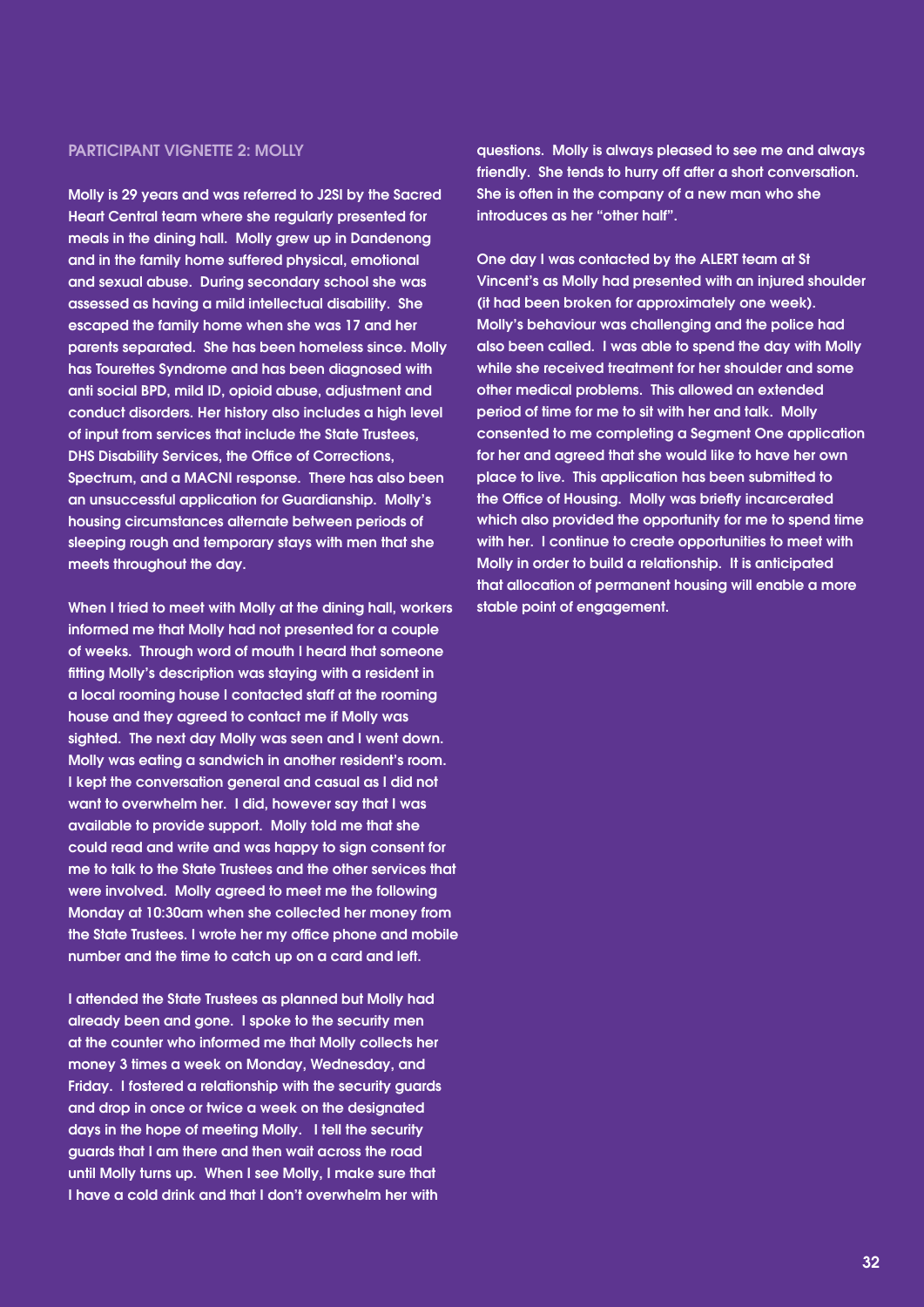### PARTICIPANT VIGNETTE 3: KEITH

The first impression of Keith was a man who has been beaten down by life, down cast, fragile, extremely low and vulnerable to any perceived slights or negativity. This translated with how Keith held himself; his body language echoed his low self worth and esteem, with poor eye contact, hunched and closed posture. But that was the first real face to face contact (that only lasted 5 mins), before that many attempts to meet were aborted as Keith found it too daunting.

Keith has been diagnosed with major depression (clinical depression or unipolar), chronic fatigue syndrome and is on a methadone program as part of a pain management withdrawal. He also has a physical disability (three fingers amputated on his right hand). The first six weeks was a case of making times to meet, using his previous worker as a conduit (with whom he had a positive relationship), unfortunately Keith was at one of his lowest ebbs in his life and each attempt felt too overwhelming for him.

The pattern that transpired was that Keith would agree to meet, and then cancel by sending a text stating he wasn't well enough to meet and life was closing in on him. There was a realisation that it would take time before we would get over the initial hurdle, and it was felt the best way to proceed was to send text messages asking how he was going and warming him up to the idea of finally meeting every couple of days.

The text messages demonstrate the development of the relationship during the early days of the project: "Sorry to hear that we are unable to meet. Is there anything I can do to support you or I can be an ear for you to talk to and hopefully help you work things through. Take care Bill" 11/12/09

"Bill-Sacred Heart Mission. Please don't come here 2moro. These things only work in a trusting environment & wateva trust I had has been extracted. Would like to elaborate but don't hav the luxury the very small amount of energy I have left K Citizen" 14/12/09

"Hi thanks for your message I might not have all the answers but am willing to work with you at your pace to some better outcomes. I will bring p.work and info take care Bill" 14/12/09

 "Thanks 4 the reply Bill. I suspect my recent despair was exaserbated by an un planned absence of anti depresnt that had been surprisingly beneficial so I am hoping my outlook will improve once I fixthis. Apologies 4 any melodrama. Perhaps some literature etc mite help me clarify things from which I am drawing fear. Cheers Keith X" 15/12/09

"Hi can not keep our catch up this Tues. I hope 2 be ok 4 next time. Thank you Keith" 5/1/10

"Thank you Bill. Wen I become this way it is usually coincides with something. Just can't work it out 4 now. Hope to talk soon Keith." 5/1/10

"Thanks 4 txt The only time I'm not here are the mornings looking 2c u especially regarding accom possibilities. Want 2 stop dragging my feet wen there r opertunities. Keith" 11/1/10

"Hello Bill. Hope ya well. Just txt n 2 find out wat time is best to call during the week? Keith" 23/3/10

"Hi Bill, It's been a great week (full of good news & things 2 look forward 2)…..have plenty to keep me busy. I received your mail-ta. So apart from the walk 2 BP & back im gunna watch mind numbing TV. Thank u & if u you need 2 contact me I'll hav the Ph nearby. Cheerio Keith" 26/3/10

"Bill, Just l8ly I feel like I'm moving slowly in a direction that feels rite & allows me 2 invest fwd. I would like u 2 know that I am greatful 4 the opportunities be 4 me. Specifically- your enthusiasm and sincerity is helping me life my head off the ground & begin 2 have the courage 2 move on, step by step. Take care. Am look n fwd..cheers, Keith"31/3/10

Now we meet twice a week, phone a few times and send the odd text message.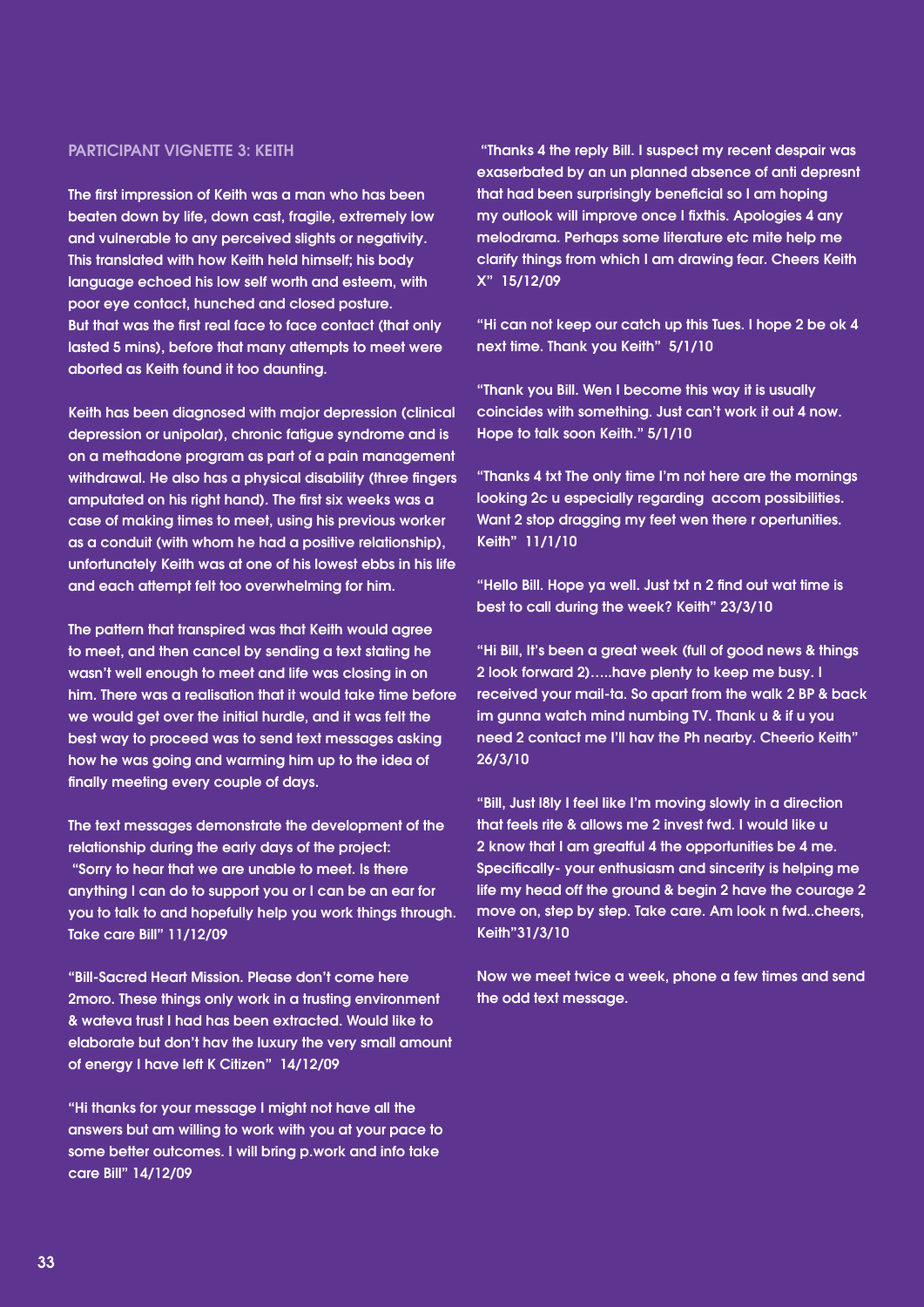# Relationships that can provide leverage for client commitment and change:

A more intensive service was considered to contribute to effective practice outcomes by enabling a stronger case management relationship that ultimately provides greater leverage for practical support and beginning the process of confronting more deep seated issues. Staff and management reported that the relationship provides leverage for change by providing consistent, dependable support that is responsive to the developmental stages of participants. Staff expanded upon this in the focus group stating that a key strength of the relationship based approach that has evolved is that unlike the more restrictive practices of other types of case work – the IAC approach does not have an immediate agenda or requirement from the participant. This means that the IAC worker "doesn't have to jump in straight away" to provide an immediate solution to a problem because they have the time and space to develop the relationship and work out what the real problem is.

Being on hand for the client over the year has provided consistency – clients are now in the second phase of engagement and as such a worker can name behaviours or more importantly can pick up on nuances of the client (verbal and body language). In addition we carry their history with us, we 'care' for their welfare. We have developed and cultivated an attachment which is safe – therefore trust, disclosure is cemented in the relationship. STAFF SURVEY

Often services only have the opportunity to deal with the presenting issue, for example responding to a behavioural crisis, domestic violence, or need for material assistance. Having time and space helps the case worker look beyond presenting behaviour or crisis to understand the meaning behind the participant's actions and then work to challenge and address this in a more meaningful way. Staff commented that participants often respected the worker for not feeling the need to tackle the 'elephant in the room' head on.

The key to good practice in building relationships with J2SI participants was to find out what type of leverage to ongoing engagement and commitment to the

process of support works best for each individual. An essential part of building the ongoing relationship is recognising the power imbalance and trying to minimise this through simple day to day activities. For instance, some participants were reported to respond well to meeting up for coffee while others respond well to a 'walking and talking' approach where they do not necessarily have to have direct eye contact. Other staff have found that exercising with the participant has been an effective way to engage in meaningful and at times more confronting conversations and that each conversation is planned in advance of this meeting.

The role of case management is to provide a positive and stable form of support. This is something that is mostly absent in the participants' lives and some come to view the relationship as a pseudo family, or 'friend they would like to have'. Such a relationship was considered a vital part of building the foundations of social inclusion and healing because the participants are able to witness and experience more positive role modelling and in some instances a 're-parenting' role from their support worker in how to relate to others. It was also considered essential in building trust and engaging in any positive change because participants come to value the support provided and want to continue to stay engaged with the service.

A critical strength of long-term engagement is that the nature of leverage changes over time, initially through having something to offer the participant and then through using the more detailed understanding of their needs to identify the 'windows of opportunity'. This might include connecting into other supports or confronting more enduring patterns of behaviour and underlying trauma. For example, it was outlined that when a participant is ready to start to think about finding a job they can be introduced to the employment consultant. The case manager, as the conduit, carries detailed knowledge and history which assists to facilitate suitable employment opportunities. Similarly, the long-term support means that case managers can build joint case plans with specialist providers such as drug and alcohol services in order to link the participants into this support when the time is right.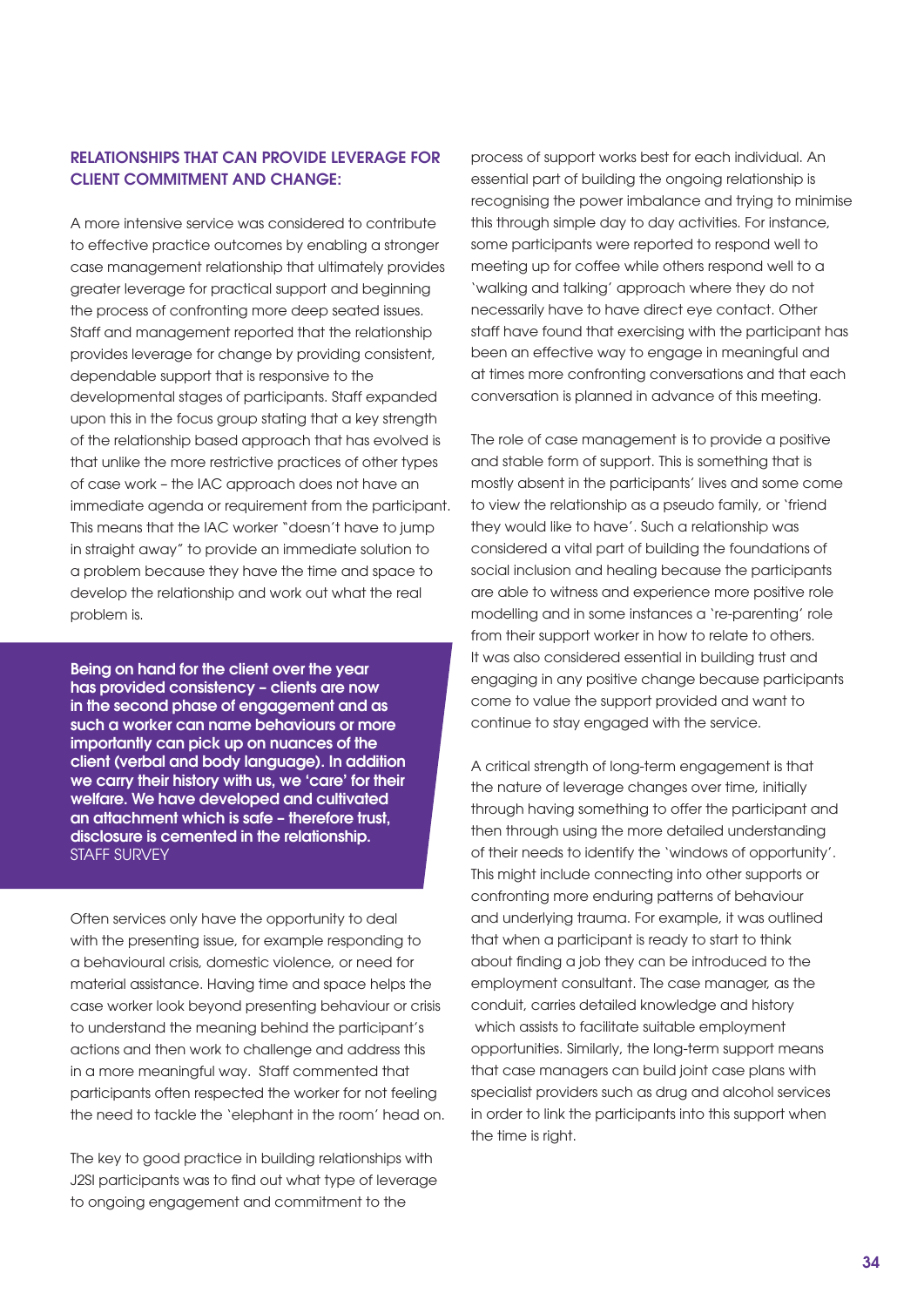# Capacity to develop more inclusive management of high risk behaviours:

A long-term intensive approach was considered to enhance practice outcomes because it enabled the service to develop a more inclusive way of managing risk that ultimately build on rather than undermine stability and goals of social inclusion. Both staff and management reported that this was a central feature of the J2SI model that was distinct from many other service responses. It was discussed that there is always risk and uncertainty with this client group, particularly in relation to client and staff safety. Having greater capacity to 'sit with the risk' and effective management procedures to deal with it was considered more conducive to positive outcomes than focusing on eliminating all forms of risk.

In particular, long-term engagement with participants has meant that staff have been able to become more familiar with repeated patterns of behaviour and presenting chaos that allows the project as well as other services to better respond to presenting issues. Staff are able draw on the history of each participant knowing when to act and when to hold back in managing potentially risky situations.

An example of how the project has sought to manage risk in a more inclusive way is its drop in policy. Some outreach services will preclude clients from dropping into the service for a coffee or to chat because this may represent a potential risk. However, in encouraging participants to drop in on an informal basis enhanced engagement and provided the opportunity for the full team to develop relationships with participants. Being able to effectively manage risk rather than always trying to avert it is a core feature in being able to effectively engage and sustain contact with many participants.

Being so long-term and intensive means that you can pick up on and discuss patterns of behaviour which other services miss out on – discussing these are imperative to try to stop cycles of behaviour that can make it hard for the clients to maintain their housing. STAFF SURVEY

Similarly workers often have to be able to tolerate abuse, which within a relationship based approach can be understood as a tactic of distraction. A longterm approach helps the worker to identify what has 'fatigued' other services, and the challenging coping strategies that lead to bans or clients bouncing from one service to the next. Support staff reported that it is important to try to display acceptance and understanding and to reflect with clients on what is going on for them, to identify triggers and model different strategies and behaviours. The therapeutic component of the project has been very helpful to this end and will be further elaborated in section 5 on trauma informed response.

### Increased flexibility for individual response:

While many of the participants share similar experiences in terms of histories of trauma, long-term homelessness, problematic substance use or mental health concerns the way they engage in support is often unique. There was a strong view amongst staff and management that the small ongoing case loads provide the necessary opportunity to tailor case plans and strategies in a very fluid and personalised way through a shared process and commitment. It was reported that support staff need to be attuned to where the participant 'is at', when to let go and hold back and when to push. A part of this approach is being able to pick up on the cues of the client's behaviour, which at times provide very contradictory messages. It also means recognising that in some instances one case worker cannot provide all the support that is needed.

> The length of time helps to make J2SI participants feel like people that will be listened to rather than a number in a complex system. STAFF INTERVIEW

In supervising case managers it was reported that the goal was to try to encourage staff to take responsibility for the relationship and that each contact needs to be purposeful. Linked to this goal is the recognition that there is no single model for this group and it is important to understand that participants are fluid - what did not work at one time may work at another time. The process of supervision aims to ensure that case managers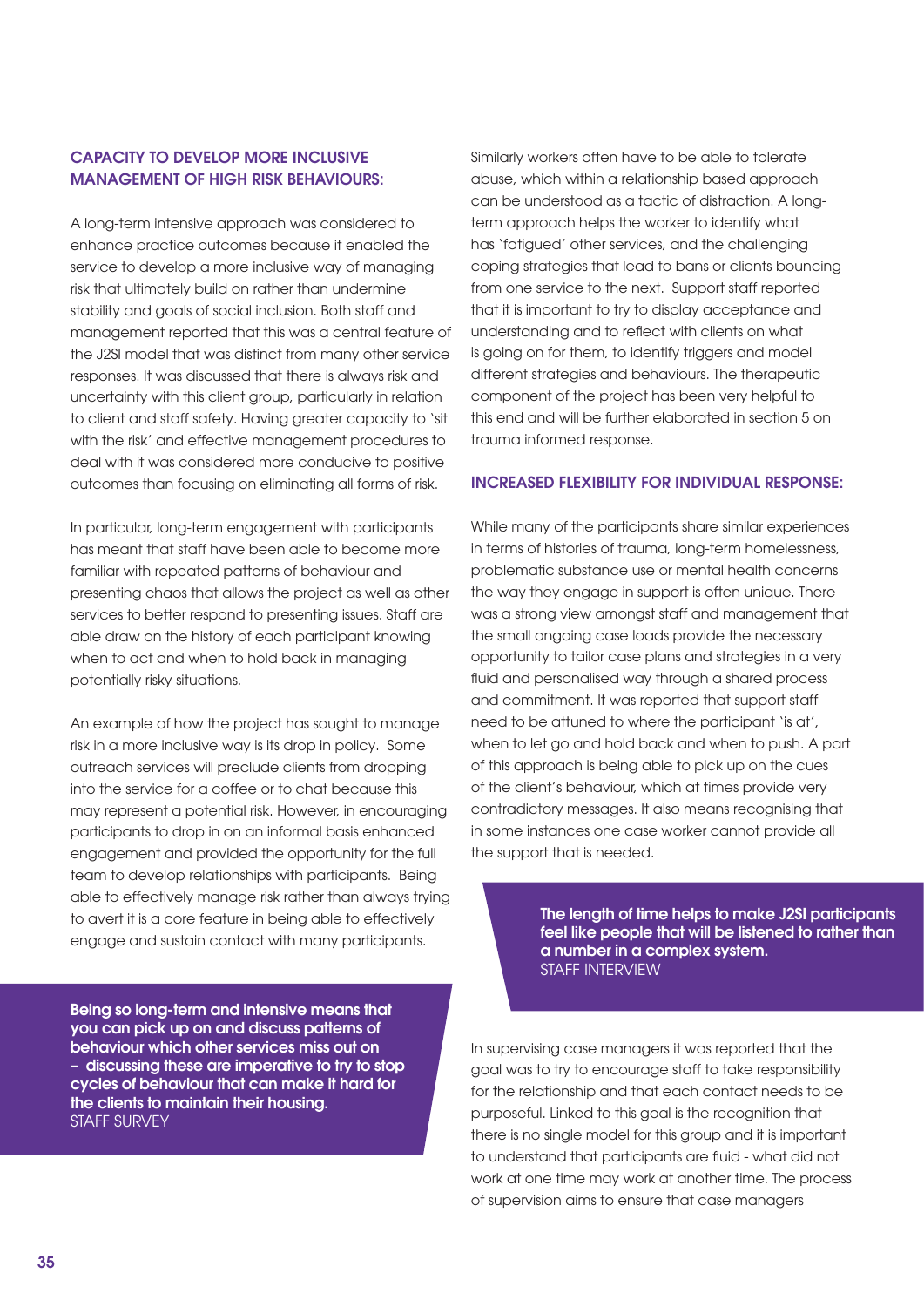remain assertive in their engagement approach, recognising that there needs to be a level of pressure to prompt change and action.

I see changes in clients who have been so unwell and chronically homeless that is the result of persistence and trust developing. In particular for clients with a borderline personality disorder who have responded well to the long term one-worker approach. STAFF SURVEY

An individual response recognises the developmental stage of each participant. An example provided by staff in the focus group is that while a participant's age may be that of a grown adult, many, because of the trauma and chaos they have experienced in their lives, are stuck at an adolescent developmental stage. This developmental delay or blockage influences how they behave and relate to other people and what the case management role represents to them. While some one may be 27 years old they are actually at the stage of a 15 year old. This means that the case manager needs to step back and think about how you would speak to a 15 year old.

When working with someone stuck at a younger developmental stage, it was viewed as important to not to jump in and try to fix the problem for them. Rather, the case manager needs to allow the client to do it themselves and be there for them when they are ready to do this. Some participants were reported to need and respond well to firm but supportive 're-parenting'. Moreover, the case manager needs to be able to 'sit with risk' and apply 'strategic restraint'. However, such an approach was reported to be difficult sometimes when other services work against this strategy.

The use of the primary and secondary worker model has been delivered in a way to increase the flexibility of service response according to individual needs and preferences. This buddy system, where staff may share eight participants but work on different aspects of support, has been very effective for some whilst others have preferred more of a single key worker approach with a back up secondary worker. The critical point here is that an intensive model needs the 'reflexive'

space for the participants and workers to forge out the relationships that work best in each instance of support.

The role of the secondary worker has developed organically for each participant due to a range of different factors. For instance, the gender of the worker, the buddy system, safety issues and worker availability are all factors shaping how the participant-worker has developed in practice. Staff reported that it was useful to bring in another or a secondary worker into the participant-worker relationship when the primary worker had a road block with the participant or when they had not been responding well to the primary worker. Some participants responded better to a female worker than to a male worker or vice versa and sometimes workers took on gendered roles with their participants. If the relationship with the primary worker was not going well there has often been the capacity to 'trial' other workers to see if they can engage with the participant more effectively. This view was also expressed by a partner agency stakeholder who supported the use of secondary workers, particularly in the role of acting as a mediator when the primary worker and participant relationship has broken down because it allows the therapeutic relationship to be sustained in the longer-term.

# Enhances coordination of care and practical needs:

The role of case management is often to provide coordinated links to the various supports and specialist services required for clients. There was a strong view that J2SI needs to continue to be practical in its approach with 'everything taken care of' and constantly reassessing the level of support needed at different stages. The J2SI project was considered to fill the service void in terms of time and flexibility that other programs fail to meet by coordinating the various components of care and practical support required. The existence of small case loads combined with long-term support was considered by staff and management to significantly enhance the quality of this more standard role. The intensive nature of support enabled a far more purposeful and opportunistic approach with the client in being able to link them into the services they need. At the same time, because case loads are lower staff felt there was a much greater capacity to provide a more rapid response when something did go wrong and was needed in an unplanned way. This coordination role will be further elaborated upon in section 6 where reviews of the service activity for external referrals as well as external provider responses are presented.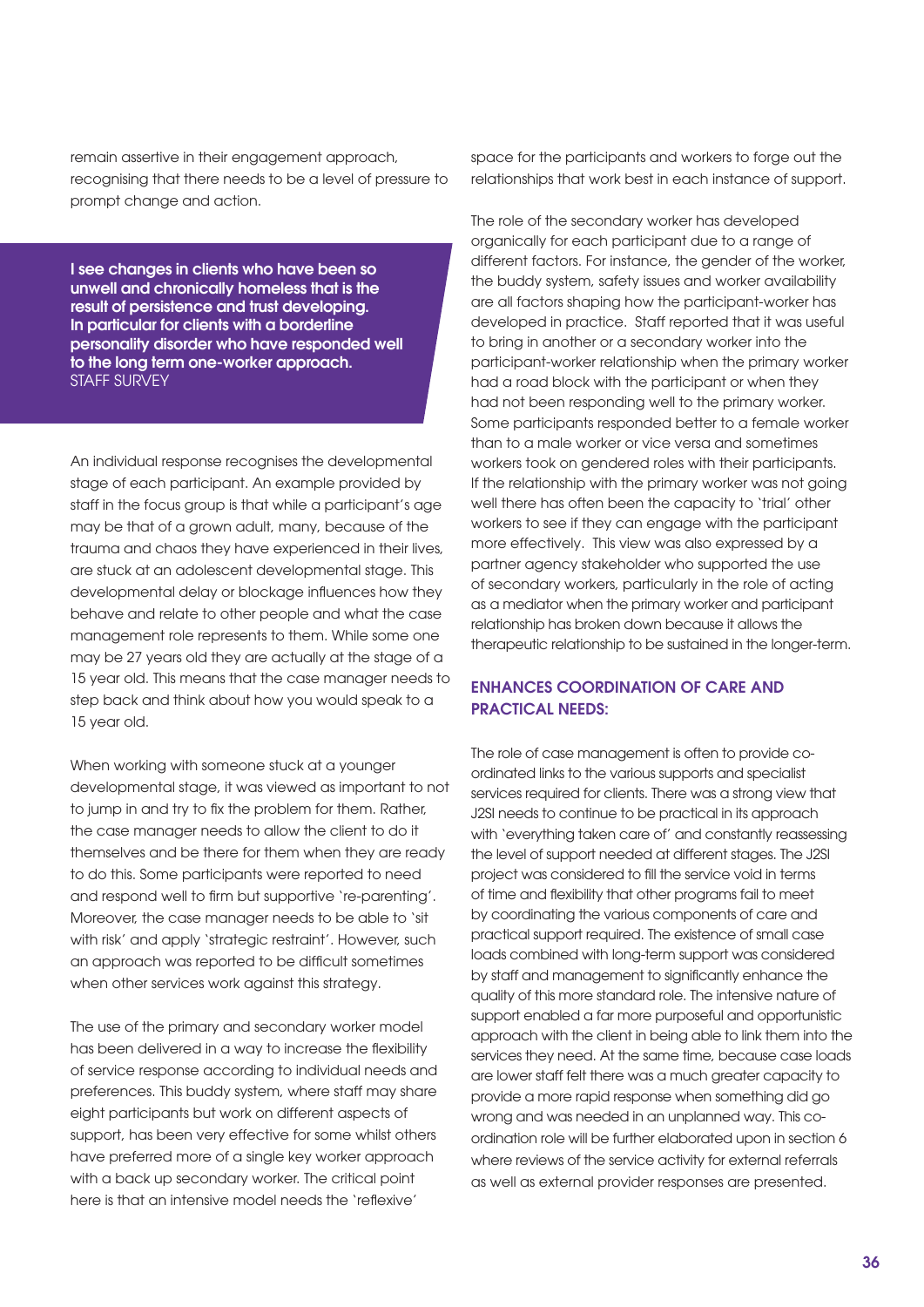# Enhances reflective practice and capacity to build on successes:

…it is not a linear path to social inclusion but a jaggered one STAFF MEMBER

The final broad area where staff and management reported an improvement in service practices centred on the project's enhanced capacity for reflective practice and capacity to build on successes. A long-term relationship based approach provides opportunity to reflect on what works and what does not for individual participants and the time to monitor the outcomes of different strategies. There was a strong view amongst staff that what makes the relationship based approach work is that the case manager weathers successive crises, tolerates challenging behaviour and passes the tests of integrity that clients often impose. It is not only a matter of gaining trust with the client that is different in this approach but the capacity to build on successes and failures that stem from the trusting relationship gained. This is the space in which the case manager can start to direct support towards the goal of building self reliance and healing.

There was a view that with a long-term intensive approach the case management goals can be small and specific enabling participants to progress through a process of gradual change that when looking back is really quite significant for them. An example of this provided by management was the case work goal of helping a participant to use public transport by themselves. While this is a seemingly simple task, it can be a debilitating experience for someone with chronic anxiety. In helping the participant to start to use public transport on their own the case manager has gone with them on various trips slowly withdrawing support on this activity when the participant is able to go it alone. The importance of this practically grounded approach with the participant cannot be overstated – small successes can be life changing and incrementally build on one another.

Most importantly the ongoing supportive relationship ensures that practical and other support issues are not only addressed but that the long-term effectiveness of these strategies can be closely monitored over time.

This is something that is critically lacking in current approaches that are not able to follow clients' growth or decline through a process of ongoing reflective practice. Staff and management reported that they have gained a much more realistic understanding of what success might look like and this is likely to be very different for each client. For instance, for some of those with acute mental illness, it is unlikely that they will reach a point where they do not need ongoing services. The service outcome goal should be that they are appropriately using the services they need. This may mean that they might be using more services but that they are using the right services to meet their needs.

> It is important for staff to be able to take a step back and see the patterns and changes in the client over time – to take a long term view. It can often be hard to see how far the clients have come – so constantly providing a way to celebrate the smaller successes. There is always the danger of becoming tired because the goals are often small and repetitive IAC MANAGER

# Progress towards greater self reliance and healing

The types of incremental changes or practice based successes that staff considered to be indicators that they were moving forward with their clients could be considered small and hard to quantify were often considered major steps forward from where the client started at initial engagement. These changes referred to subtle nuances around interactions that signalled that there was an overall lower degree of chaos, more willingness to confront underpinning issues or simply engaging in activities that they never have or thought they could. The types of indicators of progress described by staff in the focus group and interviews included:

- $\rightarrow$  the participant is not ringing us all the time when he is drinking;
- $\rightarrow$  the way the participant talks is different i.e more honesty about their drug use;
- $\rightarrow$  generally engaging with the service better;
- $\rightarrow$  some participants are beginning to 'grow up'
- and take responsibility for their actions; participant is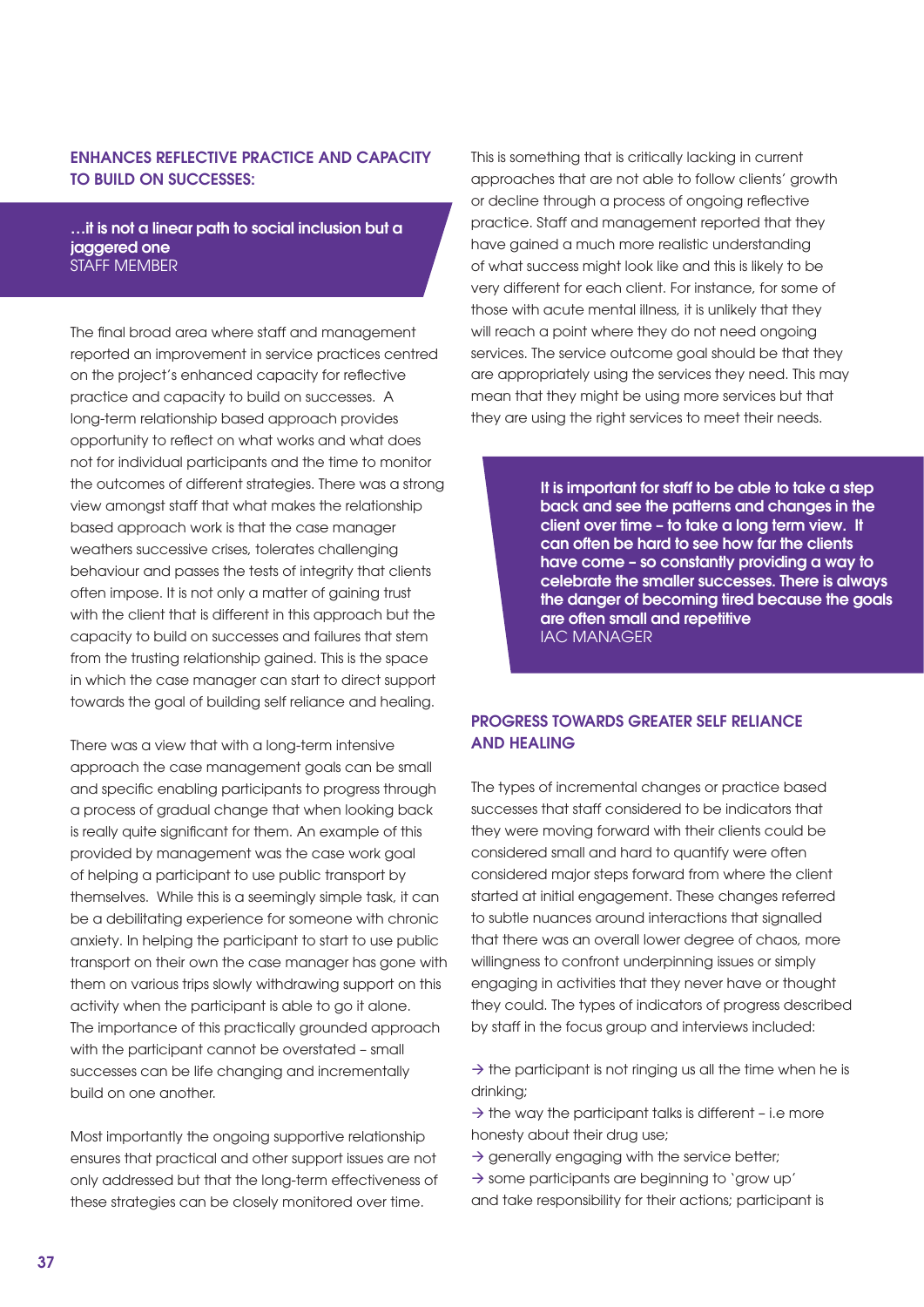addressing the issues in their life and being able and willing to talk about these issues for the first time in their life is significant progress;

 $\rightarrow$  moving towards the stage of taking some action and realising the need to do so is progress;

 $\rightarrow$  attending two appointments;

 $\rightarrow$  life for the participant is a little less chaotic and less exciting;

 $\rightarrow$  there is less abuse / less trouble and conflicts than they were in two years ago;

- $\rightarrow$  allowing us to be involved for 2 years;
- $\rightarrow$  attending appointments on their own;
- $\rightarrow$  participants managing their own health;

 $\rightarrow$  the participant setting up new routines – i.e. coffee at local café daily;

 $\rightarrow$  participant getting a job;

 $\rightarrow$  participants actually giving art therapy a go after 5 weeks;

 $\rightarrow$  participants still housed;

- $\rightarrow$  taking responsibility for own safety; and
- $\rightarrow$  participants making links back to family.

A further way practice outcomes have improved from a long-term approach is to not let previous assumptions or values exclude the client. This involves being open to what may be possible for each participant, whether it is linking them to training and employment or other opportunities for social engagement. Not having a presupposition of what people can and cannot do but giving them an opportunity to have a go. This theme is explored further in the BUDS and MIFV components of the project.

# 4.4 Areas of participant satisfaction with case management

Participants are asked to give feedback on their experience of case management within the J2SI project during the six monthly client outcomes survey. At the time of analysis data were available for the 6 and 12 month periods. Participants were asked to rate their satisfaction with their case worker's availability, courtesy and respect, and whether their needs have been met on a scale from 0 -10. There were 36 and 30 participants responding to this section of the survey during the respective 6 and 12 month period. Mean satisfaction in both periods was around 8 scale points or above indicating that satisfaction with case workers was high in all areas of the case worker relationship.

At the six month mark the lowest rating was for availability of worker (7.8) whilst the highest was for the case worker helping the client get what they need (8.4). Mean satisfaction generally increased from the 6 to 12 month period, with the exception of the statement that "case workers have a good knowledge of services and types of help available". The largest increase in mean satisfaction of 8.3 to 9.3 was for case workers being courteous and respectful. This suggests that J2SI participants generally have a high level of satisfaction with the basic areas of case management support. This was generally supported by the qualitative feedback provided on what clients thought was working well for them.

Around half (16) offered qualitative comments. The critical aspects of the case management process that participants most commonly identified related to the theme of having someone to offer them regular, consistent, and accessible practical assistance and emotional support when needed. This included having someone that listened to them, providing a sense of structure to their life, was available to transport to appointments, or to provide a point of 'normal' social contact through simple day to day activities such as going for coffee and lunch.

> I like that they come to me. Workers are willing to travel and are accessible. J2SI PARTICIPANT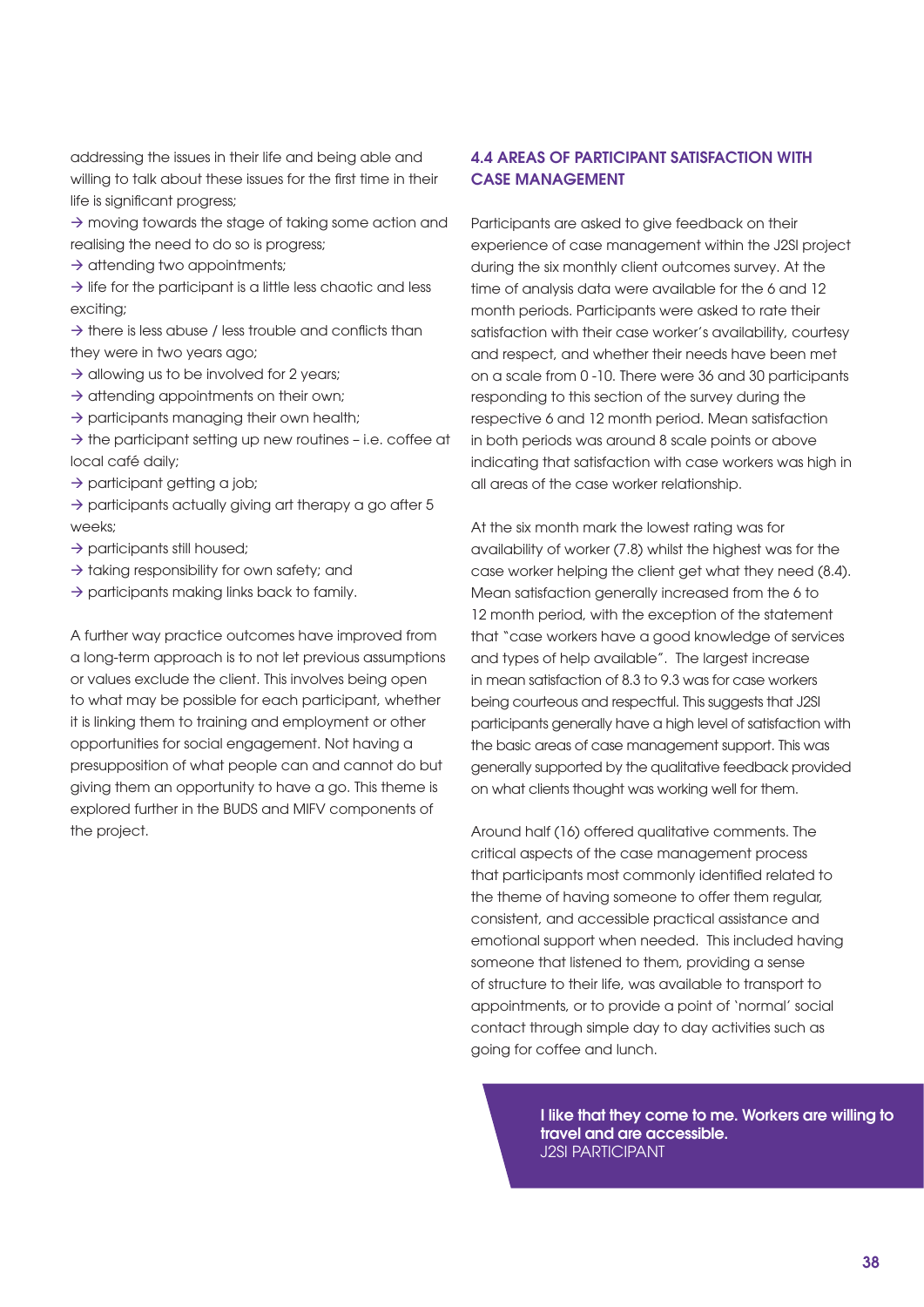# 5. Trauma specific service response

A defining strength of the J2SI model, yet potentially the most challenging to implement in practice, has been a commitment to deliver both trauma informed and trauma specific services. This commitment has led to what can be considered a particularly innovative development in how a more therapeutically informed response can be implemented to effectively reach long-term homeless clients, who are commonly resistant to traditional models of therapeutic intervention.

The ability to work therapeutically has been the main difference for me and I have had 20 years experience. STAFF SURVEY

### 5.1 Therapy activity overview

From the outset J2SI aimed to be both trauma informed and provide facilitated access to trauma specific services, although the latter has been much more difficult to implement in practice. Initially the long-term intensive case management approach was intended to be supplemented by making available individual funded therapy sessions for all participants through partnerships with eight established and recommended therapists sensitive to the histories of J2SI participants.

The uptake of individual therapy through this vehicle in the initial stages of engagement was not high from J2SI participants and following ongoing monitoring it became increasingly apparent that not all were going to take up this opportunity. For some participants there needed to be a high level of engagement and stability before they were ready to contemplate intensive one to one therapy sessions. For others it is unlikely that they will be able or willing to engage in traditionally based approaches to therapy.

Nonetheless, there have been a small number of participants who have engaged continuously in this component of the project from the early stages and according to case reports are benefiting greatly from this opportunity. Figure 8 shows the proportion of participants who have been referred and engaged in individual therapy up to April 2011. As shown, by the 18 month period just over 40 per cent of participants have been referred and considered ready or suitable for individual external therapy with a clinician. Of those who have been referred around 20 percent were engaging by the 18 month mark. Without readily available comparative data across other homeless services it is difficult to make direct comparisons. However, it can be said that the rate of uptake is likely to be higher than that found amongst the broader population requiring support for mental health conditions. Specifically, the National Survey of Mental Health and Wellbeing conducted in 2007 reveals that 13 percent of those with mental health disorders have accessed a psychologist (ABS, 2010).

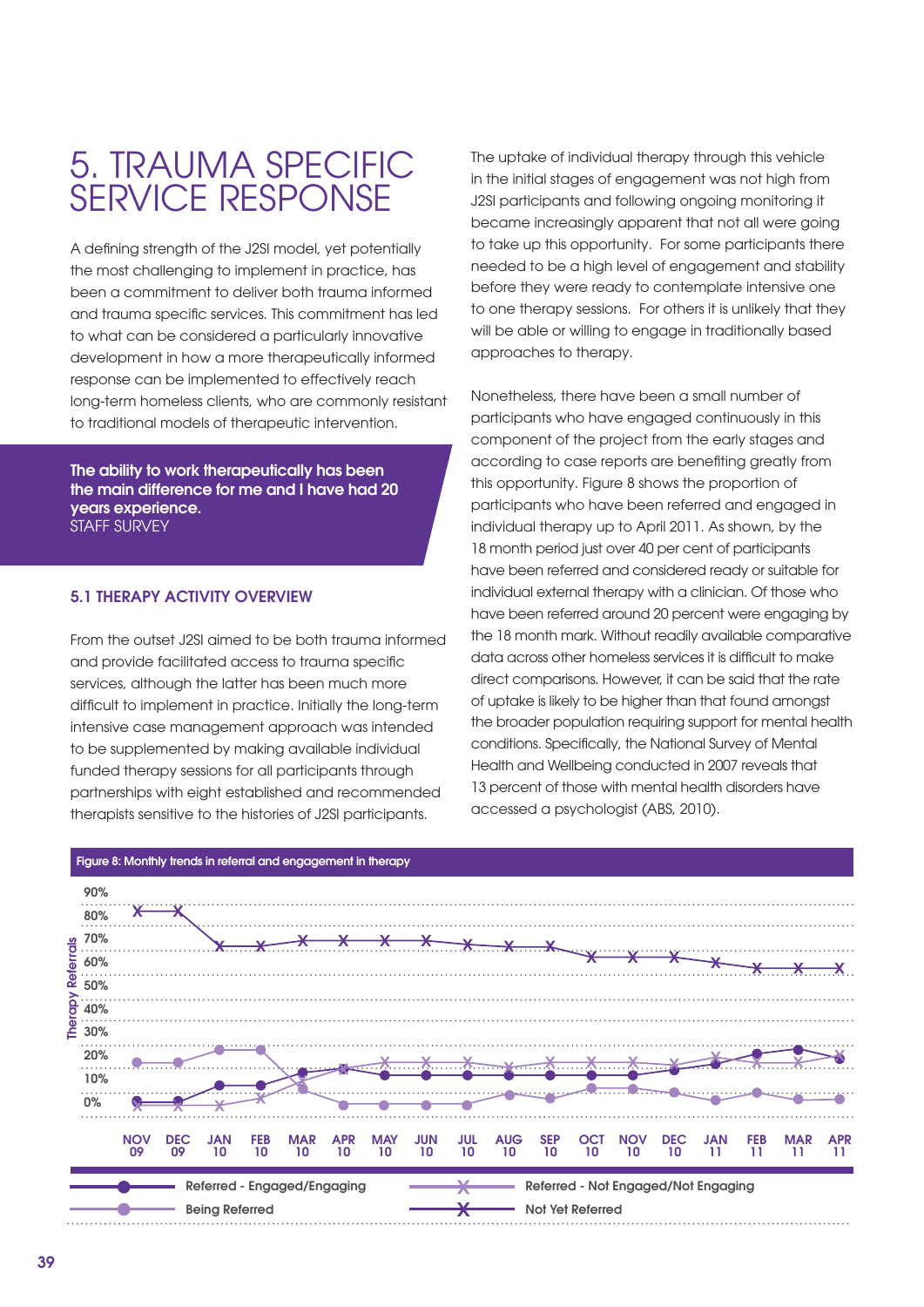Figure 9 shows the number of monthly therapy appointments attended and missed between February 2010 and April 2011. From March 2010 onwards the number of appointments attended has exceeded those not attended. The number of appointments attended, generally fluctuates throughout the 18 months. There was a peak of 16 in November 2010 before falling again to around 5 during the Christmas period of December to January, rising again to 11 by April 2011.

The service activity reviewed shows that voluntary participation in therapy is reaching around a fifth of J2SI participants. In the second client survey at six months, eight participants stated they had attended a therapy session during the 6 month period. By the twelve month survey 13 participants reported that they had attended therapy. It should be noted that not all of these participants have been fully engaged i.e. attending regular appointments. Amongst those attending therapy their self rated mean (average) satisfaction score was 7 out of 10 in the first six months increasing to 8 by the 12 month period. This suggests that those who are engaged rate their satisfaction with the support high to very high. The most common reasons participants gave for not attending therapy were that they did not need a therapist (34% at 6 months and 50% at 12 months) or that they were not ready for a therapist (30% at six months or 12.5% at 12 months).

While the uptake of therapy has steadily increased throughout the trial, responding to the underlying trauma of participants has remained a critical priority for the project. Following a process of internal review Sacred Heart Mission sought the advice of the Lighthouse Foundation and Berry Street Victoria's Take Two program, both of whom have expertise in trauma informed practice and the Mission made the decision to employ a part-time clinician as part of the J2SI staff team. The position had two broad goals of firstly enhancing the therapeutic value of the casework and secondly facilitating referral to individual therapy. This is primarily achieved through fortnightly clinical supervision for all members of the casework team. The project also tailored the training calendar to address critical mental health areas within a trauma informed framework.

The J2SI Clinician commenced in September 2010 for an initial six month period. The initial contract was parttime at 24 hours per week. Following the initial six months the clinician's hours were reduced to 11 per week to ensure that the role was able to continue throughout the life of the trial. The clinical supervision role was viewed as essential by both the majority of staff and management and a key learning is that it would be better to have this role established in the beginning of the project where they could be integrated as member of the salaried staff.



### Figure 9: Monthly trends in therapy attendance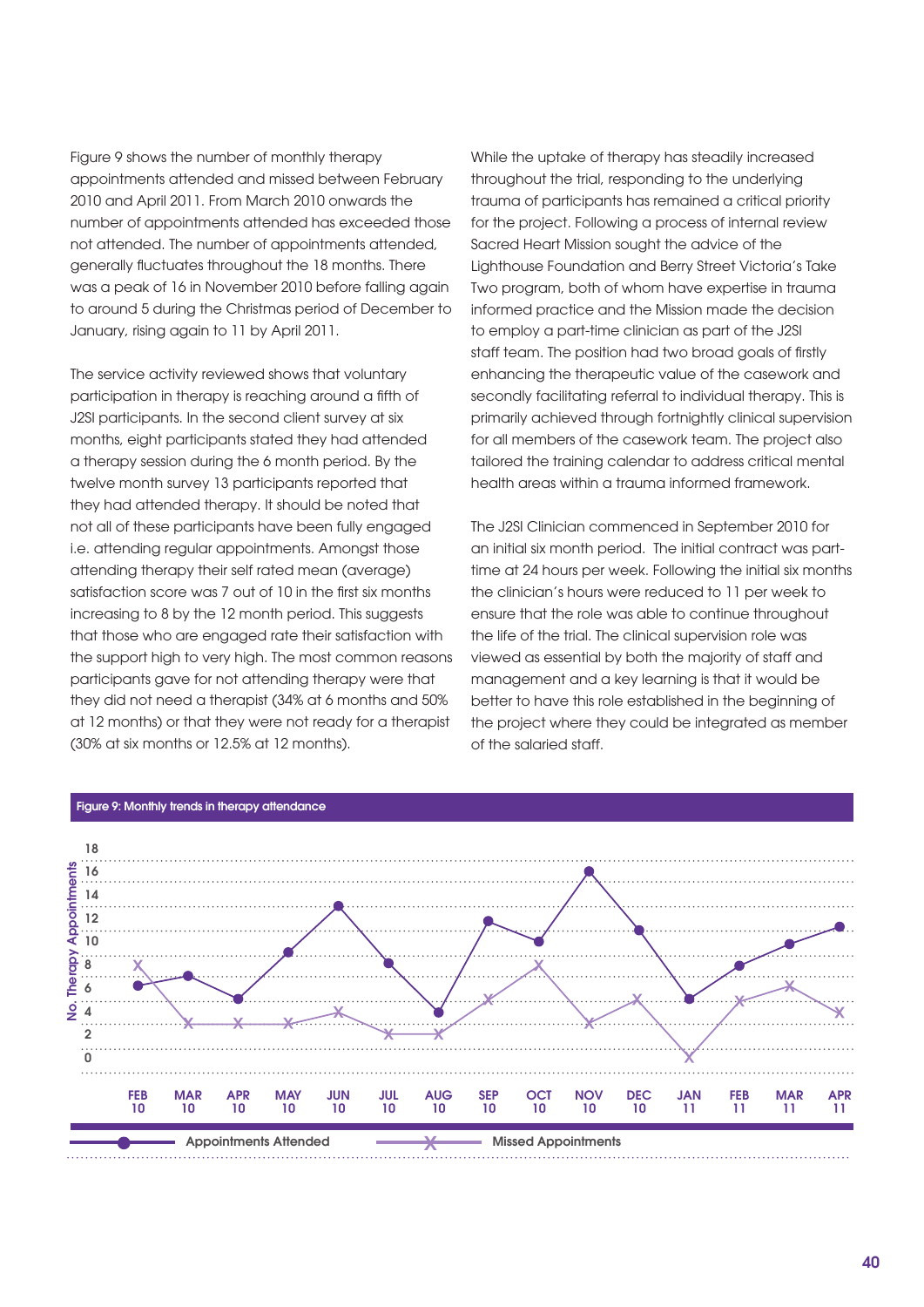# 5.2 Clinical supervision in practice

As the availability of clinical supervision in addition to standard case management supervision is an innovation in the sector, next the practices and gains that have evolved around this new role are summarised. It is important to note that the purpose of clinical supervision is not intended to turn the case managers into practising therapists. It was viewed by all those individually consulted that the primary function of case management needs to continue to be grounded in the practical tasks of case coordination. Management were cognisant of the need to get the balance of therapeutic and practical support right for the participants and this is continually monitored on an individual basis. This includes ensuring appropriate boundaries whilst at the same time seeking to understand motivations of behaviour, patterns of coping and developing both practical and longer-term therapeutic goals and strategies.

To be able to name it and understand how behaviour is shaped by underlying trauma. It gives you personal insight into the behaviour and makes it more sustainable for the staff to maintain their morale and be reflexive in how they go about working with the client. The issue of trauma is on the table at all times and you are able to develop more empathy for the clients. IAC MANAGER

While the case managers are not therapists, ongoing clinical supervision is enabling the case management goals to be directed towards developing more insightful practices that can integrate both the practical and emotional needs on an individual basis. As case managers are not practicing psychologists or therapists, the clinical supervision has been tailored and managed differently from that which would be provided to practising psychologists. In this process the clinical supervisor considers his role as a 'second ear' to the case managers to pick up on some of the things that are happening through the case management process and to provide a forum for case managers to reflect on how they are approaching the participant from a social psychological perspective.

The IAC staff have mandatory clinical supervision with the clinician on a fortnightly basis. However, it was reported that the challenge is that there is no real text book for how to make supervision work in practice. As clinical supervision cannot be delivered in the same way as clinical supervision for psychologists the project has had to be creative and devise an arrangement. At each session, IAC staff discuss one client per session on a rotating basis. All participants are discussed in alphabetical order. The approach of the clinician is informed by Lacanian psychoanalysis that emphasises the importance of language that the participants and IAC staff use to express or describe their experiences. At the end of each clinical supervision session, the case managers are helped to formulate a question that is emerging with the client that can be taken back to the case management process and discussed in a non confrontational setting such as going for a walk or coffee. The case managers have to be creative in what they come up with and the settings in which they can engage the client, for instance one client with psychosis responds well to playing golf and in that space he is able to talk with his worker.

> It is a miraculous project – to have a goal of social inclusion that somehow has the capacity to allow something of each participant – that can tolerate badness and not try to put a lid on it because they have a capacity to stay with them and see them through their attachments to whatever it is they are doing. There is a strong enjoyment or pull to what they are doing "the darker side" of sex working, substance misuse, or whatever they are attached to even though it can potentially kill them. It is very hard to overcome this in a short space of time... being able to talk to participants through an intense relationship, while it is not the same as analysis it is therapeutically beneficial. J2SI PARTICIPANT

Through clinical supervision case managers are able to develop greater insights into their own practices and also the words or language that participants use to express their experiences allowing them to develop greater capacity to move therapeutic support needs and individual goals forward. With clinical supervision the case managers provide a conduit to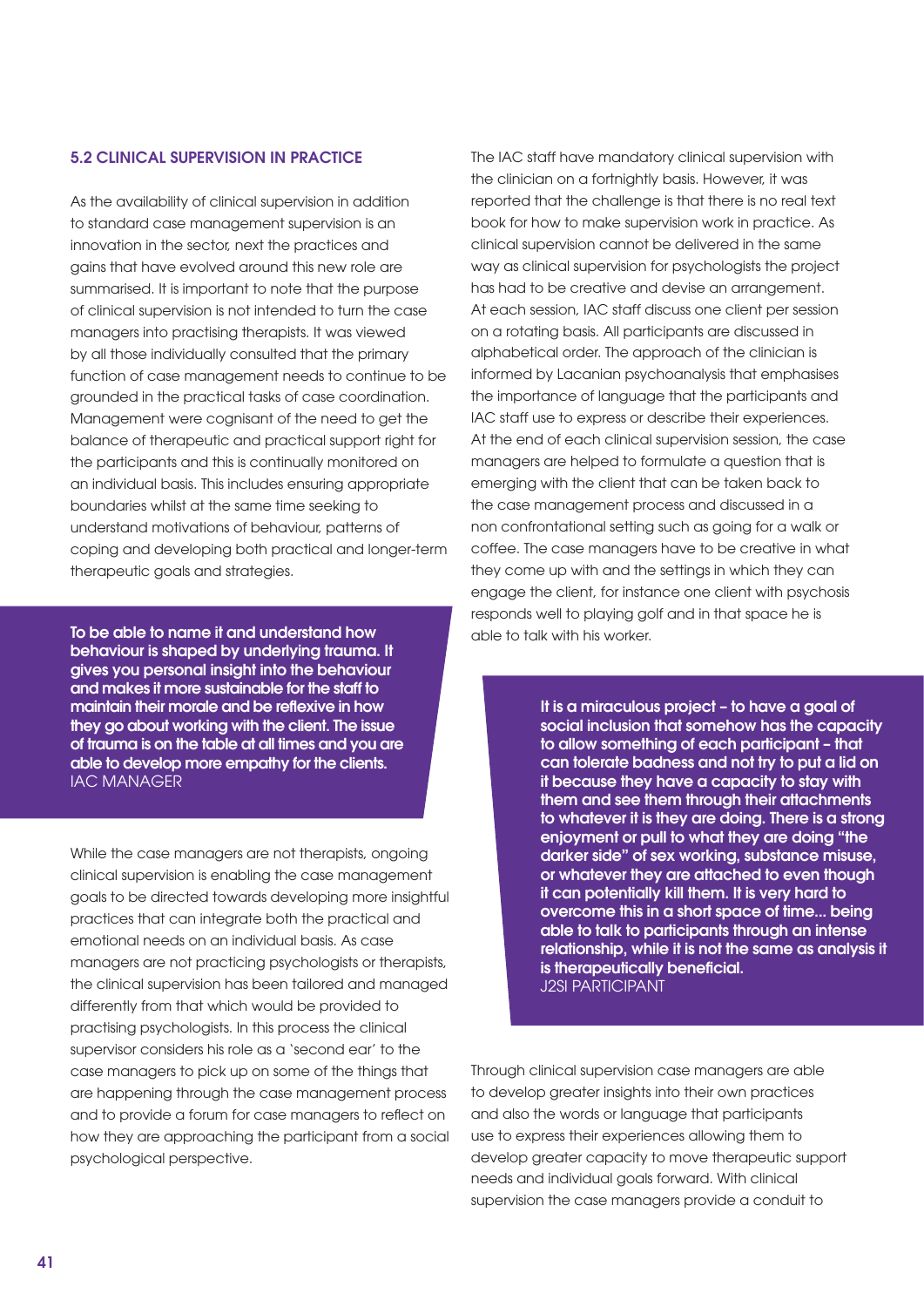a psychotherapist in a much less confronting space. The case management role has been to gauge the readiness and suitability for more in-depth therapeutic work or 'warm the client' up to the idea of therapy and helping them to recognise the underlying basis of behaviour and developing skills in the management and support of participants.

J2SI case managers do not directly engage in psychological therapy in the clinical sense. However, the relationship based case management support was recognised to be therapeutic according to feedback from the clinician and IAC staff. The psychoanalytic approach used in clinical supervision is complimentary to the relationship based intensive case management model that focuses on the central importance of rebuilding positive attachments in the lives of the participants. The focus on rebuilding positive attachments aims to help participants to gently work towards a stage where they are ready to begin to confront the negative attachments in their lives i.e. drug misuse, sex working or for others with mental illness such as schizophrenia (once medically stabilised) to be able to express how their illness is experienced. It is recognised that the validation of the experiences through understanding the words or language that participants use and having a forum to express this safely without judgement begins a process of healing through the formation of more positive attachments.

From the clinician's perspective something that has become very apparent is the therapeutic benefits of the intensity of the relationship. What is called 'therapy' often imparts a certain model that something needs to be fixed. However, being able to understand how each participant expresses the cumulative impact of their experience and how to function in the world and society with these experiences is equally important in terms of healing and recovery. A project like J2SI was considered to provide the space to discuss and address the fundamental human need for belonging and being heard by someone. Most agencies cannot get past issues with substance use for instance – but from the clinician's perspective there needs to be a space to be able put that aside and talk about present circumstances and to not to have to fix the problem all the time.

There was a view from the clinician that participants in the project are at the very far end of the therapeutic spectrum and they are not the types of clients who typically voluntarily engage in therapeutic work. The critical strength of the J2SI project from his professional perspective is that it provides the participants the opportunity to receive a collective therapeutic response that draws on the expertise of multiple professionals but is delivered through a medium of the case manager and in informal settings that are not threatening to the participants. Most of the participants, whilst in great need, require a different approach to be able to gain the benefits of a therapeutically informed approach. Psychoanalytically informed approaches are the important element that is often left out of the support process and this project has demonstrated that psychoanalysis is able to reach the participants and that case management can be a conduit to that process by listening to what the participants are really saying through the use of their own words to make sense of their reality and meaning.

The overwhelming response from the staff surveys is that the process of clinical supervision is vital in being able to effectively engage with the J2SI participants over the long-term. There was a strong view that the broader service system engaging with homeless clients needs to get better at responding to the underlying trauma of those experiencing homelessness.

> The benefits are twofold – clinical supervision helps to focus the work and provide an aid for an understanding into the potential barriers each client has. In terms of individual therapy there has been a marked improvement with those who have committed to seeing a therapist. J2SI PARTICIPANT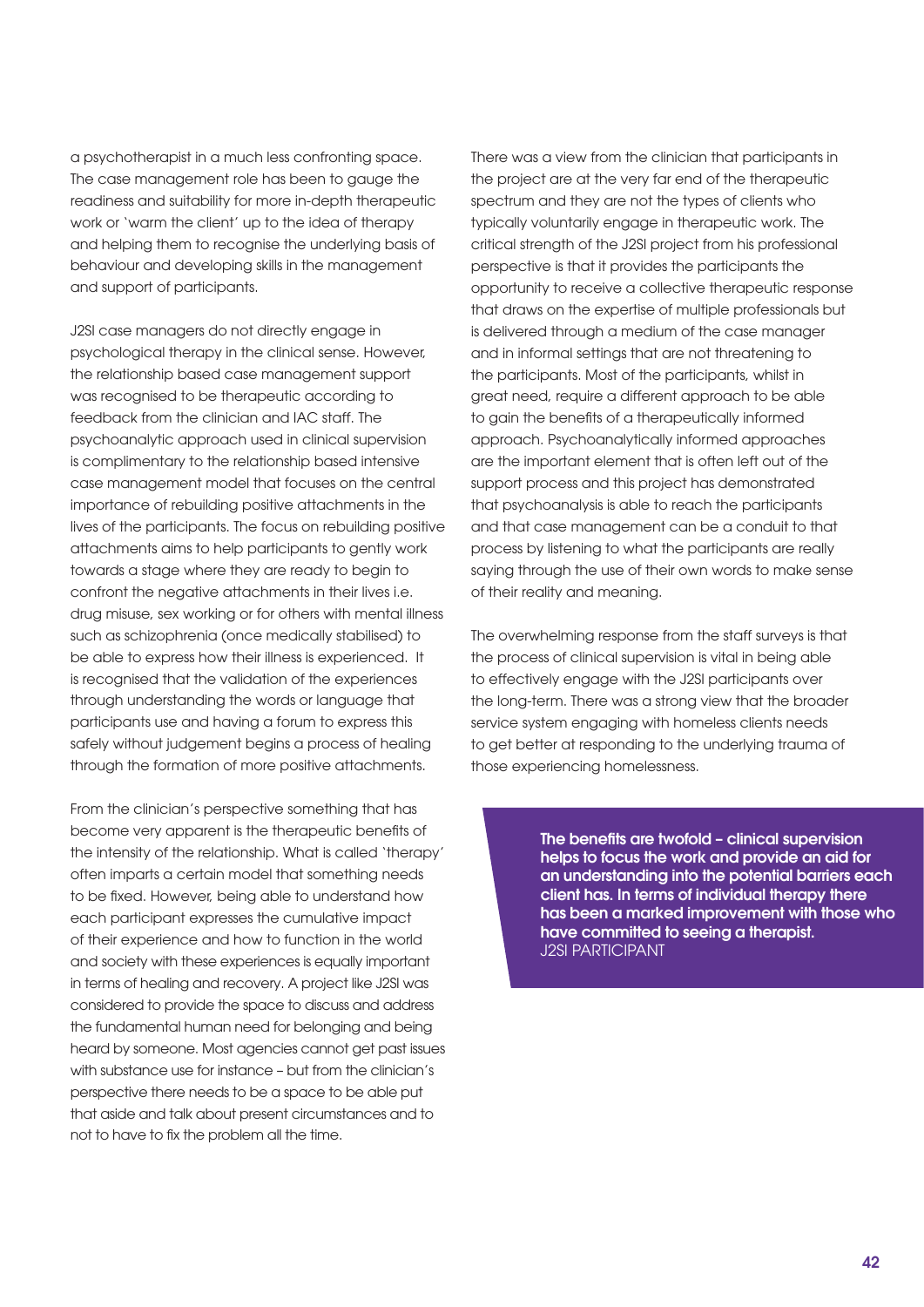The therapeutic component of the project has evolved into an innovative approach to working with this group of long-term homeless. And despite the difficulties of integrating a therapeutic approach into the J2SI project, the majority of IAC staff surveyed and those participating in focus group discussions were supportive of the overall merits of continuing to incorporate a therapeutic response into the overall project. According to a synthesis of the feedback from staff and management, clinical supervision has contributed to more effective service delivery practices by:

 $\rightarrow$  enhancing the capacity of clients to draw out their own motivations for change in an empowering way that is more trauma informed;

 $\rightarrow$  being better able to recognise behavioural patterns that can help to challenge and reshape past self limiting behaviours;

 $\rightarrow$  having better insight as when to hold off or to 'push' a participant to confront self limiting behaviours;

 $\rightarrow$  understanding the importance of appropriate boundaries; and

 $\rightarrow$  providing ongoing professional development, reflection and more advanced psychological training for case mangers dealing with very complex behaviours and mental health needs.

There was a view by some staff and management of the need to expand the therapeutic response to trauma informed arts based therapeutic models, particularly for those who do not want to engage in 'talking therapy'. At the time of writing J2SI were in the process of employing an art therapist to facilitate a series of workshops in the lead up to the 2011 art exhibition. It is anticipated that this will provide a therapeutic response that meets the needs of some participants.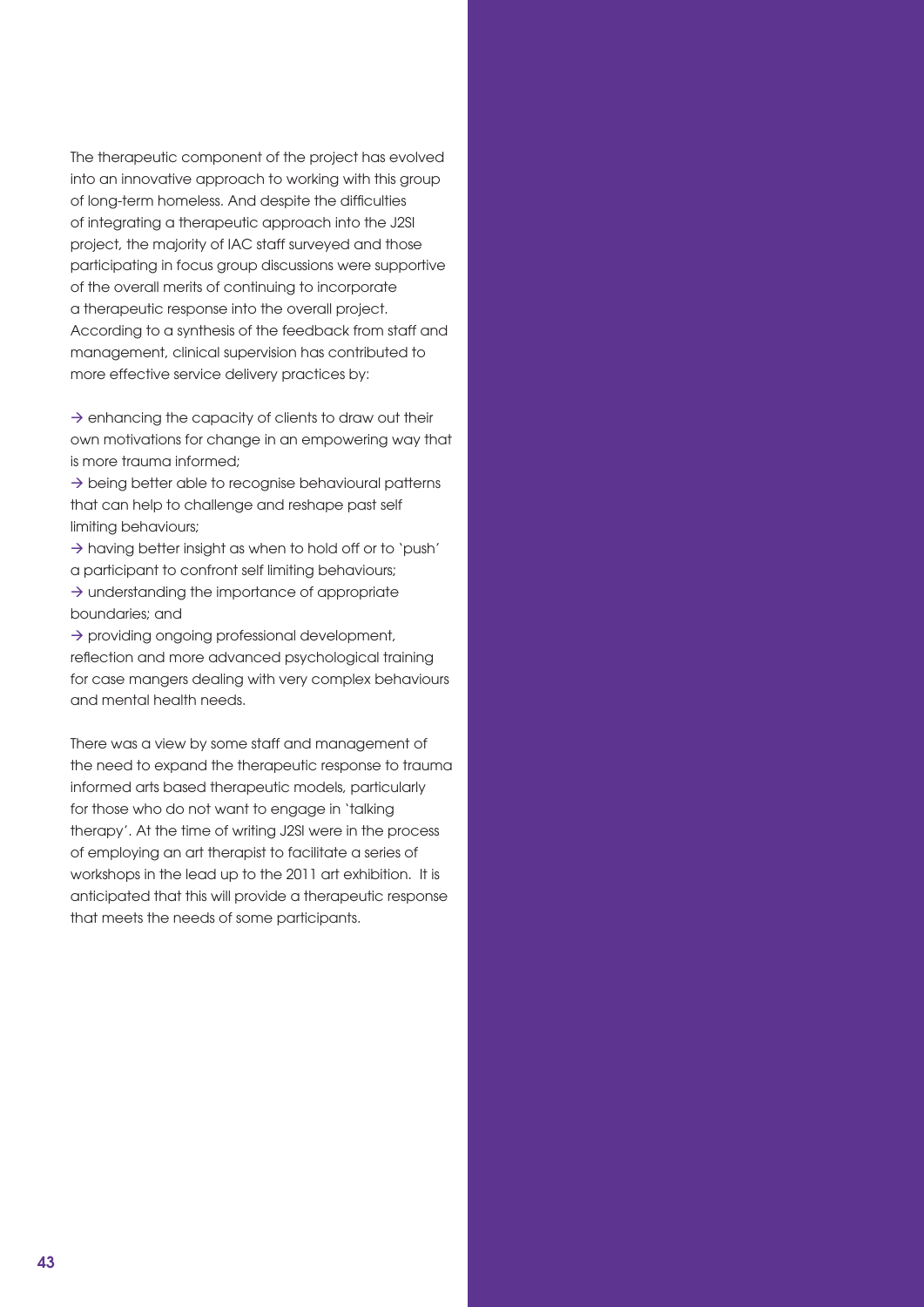### PARTICIPANT VIGNETTE 4: RICK

### **Background**

Rick was born in 1969. At the age of 21 he was diagnosed with schizophrenia. Rick has had 32 admissions to psychiatric services since then, most admissions for six months or more. Rick has lived in various rooming houses, sometimes living in a tent on the Peninsula or just living rough. Rick moved into Queens Road (supported rooming house) in September '09.

### At the start of J2SI

Rick had a number of supports in place at referral stage. Rick had been at Sacred Heart Mission's Queens Road rooming house facility for two months and his tenancy was at risk of eviction. Rick is on the supported program at Queens Road which provides meals three times a day and assistance with washing clothes and room cleaning.

### First J2SI meeting on 2/11/09

Rick's presentation during the first few months fluctuated but there were constant themes around what he would like to do, what he has done and what he dislikes.

Themes emerging: Rick wanted control of his medication, to get his car licence, to work on a farm, get out and do "things" and to be able to cook his own meals. On initial reflection these seem to be reasonable requests. At the case meeting, however, it was highlighted that there are a number of concerns about supporting Rick with these ideas. Mainly the risk of him becoming unwell and becoming a risk to himself and others. Other workers added that these topics were a part of Rick's attempts to exit the psychiatric and support service systems; which has historically led him to becoming unwell. In addition, it was disclosed that Rick has a number of poly substance issues which affect his motivation and mental wellbeing. So after the meeting a united approach was adopted where communication between services was increased and a uniform response provided to Rick's requests. What was offered to Rick was support with finding social activities like tennis, golf, cycle rides and trips out.

The first six months. Presenting issues - Rick found it difficult to settle into the Queens Road routine and concerns were raised about his ability to maintain his room (staff noted that his room was constantly untidy), and to attend pre-arranged appointments. A number of activities took place but Rick was unable to commit to them on a regular basis. During support sessions it became evident that Rick would return to the same

themes (see section above). Rick would present these as things he is entitled to in a grandiose manner often saying they have been taken away from him by the "psych" services. In conversation Rick would try to dominate the meeting by saying "you need to understand" then proceed in a loud voice to state his needs. For the most part any counter suggestions would be ignored by Rick and he would become agitated when he perceived that his needs were not being met. Rick's insight into his mental illness diagnosis was a contentious one – he would regularly state that he doesn't have schizophrenia and instead diagnose himself with bi-polar. He would also often state that he had too many workers in his life, which on the surface had some validity.

Golf- Rick's maternal grandmother was a semi professional golfer and taught him to play when he was younger. Rick and his case worker would play once a week as a part of Sacred Heart Mission's sport recreation program. During the initial weeks of playing Rick found it difficult to concentrate on the game and was unable to complete the whole round. On each occasion Rick stated that his schizophrenia was kicking in or he was unable to focus. As each week went on Rick was able to improve his game and increase his stamina. What was noticeable was Rick's ability to interact with others in a "normal" manner with no reference to his mental health or grandiose ideas.

Reflection around golf- The nature of golf is that it relies on brief periods of concentration and application of technique. As the game is also a social event there are opportunities to talk with others. The significance in getting Rick to play is to train his mind to concentrate for periods of time and focus on his strengths, not his presenting issues. Peer encouragement and affirmations also appealed to Rick who loved the attention.

Another benefit of playing golf was that it enabled the relationship with his case worker to develop in a positive, informal way. Rick was able to disclose significant information in a casual manner as opposed to a formal meeting. For Rick this represented a worker in a different light, one who wasn't typically from the psychiatric/social worker world with a hierarchical role but who was willing to spend time with him and interact with him on the same level. In the 18 months since Rick commenced with J2SI he has not been hospitalised. His parents comment that he is the best that he has been since he was a young teenager.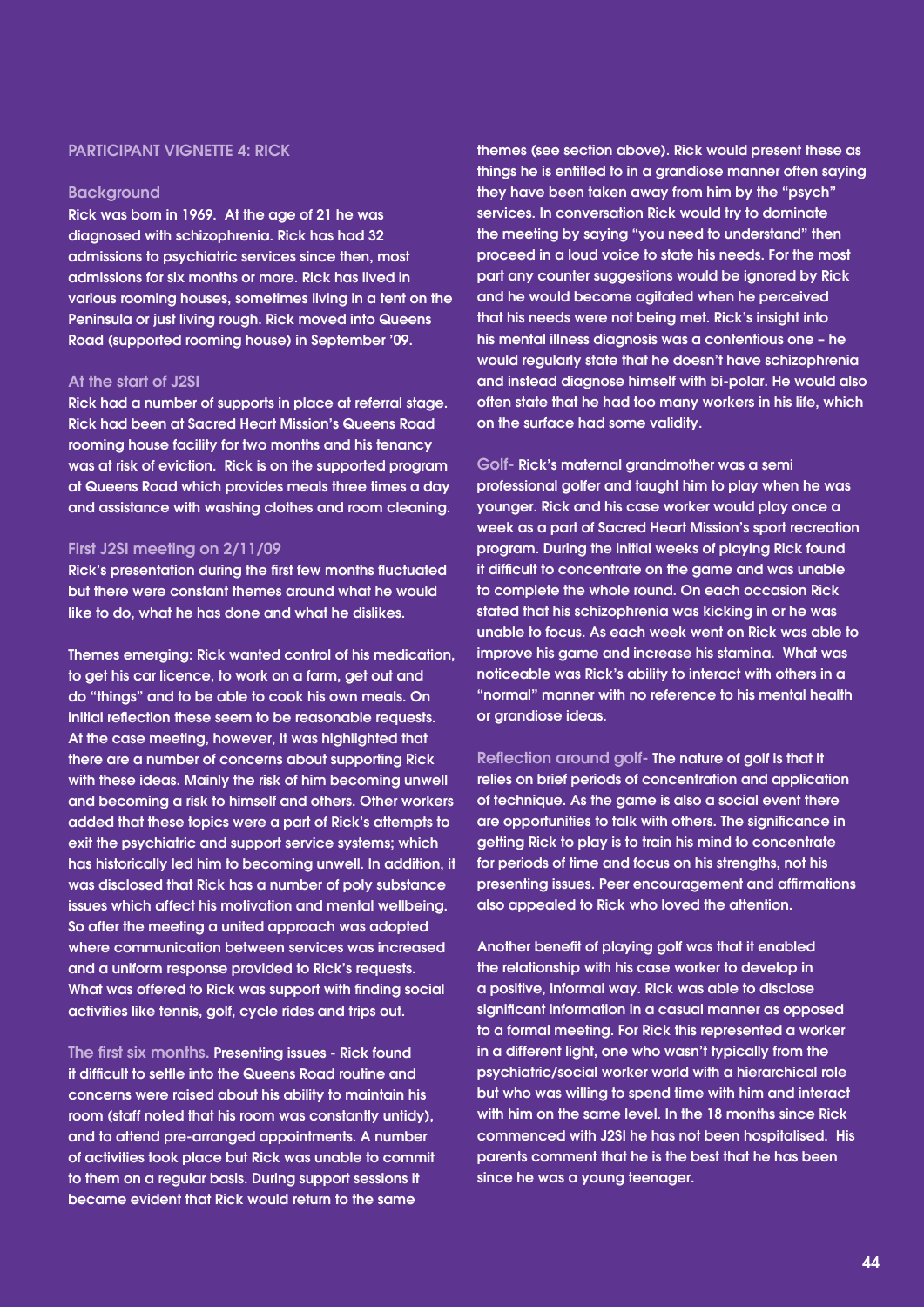# 6. STABILIS OF HOUSING A SPECIALIST SU **NEEDS**

The effectiveness of intensive case management is influenced by the strength of relationships cultivated with external providers. As such, integrated responses that are able to link individuals into relevant housing and support from the cornerstone of good practice in case management, particularly for those with multiple support needs. This section focuses on relationships with external providers to coordinate the many housing, generalist and specialist support needs as a further core element of the J2SI service model. It combines the service activity data, survey and interview feedback from internal and external stakeholders about how well this service element has worked in practice. Generally, the feedback provided through the staff consultations and surveys as well responses from external providers suggest that relationships with housing, generalist and specialist support providers has been well maintained and continues to be essential to the overall effectiveness of the case management model and practice based outcomes.

J2SI has cultivated both formal and informal working relationships with several external providers including those providing housing throughout the past 18 months increasing its presence in the broader service sector. While involvement with external providers is often determined on a need by need basis with participants, the project has established a core network of partner housing and specialist services to ensure participants have ready access to the support they require. In particular the project has established referral protocols and formal memorandums of understanding (MOUs) with the providers in Table 8 below.

Next the process of access to and stabilisation of housing followed by the links with other partner services is discussed.

# 6.1 Accessing and maintaining independent **HOUSING**

The process of gaining access to and stabilising housing for the long-term homeless is often complex. Past attempts at rehousing have often fallen down because there has not been the capacity to provide ongoing support for the transition back into conventional housing systems. The J2SI model provides a package of long-term and intensive support that can be tailored to the needs of participants living in a range of

| Table 8: Ongoing formal and informal service partnerships   |                                                                                                                                        |  |  |  |  |
|-------------------------------------------------------------|----------------------------------------------------------------------------------------------------------------------------------------|--|--|--|--|
| <b>Service Providers</b>                                    | Nature of the relationship                                                                                                             |  |  |  |  |
| Office of Housing                                           | Memorandum of Understanding in place                                                                                                   |  |  |  |  |
| Southport and St Kilda Community<br><b>Housing Services</b> | Memorandum of Understanding in place                                                                                                   |  |  |  |  |
| HomeGround Services<br>Other specialist services            | Memorandum of Understanding in place                                                                                                   |  |  |  |  |
| <b>Alfred Psychiatry</b>                                    | Memorandum of Understanding in place. Bi-monthly meetings in place                                                                     |  |  |  |  |
| Salvation Army Crisis Services                              | Memorandum of Understanding in place. 12 monthly review of MOU. Quarterly meetings, though these are<br>usually only every six months. |  |  |  |  |
| <b>Berry Street Victoria</b>                                | Close collaboration regarding the therapeutic component of J2SI                                                                        |  |  |  |  |
| Windana Drug & Alcohol Services                             | Have developed process for rapid access to detox on a needs basis                                                                      |  |  |  |  |
| Mental Illness Fellowship                                   | Memorandum of Understanding being signed. Implementation of arrangements being monitored at monthly<br>meetings.                       |  |  |  |  |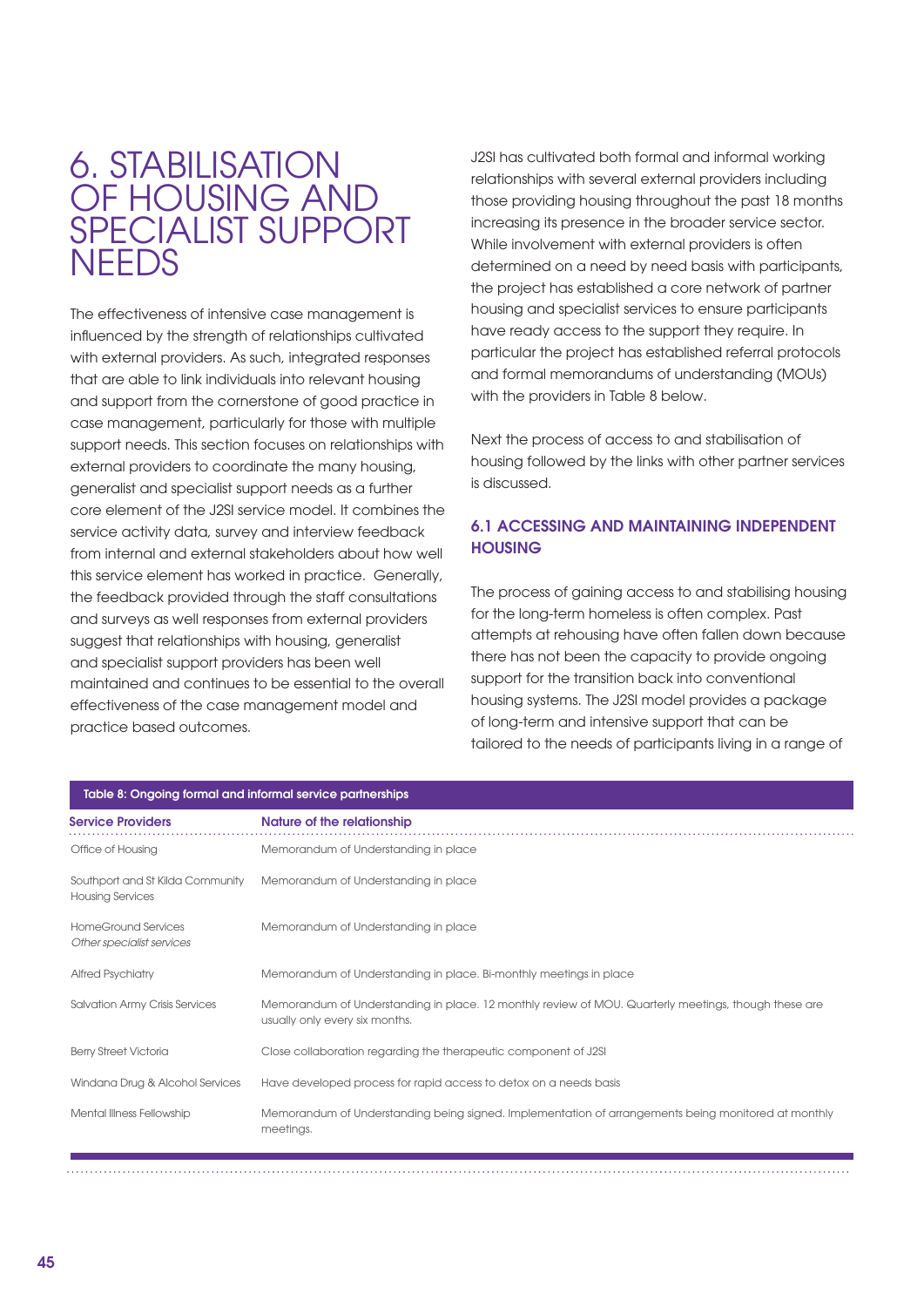accommodation options. This is a potential strength of the model because it does not require individuals to live in pre determined housing, such as congregate housing directly provided by the service, in order to be eligible for long-term access to support.

A priority for J2SI in the initial stages of service engagement was to try and stabilise the participants' lives as rapidly as possible and housing is one important component of this stability. As J2SI does not have direct funding to provide housing, at commencement of the project, the J2SI manager met with a range of housing providers, including the Office of Housing. The project used its support capacity to leverage rapid prioritised access to housing from various social housing providers advocating that the length and intensity of support is likely to increase stability. This provided a range of housing options to meet the diverse needs of participants.

Critical to the early success of the negotiations in gaining access to housing for J2SI participants was the existing relationship that the Mission had cultivated with a range housing providers and the resource capacity to maintain these relationships over the course of the three year trial. The service has formal memorandums of understanding (MOUs) in place with the Office of Housing, Southport Community Housing Group, St Kilda Community Housing Services, and HomeGround Services. In the early stages the project staff were provided with training in how to apply for housing and the processes established through the MOUs. The Office of Housing is the main provider of housing and 33 applications for Segment One of the public housing waiting list were completed and submitted by the end of Jan 2010.

While there are very limited benchmarks to compare to expediency in which the participants were housed, moving more than half of the participants into independent housing by the first six months of establishing the project is a substantial achievement for J2SI, within the current service delivery context of housing access in Australia.



The allocation of housing places for J2SI participants was determined on a careful assessment and matching of the participant's needs to the housing that was available, including prioritising people whose current living arrangements were most precarious at the time of referral and the suitability of the area in which the housing was located. Detailed housing and support plans were prepared for each participant with case managers being the first port of call for any issues emerging relating to tenancy management. The Office of Housing properties that the participants moved into were almost all either high-rise flats or 'walk up' units. Matching participants to the type of housing right at the start has been difficult but important. Particularly, trying to determine who will manage better in high density or low density housing and the suitability of locations. J2SI has been able to work closely with the Office of Housing to ensure the best housing match, within the constraints of the available stock. A small number of participants were not interested in moving from their current accommodation – i.e. boarding house; while for others housing has been a critical form of leverage in engaging in the broader goals of the project.

Although some J2SI participants have had experiences of independent housing many have lived institutionalised and chaotic lives. Staff reported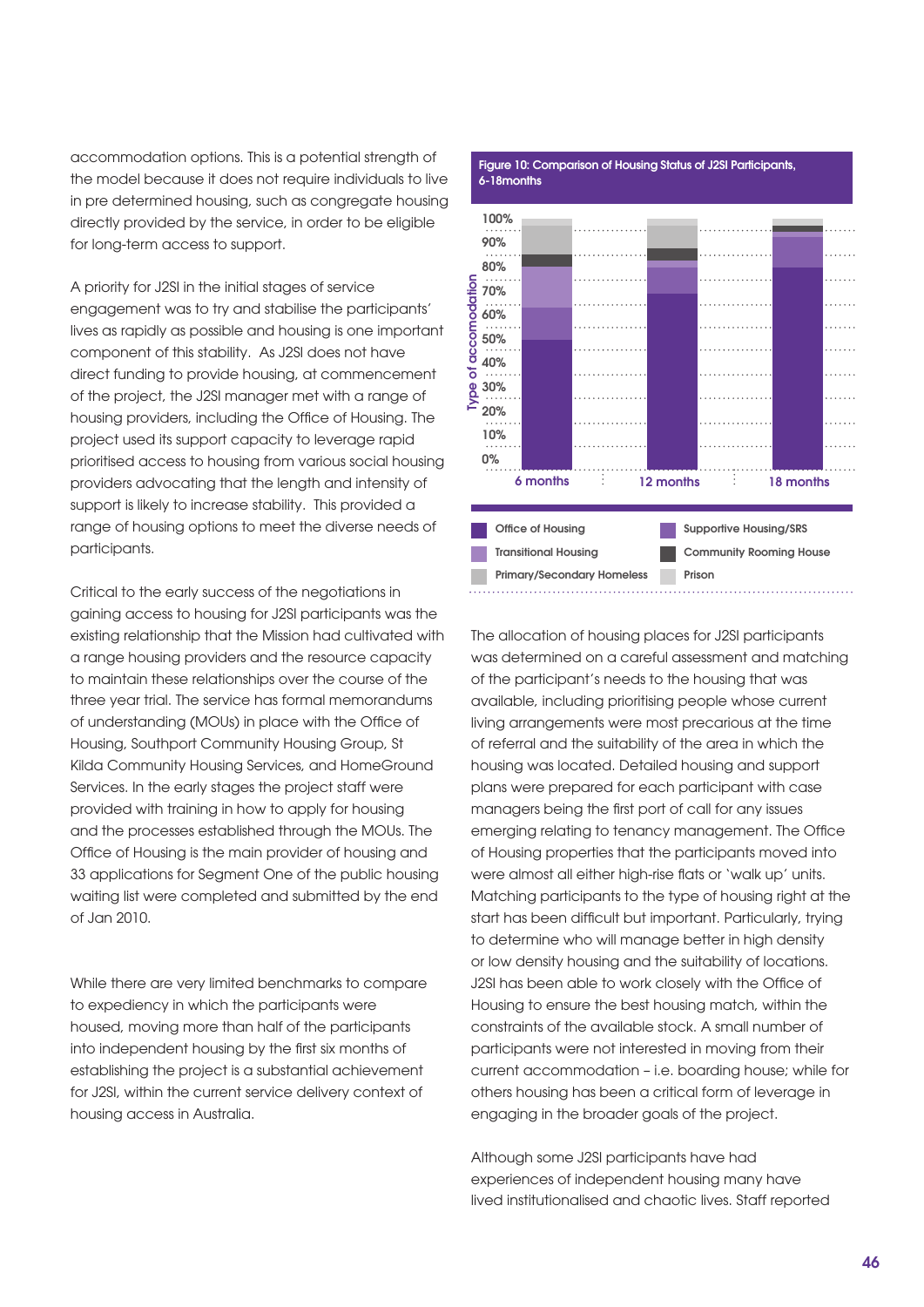that some participants have been entrenched in the 'homeless subculture' for so long, that they struggle to adjust to living in housing. For instance, some of the participants had never used a vacuum cleaner or had sheets on their bed. The focus of case management at this point of transition was to help participants gradually change their behaviour and practices by modelling new behaviours such as keeping the apartment tidy. In the early stages of resettlement staff spent considerable amounts of time accompanying participants to obtain furniture, negotiate paying bills and assisting with the emotional adjustments to living in housing. It was reported by staff that those who they expected may have fallen over in their housing are doing better whilst some expected to be easier to manage have proven more challenging.

The service activity overview data in section four illustrates that assistance with resettlement in housing constitutes the largest proportion of case management activity in the 6 and 12 month period. In the process of rehousing, a focus on independent living skills such as learning how to shop and interact with retail staff, clean and maintain the house shaped the daily practices of case managers and participants. Workshops were also provided for household activities such as cooking meals and making curtains through the BUDS component of the project (discussed further in section 7). Many staff commented that they were able to witness the gradual shift in the participants' becoming conscious and proud of their space, which was considered an important outcome in emotional and social functioning. Bringing in BUDS to support the participant with basic living skills was considered valuable for some participants.

Figure 11 shows monthly housing stability data following the first month of service delivery after November 2009. Service data recording housing stability on a monthly basis shows a general increase in the proportion of participants who were considered to be living in stable and appropriate housing, reaching a peak of 35 out of 40 participants by January 2011. By April 2011, the 18 month mark, service activity data revealed that 31 out of 40 participants were in 'stable' and appropriate housing. A further eight tenancies were deemed at high risk or where there had been issues relating to neighbourhood and payment arrears, behavioural problems (five participants) or the housing was defined as inappropriate (three participants). One participant was in prison.

The monitoring of some of the early service data indicate that the type of housing stock and the way in which this is managed is important and this will be followed over the trial. At this point, J2SI participants appeared to have more stable outcomes within Office of Housing properties, although some staff commented that some of their participants have found it difficult to adjust to living in the high rise flats. The main reasons for housing difficulties related to anti-social and aggressive behaviours and neighbourhood problems, and payment issues. External stakeholders expressed some concern about the potential for 'contamination' occurring by mixing residents with similar backgrounds – i.e. those misusing substances.

Documenting the processes of the tenancies and how they are managed will be crucial for understanding both the reasons why tenancies are sustained in



Not appropriately housed includes those with no accommodation, unstable inappropriate accommodation, stable inappropriate accommodation, prison and hospital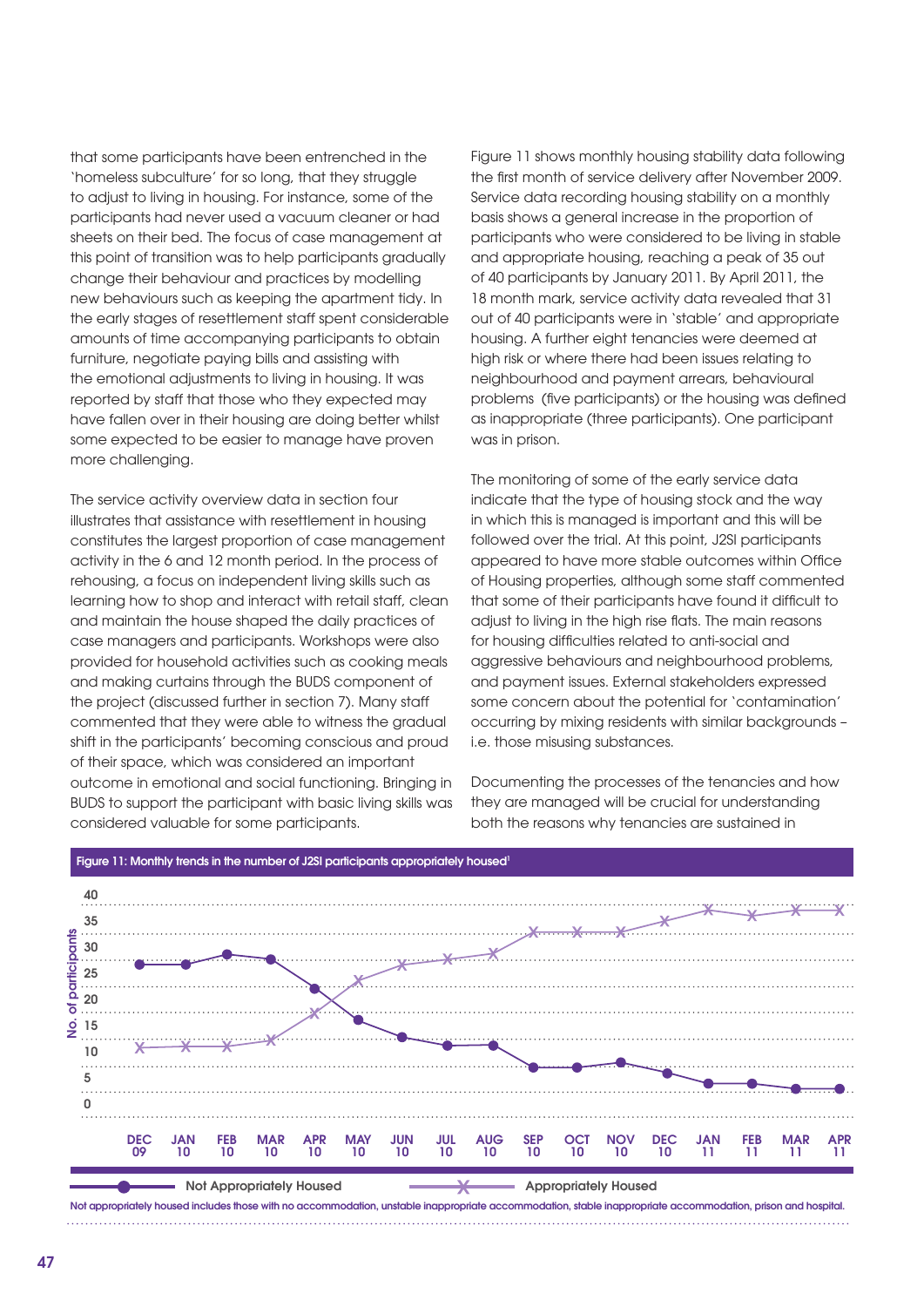the longer-term as well the conditions where these tenancies break down and for which participants. Support worker case studies as well as case records document the problems encountered in housing and how they are resolved in the project. Examples of where tenancies have been saved are starting to emerge. From initial case reports and focus group discussion, the importance of personalised relationships with housing providers in maintaining tenancies cannot be overstated. Individually based case conferencing around agreements of conduct developed in collaboration with J2SI, housing officers, and the participants is one strategy that has proven to be promising in addressing housing problems as they emerge. For participants experiencing difficulties with neighbourhood issues the J2SI manager and Office of Housing were in the process of exploring the options of 'priority tenancy' relocations.

The relationship with OoH and other housing providers has been of crucial importance to J2SI as it has allowed the IAC role to focus on stabilising people in housing and address the underlying issues which have led to a person's experience of chronic homelessness. STAFF SURVEY

While many J2SI participants, especially those living in Office of Housing properties have their rental payment directly debited from their Centrelink accounts it is not a mandatory practice with some participants opting in and out of this arrangement depending on other competing expenses. J2SI case managers have had an ongoing role in ensuring that participants prioritise housing payments in how they budget for household expenses. Frequently scheduled home visits have been critical to the ongoing follow up on how participants are coping with all facets of independent housing maintenance, including managing bills and budgeting.

Staff also reported in surveys and the focus group that the long-term nature of the project has enabled them to better identify the sort of patterns that have contributed to housing breakdowns for participants in the past, and identify how these patterns are playing out again now. For instance, some participants were reported to find themselves in a repeated crisis cycle where their first instinct is to up and leave at the first sight of difficulty as a way of resolving problems. Support staff highlighted the importance of working in a planned way for these types of participants rather than reacting to crisis.

The process of developing housing protocols has influenced how tenancies are managed and in many respects is helping to reshape practices of how tenants with complex needs are engaged with by housing providers. There has been a proactive approach to managing tenancies with close collaboration with the J2SI manager and the Office of Housing and through the High Risk tenancies initiative. The capacity to develop strong collaborative partnerships was considered a core strength of the model and key to its capacity to help J2SI participants to maintain their housing and also reshape the practices of tenancy workers. It was expressed by an Office of Housing stakeholder interviewed that the communication and consistency around housing matters has been 'outstanding'. A particular benefit from their perspective was the direct benefits gained by Office of Housing workers in seeing what good case coordination can really be like and the benefits that it can bring. Office of Housing staff have themselves been nominated for best practice awards in the approach to individual joint case plans for some J2SI participants.

The service has also developed a strong collaborative partnership with J2SI participants living at Common Ground. The extent to which housing providers are prepared to work through housing issues before engaging in a legal process of eviction is important. A further example of effective partnerships between J2SI and Common Ground was the development of a joint approach to managing a J2SI resident who had a tendency to seek alternative crisis accommodation whilst having their own housing. To break this cycle, J2SI and Common Ground worked together to alert other accommodation services that this particular resident has a tendency to flee his accommodation and if they present at their service looking for accommodation to send them back to Common Ground. This approach has helped prevent service duplication and also assisted the participants to sustain housing. The following in-depth case studies prepared by the support workers illustrate the ways that the relationship based approach has helped participants to maintain housing and contain their behaviour. The more subtle but potentially enduring changes revealed in these two stories reveal how some participants are beginning to re-learn or for the first time learn how to relate to others outside the homeless subculture. Such a process is slow but potentially life changing, helping them move through a process of building self reliance and healing.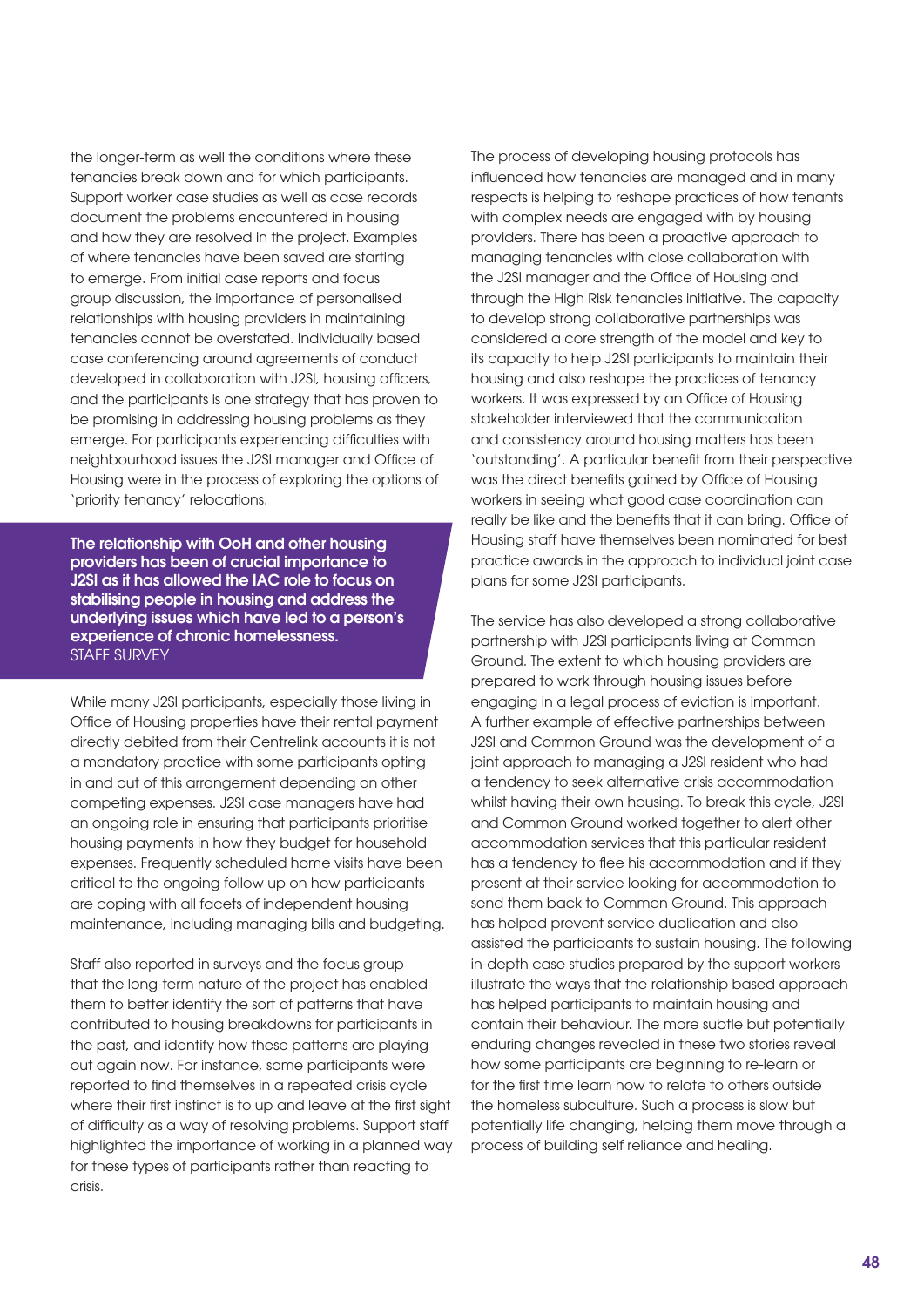### PARTICIPANT VIGNETTE 5: AMY

The Office of Housing (OoH) has received many complaints about Amy's behaviour from other tenants during her time there, threatening her ongoing tenancy. At times, Amy's behaviour is characterized by abrupt, loud and outlandish, overtly angry, and 'knee jerk' reactivity that significantly impacts her capacity to sustain housing. During the initial engagement phase, any comment made to Amy by workers was either ignored or met with screaming. Engaging with Amy, and creating a positive rapport, where trust and challenging of behaviour is possible, took around twelve months. Through this process we have arrived at a point where she allows me to assist in containing and discussing her behaviour and to reflect on how this may be impacting on her housing.

Containing and challenging Amy's behaviour has involved forming a meaningful relationship, being consistent in my approach and responses, not being afraid and in terms of attachment theory not being 'destroyed' by Amy's 'bad' behaviour. The examples below highlight how containment has assisted Amy to maintain her housing:

\*Maintaining consistent, strict boundaries has stopped Amy actively distracting me from the task at hand (herself) and from making the relationship framed by a nonstop power play. Maintaining strict boundaries has led to a more focussed rapport and the time spent together has been about what is happening for Amy, rather than an experience of nonstop 'tantrums'. This focus has meant that I have been able to notice patterns around her mental health, drug use and housing, and there has been space to address the patterns that may underlie housing problems in the past.

\*Appearing unsurprised/non judgemental of Amy's behaviour, whilst modelling appropriate behaviour. Working towards having more positive relationships with members of her community is an important part of Amy beginning to have an investment in her area and therefore adds to the importance placed on her housing. Modelling positive behaviour has led to Amy beginning to change her behaviour. For example, when shopping with Amy she is often rude to shopkeepers (especially whilst anxious). I have consistently thanked shop keepers when out with Amy, and Amy has always mirrored my behaviour afterwards. Amy has sometimes copied me word for word with shopkeepers as though she is actively learning to relate to others more positively. Amy has started talking about how polite behaviour makes people more popular, and of how she would like to be popular with residents.

\*Laughing, and being incredulous of Amy's often outlandish behaviour has assisted her to begin a positive narrative about herself and her behaviour. Amy has experienced a long history of being criticised for everything she does (and she has commented that as she was told she was so bad, she actively went out to become as bad as she could possibly be) however laughing at her impatience, or creating a positive narrative of Amy's high maintenance (for example) has led to a decrease in 'bad' behaviour and to better relations with other tenants and members of the community.

#### \*Reminding Amy of appropriate rules has worked well and has led to Amy's behaviour at her housing estate improving.

Consistent containment of Amy's behaviour has formed a dynamic in which it has been possible to challenge her behaviour, whilst keeping the relationship intact. With such a relationship formed, I think that Amy has been able to accept differences in ideas and to be able to trust the discussion of these differences. Being able to challenge Amy and question her behaviour and logic has led to a more genuine relationship, based on honesty, respect and accountability – Amy is less and less able to manipulate and intimidate and as a result, her 'inappropriate' behaviours have generally disappeared. Amy has started to apologise for her bad behaviour - to community social workers, her housing worker, to other tenants, and to the local coffee shop owners. Some of the common themes in our discussions are around dissecting Amy's angry/frightening facade, discussing the reasons behind impatient/angry behaviour, and discussing the 'distractions' presented to workers to stop them from discussing difficult topics. The benefits of engaging Amy in conversations which challenge her ways of thinking are that her 'childlike' behaviours

have been questioned, and therefore the 'adult' Amy has become exposed. Amy is highly reflective about herself at times, and the linking of ideas and challenging of ideas has led to her 'false' facades and her renowned 'bad' behaviour decreasing. Amy noted herself that outwardly she is frightening, but inside she is crying. An ongoing narrative of this theme has seen Amy actively changing this façade at times. Recently, a tenant who has a history of contacting OoH to complain about Amy, contacted her Housing Services Officer (HSO) to report that after being asked to put her cigarette out in a lift (a request usually met with abuse) Amy apologised and put her cigarette out straight away. With consistent containing and challenging from J2SI, Amy has now begun to contain her own behaviour, and challenge her own ideas. This is an important step in cementing her positive behaviour change, and of Amy maintaining her housing once J2SI ends.

#### Stabilising Amy's housing

A more involved relationship with OoH and J2SI was forged after a series of complaints about Amy's frightening behaviour towards tenants, her aggressive behaviour when approaching OoH staff, and specifically after an incident at the OoH South Melbourne where Amy presented screaming, frothing at the mouth, abusing staff and kicking walls. J2SI, the police and ambulance members were alerted and attended during this incident. At this point, OoH was unsure whether Amy's tenancy would be able to continue due to her aggressive behaviour. A case conference was arranged and attended by J2SI (myself and Manager) the Manager of the South Melbourne Office, Amy's housing officer and the High Risk Tenancies worker from the southern Metropolitan region (who knows Amy well from when Amy was a MACNI client). At this meeting I noted that I had observed Amy responding more and more positively to the rules/ boundaries set in our appointments and I suggested that the OoH meet with J2SI and Amy, to discuss the rules and behaviours expected of her in public housing. I prepared a document for the meeting that highlighted the reason for meeting (to assist Amy to maintain her tenancy) the positives of Amy's housing experience, the challenges being presented, the possible consequences of aggressive behaviour, and a housing plan specific to Amy (including using J2SI as an initial contact point for housing issues). The document required all three parties to sign it. Amy met with me, the J2SI manager and her then HSO to work through and sign the document. Clear discussion of the positive achievements made by Amy, and of the joint aim to assist her to save her tenancy seemed to resonate with Amy and she read the document, signed it and apologized for her behaviour.

The positive engagement between Amy and J2SI has been used to facilitate and encourage positive relationship with Amy and her HSO who has provided more personalized recognition of the long process involved in learning how to live independently. Through this relationship Amy's current HSO provides positive feedback when Amy is going well and recognizes that Amy's past behaviour means that she is often unfairly targeted by other tenants and staff. Through my support and relationship with her HSO a flexible approach to the repayment of a \$700 debt has been provided.. Amy seems to have genuine respect for her relationship with OoH and seems committed to keeping to the agreed rules and is accountable for her behaviour, and to repay costs which she has sustained at the property. This relationship has started to become 'real', as opposed to an impersonal relationship with an organization, and has been vital in keeping Amy accountable for her housing, and perhaps to lessen self sabotaging her housing. This real relationship has meant that Amy is unable to blame outcomes of her behaviour on her HSO (now seen as an individual), and cannot blame the 'corporation' (OoH – as this elusive, removed company no longer exists) and so is forced to look at herself as the answer when things are not going well. Amy is highly insightful which has also assisted with this. Amy has maintained her housing for around 18 months, and for around 8 months alongside narratives of wanting to leave. Taking the time to reflect upon reasons for transferring properties seems to have stopped the 'knee jerk' reactions of 'problems based in housing' and emphasized the 'problems related to self' which may need attention instead. This narrative is not surprising given Amy's transience, however with the flexibility and time available with J2SI support, it has been possible to dissect this idea at length to determine the reasons behind wanting this, and whether or not a move will be beneficial.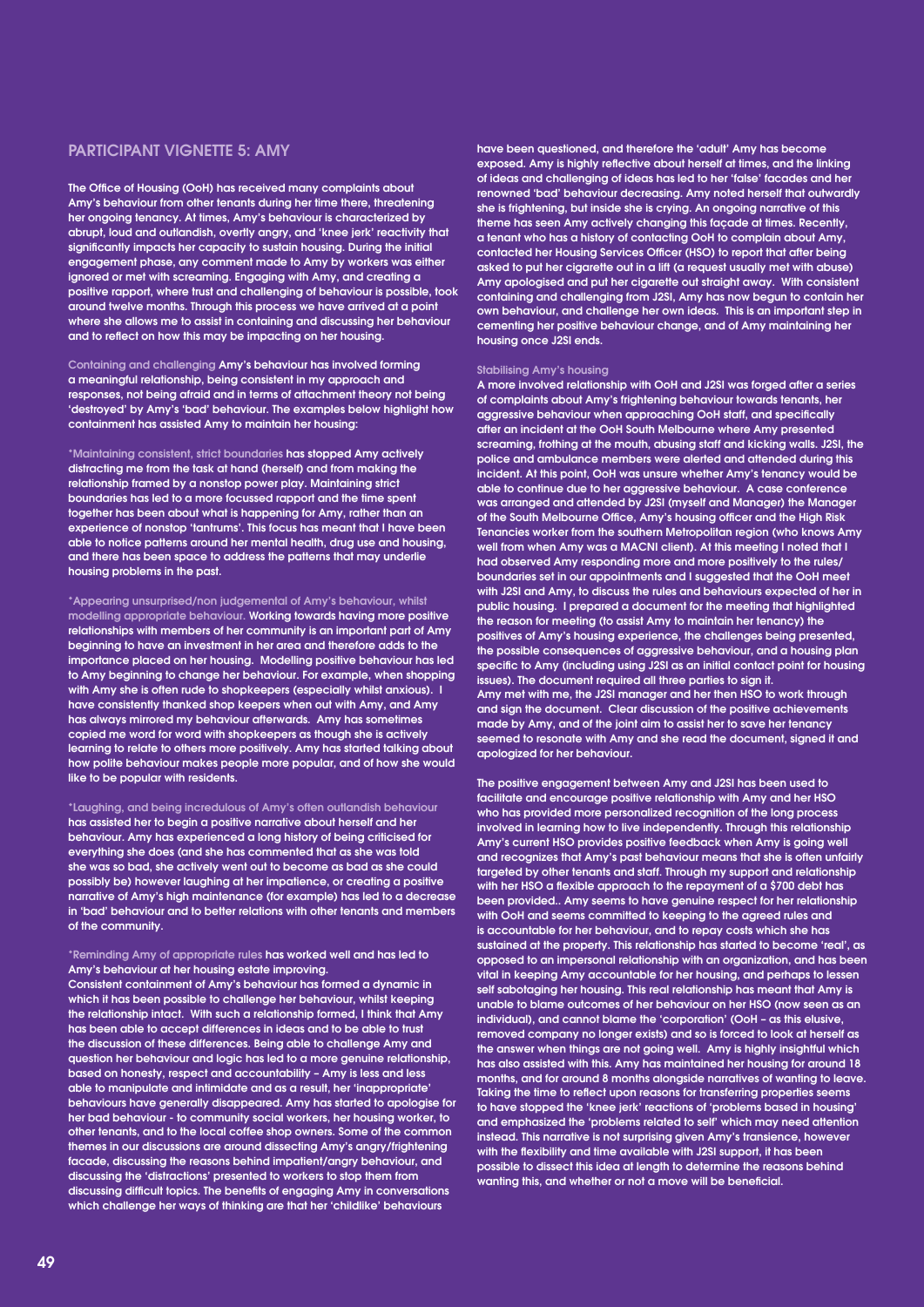### Participant vignette 6: ZOE

J2SI met with Zoe in November 2009. At this time she was living in a private rooming house. She moved nine times between rooming houses, sleeping rough and staying with a friend until February 2010. J2SI has supported Zoe with each of these moves, both physically, through moving belongings and assisting her to access HEF. This involved contacting relevant services to make appointments and advocacy for funding as well as attending the appointments with Zoe. Zoe suffered multiple housing breakdowns due to sexual violence, coercion into street based sex work and drug use. Zoe felt vulnerable accessing crisis accommodation without a partner. She also felt vulnerable being with a partner as her experiences of these relationships are usually physically, emotionally, sexually and financially violent. Zoe preferred to stay with her partner on the street or in rooming houses most of the time. It took months of face to face meetings and dialogue with Zoe to develop some trust for her to disclose some of this information.

J2SI advocated for one mental health service to hold on to her case whilst she was transient. Zoe had a history of being transferred from one service to another and as a result had little engagement with any service. This was an important step in establishing a solid support base for her. J2SI contacted the existing mental health service several times and advocated for the file to be transferred to the location Zoe was likely to be moved to. The new mental health service appeared to be fatigued by Zoe's complex presentation, lack of insight and her previous experiences with them. They did not want to support Zoe until she was living in their catchment area. The process took several weeks and eventually Zoe was able to access the new service. It was important for Zoe to be well supported by people she could trust. J2SI facilitated a positive relationship between Zoe, her mental health case worker and themselves. J2SI kept weekly contact with her mental health case worker and arranged several informal and formal meetings. Zoe was pleased to work with the new service and committed to keeping her appointments despite her transience.

J2SI also invested a lot of time to establish safety plans for family violence and key supports for Zoe to contact if she felt unsafe. It was difficult to source crisis accommodation options as homeless services were reluctant to assist as they felt it was a family violence issue. Family violence services were reluctant as Zoe would not disclose to them and the accommodation options were not appropriate for a person with such complex needs and little insight.

A plan was established through months of dialogue and face to face meetings with Zoe for her to disclose and process her situation. It also involved sourcing services that could assist, especially after hours. J2SI kept contact with these services and updated them weekly. This involved several face to face meetings with Zoe, and making phone calls with her to crisis accommodation providers as well as attending meetings with these services. Zoe's safety planning is ongoing. Recently Zoe has enacted her safety plan without J2SI assistance.

#### Long term housing options

J2SI gathered information from Zoe for a segment one application. This was a process of multiple face to face meetings and gathering information from services who knew Zoe. J2SI provided intense emotional support for Zoe to talk about her experiences of violence and what it would be like to feel safe. Zoe again advised she needed to be in one spot with people around her she could trust. J2SI referred Zoe to Common Ground and took her to view Queens Road. Zoe decided Queens Road and Common Ground were not appropriate. Zoe was accepted to Common Ground however felt public housing was a better long term option.

#### Securing and maintaining public housing: Being "housed" and links to the community

On securing a public housing tenancy J2SI practically assisted Zoe to source the items she needed and encouraged her to budget her money to save for the other items she really wanted. This involved advocating with services for funding and vouchers, booking appointments and attending them with Zoe. There were several face to face meetings encouraging dialogue around what housing meant to Zoe and what were her fears and hopes.

J2SI accompanied Zoe to look in op shops, furniture shops, and appliance stores. J2SI assisted Zoe to ask for a rebate on her rent as she was without electricity for more than a week. Zoe was initially reluctant to exercise her rights as a tenant. After several face to face meetings and phone calls to her housing officer, Zoe wrote and her housing officer filled in the application and it was sent off. The rebate was granted. J2SI also assisted Zoe through providing information and modeling around housekeeping skills and practical assistance with cleaning. Zoe, her housing officer and J2SI attended her 6 weekly housing inspection. J2SI contacted her housing worker and informed them that Zoe may not have experienced an inspection like this before and will not know what to expect, and possibly feel nervous about it. Zoe and writer cleaned her flat and the housing worker was quick to assure her that he was around if she had an issues with the property.

Zoe was linked to the Building Up and Developing Skills (BUDS) component of J2SI. She developed a strong connection to the BUDS Coordinator. Zoe accessed this component to attend housing focus groups, learn how to use a computer and to sew. Zoe attended sewing regularly and made several items including curtains and cushions for her home. J2SI went with Zoe to fabric shops to purchase fabric, transported her to classes and initially attended classes with her. J2SI assisted Zoe to find a good GP in the area. This involved attending the clinic and several appointments with her. Zoe's housing officer introduced Zoe to the tenant's advisory representative in her building. Zoe has regular contact with her and has established links to some women in her building. Zoe often goes shopping with these women and is now well known by many of the shop keepers in her local community.

#### Maintaining Housing: Family Violence

Zoe wished to have her partner put on the lease. Writer provided information on her rights as a tenant and encouraged Zoe keep a dialogue about how this relationship was progressing. This involved face to face meetings and telephone calls daily. Zoe did not put her partner on the lease as she wanted her property to be her own. Zoe left this partner and invited a new partner to move in. Zoe had previously been in a relationship with this man. He had a history of sexual, financial, emotional and physical violence towards her as well as coercing her into street based sex work. Zoe experienced all of these again. She became entrenched in drug use and street based sex work. She quickly became underweight as she was barely eating. She withdrew from her friends, community and supports. J2SI kept daily contact with Zoe and encouraged her to remember her safety plan. J2SI also kept weekly contact with her mental health worker and updated The Salvation Army's 24 hour Crisis Contact Centre in case she needed assistance at night or on weekends. Zoe was often reluctant to talk with J2SI during this period. J2SI persisted with engagement called her daily and visited her home numerous times per week. For months J2SI tried to keep daily contact with Zoe, her drug use was prevalent. J2SI purchased a mobile phone and gave it to Zoe. Zoe began to talk about leaving her partner.

J2SI planned with the mental health worker for easy access to PARC (Prevention And Recovery Care run by Alfred Psychiatry). Zoe chose to leave her partner and was granted a one month stay at PARC. Zoe's safety plan had included a friend whose accommodation was relatively safe and who she trusted. Zoe wished to stay with her friend rather than access crisis options. J2SI transported Zoe to her friend's house and visited her daily until the bed at PARC became available. J2SI transported her to PARC and visited her daily to discuss heroin withdrawal and safety at her home as her partner was still living there. J2SI provided information on tenancy rights and strategies as how to maintain sole rights to the property. Zoe did not want to remove her partner from the lease. Two weeks into her stay at PARC Zoe requested the writer transport her to the OoH to remove her partner from the lease. He left the property. Zoe advised J2SI during this period that the only support she needed was "company" and someone to talk to. When Zoe moved back to her home a lot of the furniture had been damaged and her ex partner's belongings were still in the flat. The property was very dirty. J2SI helped Zoe to remove the belongings and clean the property. Zoe independently sourced most items that needed to be replaced. J2SI drove Zoe to a furniture shop to layby a new furniture item. Zoe has maintained her housing for more than one year.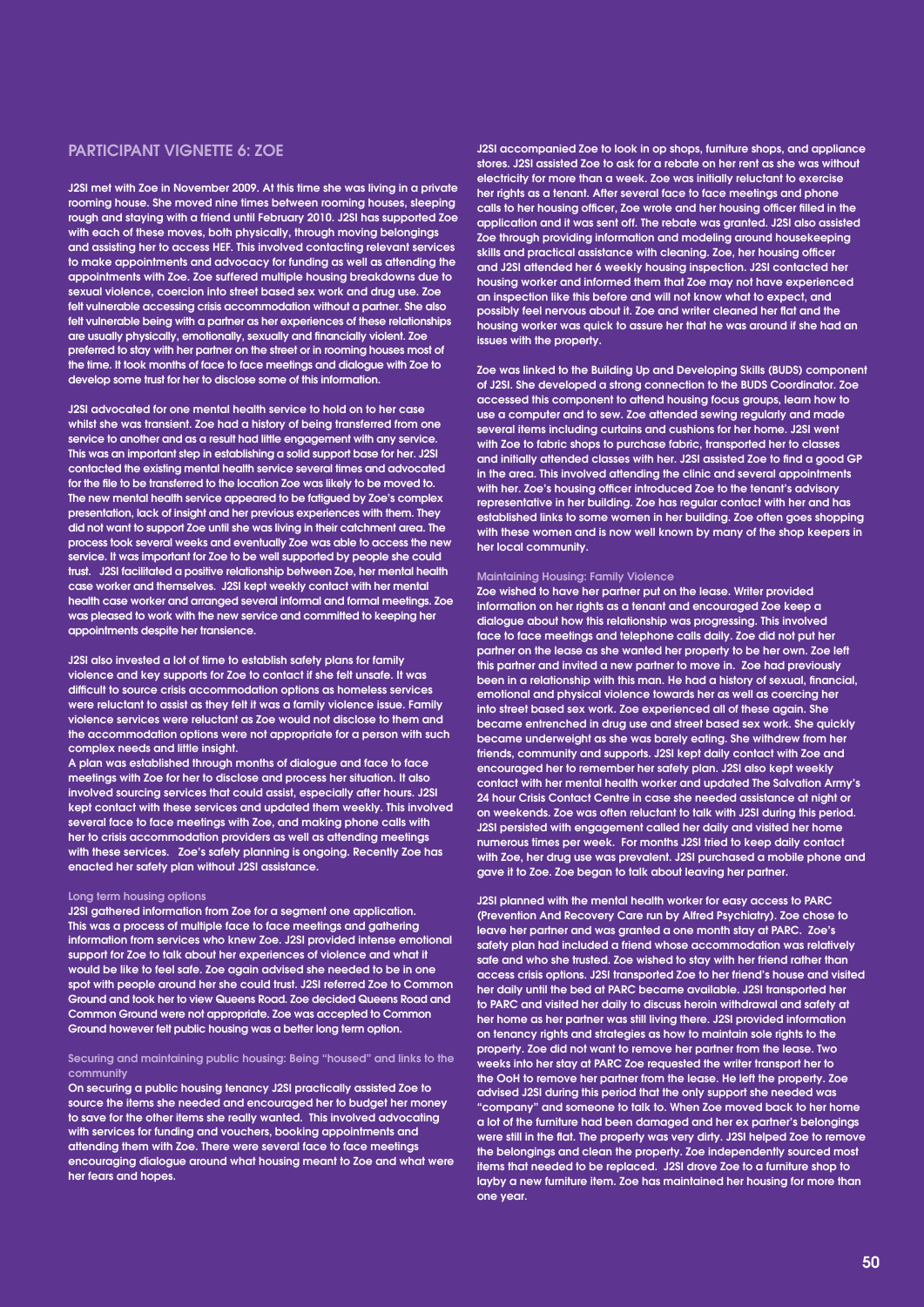### 6.2 Accessing generalist & specialist supports

In addition to MOUs with partner agencies there are many informal relationships formed with individual workers and other service providers such as Inner South Community Health Service, the South City Clinic, and St Kilda Legal Service to name a few. Data on case management activity discussed in section 4 showed that secondary consultation with other professionals formed a significant part of J2SI case management time.

Throughout the project participants have been linked into various supports as needed. Table 9 provides an overview of the main types of services participants have been referred to since project commencement. As shown, the most common service participants were engaged in at the time of referral was psychiatric services such as community health services, private and hospital based psychiatrists, crisis centres, meals programs, and homelessness specific drop in services. The most common services that participants have been referred to throughout the project were therapy and general counselling, a more suitable general practitioner, drug and alcohol services, particularly detox and pharmacological support, and employment providers. It should be noted that whilst participants have been referred to these services it does not mean that all are fully engaging in them, particularly with respect to drug and alcohol services. However, it does indicate progress towards support needs being identified and acted upon.

# Table 9: Engagement and Referral to Other Services Before and After J2SI Support

| Service Type                                      | No. at<br>refferal | No.<br>referred to |
|---------------------------------------------------|--------------------|--------------------|
| <b>Mental Health</b>                              |                    |                    |
| Counselling /therapy/psychologist                 | $\overline{2}$     | 13                 |
| Psych services - Private / Hospital Psychiatrist/ | 11                 | 8                  |
| Outreach/assessment                               |                    |                    |
| <b>Drug and Alcohol</b>                           |                    |                    |
| Detox/specialist services/outreach                |                    | 10                 |
| Counselling                                       | 5                  | 5                  |
| Pharmacology/methodone                            |                    | 8                  |
| Good/ suitable GP                                 |                    |                    |
| Employment provider /support / vol work /social   | 8                  | 27                 |
| participation                                     |                    |                    |
| Family support                                    | 6                  | 11                 |
| Neighbourhood /community centre - including       |                    | 5                  |
| homelessness specific drop in                     |                    |                    |
| ICMI-General support                              | 9                  | 2                  |
| Crisis Centre/ Meals program                      | 3                  | U                  |
| <b>Community Health/Dental</b>                    | 10                 | U                  |
| Legal services                                    | 18                 | 22                 |
|                                                   |                    |                    |

Note – does not include BUDS. Numbers reflect total numbers of referral episodes across individuals as some participants have had multiple referrals.

For any one participant there may be several or only a couple of regular services involved depending on needs and willingness to engage. This is likely to change at different stages in the project. For instance, during one participant's pregnancy there was a considerable amount of services required leading up to and following her pregnancy. Without any other family support or significant others to draw on the case worker role involved a high degree of coordination of the many agencies involved to facilitate the safe arrival of the baby and that the mother and baby continued to be safe and supported following the birth. Whilst staff reported several good practice based outcomes emerging from working relationships with external providers cultivated throughout the project, three examples stood out as having improved or having potential to significantly improve the quality of services offered to J2SI participants. The nature of these working

### 1. The Salvation Army Crisis Contact Centre (CCC) -

relationships are summarised below

provides an afterhour response to J2SI participants where necessary. This includes, addressing crises, distributing resources and being a point of contact outside of normal business hours. The CCC database has a file on all J2SI participants which is updated every six months or more regularly when a coordinated or after hours response is necessary. It was reported through an interview with key a stakeholder at CCC that there has been a noticeable reduction in contacts from CCC "frequent flyers" who are part of the J2SI project (this is an observation only). Within this partnership responsibilities are clear on both sides, preventing service duplication (e.g. the CCC knows that they do not need to refer a client for long term housing follow up because J2SI will do that). This has led to shorter contacts at the CCC. There was also reported to be strong confidence in J2SI management and decision making capacity that J2SI will follow through in an appropriate and considered manner.

2. A new working arrangement with **Windana Drug and** Alcohol services has been established involving fortnightly one hour meetings where J2SI present a client summary to Windana. The aim of these meetings is for Windana to become familiar with J2SI clients and facilitate streamlined access to drug and alcohol support. The meetings focus on developing individual treatment plans and provide formal, regular secondary consultation.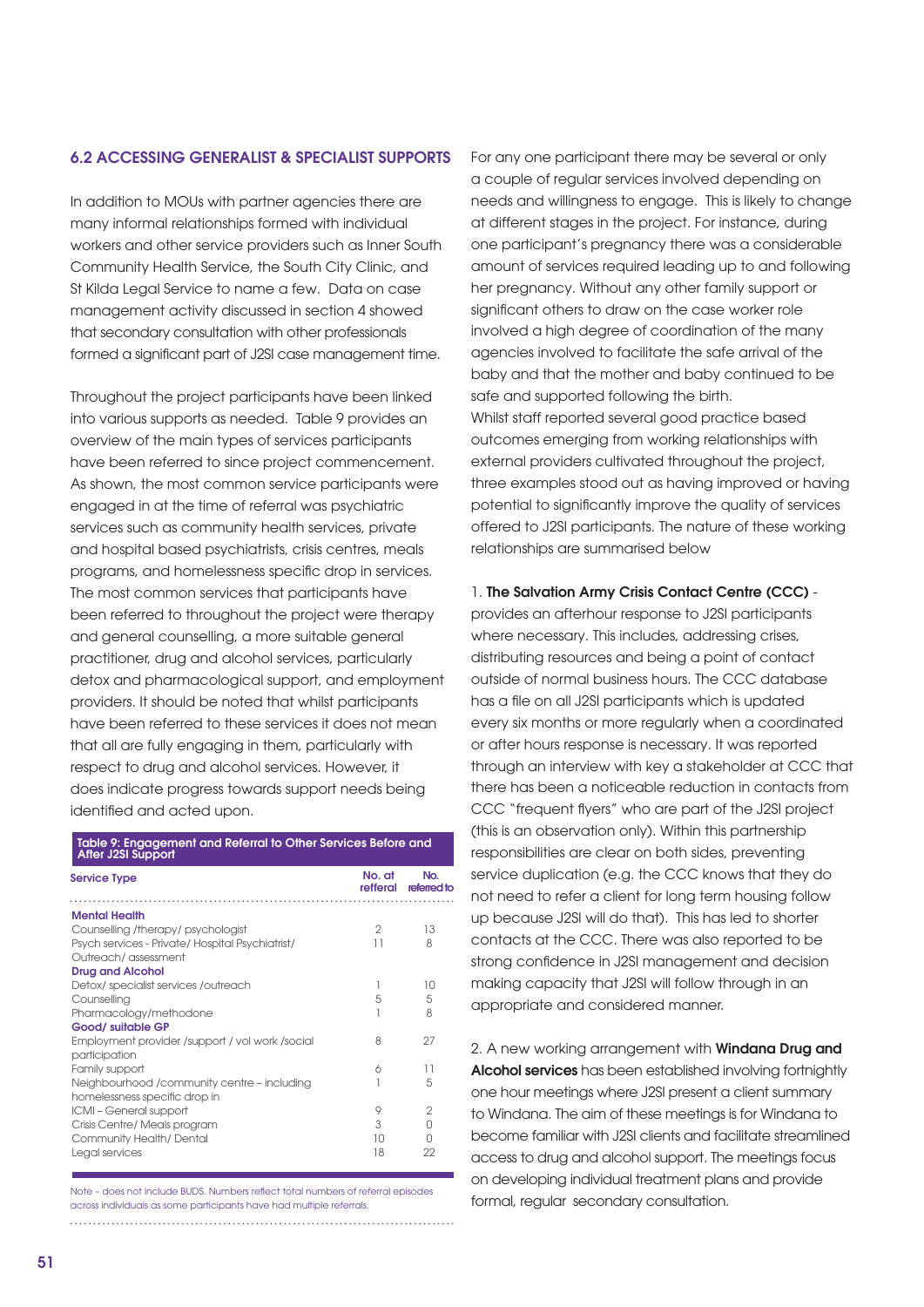3. Inner South Community Health Service (ISCHS) dental health program. ISCHS offers a free dental service for people who are long-term homeless and set aside a weekly block of four appointments for J2SI participants. The IAC casework team undertook to coordinate appointment bookings, provide transport and sit in the treatment room with the dentist. This resulted in twelve participants engaging in dental treatment programs.

# 6.3 Satisfaction with working relationships

At the twelve month mark of the J2SI project, 32 generalist and specialist services with ongoing working relationships with the J2SI project were sent a confidential mail survey. Of these, a total 13 agencies replied directly to RMIT. Services responding to the survey included housing, disability, homeless outreach, psychiatric, emergency department, crisis and drop in centres. In addition seven partner agencies were interviewed in more depth over the phone in order to gain their perceptions on the project. The nature of the working relationship of the services consulted varies with some providing a secondary consultation role whilst others have more direct contact with the clients who are supported by J2SI.

Services were asked to rate their overall satisfaction with their involvement in the J2SI project on a number of dimensions illustrated in table 10. Less than half of those who were mailed a survey responded so caution must be exercised in interpreting the results as it is possible that agencies who took the time to respond are more likely to view the project favourably. Despite this, there was a high degree of satisfaction from external providers with how J2SI had engaged with their service

Whilst positive feedback on the project tended to outweigh the problems and challenges, issues identified by external stakeholders will be discussed in more detail in section 8 as the overall themes were similar to those emerging internally. As shown, in Table 10 satisfaction from the 13 partner agencies surveyed is very high with a mean close to 9 on a likert scale of 1-10 on most indicators, with the exception of the satisfaction with the client relationship. Lower rating on client satisfaction generally came from psychiatric services supporting very unwell clients and who viewed the capacity for change in the client's condition to be limited to slow.

# Table 10: Partner Agency Self Rated Satisfaction in the Quality of Relationship with J2SI Project

| Satisfaction with         | <b>Mean</b> | <b>Median</b> |
|---------------------------|-------------|---------------|
| Referrals*                | 8.64        | 8.00          |
| Quality of support        | 9.08        | 10.00         |
| Responsiveness            | 8.85        | 10.00         |
| Professional relationship | 9.00        | 10.00         |
| Approachability           | 9.23        | 10.00         |
| Collaboration             | 8.85        | 10.00         |
| Client relationship       | 7.54        | 7.00          |
|                           | $N = 1.3*$  |               |

\*n =11 for referrals as not all have direct contact with J2SI participants 

The core strength of the J2SI project model according to partner agencies is the primacy placed on developing constructive, consistent, respectful and meaningful working relationships with other services. There was a common view that J2SI management and case workers put in the extra leg work to cultivate relationships through their strong presence at agency meetings and high commitment to information sharing.

> [The project] is above expectation, outstanding, very good - client is more engaging, brighter and has less negative symptoms since engaging with J2SI. It is an excellent partnership and valuable service providing a much needed link for clients. PUBLIC AREA MENTAL HEALTH SERVICE

General comments centred on the quality of the staff and working relationship stating that program management were professional, relevant and friendly. Services reported that the J2SI project generally had a good understanding of what services were being delivered from partner agencies. Partner agencies, including both those responding to the survey and phone interviews, were generally very happy with the nature of the working relationship, in some cases stating that it has exceeded their expectations. The J2SI project was generally viewed as a welcome addition to the service sector that was providing a much needed coordination role for the joint clients that they are working with, particularly in relation to the project's ability to secure housing for their clients and the consistency in support provided.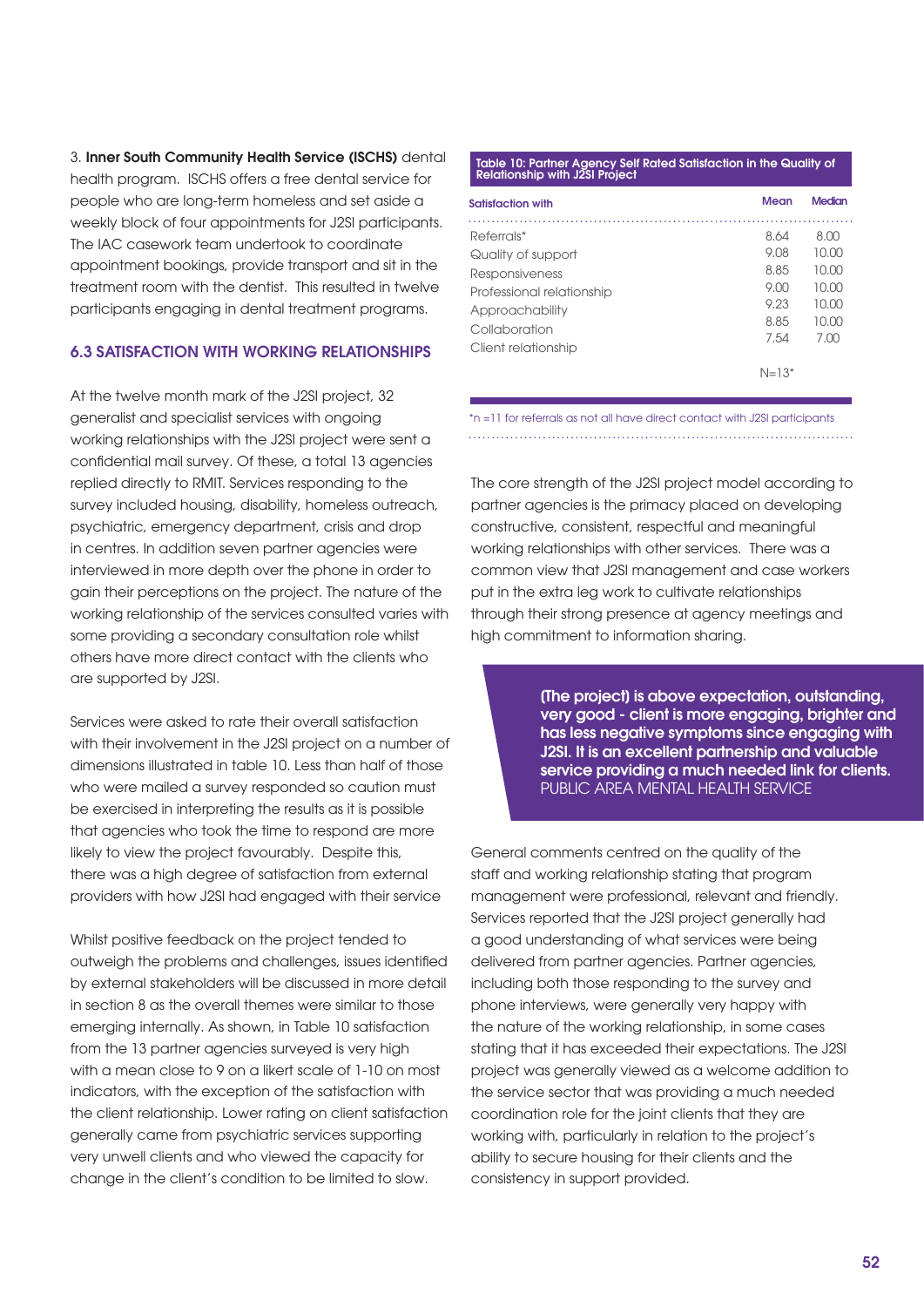There was a perception amongst generalist crisis based and material aid services that contact with the J2SI participants has decreased since the project has come on board.

The client in question is very unwell and J2SI is one of the few programs that can work with him. Very important service - has made a big difference and one very patient case manager. COMMUNITY PSYCHIATRIC CLINIC

Amongst the J2SI team, staff reported that the capacity to provide long-term support was critical in being able to establish better external relationships for participants, particularly for more complicated matters addressing both medical and legal needs of clients. Staff reported that they have drawn on the relationship with participants to provide a conduit to specialist providers by combining both practical assistance, such as transportation, working as a 'bridge' and advocate as well as maintaining contact with participants when they exit services thereby helping to reduce time spent in acute care settings and any adverse outcomes once discharged. The ability to carry the history of J2SI participants was considered to increase both the effectiveness of referrals and to ensure that more accurate assessments can be made in collaboration with other services.

I have had an excellent experience in liaising with (case manager) around one of her clients. Her client has had a significant drop in her emergency department presentations since [case manager's] engagement. EMERGENCY DEPT CARE COORDINATION

Ī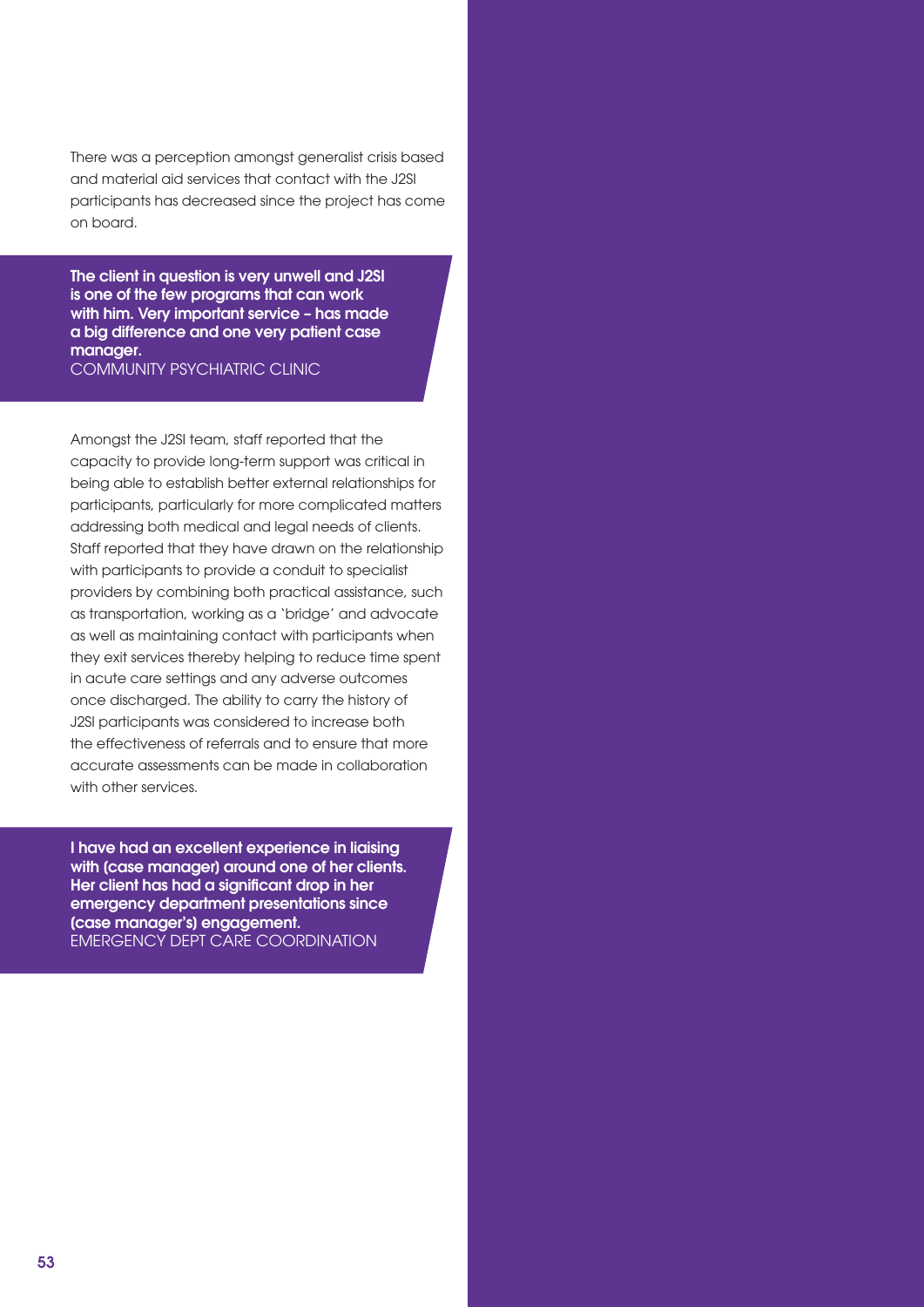# 7. Building up and DEVELOPING SOCIAL and economic skills

An essential component in the J2SI model specified in the original service documentation is that participants be given opportunities to engage meaningfully in activities that increase their capacity for independent living and social inclusion. Incorporating a skills building element into the service model is considered an essential component of an integrated package of support to increase stabilisation and greater independence. This section discusses the service activity data and consultation feedback on the Building up and Developing Skills (BUDS) component as well as the more recent co-location of the Mental Illness Fellowship of Victoria (MIFV) employment consultant at the J2SI project. It is based on interviews undertaken with the BUDS Coordinator and MIFV employment consultant, staff and focus groups, recorded BUDS and social inclusion service activity data, and client survey responses.

In the J2SI service model BUDS is integral to the case management role through the provision of direct practical support, positive role modelling and linking participants into various social and educational activities. This role is further enhanced through a specifically dedicated BUDS coordinator who works with the IAC case managers to link participants into both group based and individually tailored social, training and personal development activities and courses throughout their involvement in the project. In late 2010, the BUDS program was further enhanced through development of a collaborative working relationship with the MIFV who co-locate a specialist employment consultant with the J2SI project.

# 7.1 BUDS activity overview

The BUDS coordinator position commenced three months into the J2SI project as a new role that has developed organically as the J2SI project has evolved. Given the diversity amongst J2SI participants it was evident from early on in the project that a formal structured class room setting would not be appropriate for a group of 40 who all have different needs and interests. In the initial stages of program planning the BUDS coordinator undertook a training needs analysis of each J2SI participant by reading through their case notes and drawing on background discussions with each case manager. The first priority was to engage with J2SI participants and information contained in case notes was used to help identify potential areas of interest.

The approach taken within the project has generally been to work one on one by developing a social inclusion plan identifying goals and interests for each participant. The BUDS coordinator then sources information on various activities and training options and provides direct support to the participants to assist with the practicalities and helping to overcome potential barriers to participating. This includes liaising with various training providers and community organisations and then drawing on this knowledge to help define realistic opportunities for participants. In this way the BUDS coordinator works closely with IAC case workers to facilitate a joint approach to developing skills, but because the role is specialist it means the case workers can benefit from the cumulated knowledge of the training and skill building options available for participants.

The individually tailored approach to BUDS means that the scope of activities undertaken by the coordinator is broad ranging from grant applications to source funds for TAFE courses, sourcing tutoring for participants who have difficulties with reading or mentoring participants who are having difficulties taking care of their new home. The BUDS coordinator helps support the participant to make their own decisions about what they want to pursue within what is realistically achievable. For example, providing support to a participant who had to attend class one day a week in an eighteen month floristry course. The BUDS coordinator will often support the participant to organize the training and liaise with the training provider themselves.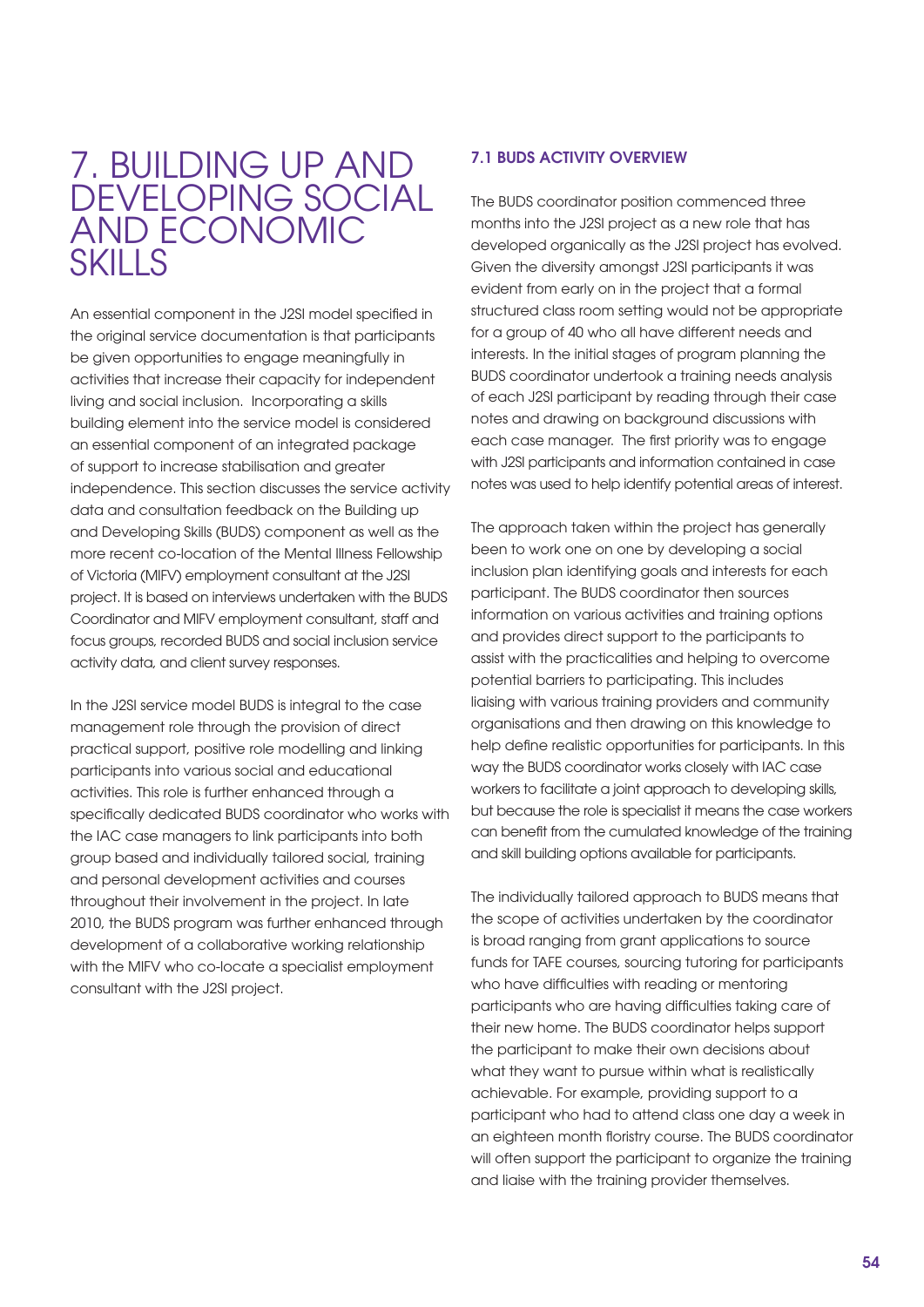Smaller tailored group activities have also been undertaken based around particular themes relevant to moving into independent housing and identifying common needs for participants, such as sewing workshops to make curtains for their new home and cooking classes. The coordinator sourced volunteer support through the broader Sacred Heart Mission community to run sewing workshops with the participants. Engaging participants in these more socially and fun workshops was seen as a positive way to help participants settle into, furnish and take ownership of their new homes. This was a very powerful experience for participants who could see the results of their efforts in making curtains and cushions straightaway.

Cooking classes emerged in the same way, in that a common interest and need was identified. Some participants had not had their own kitchen and cooking facilities for a long time. The BUDS coordinator researched cooking opportunities and sourced a cooking program being run in the area and financed the program to run classes for J2SI. A focus on good nutrition was integrated into cooking sessions.

J2SI undertook a photography project during 2010 which provided an opportunity for participants to visually document a "day in their life" or "part of the journey" through a series of still photographs. The purpose of the project was to provide participants with the opportunity to develop photography skills, encourage self expression, enhance self esteem and build self confidence. Participation in the project included taking photographs, a series of workshops and a public launch of the exhibition at Gasworks in South Melbourne where the photographs were hung for two weeks in December 2010. Fifteen J2SI participants exhibited photographs, nine attended workshops during the project and assisted with mounting the photographs and setting up and pulling down the exhibition. Twelve J2SI participants attended the launch – three of which were not exhibiting photographs yet expressed an interest in doing so in the future. Initial individual achievements following on from the BUDS program by the 18 month mark are listed in table 11.

#### Table 11: Individual Achievements Resulting from BUDS Engagement

| <b>Participant</b> | <b>Achievements</b>                                                                                                                                                                                                                                                  |
|--------------------|----------------------------------------------------------------------------------------------------------------------------------------------------------------------------------------------------------------------------------------------------------------------|
| Participant 1      | • Participated in St Kilda Social Inclusion Project<br>Leadership Development program<br>• Completed a computer course at the<br><b>Hampton Community Centre</b><br>• Council to Homeless Person's Peer Education<br>Support Program (PESP) Interview (Unsuccessful) |
| Participant 2      | • Casual work at Mission opportunity shops                                                                                                                                                                                                                           |
| Participant 3      | • Enrolled in Cert 3 in Agriculture                                                                                                                                                                                                                                  |
| Participant 4      | • Council to Homeless Person's Peer Education<br>Support Program (PESP) Interview (Successful)<br>• PESP training<br>• Casual work at the State elections                                                                                                            |
| Participant 5      | • Enrolled in Cert 2 in Business Admin                                                                                                                                                                                                                               |
| Participant 6      | • Enrolled in Cert 2 in Floristry                                                                                                                                                                                                                                    |
| Participant 7      | • Volunteering at Mission op shops                                                                                                                                                                                                                                   |

Table 12 on the following page provides a summary overview of the types of individual and group activities as well as the numbers of participants engaged in various activities up to the 18 month mark of the J2SI project. Overall, 28 participants have engaged with the BUDS program at any stage.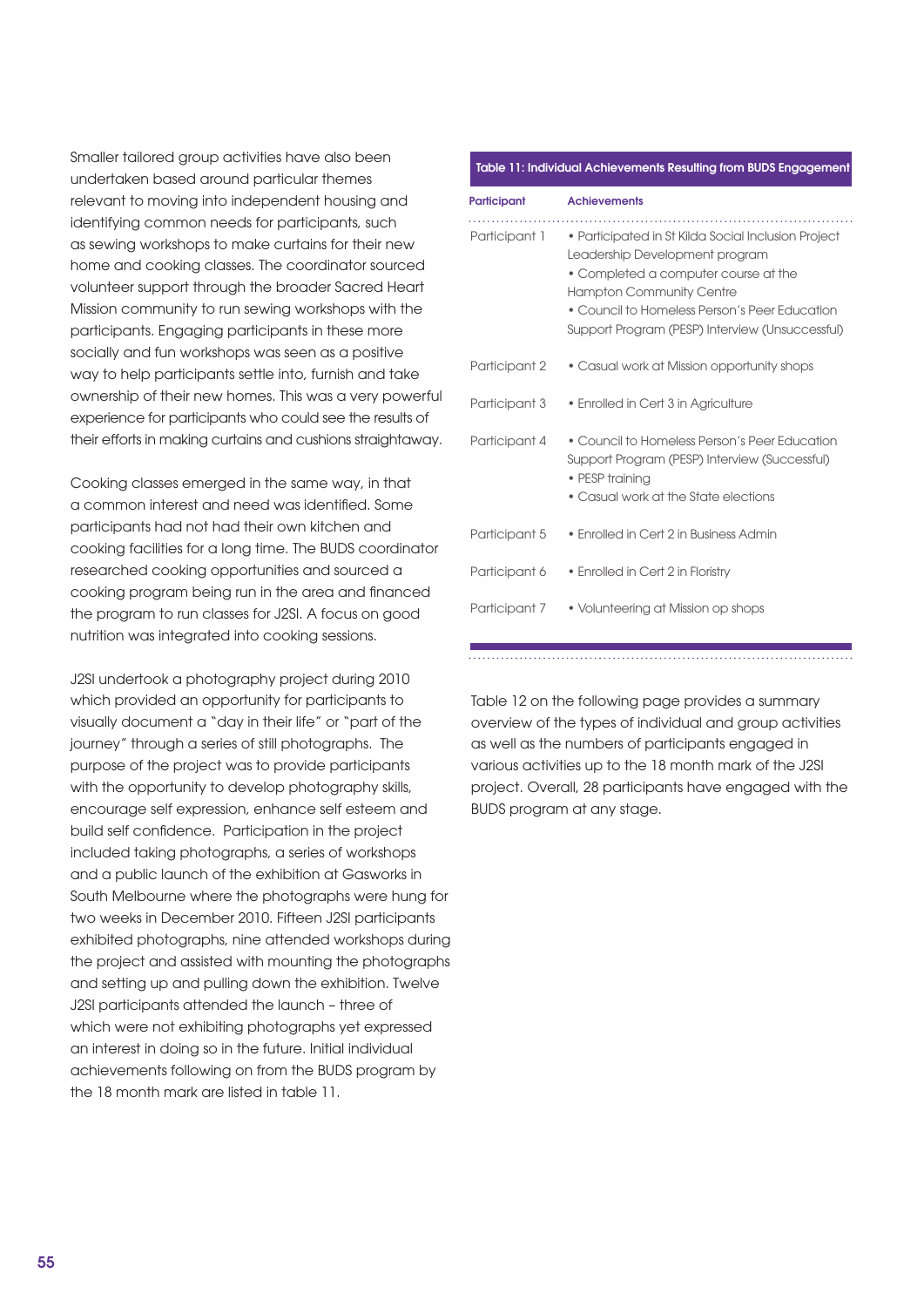### Table 12: BUDS Activities, Number of Participants ,Attending and Activity Episodes

|                                                              |                                                |                          | 6 Months                                    |                             | 12 Months                                   |                             | 18 Months                                   |                             |
|--------------------------------------------------------------|------------------------------------------------|--------------------------|---------------------------------------------|-----------------------------|---------------------------------------------|-----------------------------|---------------------------------------------|-----------------------------|
| <b>Activity Type</b>                                         | <b>BUDS</b><br>Arranged/<br><b>Facilitated</b> | Group/<br>Indiv          | total no. clients<br>attended<br>activities | <b>Activity</b><br>episodes | total no. clients<br>attended<br>activities | <b>Activity</b><br>episodes | total no. clients<br>attended<br>activities | <b>Activity</b><br>episodes |
| <b>Training/skills dev't</b>                                 |                                                |                          |                                             |                             |                                             |                             |                                             |                             |
| Sewing                                                       | Α                                              | G                        |                                             |                             | 5                                           | 8                           | 5                                           | 5                           |
| Computer                                                     | A                                              | G                        | $\overline{4}$                              | $\overline{4}$              | 8                                           | 14                          | $\overline{2}$                              | $\overline{2}$              |
| Photography (wkshps)<br>inc exhibition set up &<br>pull down | F                                              | G                        |                                             |                             | 9                                           | 16                          | 9                                           | 12                          |
| Photography (individual)                                     | Α                                              | $\overline{\phantom{a}}$ |                                             |                             | 6                                           | 6                           |                                             |                             |
| Photography exhibition                                       | F                                              | G                        |                                             |                             |                                             |                             | 12                                          | 12                          |
| Literacy                                                     | Α                                              | $\overline{1}$           |                                             |                             | 1                                           | 3                           |                                             |                             |
| Leadership course<br>(SSIP & Secondbite)                     | A                                              | G                        |                                             |                             | 1                                           | 10                          | 3                                           | 6                           |
| Cooking course                                               | A                                              | G                        |                                             |                             |                                             |                             | 5                                           | 6                           |
| Skills building workshops<br>(housing/social inclusion)      | F                                              | G                        | 7                                           | 7                           | 8                                           | 8                           |                                             |                             |
| Art therapy                                                  | Α                                              | $\overline{\phantom{a}}$ |                                             |                             | 1                                           | 4                           |                                             |                             |
| PESP training                                                | Α                                              |                          |                                             |                             |                                             |                             | 1                                           | 1                           |
| <b>Education</b>                                             |                                                |                          |                                             |                             |                                             |                             |                                             |                             |
| <b>TAFE</b>                                                  | Α                                              |                          |                                             |                             |                                             |                             | 3                                           | 59                          |
| <b>Voluntary work</b>                                        |                                                |                          |                                             |                             |                                             |                             |                                             |                             |
| <b>PESP</b>                                                  | Α                                              |                          |                                             |                             |                                             |                             | $\overline{2}$                              | 2                           |
| Mission Op Shop                                              | A                                              |                          |                                             |                             | 3                                           | 9                           | $\mathbb{I}$                                | 12                          |
| Veg Out                                                      |                                                |                          |                                             |                             |                                             |                             | 1                                           | 1                           |
| <b>Employment</b>                                            |                                                |                          |                                             |                             |                                             |                             |                                             |                             |
| (non MIFV)                                                   |                                                |                          |                                             |                             |                                             |                             |                                             |                             |
| Parity Mail Out                                              | F                                              |                          |                                             |                             | 9                                           | 10                          | 8                                           | 9                           |
| Mission Op Shop                                              | A                                              |                          |                                             |                             |                                             |                             | 1                                           |                             |
| State Elections (casual)                                     | A                                              |                          |                                             |                             |                                             |                             | 1                                           | 1                           |
| <b>Total no. of clients</b>                                  |                                                |                          | 9                                           |                             | 18                                          |                             | 20                                          |                             |
| <b>Activity episodes</b>                                     |                                                |                          |                                             | 11                          |                                             | 88                          |                                             | 128                         |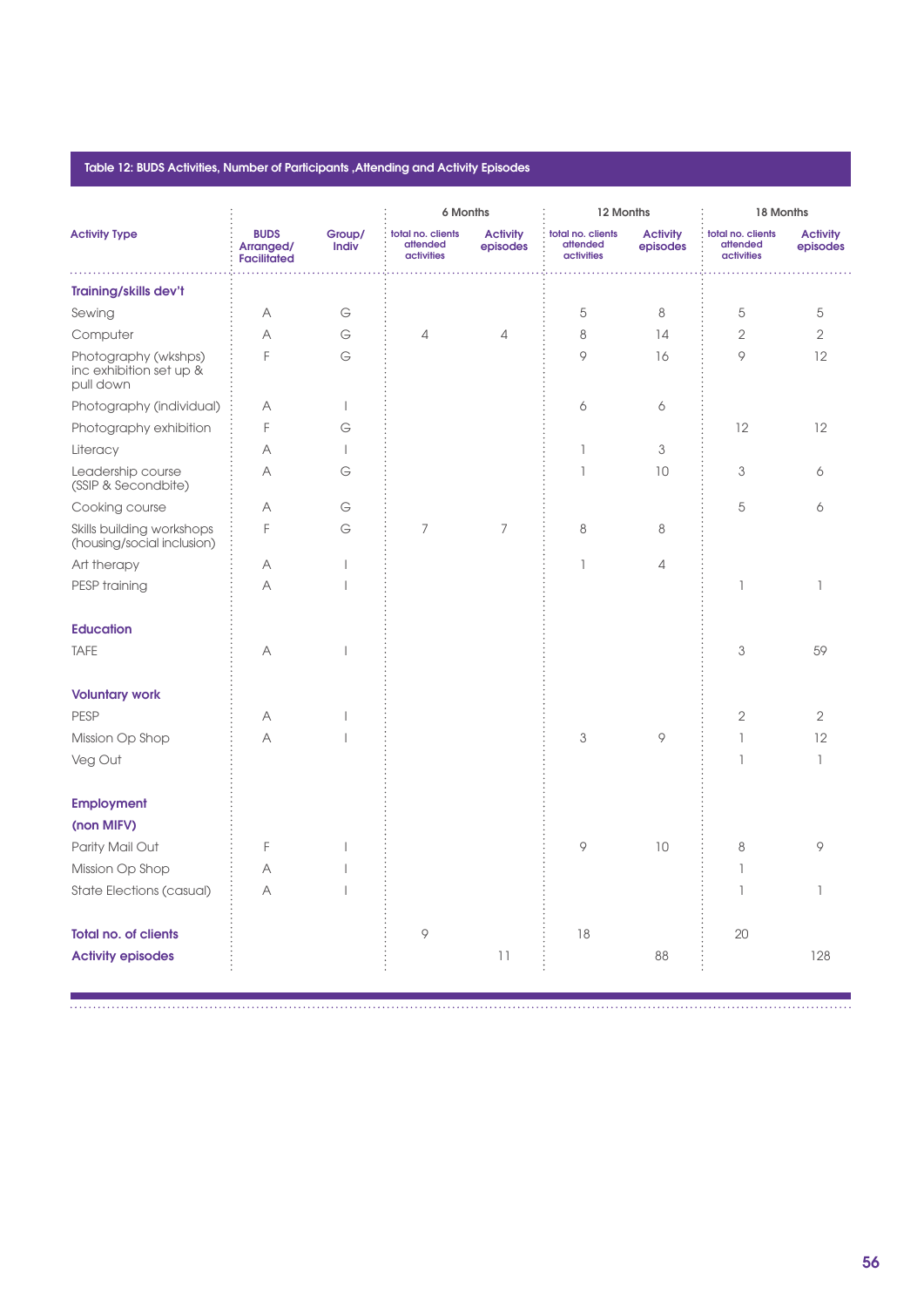# 7.2 Mental Illness Fellowship of Victoria activity overview

The Mental Illness Fellowship of Victoria (MIFV) position within J2SI is part of a broader Victoria wide supported employment assistance program for the long-term unemployed with mental health issues. MIFV has a marketing team and existing relationships with some employers and it also operates some employment programs such as a social cleaning program. The MIFV program is co-located across a number of services and a MIFV employment consultant has been located within the J2SI project since November 2010.

Referrals for employment support and assistance come through the case management team and through the BUDS program. Referrals can be written or verbal. Once the referral is taken, an appointment with the MIFV worker is made and the case worker introduces the participant to the MIFV worker. The case worker is involved at first until a relationship with the MIFV worker and participant has been built. The level and type of support provided to the participant will vary from participant to participant. The support provided to the participant can either be 'disclosed' or 'non-disclosed' depending on what the participant wants. Non disclosed support is a more limited form of support. The MIFV worker will liaise with and educate the employers. They will explain to the employer what sort of support a participant may need (e.g. if the participant cannot read) and if issues arise the MIFV worker can become the point of contact – (e.g. if the participant is late for work). The MIFV role compliments the role of the case worker who can support the participant intensely while MIFV focuses on employment related issues.

As the MIFV program is a relatively recent addition, service activity data were only available from December 2010 to April 2011. Table 13 shows that there were a total of 19 referrals, with 14 considered to be engaged in the program by April 2011. Four participants are currently working and being supported by the program. One was already employed prior to the partnership with MIFV. There have been five employment losses since MIFV commenced. However, two of the participants who have lost jobs now have other jobs through the program.

| Table 13: Numbers of Referrals to and those Supported by MIFV<br>Coordinator |        |       |                   |       |       |  |  |
|------------------------------------------------------------------------------|--------|-------|-------------------|-------|-------|--|--|
| <b>Mental Illness Fellowship</b>                                             | Dec10  | Jan11 | Feb <sub>11</sub> | Mar11 | Apr11 |  |  |
| Year Two - (totals)                                                          |        |       |                   |       |       |  |  |
| <b>MIFV Referrals</b>                                                        | 9      | 13    | 15                | 17    | 19    |  |  |
| MIFV Met                                                                     | 7      | 9     | 11                | 15    | 17    |  |  |
| MIFV Engaged                                                                 | 4      | 8     | 8                 | 13    | 1Δ    |  |  |
| MIFV Marketing                                                               | 2      | 2     | 2                 | 4     | Δ     |  |  |
| <b>MIFV Employment</b><br>Placements                                         | $\Box$ | Λ     |                   | 2     | 3     |  |  |
| <b>MIFV Employment Losses</b>                                                | $\Box$ | Π     |                   | Ω     |       |  |  |

### 7.3 Learnings and emerging good practices

Throughout the first half of the trial much has been learnt about how to engage long-term homeless participants in the process of building and developing skills and participating in employment that will contribute to refining and improving practices in this more developing area of service delivery. The overall view from the staff surveys was that BUDS was generally effective for those who have engaged in the program. Having a specific role dedicated to skills and training development was considered essential for the project model and there was a view that, in the main, the role has been well integrated into the case management process. Survey feedback in round three on how well the MIFV role has been working within the project was also very positive.

> Overall this component is important in helping clients to have a sense of dianity in the world – beyond any particular skill development its primary value is that it provides another way for clients to be taken seriously – in this BUDS seems to be effective – the addition of the employment specialist to the team will assist the practical outcomes. STAFF SURVEY

An ongoing challenge for the BUDS program is generating interest from all participants to attend group activities and engage in individual skills development plans. This suggests that there are barriers to overcome in the first engagement stages and maintaining ongoing interest in sustained activities. It was reported that whilst some of the group activities being run generated a lot of interest this did not always translate into attendance and some classes were not well attended.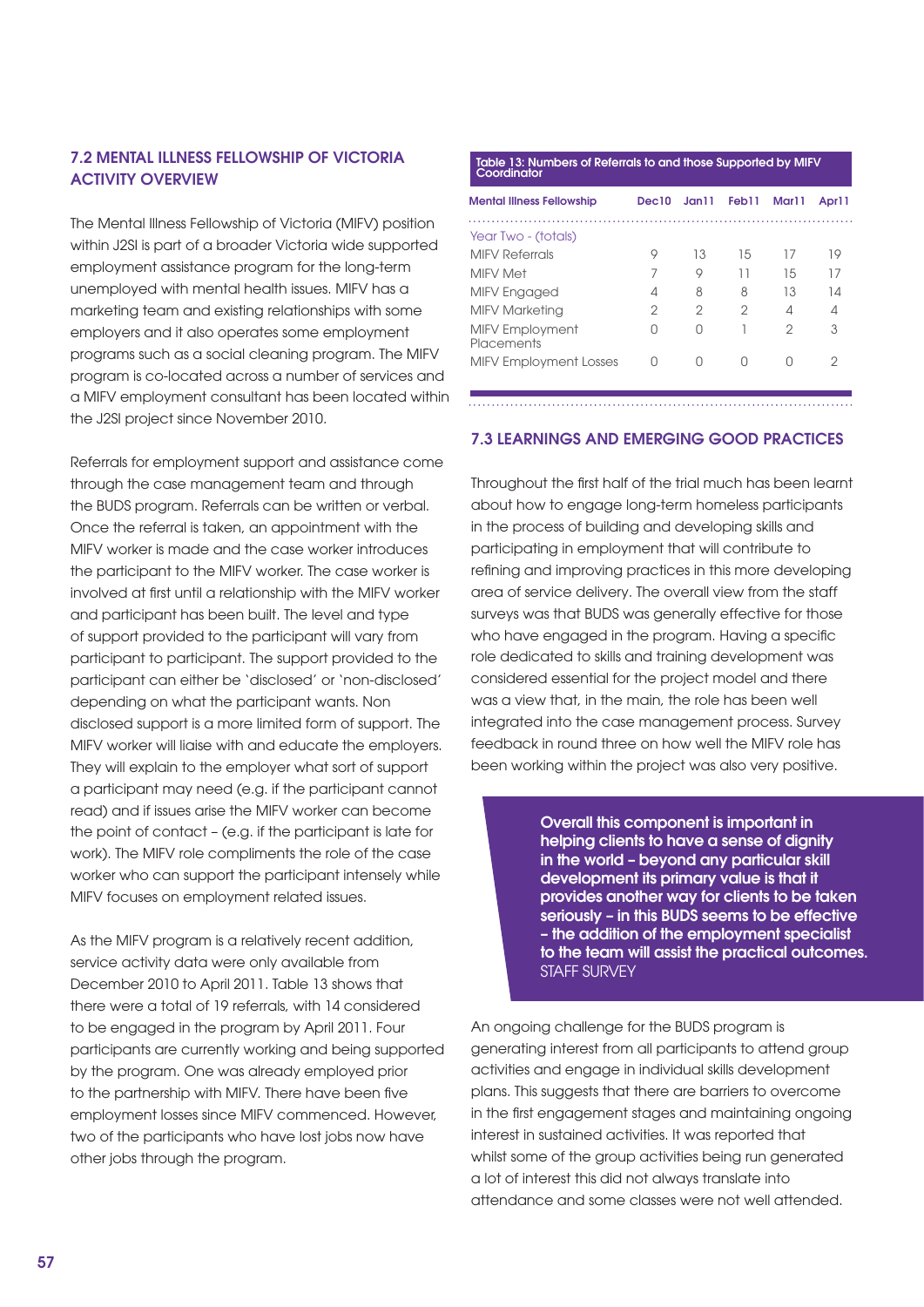BUDS has evolved into a less structured component than expected because of the attendance at more structured group settings. The BUDS coordinator has identified that the older, male participants have been more likely to engage in group activities and workshops. Although women tend to initiate a lot more ideas, such as art, cooking, sewing, computers, they are less likely to attend the sessions. However, many of the female participants have had better outcomes through the individual BUDS work and this seems to be a more effective way of engaging and working with the female participants. Furthermore, group settings were considered to often reinforce the connections within the homeless subculture as new relationships are formed or old ones strengthened, which is counter to some of the project aims of encouraging social inclusion into the broader community.

There was a common view amongst staff responding in the second and third surveys that increasing involvement in BUDS activities will be more of priority for participants in the second phase of the project. Staff reported that some participants are still overcoming issues of anxiety in participating and many clients remain in 'survival mode' that is consumed with coping with day to day life. There was also a view that J2SI participants struggle to feel accepted in activities in more 'mainstream' environments and it is difficult for many participants to fit into existing training/education models. This represents a fundamental block for some and developing strategies to overcome this remains a challenge for case workers, BUDS and MIFV coordinators alike.

The feedback from participants generally confirms that the BUDS component of the project has not been able to connect and reach all participants at this point in the project. Participants were asked about their involvement in the BUDS component in the 6 and 12 months outcomes survey. Of the 34 respondents (out of 36 who were surveyed), 38% stated they had received BUDS support and out of these, the median score for usefulness of this support was 7 and the mean was 7.2. Amongst those not receiving BUDS support, the two most common reasons participants gave were that they did not know anything about the role (28%) or they were not ready for BUDS support (23%). At the 12 months survey (30 respondents out of 36 surveyed) the number of participants who received BUDS support stayed almost the same. The mean score for usefulness

of BUDS support declined slightly from 7 to 6.4. The most common reason participants gave for not receiving BUDS support was that they were not ready (33%).

# Overcoming barriers to social and economic participation

The collective histories of long-term social exclusion amongst J2SI participants mean that there are significant obstacles to overcome and ensuring that participants turn up to work or training requires a great deal of coordination. Combining the themes from interviews and survey responses, the following learnings for emerging good practices are discussed under the main headings below.

An integrated and well resourced approach to training and employment support:

With the introduction of MIFV, the BUDS role was able to specialize and focus on training/education and skills development, and allow the MIFV role to focus on employment. The two roles are located in the same office, which enables work in these two interrelated areas to be more streamlined and collaborative. IAC case managers and the MIFV consultant have been able to work together to identify employment plans for different clients and also provides vital links with the BUDS component. As with the BUDS role staff reported that it has been very helpful to have someone who has specific employment knowledge and relationships with employers. Both BUDS and MIFV coordinators emphasised the importance of cultivating strong partnerships with external agencies and employers who are responsive to the client group as being critical to the ongoing success of the project.

> Having the variety of activities and 1 to 1 sessions broadens the client's experiences and aspirations – having the time and resources that BUDS provides frees up the case worker to work on other stuff. Another important role is when BUDS activities are arranged the worker client relationship alters and become equal participants in an activity. STAFF SURVEY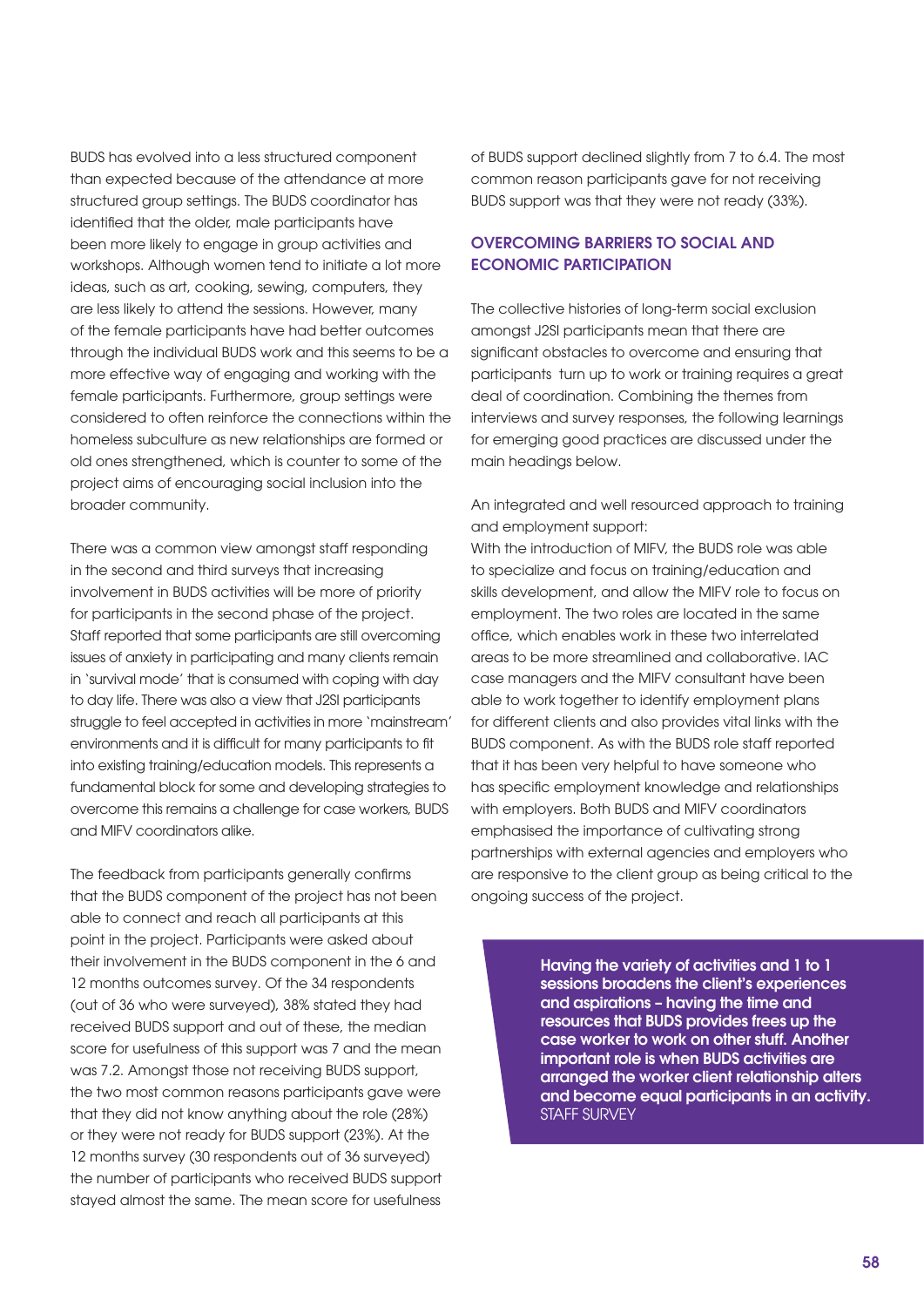# An individual approach to maintaining engagement and interest:

The individually tailored approach used in the both BUDS and MIFV was considered key to generating participants' interest because the needs and capacities are so varied and it takes time to develop their goals into concrete activities. Staff generally support the focus on more individually tailored responses as the most effective means of delivering programs for this particular client group and that running group based activities will only continue to reinforce connections with their former lifestyles and homeless subculture. However, running some group activities was considered beneficial. Staff viewed the creative responses in various classes, particularly the photography exhibition as being highly effective. The BUDS coordinator has been able to spend time with participants getting to know what motivates them and trying to pick it up from their conversations.

Participants will often be scared about trying new things and putting themselves out there, so the BUDS role has been vital to help them manage this fear. Small changes in behaviour was considered important, so the BUDS coordinator works with these changes and helps the participant develop an increased self awareness of how they are acting. It was also considered important to stagger assistance provided to a participant, as a way to keep them regularly engaged. Making sure something is done in small achievable steps, and not all in one session, is a way of engaging a participant over time and maintaining contact and having a reason to remain in contact with them.

The consultant and the broader MIFV program have good familiarity with the client group, which was seen to be vital because participants often need a gradual entry into work. In commencing employment, the MIFV coordinator reported that participants typically start off working a short amount of hours. Many need a lot of support to start with – such as sorting out medication or not working consecutive days to ensure they do not get overwhelmed. MIFV will often drive the participant to work at the start and help them purchase clothing. The MIFV worker can also provide supervision on site. This can help smooth the transition to work for participants who can see and develop the relationship with the MIFV worker from a site they are familiar and comfortable with.

Finding motivation through setting realistic goals: There was a view from both the BUDS and MIFV coordinators that it is important not assume that someone is not 'work ready' or able to participate in training and developmental activities. However, they affirmed that it is critical to ensure that goals and initial steps to social and economic participation are realistic and achievable. Both coordinators work with participants to help develop their motivation by building on their initial interests and then matching this with what is possible. Part of this is being prepared to explore options 'outside the box' – not just exploring things like hospitality but exploring other options i.e. one participant attended an agriculture course.

Being able to earn additional income can be a big motivation for some participants in creating incentives for work. Other participants find meeting people and being involved in the community as important reasons for finding work. Whether a participant is interested in the job and likes what they are doing, even if they see it as a stepping stone to another job, makes a difference for some participants. Making the steps realistic so that the participant can see the value, see the goal of what they are trying to achieve and gain a sense that this job is something that can help them move forward.

> More buy-in is required by IAC team to work with BUDS. There is often interest for/from participants to attend or do things but commitment needs to be improved to actually do it. BUDS is often secondary thought for IAC team and can be put on back burner if something else comes up. BUDS component has achieved some tangible outcomes for some participants but it is important to always think of new ideas/ways to do things STAFF SURVEY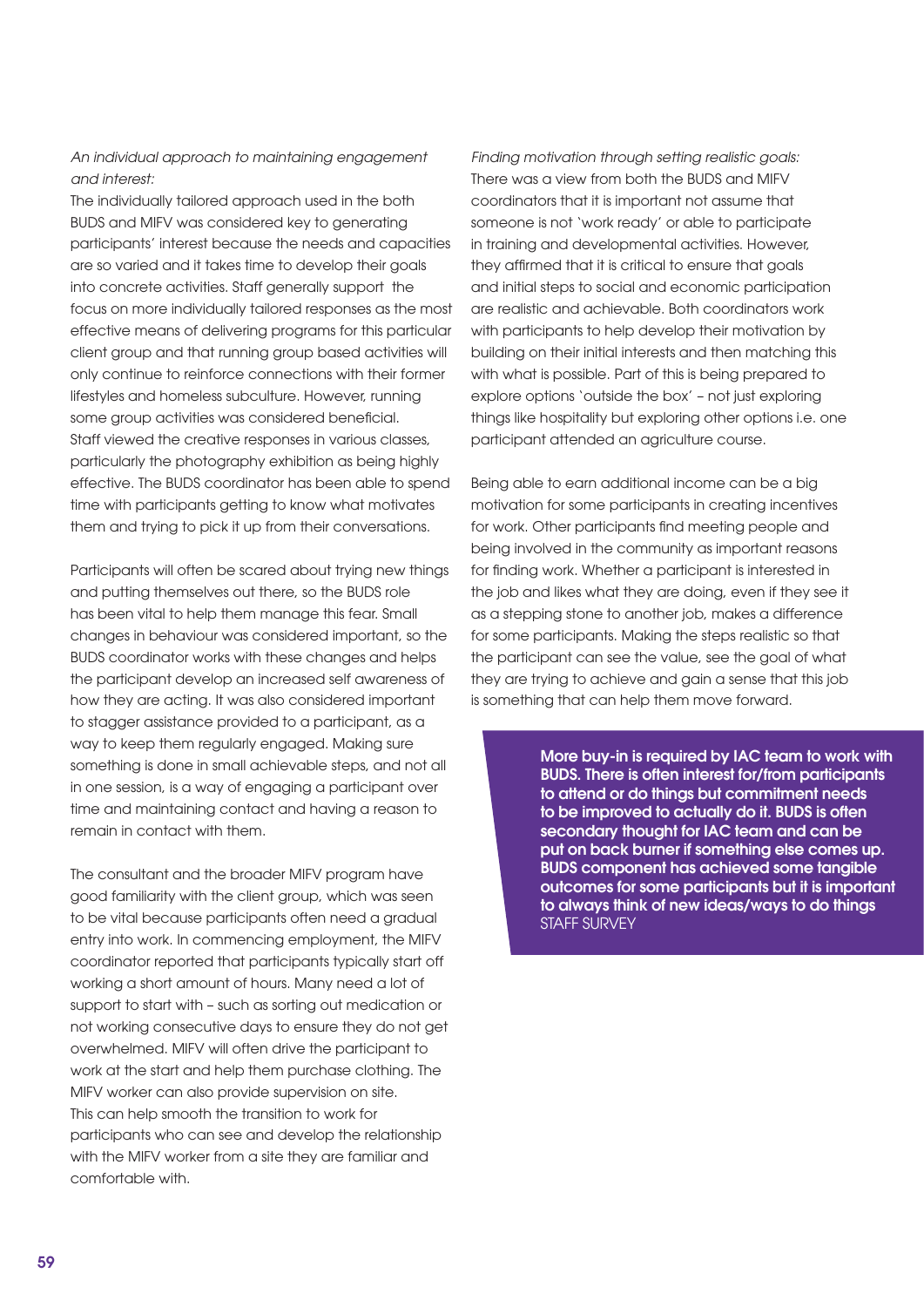### Creating opportunities from setbacks:

There was a strong view from both the BUDS and MIFV coordinators that there will be setbacks for J2SI participants when they engage in training or employment. For many, whilst adults, it is their first go at these activities and like those starting out when they are young there is a process of trial and error in finding out what suits, what they and others around them can cope with. Even if a participant does not complete a course, any experience is seen to be positive because they have gained a new experience that they did not have before. This coupled with the experience of being in and working with different groups builds up the participant's confidence and develops new skills they might not have had before. The participant can take something new away from the experience and learn what works for them and what does not. It was considered important to not stop the participant from trying something different. Moreover, participants that may be considered to be the least job ready actually do very well when put in the environment. If a participant does not complete something, this is not seen as a failure, it is seen as an opportunity to build on.

Giving the participant space after any setbacks and not pressuring them straight away, but waiting for the right moment to talk about trying out something else was considered beneficial. Similarly the MIFV employment consultant said it was important to never assume because one attempt at employment did not work out to give up because so much can be gained through the process of trialling a job and learning from it rather than not trying at all. The job loss has to be seen as a step and what is taken away from the job loss can be built upon in the next job when they are ready to try again. Participants gain hugely from this process as it creates the vehicle for learning. It was considered important that the participant also learns to take responsibility for their work life.

### Finding the right match:

Finding the right match of activity, course or employment for participants was considered critical. This requires an employer or training provider who recognises that these particular individuals require more genuine flexibility in how hours and conditions are organised or less structured approaches to course attendance. While many employers have been supportive of the program, finding the right match

of employers is difficult. The MIFV marketing team in Fairfield has existing relationships with employers. However, the MIFV worker based as Sacred Heart Mission has found that the employers have not been a suitable match for J2SI participants. It was reported that getting the job is not necessarily difficult; it's finding the right job. Most positions that would be more suitable have been located specifically by the J2SI MIFV coordinator.

While jobs fall down for a variety of reasons, a significant reason is when there is not a suitable match. One participant found a position by himself, but he was not being paid appropriately or by the book, which created a lot of problems with Centrelink because his pay varied so much. It is critical to ensure that the person is interested in the type of employment that has been secured and that the work is not too demeaning. Work needs to provide them with a sense of pride, accomplishment and a stepping stone to something better. The participant needs to have a sense that although it may not be the ideal job at the moment, it will help lead to something better. Some of the participants find it difficult to take feedback and part of the support process is helping them to understand this and build on it for their next roles. Moreover, some participants have individual barriers such as literacy or criminal records which have to be considered in the type of training and employment that can be sourced.

The vignette on the following page illustrates one participant's journey in attending a TAFE course. It is a powerful story that highlights the difficulties in overcoming feelings of fear and doubt in the first decision to participate in further training and then the debilitating impact that entrenched feelings of inadequacy and the sense of being different from everyone else has on the educational experience. The participant's capacity and the support team around her, to persevere and overcome these feelings by continuing to attend and go onto to successfully complete components of the course demonstrates the significant opportunities for growth and self reflection that has been gained from this process despite the setbacks.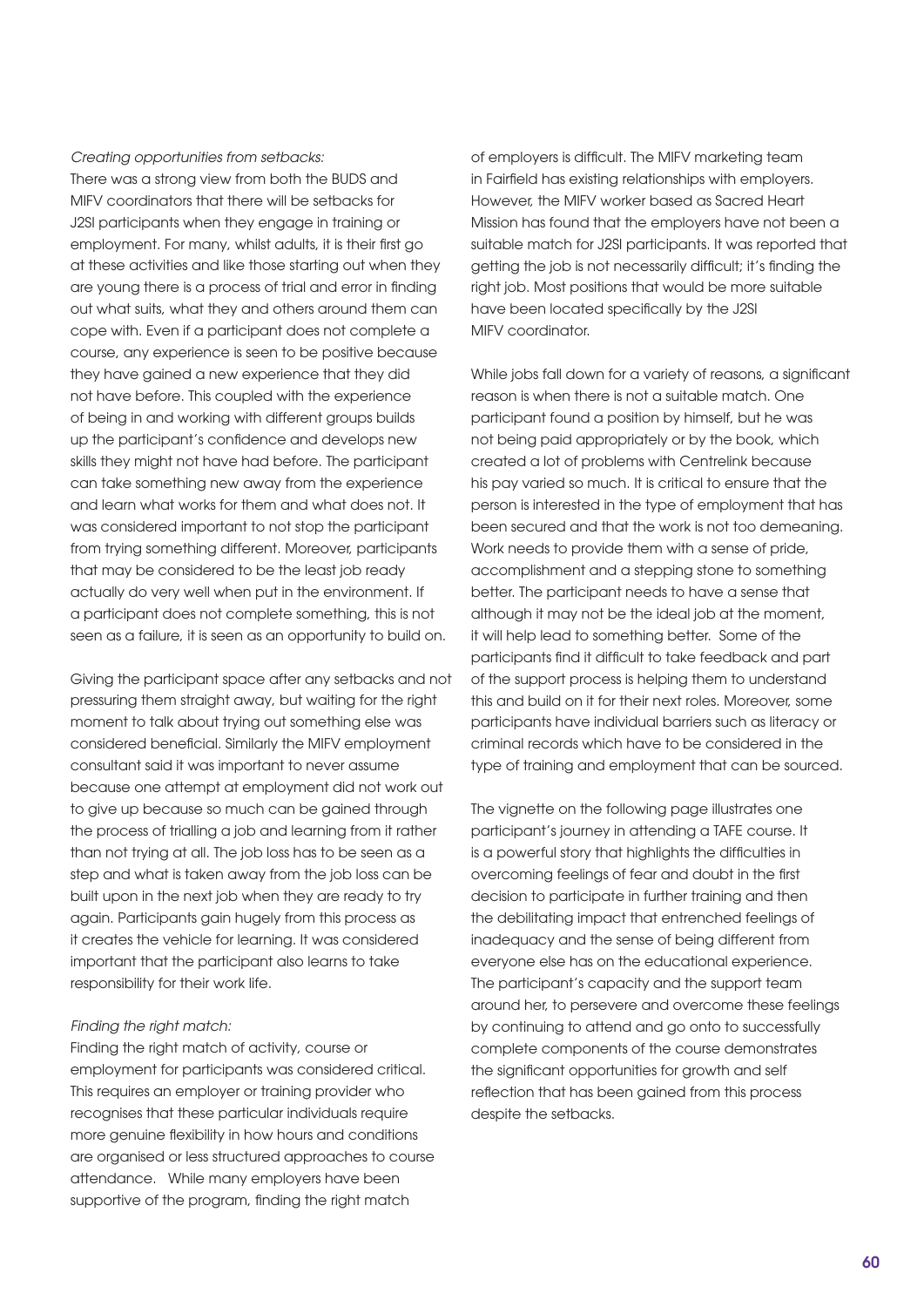### PARTICIPANT VIGNETTE 7: JANE

#### Engagement & Finding Intrinsic Value

Jane commenced working with J2SI in November 2009. J2SI spent a great deal of time engaging with Jane and developing a relationship based on trust. In April 2010 Jane moved into her Office of Housing property. She was very anxious about living on her own and a lot of work was undertaken with regards to helping her feel attached to the property. This included shopping for furniture and bedding and assisting her to develop her front garden into a space which she could utilise. There were a number of conversations with Jane about being bored and ways in which she could occupy her time. Jane and her case worker spoke about the BUDS component of J2SI and Jane was encouraged to meet with the BUDS Coordinator and discuss the development of a social inclusion plan and developing life skills. Jane met with the BUDS Coordinator and she stated several times that she was bored and that she wanted to occupy her time and make changes in her life. Jane was quite interested in volunteering and seemed keen on training in preparation for this. Jane also suggested working in aged care or doing a course. Jane agreed to continue meeting with the BUDS Coordinator and further develop her social inclusion plan.

In late May 2010 Jane had an admission to psychiatric unit she remained in hospital until mid June. During this period both the case worker and BUDS Coordinator met with her and continued to discuss her social inclusion plan and the issues which may present themselves as barriers. Jane described herself as a "gonna do, but never follow through". She also spoke about "self sabotage". While in hospital Jane was keen to discuss her plans for her garden. The case worker and her co-worker met with her and developed plans for her garden. Following her discharge from hospital J2SI workers assisted her to weed her garden and prepare it for mulching and planting. Jane participated in the collection of the mulch and spreading it around her garden. The case worker also applied for funding from the Queens Trust in order to purchase garden materials. Funding was granted and the workers assisted Jane to shop for her gardening supplies and plant her garden.

In August 2010 Jane engaged with the BUDS Coordinator with regards to job interview preparation and resume writing. Jane was keen to access work as a telemarketer. The BUDS Coordinator accompanied her to "fitted for work" where she was able to obtain an outfit which would be appropriate for a job interview. Jane was successful in obtaining employment as a telemarketer; this however was short lived as she did not feel that she fitted in with her co workers. Jane remained interested in volunteering at the op shop and engaging in some form of meaningful activity. Jane attended a number of short appointments with BUDS in which she outlined a number of different activities/courses she would like to become involved in. During this period Jane developed a relationship with the BUDS Coordinator. Jane was encouraged to look at activities which held intrinsic value to her and to focus on one task at a time.

A constant theme for her was that of boredom. There was regular dialogue regarding the importance of making decisions and following through on these. There was also recurrent dialogue about the need to attend appointments and be committed to the process.

### Considering Options

In January 2011 Jane stated that she was keen to begin a course. The BUDS Coordinator assisted her to send out online enquires to two courses. A discussion was held with Jane about the content of the course, enrolment process, requirements she would have to undertake and the location of the course. The case worker provided Jane with the different public transport options available to her via the Metlink journey planner. They also discussed funding options and the potential start date which was only a few days away. Jane raised a number of concerns, as such the BUDS Coordinator offered to accompany her to the afternoon information session regarding the course and to assist her with the enrolment process. After some consideration Jane chose a course which she thought would best suit her. She continued speaking to workers about the various obstacles she envisaged and ways they could be managed.

The BUDS Coordinator offered to support Jane to make the initial phone call to the Training Organisation. Jane agreed to this however after her initial attempt to make the call she stormed out of the meeting stating "I'm not ready for this", "you're setting me up to fail." Jane then contacted the case worker and listed a number of reasons why she had been unable to concentrate and follow through on the phone call. Discussions were held with Jane about her interactions with people and her behaviour. Workers reiterated that feeling anxious was normal but asked her to have an open and honest relationship with the staff. A discussion was also held about J2SI's role to challenge Jane and to provide her with opportunities. Following this conversation Jane was insistent that she wanted to complete the course

The BUDS Coordinator followed up with the Training Organisation and arranged an appointment to meet with the Coordinator and view the school. The BUDS Coordinator accompanied Jane to the meeting. She was shown around and was provided with information regarding the course, the reputation and expectations of the school. She was encouraged to think very carefully about which course she would like to complete. The Coordinator recommended that she attend one day per week and complete the course over 18 months. Jane disclosed she was on a pharmacotherapy program and negotiated with him that she attend classes from 10am – 4:30 pm in order to ensure she could collect her medication and catch public transport to the course. Jane was very excited about the course; she engaged well in the meeting and asked valid and appropriate questions. She provided verbal consent for the BUDS Coordinator to speak with the Coordinator.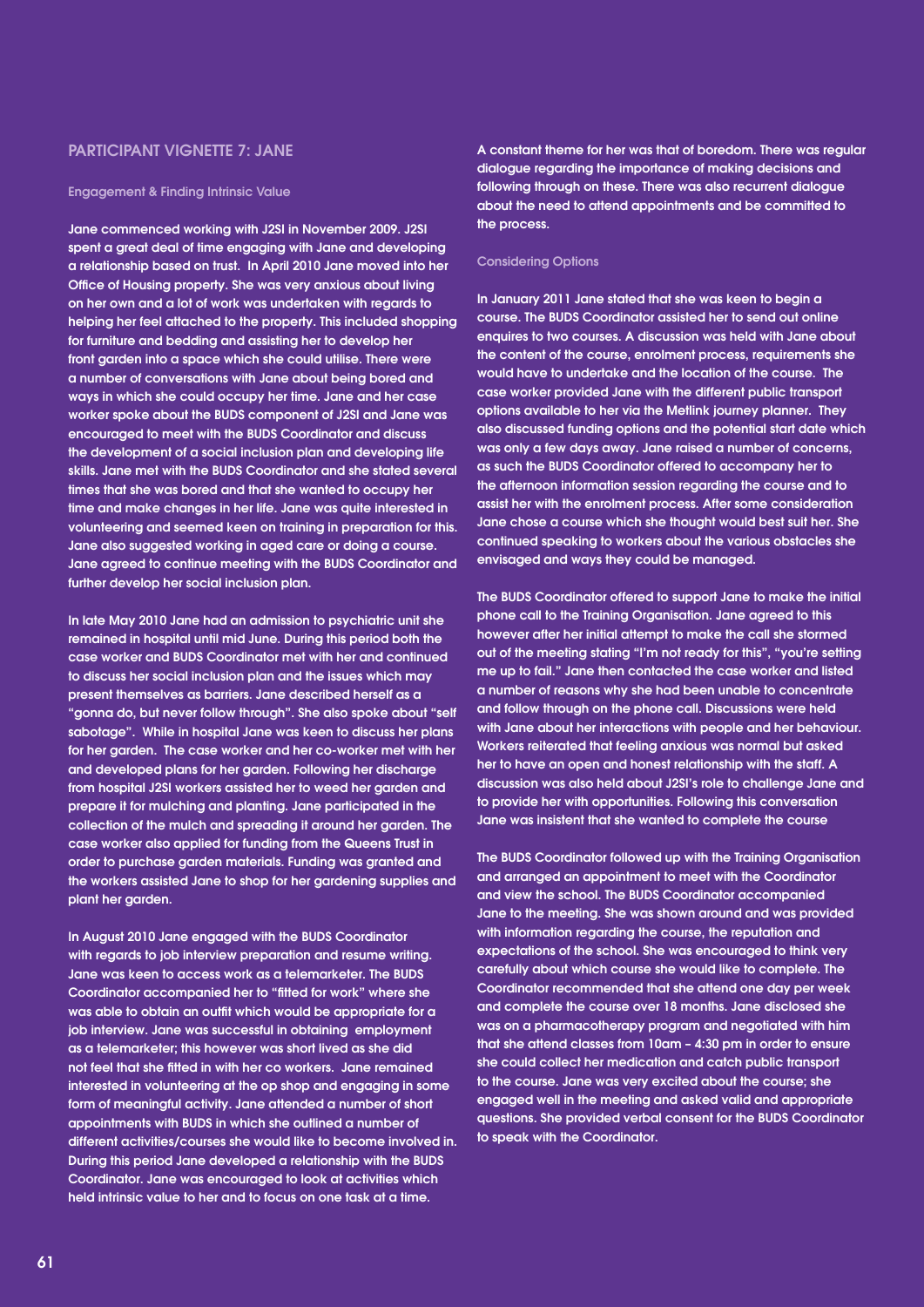Following the meeting at the Training Organisation, the BUDS Coordinator and the case worker spoke with Jane about the appropriate levels of self disclosure amongst the teaching staff and her fellow students. Workers also discussed the impact the disclosure has on her relationships with others and on her sense of self and self image. Workers and Jane discussed practical ways to overcome barriers and challenges including the options of travel training, accompanying her to class and then meeting her for lunch, and sourcing a tutor to assist with written work. The BUDS Coordinator liaised with the Coordinator about the type of support that J2SI could provide Jane. He was very accommodating and keen to provide her with an opportunity to participate in the course. He was however clear regarding his duty of care to his staff and the other students in the course. The BUDS Coordinator organised for the Coordinator to provide J2SI with enrolment forms, details of the fees and an equipment list.

Jane was keen to commence the course however she was concerned that she would not be accepted by the school. Workers provided emotional support and encouragement. Her case worker negotiated funding for the school fees via State Trustees and J2SI brokerage and completed the required enrolment paperwork. Due to her anxiety Jane began fixating on barriers and using these as reasons not to commence the course. During this period she was very agitated and defensive. Workers spoke with her about her behaviour and her emotional response to the challenge of trying something new and attending a course. Via the BUDS brokerage component Jane was provided with financial assistance to purchase required equipment for the course. The BUDS Coordinator accompanied Jane to purchase these items. On the return journey Jane became very agitated and aggressive in the car. She stated that J2SI was "setting me up to fail" and that she was no longer interested in the course nor did she wish be involved with J2SI. When asked if she was anxious/scared about the course she screamed "I am not scared, f\*\*\*en social inclusion I am never going to be like you, and don't you get it I will never be like people like you". Jane contacted the BUDS Coordinator later in the day and apologised for her behaviour and requested that she continue with J2SI and the course.

The following day her worker met with Jane at her flat to commence travel training. Her worker accompanied her to collect her medication and then they caught the tram from South Melbourne to Flinders Street Station, and then another train to the course. Jane was apologetic about her behaviour with the BUDS Coordinator and keen to discuss ways in which she could better handle similar situations in the future. Jane was clear that she wanted to continue with the course and that she wanted to learn ways of managing her emotions and behaviours so that she did not lash out at people. Jane stated that she felt like giving up on the travel training and the course however she chose to persevere. Jane and the writer met with the BUDS Coordinator, later in the day in order to purchase the rest of the supplies required for the course. Workers spoke with Jane about her behaviour and the triggers which cause her to act out. Workers had a lengthy dialogue with Jane concerning

the expectations around her behaviour and her tendency to create barriers as an avoidance tactic. J2SI assisted Jane to prepare for class by providing emotional support and discussing practical issues such as what she would wear and how she would transport her materials to class. Jane was informed that as she had applied for the education supplement via Centerlink she would be responsible for funding her own public transport ticket. Jane described being nervous and excited about attending the course and told a few people closer to her about it.

### Commencement of the Course

Jane started her course. On the first day of class the BUDS Coordinator called Jane at 7:30am to ensure she was awake as she was concerned she would sleep through her alarm. The case worker contacted her at 8am to ensure she was still keen to attend class. The case worker met with her at 8:30am.They both then travelled together to the course via public transport. The case worker accompanied her to course for a 10am start and provided emotional support while she completed the enrolment forms and the literacy and numeracy tests. The case worker met with the teaching staff and paid for the course, spent the morning nearby and took Jane out for lunch on her first day. Jane returned to her class and the case worker returned to the J2SI office. Jane contacted the case worker and informed her that she had left one hour early; however she had enjoyed the class. Both the case worker and BUDS Coordinator provided emotional support over the phone at the end of the day.

Both workers contacted Jane the following day and discussed the course. She was very pleased with herself for having attended. Workers also spoke with her about future employment opportunities via My Recruitment. BUDS offered to arrange and assist with study support sessions which Jane was keen to attend. Workers continued to encourage Jane to complete the course.

Since commencing the course Jane has attended a total of six classes. A J2SI worker has accompanied Jane to each of these sessions and has met with her for her morning tea and lunch breaks. At this stage Jane has been unable to stay for an entire session. As a result the BUD Coordinator has been liaising with the Training Organisation in regards to her progress and the possible implications. The BUDS Coordinator, Jane and the Training Coordinator are in continual discussion about strategies to support Jane to attend a full session. Overall however Jane has managed quite well and has attended a few study support sessions with the BUDS Coordinator. She has also successfully completed one module and is in the process of completing her second module. She and the workers maintain a regular dialogue about her behaviour and the notion of "self sabotage." She often states that she is "not ready" to participate in a course, and that she is "too different from the other students". She often engages in dialogue with the workers about giving up on the course however she tends to change her mind and states that she will "try again." J2SI will continue to provide emotional and practical support in order for Jane to remain involved in the course.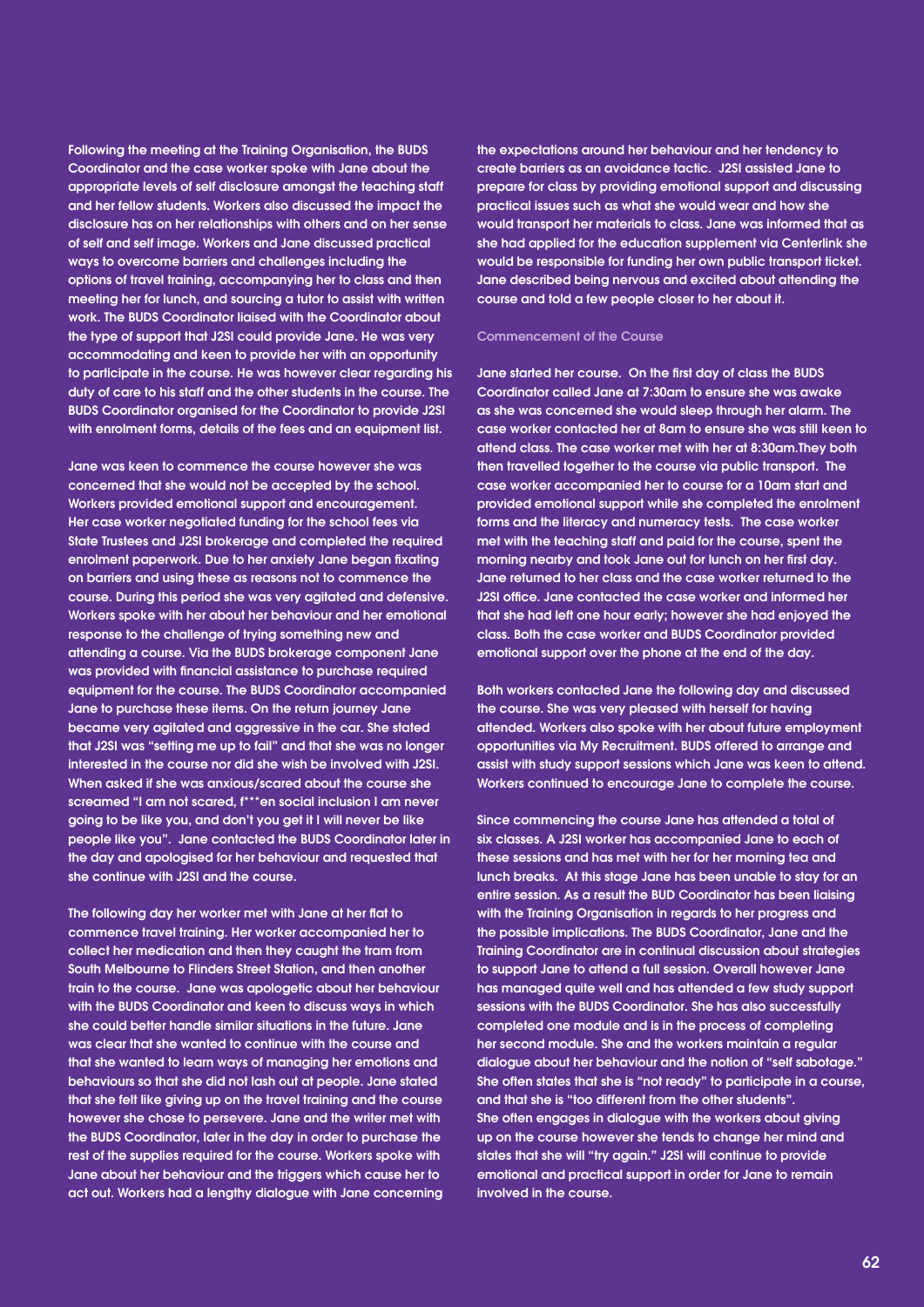# 8. EMER challenges in the **PROJECT**

While the J2SI model can be considered to be generally well implemented and has developed innovative and promising practices in the initial engagement and stabilisation of participants, services delivered within a context of complex relationships do not exist without problems, challenges, and learnings to be made along the way. It should be said that many difficulties emerging throughout the pilot period have been responded to and these have been discussed in how the model was modified at different stages of implementation. Notwithstanding these changes, there remain ongoing difficulties by virtue of the nature of the client group being served and different roles and responsibilities of those working within the project.

Throughout the survey and internal consultation periods there have been many small suggestions for improving service delivery such as issues relating to the availability of cars, information technology and requests for mobile phones whilst for some client requests were made for greater access to material aid. These are all important issues that effect the overall efficiency of service delivery and many smaller scale concerns were addressed throughout project implementation. The purpose of this section is to focus on the broader themes that are likely to present enduring challenges for implementing an intensive case management approach to the long-term homeless more generally. This section collates the overall themes that have emerged from the surveys, focus group and individual interviews with management, staff, clients and external stakeholders that identified potential difficulties and challenges specifically relating to the delivery of intensive case management.

# Management of the case load

The management of case loads is not necessarily an issue specific to intensive case management but can pose problems for any type of case management service. However, there are some unique challenges associated with managing a small number of high needs clients whose main goal is to maintain service

engagement over an extended period of time. There was a view from staff and management that the unpredictability of the nature of crises experienced by some clients has made it difficult to manage the workload at times when staff have multiple participants experiencing high degrees of crisis whilst at other times other staff experienced periods when participants were not fully engaging or disengaging from support. Some staff had clients that were made inactive and then reopened again bumping their case loads up to five. The important challenge identified here is that case loads whilst small can fluctuate in a way that is difficult to plan for, especially when a participant has multiple demands or becomes unwell. On the other hand, there were periods when participants would not engage well creating a sense of frustration and pressure for those case managers. Managing the case load can also become unequal between different staff members when a participant is housed long distances away. There was a view that the role of the secondary case worker can become quite busy when the primary worker is away.

There were times when having to respond to urgent issues spilt over into the case managers own time. The issue of providing an afterhours response was raised by all levels although there were mixed comments about the appropriateness of being available around the clock. Some clients felt that there should be more availability to case managers during out of hours times. Participants have access to the afterhours support from The Salvation Army Crisis Contact Centre and there was a view by management that providing an on call or after hours intensive case management response could undermine relationship boundaries and in the longer term undermine progress towards greater self management and reliance.

> The workload is manageable during work time, however, as the work with the clients becomes more intense, the reflective practice required out of these hours has also intensified. Things become very busy when the secondary worker is away, even if the work is spread between the team. Work often feels very busy even if I am getting all my work done. STAFF SURVEY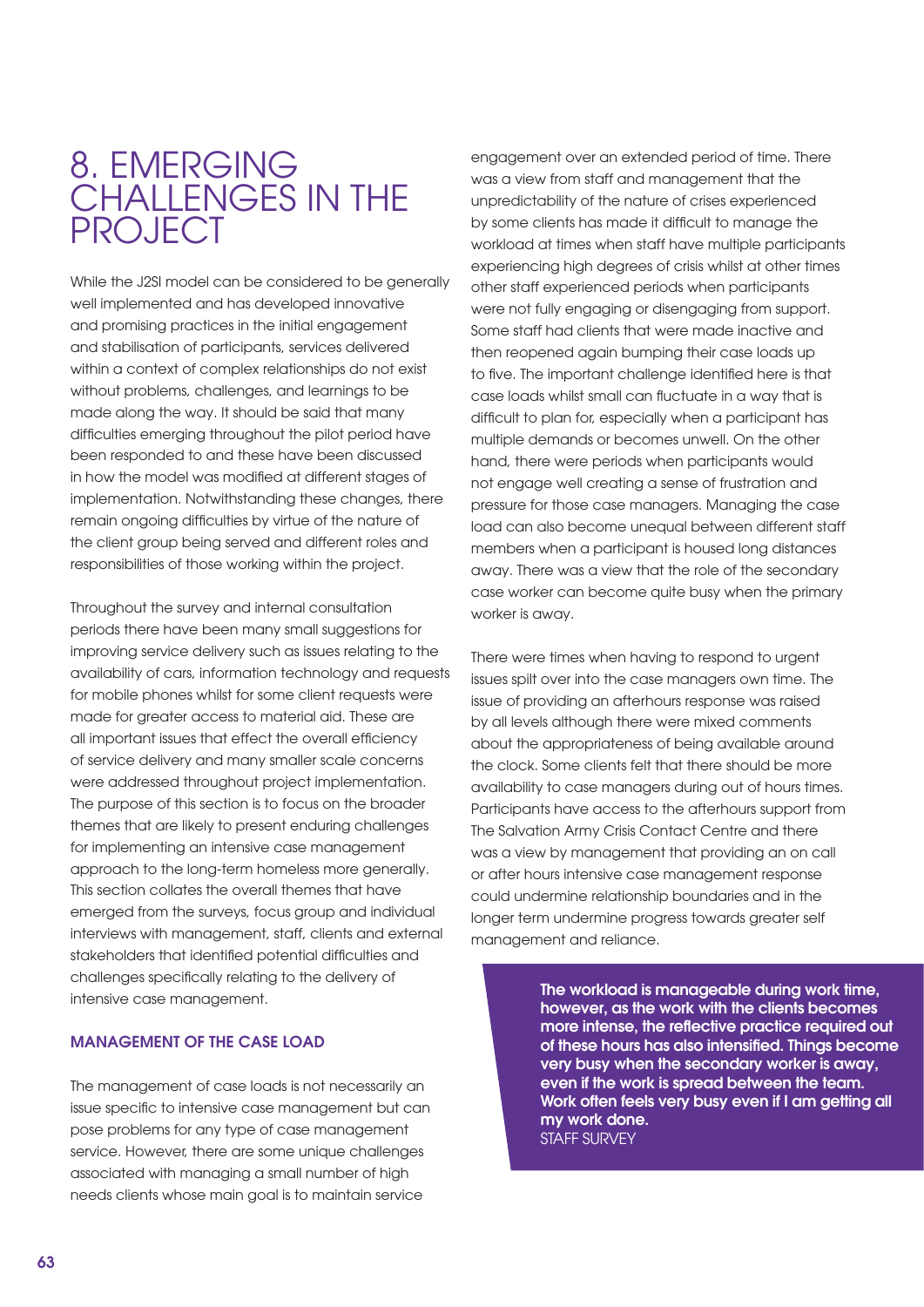### Conflicting ideas in supervision

The majority of staff were very happy with the quality of supervision received. However, there were instances where issues have surfaced from some staff. An important theme is being able to match the level of supervision to the individual worker with some reporting that they wanted to be challenged and given more constructive feedback about how they were going in different areas of their work whilst a small number felt that at times that they had not been fully listened to such as differences in opinions with respect to safety, and not feeling adequately supported in the aftermath of critical incidents.

Initially in early consultations there was a view by some staff that additional therapeutic supervision was needed. While in later consultations once clinical supervision had been introduced new concerns emerged about the role of regular and clinical supervision with one caseworker reporting that clinical supervision was useful but did not want it to be compulsory while another thought that although helpful, clinical supervision conflicted with regular supervision. The general feedback raises the broader issue for the need for clearly defined roles for both general supervision and clinical supervision to be articulated with mechanisms in place for how the two roles can be complimentary and co exist in the one program.

# Pitching the training to right level of competency and interest

As outlined earlier, staff have been provided with an intensive training calendar throughout the project. While this has been an essential component to building staff capacity, at times it was reported to be difficult to match the training according to the needs of everyone in the group because staff come from different backgrounds and experience levels. The nature of feedback on training was that at times it was pitched at too basic a level whilst at other times staff were looking for more specific types of training relating to issues that they were needing to respond to in their own practice. There was a view that it was often difficult to find the time to apply new training principles in practice.

As time has progressed, management expressed that a critical learning with respect to putting together

a training calendar is that you need to get in the 'absolute experts' in particular fields or particular topics and try to tailor this training around specific case examples that are emerging from practice. More generalist or less targeted training was viewed as not generally working well. There was a view from external consultations that it is critical that whilst the emphasis on mental health and trauma informed training is useful a little knowledge can be a 'dangerous thing' if staff become to view themselves as more qualified in the area of mental health than they are and there needs to be careful reflection on the boundaries of care.

> Long term case work is hard to keep motivated for the clients, especially if the clients don't appear motivated for change themselves.

Overall I enjoy the work, I like my job and feel passionate about the objectives of the project. That said the work can be draining at times and I feel that there often isn't enough positive regard for individuals and their work which, at times, can create a negative work environment.

Team dynamics and enduring stress is more evident within the team. Taking leave and managing self care has become more paramount. STAFF SURVEY

# Sustaining staff morale

Long-term case work with a small number of clients requires a considerable commitment to remain positive in the face of working conditions that can become personally confronting and tiring as time passes. Staff and management are also faced with a degree of uncertainty about the continuation of the project in the longer-term as the project draws closer to the three year mark. While the general sense is that staff have remained highly committed and positive these issues have started to cut into the overall morale of the team, with some individuals affected more than others. Some workers have struggled more in the role than others despite high degrees of support, reinforcing the importance of being able to match staff to the requirements of the project - although this can be somewhat difficult at the outset. As with most work places, team dynamics can be a source of stress and low morale, which can often be exacerbated when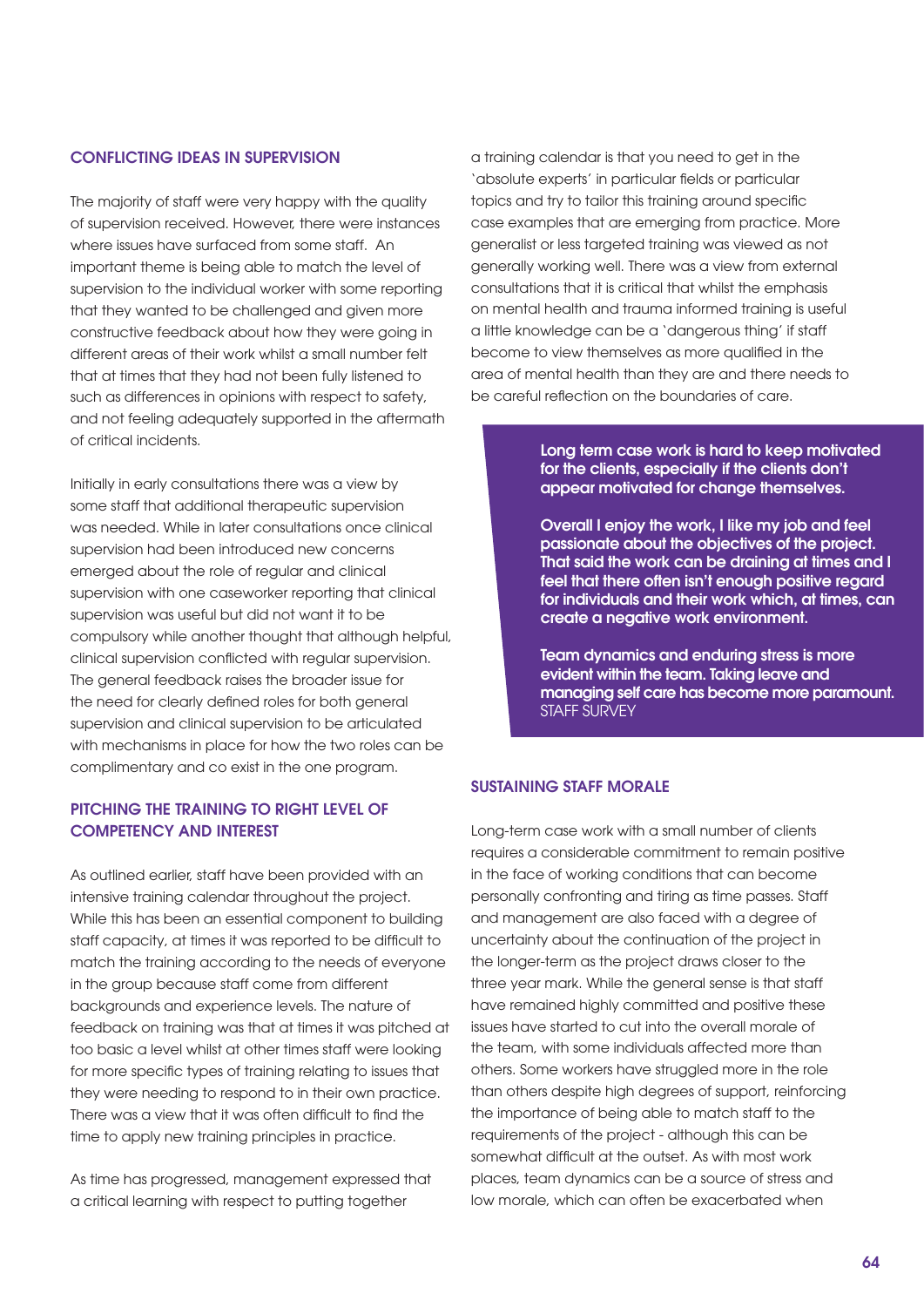staff are required to work intensively and share case stories where differences of opinions can emerge about how best to respond or what strategies should be implemented. Being sensitive to these dynamics and creating a cohesive team environment was considered at times challenging for program management.

### The duration of support

The issue of sustaining staff morale as the project draws to the end point raises a more fundamental challenge that was noted across different groups consulted. The critical question of how long the period of support should last remains to be answered at the end of the trial period. However, as the timelines grow closer to the end there was a strong view at all levels of those involved that three years is not long enough for many of the J2SI participants, with some in need of permanent care in some form or another. A pertinent point was made by an external stakeholder within AOD service who expressed that, with this particular client group the project needs to be much longer - more like 5 to 10 years. Knowing that the project is going to end may be considered to be an actual barrier for some participants in taking the step towards addressing substance use in a more ongoing way because support can be withdrawn at a critical stage when substances are no longer used to mask trauma and emotional pain. In further developing intensive supportive housing models the issue over the duration of support will no doubt open more important decisions across the sector as a whole.

# Engagement of different clients

There has been a strong theme throughout the pilot centring on the difficulties of fully engaging all J2SI participants in ongoing support all of the time. A key challenge identified with respect to engagement was the need to constantly reconcile how the relationship based approach to case management connects with the real world of the clients and the 'stickiness' of the homelessness sub culture. Many participants are 'stuck in their old world', which means that case managers have to constantly reassess their expectations of what is possible, understand that progress can be slow and that there are likely to be setbacks. It was reported that it is critical to not over invest in the outcomes but to understand the process of their journey.

While there was a view that all have aained from being a part of the project, three years was considered to work better for some participants than for others. One observation made is that the young, heavy drug users may not be as tired of their lifestyle yet; and some of them need a circuit breaker such as prison or hospital to break the cycle they are currently in. It can be very difficult getting those with serious drug and alcohol issues into treatment to deal with their use. A broader harm minimisation framework was considered to help to stabilise and offer support and to get them into a state where they are able to contemplate change but ultimately it was felt by one manager that 'people can only do the journey that they want to do'. There was a view from a partner stakeholder in the AOD field that the long term homeless with 'complex' needs are the hardest to engage and complete drug treatment services.

Working with couples was also considered to a challenge, particularly when there are issues of family violence between the two. Providing support to a violent male partner can be particularly difficult when you also have a sense of the experience of the female partner. It was reported to be very tempting to collude with the female. However, it is critical that the appropriate support be provided to the male partner to help him to recognise aggressive behaviour and how to manage it. A trauma informed approach helps us to understand the dynamics at play better and to provide a more holistic response.

There was also a view that the project is working more effectively for people with a mental illness and mild intellectual disabilities although dealing with people with an enduring psychotic illness was reported to be an ongoing challenge. With this group there was a view that supporting people to prepare for a lifetime of stable support linked into the right kind of services and should be recognised as an important outcome in and of itself. There was also a view that the project works well for those with personality disorders by providing a consistent form of support that helps to stabilise and confront some of chaos so long as the appropriate boundaries are in place. There was a view that this is the group that the project is meant to be working with who have clear difficulties within other settings.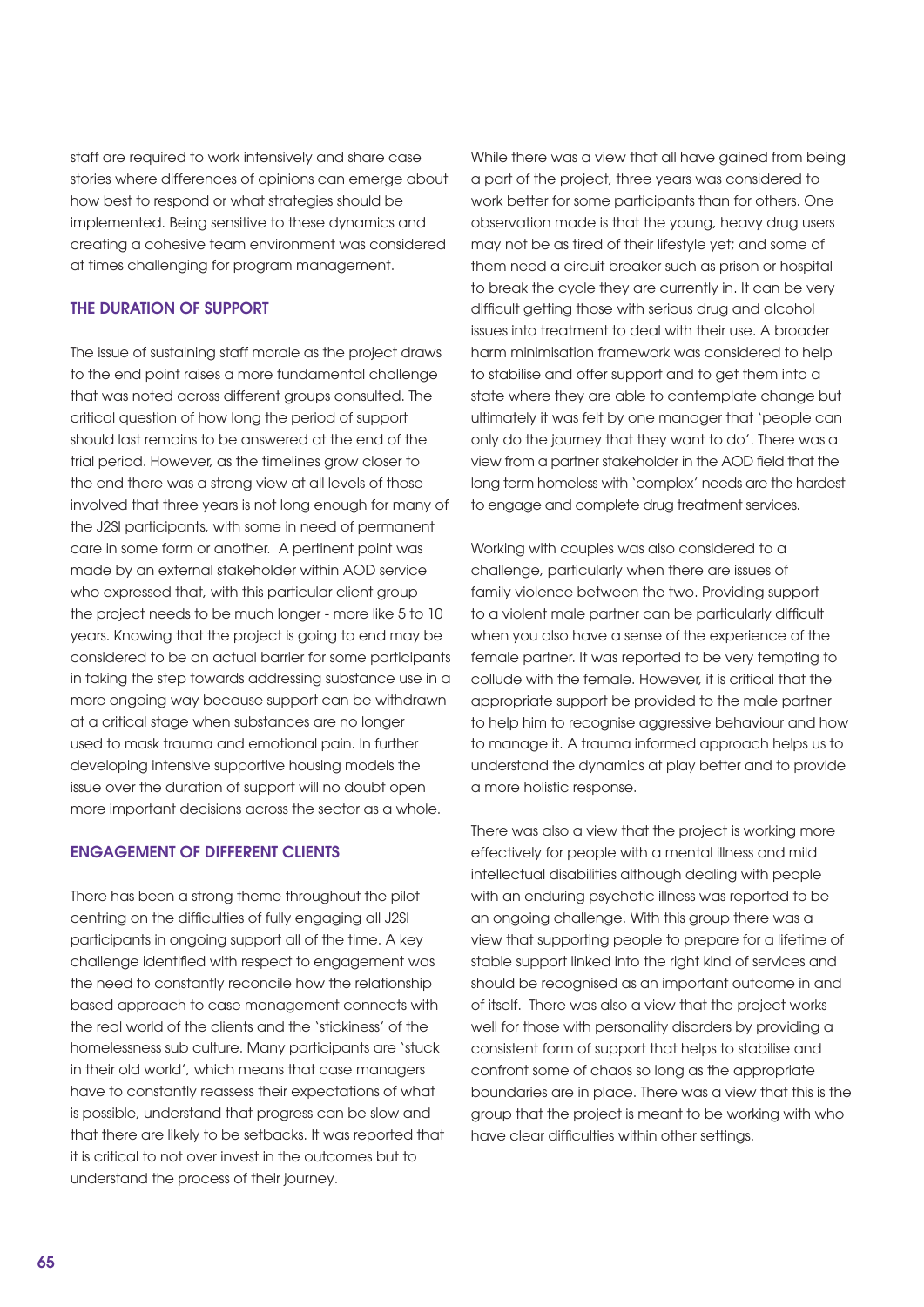# Getting the right match of support from the perspective of participants

It can often be difficult to match clients of case management to someone they will be able to develop rapport with and this becomes a greater challenge in a relationship based approach of long-term support. In the client satisfaction survey responses, when there were instances where clients reported negative experiences this was mainly a result of not feeling that the match of the case manager was right for them or that the direction of support was paced according to their own expectations.

Need to do more practical things apart from ringing up or taking you for coffee. Eg cooking or learning day to day tasks … Meetings need a purpose.

I've built up a reputation for myself (for missing appointments). I would like to start fresh – eg with the dentist. I would like to see my case worker when there is nothing going on, just for a chat. PARTICIPANT

This took the form of preferring a male worker over and female worker or preferring different genders for different types of support, preferring an older more experienced worker or simply not connecting with the person who was assigned to be their case manager. There were also differences with respect to the expectations of the intensity of support, with some clients preferring a much higher frequency of contact whilst others wanted more independence. For instance, one participant wanted to see their case worker more while another one wanted their case worker to get more involved in a particular area of support (medication). One participant thought things were not moving fast enough for them while another participant wanted a more open door policy (such as being able to drop in to the service). One participant asked for more openness and another asked that the caseworker be more directed by what the participant wants not what the case worker wants. One participant asked that their case worker be more responsive and call them back more quickly. This participant also wanted to see their case worker for more practical purposes and less for a chat. However, another participant wanted to see their case worker more just for a chat and less for practical purposes.

Getting the balance of support right according to individual need was thus an ongoing challenge within in the project where staff and management had to negotiate what the participant wanted versus what was required to stabilise them. Some participants have not initially responded well to boundaries being put on the support role, or times when staff had to override confidentiality or protect their own safety concerns by bringing an additional worker on home visits. It remains critically challenging for a relationship based approach to engagement to work in a way that the client expects because at times the support worker will need to broach and confront issues that the client may be resistant to. How to manage these interpersonal dynamics remains a core challenge in keeping the client engaged and moving forward. There was a view from one partner agency that it is critical that J2SI has the flexibility to reassign participants to a new case manager if the relationship is not working.

> I've lately felt that my case worker has been avoiding me, or another worker has been present making it difficult to talk. I feel things get put off. Have been waiting for things – eg conversations have been put off… The amount of calls to me have decreased but I'm not sure why. **PARTICIPANT**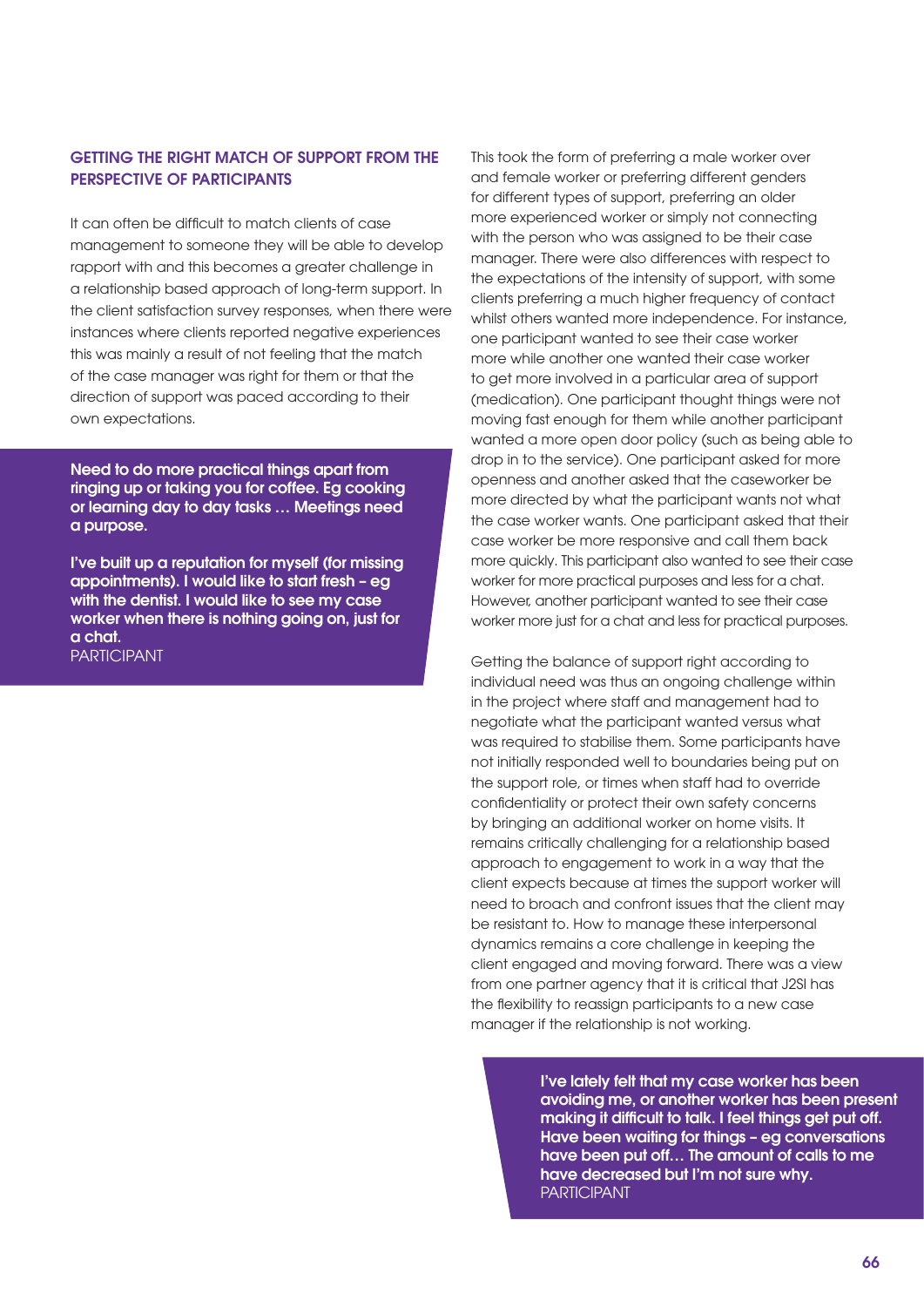# Suitability of Housing

As the provision of housing is restricted to what can be provided via Office of Housing properties or other providers some participants, staff and partner agencies did not always feel the housing offered was the most appropriate – whether this is related to where it is located, the quality or the social mix of the other residents. This is likely to be an ongoing dilemma for any supportive housing model relying on the existing social housing stock, despite the best efforts of housing officers to allocate the most suitable and affordable properties.

I've had two clients placed at [location] I do feel however that the location has not been great for them moving away from supports such as the women's house. The high density living has brought out a number of problems including accessibility for drug use and dealing Partner agency survey Psych service

# Strengthening collaborative links with **PROVIDERS**

While the project has developed very effective working relationships across several partner agencies and services there remains an ongoing challenge to build stronger collaborative relationships with psychiatric services and other mental health providers. This concern was expressed by both J2SI and partner agencies. Part of the difficulty in this area relates to better clarification of roles and a genuine commitment to working through case management issues when mental health providers are involved in an ongoing way and when they are not with a particular individual. Difficulties were reported to have arisen in both instances of being unable to access the appropriate or timely mental health assessment and mental health reviews when required in a way that is responsive or more assertive for people who are long-term homeless. At the same time, when there are mental health supports in place there was a common view that there was need for clarification of how this support is to be divided up across programs in a way that is carefully negotiated and flexible to individual needs.

There was also a view amongst J2SI and partner agencies that there needed to be a more direct AOD presence at project commencement, with potentially internally resourced positions or personnel on the service delivery steering committee. The current working partnership with Windana was considered a welcome move forward in building these necessary links.

A further critical area needing greater attention is increasing access to mainstream general practitioners who are able to provide methadone and work with this particular group of long-term homeless individuals. While access to good GPs has increased, many of these are typically located around and serving the homeless population. This means that participants can be easily swept back into the homeless subculture in these environments. The ongoing challenge will be how J2SI can cultivate links with GPs outside this system.

> Getting services on side is crucial and once the system around the client is on board things are much easier. Many of the issues we face are actually less about the client and more about services. You have to work hard to get collaboration and it must be done positively and with energy STAFF SURVEY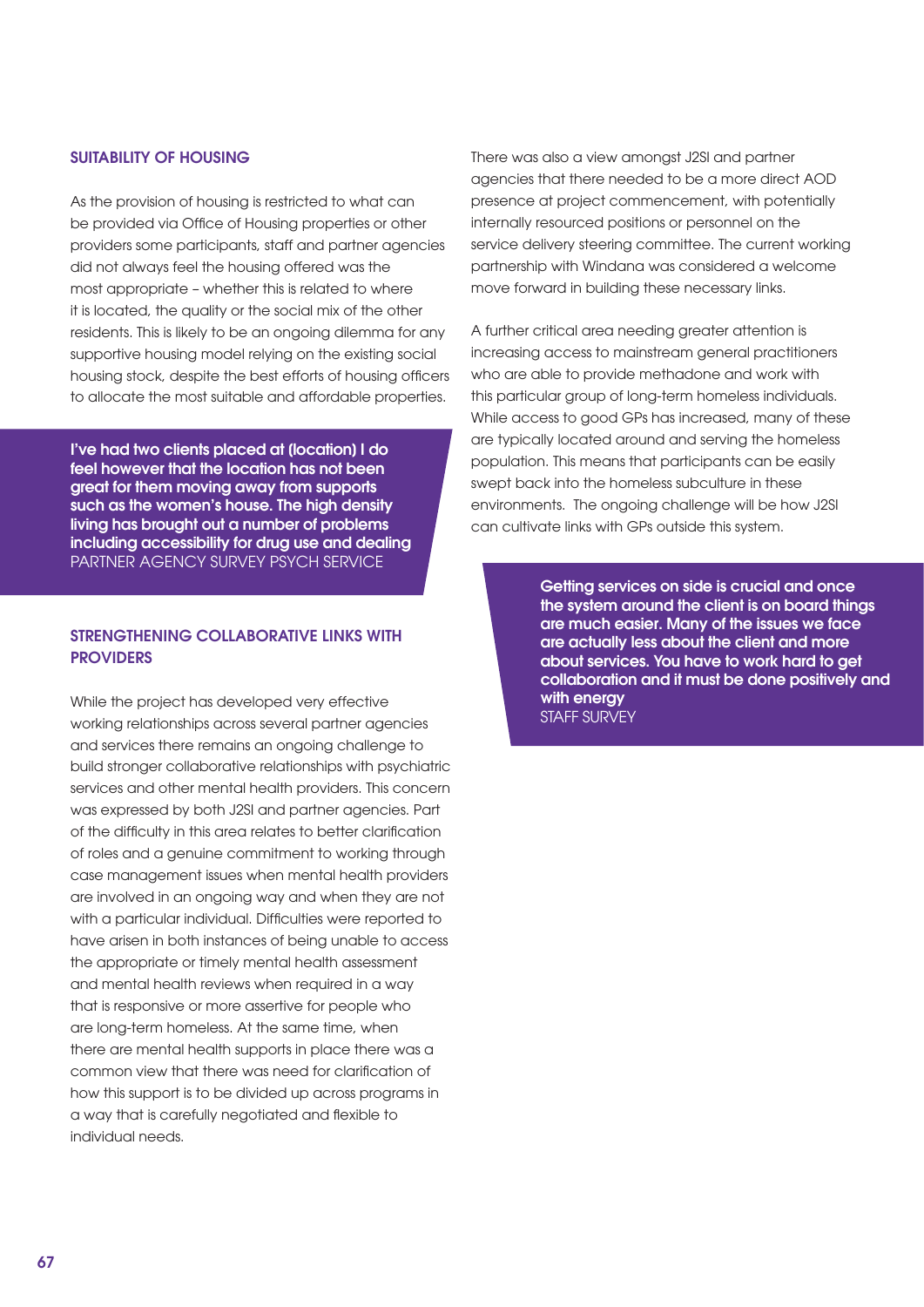# 9. Where to next

This first of two process evaluation reports seeks to document the initial practice and project learnings in the first 18 months of the three year project. As such it has primarily been concerned with documenting and refining the broader program logic as reflected in actual practices on the ground with the view to further understanding how these practices are intended to contribute to short-term, medium and longer-term outcomes for participants throughout the trial. The core theories underpinning the project centre on relationship based practice that is trauma informed. Each governance and practice based elements, including case management, housing, skills development and employment assistance, were found to be consistent with this approach allowing the project to achieve improved service integration for J2SI participants as they move towards the goals of more stable housing and greater social inclusion.

It is clear that the project has been fully implemented and that the necessary changes to the project model have been documented. While several difficulties have arisen throughout the past 18 months, particularly with respect to initial engagement, there was generally found to be high to very high satisfaction with the quality of the program delivery and governance from both internal and external stakeholders. The majority of the participants have remained in the project over the 18 month period. Not all participants have accessed all elements of the model such as therapy and BUDS, with case management remaining the primary form of service contact.

Many examples of how service delivery practices to this group of long-term homeless have been enhanced were provided to the evaluators. Critical among these was improvements made to working relationships with housing providers around issues of tenancy management, the scope to explore new ground with respect to clinical supervision for the IAC case managers and the increased ability for joint trauma informed case management across the team and with external experts.

While the first phase of the project was focussed on engagement, relationship building and stabilisation of housing, the second phase will focus on strengthening participants' connections to mainstream structures. Focusing on ending the relationship positively is the main goal for the next 12 months. In addition to continuing to monitor the service activity data, the final report will focus on the practices associated with maintaining stability in housing and the implications for ending support. As the process evaluation is running alongside the RCT, the final report will emphasise the overall strengths and limitations of the model and seek to understand how service practices can be linked to outcomes.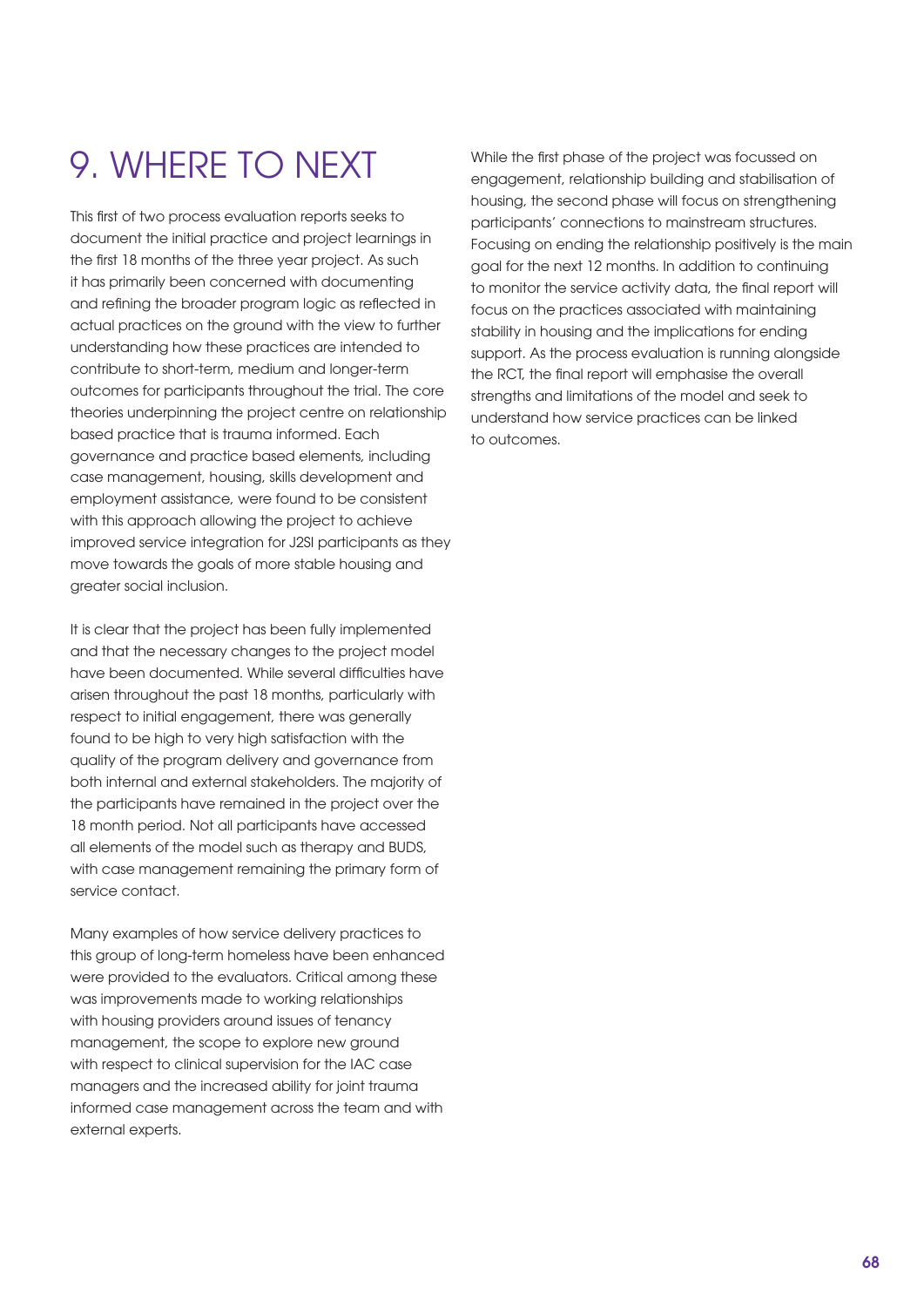# **REFERENCES**

Australian Bureau of Statistics 2010, Year Book Australia, 2009–10, Cat.1301.0.viewed January 2012 http://www.abs.gov.au/AUSSTATS.

Australian Institute of Health and Welfare 2011, Government-funded specialist homelessness services: SAAP National Data Collection annual report 2010-11, Australia, Cat. HOU 250, viewed January 2012 http:// www.aihw.gov.au/publication-detail/?id=10737420853&libID=10737420 852&tab=2.

Angell, B & Mahoney, C 2007, 'Re-conceptualizing the case management relationship in intensive treatment: A study of staff perceptions and experiences', Administration and Policy in Mental Health & Mental Health Services Research, vol. 34, pp.172-188.

Burns, T, Catty, J, Dash, M, Roberts, C, Lockwood A, Marshall, M 2007, 'Use of intensive case management to reduce time in hospital in people with severe mental illness: systematic review and meta-regression', British Medical Journal, vol. 332, pp.815-9.

Coldwell, G & Bender, W 2007, 'The effectiveness of assertive community treatment for homeless populations with severe mental illness: A meta analysis', The American Journal of Psychiatry, vol. 164, no. 3, pp. 393–399.

FaHCSIA 2008a, Which Way Home? A New Approach to Homelessness. Canberra, Department of Families, Housing, Community Services and Indigenous Affairs.

FaHCSIA 2008b, The road home: A national approach to reducing homelessness. Canberra, Department of Families, Housing, Community Services and Indigenous Affairs.

Harris, M. & Fallot, R. D 2001 'Envisioning a trauma informed service system: A vital paradigm shift', in. M. Harris & R. D Fallot (Eds.), Using trauma theory to design service systems, pp. 3-22. San Francisco, CA, US: Jossey-Bass.

Hopper, EK, Bassuk, EL & Olivet, J 2010, 'Shelter from the storm: Traumainformed care in homelessness services settings', The Open Health Services and Policy Journal, vol.3, pp.80-100.

Gronda, H 2009, What Makes Case Management Work for People Experiencing Homelessness? Evidence for Practice, Final report No. 127, Australian Urban Housing Research Institute, Melbourne.

Guarino, K, Soares, P, Konnath, K, Clervil, R, & Bassuk, E 2009, Trauma Informed Organizational Toolkit Rockville, MD: Center for Mental Health Services, Substance Abuse and Mental Health Services Administration, and the Daniels Fund, the National Child Traumatic Stress Network, and the W.K Kellogg Foundation, viewed October 2011 www.homeless. samhsa.gov and www.familyhomelessness.org.

Johnson, G, Parkinson, S, Tseng, Y, & Kuehnle D, 2011, Long-term Homelessness:

Understanding the Challenge –12 Months Outcomes from the Journey to Social Inclusion Pilot Project, Sacred Heart Mission, St Kilda.

King, R 2006, 'Intensive case management: A critical re-appraisal of the scientific evidence for effectiveness', Administration and Policy in Mental Health & Mental Health Services Research, vol.33, pp.529-535.

McDonald, P 1993, Confronting the Chaos: A Report of the SANS Project, The Salvation Army, Victoria.

McNaughton, C 2005, Crossing the Continuum: Understanding Routes out of Homelessness and Examining "What Works", Simon Community, Glasgow.

Ministry of Health Care 2005, Intensive Case Management Services Standards for Mental Health Services and Supports, viewed October 2011 www.health.gov.ca/english/public/pub/ministry\_reports/psychosis/ intens\_cm.pdf

Mullen, J & Leginski, W 2010, 'Building the capacity of the homeless service workforce', The Open Health Services and Policy Journal, vol.3, pp.101-110.

Nelson, G, Aubry, T, Lafrance, A 2007, 'A review of the literature on the effectiveness of housing and support, assertive community treatment, and intensive case management interventions for persons with mental illness who have been homeless', American Journal of Orthopsychiatry, vol.77, pp.350-361.

Olivet, J, Bassuk, E, Elstad, E, Kenney R, & Jassil L 2010, 'Outreach and engagement in homeless services: A review of the literature', The Open Health Services and Policy Journal, vol.3, pp.53-70.

Parkinson, S 2004, Getting My Life Back Together: Women, Housing and Multiple Needs, Hanover Welfare Services, Melbourne.

Robinson, C 2010, Rough Living: Surviving Violence and Homelessness, 1, UTS e press, Sydney, Australia.

Rosen, A & Teesson, M 2001, 'Does case management work? The evidence and the abuse of evidence-based medicine', Australian and New Zealand Journal of Psychiatry, Vol.35, pp.731-746.

Ruch, G 2010, 'The contemporary context of relationship based practice' in Ruch, G, Turney, D, Ward, A Relationship-based Social Work: Getting to the Heart of Practice, pp.13-29, Jessica Kingsley Publishers, London.

Sacred Heart Mission 2009, A Journey to Social Inclusion: A Service Delivery Model that Will Enable those who are Homeless and Socially Excluded to Find a Place in our Society, Final Report 24th December, Sacred Heart Mission, St Kilda.

Smith, L & Newton, R 2007, 'Systematic review of case management', Australian and New Zealand Journal of Psychiatry, vol.41, pp.2-9.

Tabol, C, Drebing, C & Rosenhack, R 2010, 'Studies of ''supported'' and ''supportive'' housing: A comprehensive review of model descriptions and measurement', Evaluation and Program Planning, vol. 33, pp. 446-456.

Vanderplasschen, W, Wolf, J, Rapp, R & Broekaert, E 2007, 'Effectiveness of different models of case management for substance-abusing populations', Journal of Psychoactive Drugs, vol.39 no.1, pp.81-95.

Victorian Government Department of Human Services, 2011, Victorian Homelessness Action Plan 2011-2015, Victorian Government Department of Human Services, Melbourne